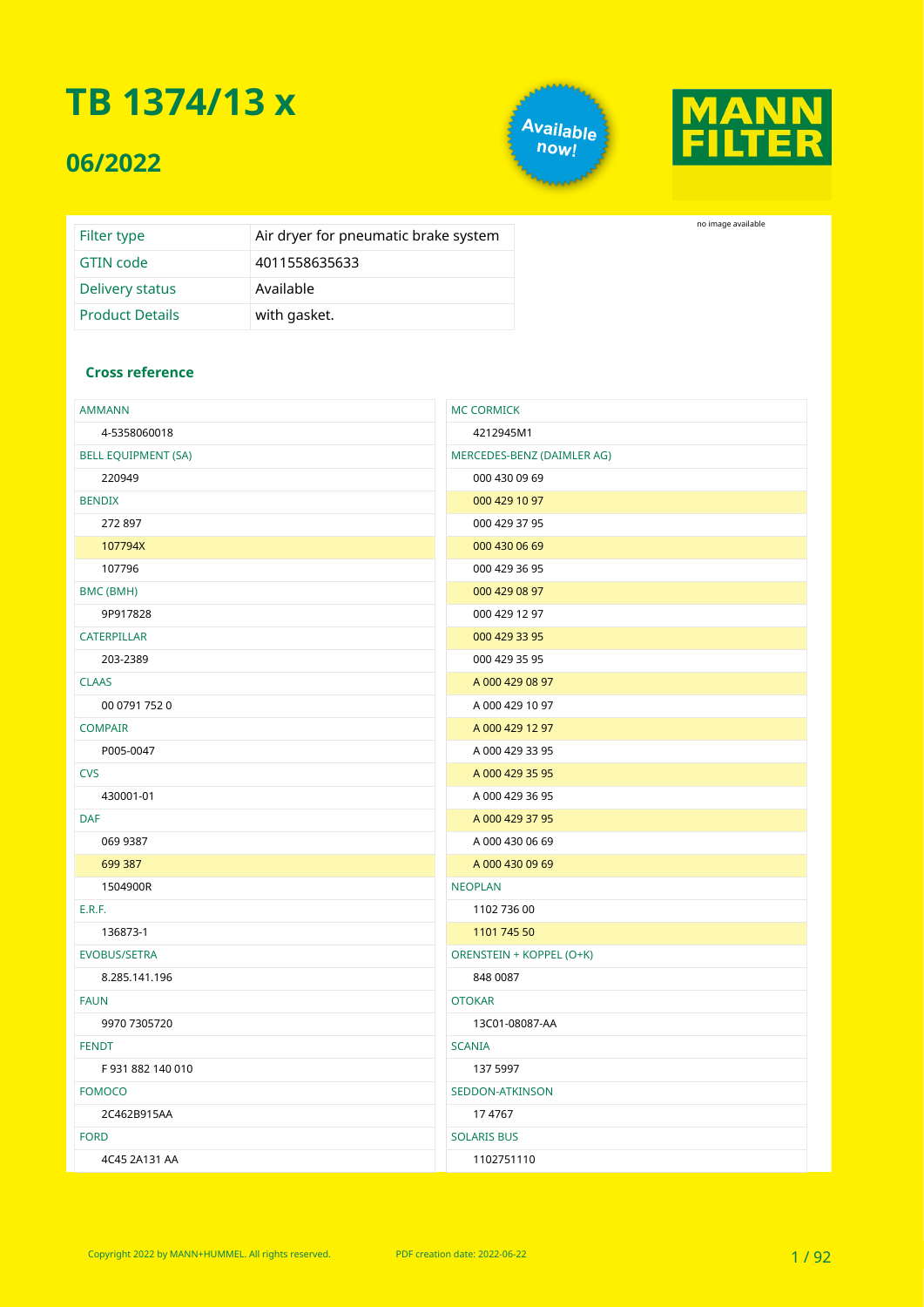### **06/2022**





| <b>Cross reference</b>      |                                     |
|-----------------------------|-------------------------------------|
| <b>GRAU BREMSE / HALDEX</b> | STEYR-DAIMLER-PUCH                  |
| 031 0041 09                 | 792.00.36.1087                      |
| <b>HALDEX</b>               | 792.00.36.1090                      |
| 950 310 009                 | 84170919                            |
| <b>HEULIEZ</b>              | <b>TATRA</b>                        |
| 2992261                     | 9907004690                          |
| HYDROVANE (COMPAIR)         | <b>TEREX</b>                        |
| P005-0047                   | 761 176 73                          |
| J.C.BAMFORD                 | <b>VDL BUS GROUP</b>                |
| 15/920105                   | 20511527                            |
| <b>JOHN DEERE</b>           | <b>VOLVO (TRUCKS/VCE/VME/PENTA)</b> |
| AL204884                    | 20410155                            |
| <b>KAMAZ</b>                | VW GROUP (AUDI/SEAT/SKODA/VW)       |
| 001.000.00                  | 2TA 607 413                         |
| <b>KING LONG</b>            | <b>WABCO</b>                        |
| 35G42-11501                 | 432 410 020 2                       |
| <b>KNORR-BREMSE</b>         | 432 410 221 2                       |
| II 17793/004                | 432 410 222 2                       |
| I 85127/004                 | 432 410 222 7                       |
| 272897 SP                   | 432 420 220 2                       |
| II 34979                    | 432 998 020 2                       |
| II 40100F                   | R107796                             |
| K001185                     | 432 410 020 1                       |
| <b>LANDINI</b>              | 432 410 243 2                       |
| 4212945 M1                  | 432 410 241 2                       |
| <b>LEYLAND</b>              | 432 410 229 2                       |
| <b>BBU9424</b>              | 432 420 927 2                       |
| <b>BBU8146</b>              | 432 410 1202                        |
| <b>LIEBHERR</b>             | R109994P                            |
| 571 3523-08                 | 432 420 923 2                       |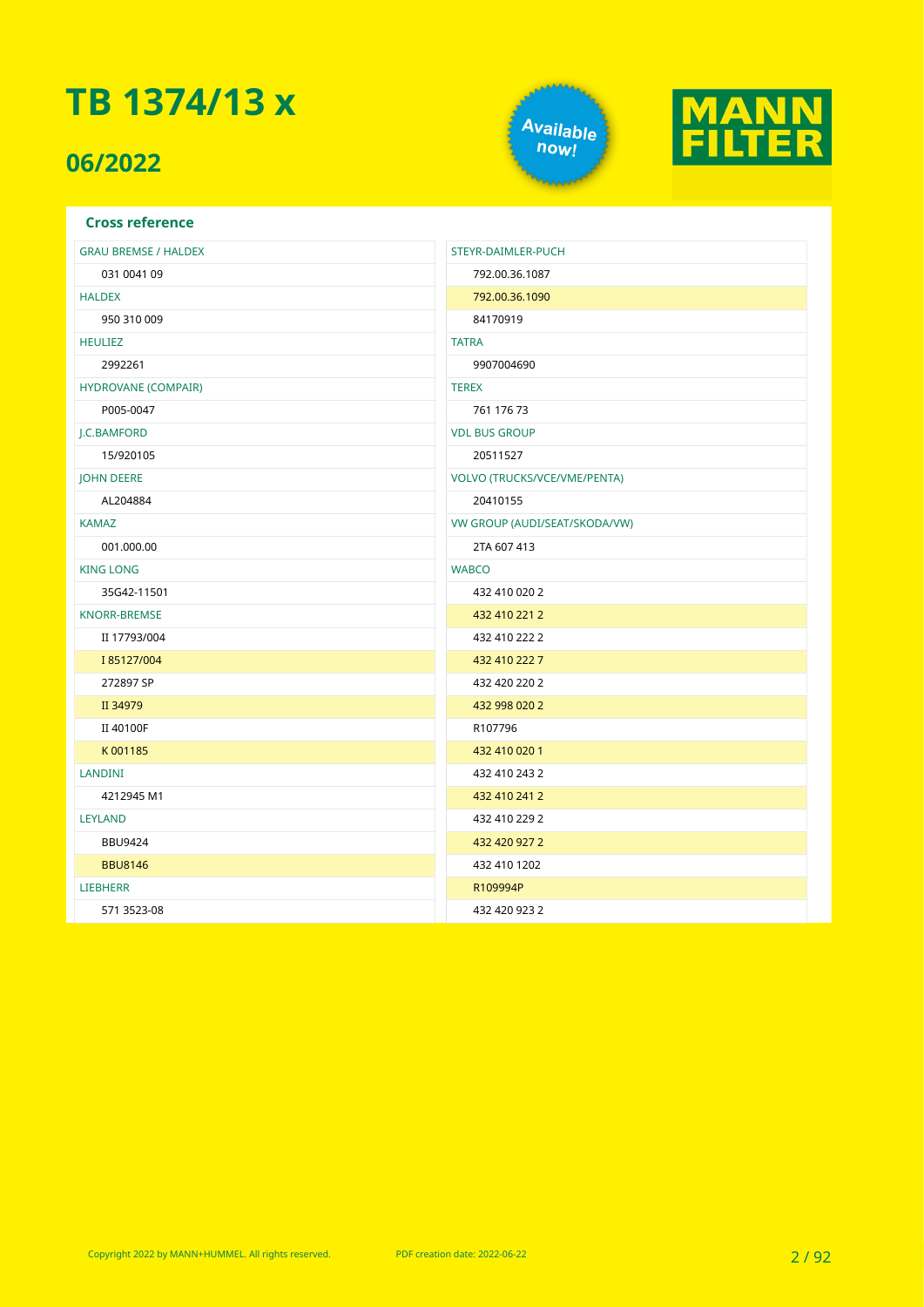### **06/2022**





#### **Cross reference**

| <b>MAN</b>    | <b>WESTINGHOUSE BRAKES</b> |
|---------------|----------------------------|
| 81.52102-0008 | 432 410 0202               |
| 81.52102-0009 | 432 410 2212               |
| 81.52102-0010 | 432 410 2222               |
| 81.52102-0015 | 432 410 2227               |
| 81.52102-0019 | 432 420 2202               |
| 81.52108-6001 | 432 998 0202               |
| 82.52102-0013 |                            |
| 81.52102-0013 |                            |

#### **Application**

|                                             |                        | ccm  | kW  | НP  | X           |
|---------------------------------------------|------------------------|------|-----|-----|-------------|
| 드<br><b>TRUCKS + BUSES</b>                  |                        |      |     |     |             |
| AVIA ASHOK LEYLAND MOTORS A-Line A 21 Turbo |                        |      |     |     | 11/93-06/97 |
| $09/96 -$                                   |                        |      |     |     |             |
| AVIA ASHOK LEYLAND MOTORS A-Line A 31 Turbo |                        |      |     |     | 11/93-06/97 |
| $09/96 - >$ .                               |                        |      |     |     |             |
| AVIA ASHOK LEYLAND MOTORS A-Line A 31.1     |                        | 3596 | 58  | 80  | 01/80-12/96 |
| $09/96 -$                                   |                        |      |     |     |             |
| AVIA ASHOK LEYLAND MOTORS A-Line A 60       | D421.76.00/01          | 3600 | 76  | 104 | 09/96-07/00 |
| $09/96 -$                                   |                        |      |     |     |             |
| AVIA ASHOK LEYLAND MOTORS A-Line A 60       | D421.85.00             | 3600 | 85  | 116 | 09/96-07/00 |
| $09/96 -$                                   |                        |      |     |     |             |
| AVIA ASHOK LEYLAND MOTORS A-Line A 75       | D421.75.00/01          | 3600 | 76  | 104 | 09/96-07/00 |
| $09/96 - >$ .                               |                        |      |     |     |             |
| AVIA ASHOK LEYLAND MOTORS A-Line A 75       | D421.85.00             | 3600 | 85  | 116 | 09/96-07/00 |
| $09/96 -$                                   |                        |      |     |     |             |
| AVIA ASHOK LEYLAND MOTORS A-Line A 80       | D421.85                | 3600 | 85  | 116 | 09/96-07/00 |
| $09/96 -$                                   |                        |      |     |     |             |
| AVIA ASHOK LEYLAND MOTORS AD/D-Line 100     | D421.85                | 3600 | 85  | 116 | $06/00-$    |
| AVIA ASHOK LEYLAND MOTORS AD/D-Line 100     | D422.100               | 3600 | 100 | 136 | $06/01 -$   |
| AVIA ASHOK LEYLAND MOTORS AD/D-Line 100     | Cummins ISBe 150.30    | 3922 | 110 | 150 | $04/02 -$   |
| AVIA ASHOK LEYLAND MOTORS AD/D-Line 100     | Cummins ISBe 170.30    | 3922 | 125 | 170 | $03/05$ ->  |
| AVIA ASHOK LEYLAND MOTORS AD/D-Line 100     | Cum. ISBe4 / ISBe4.5E5 | 4500 | 118 | 160 | $06/07$ ->  |
| AVIA ASHOK LEYLAND MOTORS AD/D-Line 100     | Cum. ISBe4 / ISBe4.5E5 | 4500 | 136 | 185 | $06/07$ ->  |
| AVIA ASHOK LEYLAND MOTORS AD/D-Line 100     | Cum. ISBe4 / ISBe4.5E5 | 4500 | 152 | 207 | $09/09 - >$ |
| AVIA ASHOK LEYLAND MOTORS AD/D-Line 110     | Cummins ISBe 150.30    | 3922 | 110 | 150 | $04/02 -$   |
| AVIA ASHOK LEYLAND MOTORS AD/D-Line 110     | Cummins ISBe 170.30    | 3922 | 125 | 170 | $03/05$ ->  |
| AVIA ASHOK LEYLAND MOTORS AD/D-Line 110     | Cum. ISBe4 / ISBe4.5E5 | 4500 | 118 | 160 | $06/08$ ->  |
| AVIA ASHOK LEYLAND MOTORS AD/D-Line 110     | Cum. ISBe4 / ISBe4.5E5 | 4500 | 136 | 185 | $06/08$ ->  |
| AVIA ASHOK LEYLAND MOTORS AD/D-Line 110     | Cum. ISBe4 / ISBe4.5E5 | 4500 | 152 | 207 | $09/09 - >$ |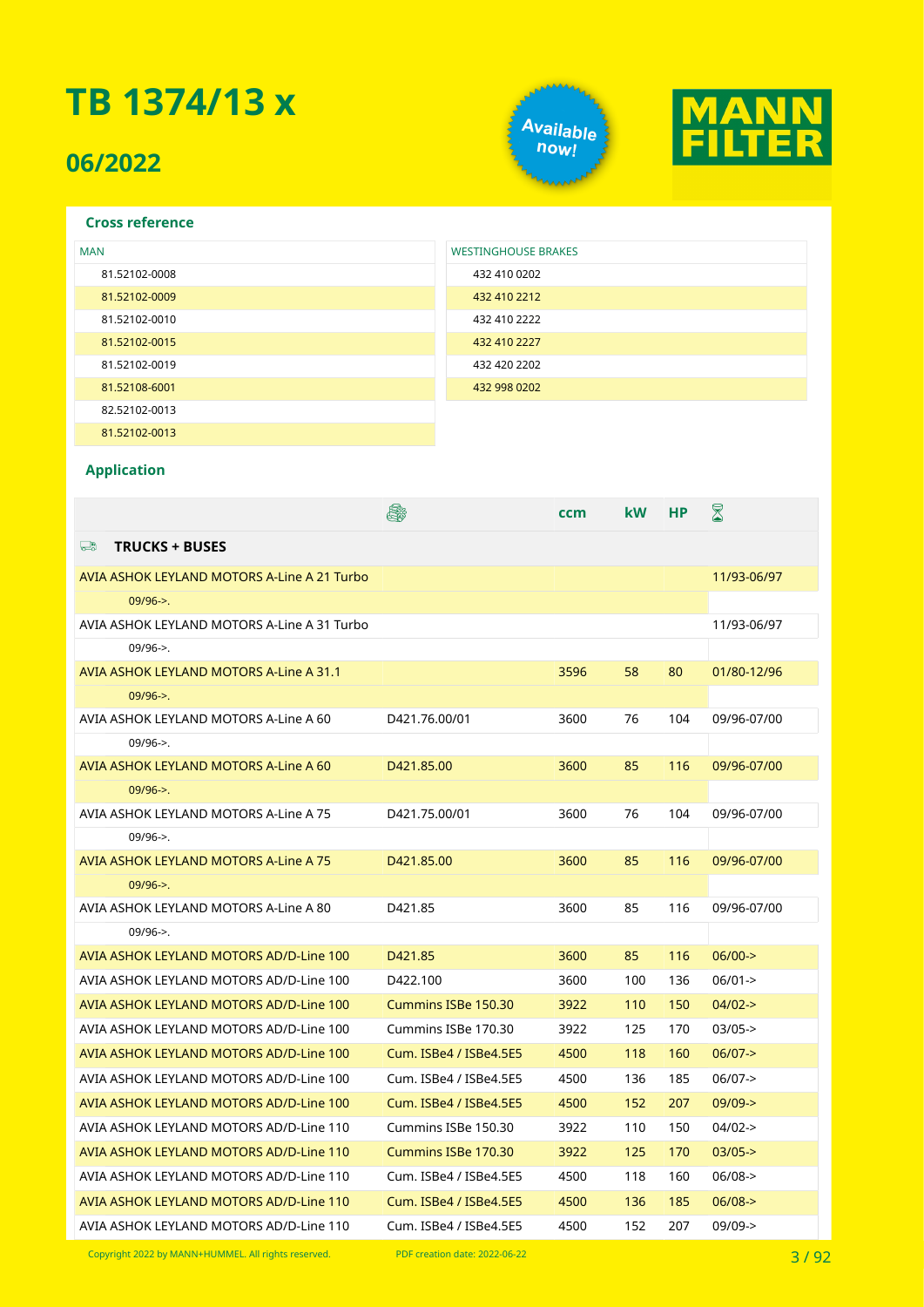#### **06/2022**





#### **Application**

AVIA ASHOK LEYLAND MOTORS AD/D-Line 120 AVIA ASHOK LEYLAND MOTORS AD/D-Line 120 AVIA ASHOK LEYLAND MOTORS AD/D-Line 120 AVIA ASHOK LEYLAND MOTORS AD/D-Line 120 AVIA ASHOK LEYLAND MOTORS AD/D-Line 120 AVIA ASHOK LEYLAND MOTORS AD/D-Line 60 AVIA ASHOK LEYLAND MOTORS AD/D-Line 60 AVIA ASHOK LEYLAND MOTORS AD/D-Line 60 AVIA ASHOK LEYLAND MOTORS AD/D-Line 65 AVIA ASHOK LEYLAND MOTORS AD/D-Line 65 AVIA ASHOK LEYLAND MOTORS AD/D-Line 70 AVIA ASHOK LEYLAND MOTORS AD/D-Line 70 AVIA ASHOK LEYLAND MOTORS AD/D-Line 75 AVIA ASHOK LEYLAND MOTORS AD/D-Line 75 AVIA ASHOK LEYLAND MOTORS AD/D-Line 75 AVIA ASHOK LEYLAND MOTORS AD/D-Line 75 AVIA ASHOK LEYLAND MOTORS AD/D-Line 75 AVIA ASHOK LEYLAND MOTORS AD/D-Line 75 AVIA ASHOK LEYLAND MOTORS AD/D-Line 75 AVIA ASHOK LEYLAND MOTORS AD/D-Line 80 AVIA ASHOK LEYLAND MOTORS AD/D-Line 80 AVIA ASHOK LEYLAND MOTORS AD/D-Line 80 AVIA ASHOK LEYLAND MOTORS AD/D-Line 90 AVIA ASHOK LEYLAND MOTORS AD/D-Line 90 AVIA ASHOK LEYLAND MOTORS AD/D-Line 90 AVIA ASHOK LEYLAND MOTORS AD/D-Line 90 AVIA ASHOK LEYLAND MOTORS AD/D-Line 90 AVIA ASHOK LEYLAND MOTORS AD/D-Line 90 AVIA ASHOK LEYLAND MOTORS AD/D-Line 90 BMC (TR) 1100-Series FE BMC (TR) 1100-Series Falcon BMC (TR) Belde 220 CB/SB BMC (TR) Belde 220 SLF BMC (TR) Belde 260 CB/SLF BMC (TR) Condor 220 SLF BMC (TR) Fatih 180 BMC (TR) Fatih 180 BMC (TR) Fatih 280

|                           | ccm  | kW  | НP  | $\boxtimes$         |
|---------------------------|------|-----|-----|---------------------|
| Cummins ISBe 150.30       | 3922 | 110 | 150 | $04/02 -$           |
| Cummins ISBe 170.30       | 3922 | 125 | 170 | 03/05->             |
| Cum. ISBe4 / ISBe4.5E5    | 4500 | 118 | 160 | $06/07 - >$         |
| Cum. ISBe4 / ISBe4.5E5    | 4500 | 136 | 185 | $06/07 - >$         |
| Cum. ISBe4 / ISBe4.5E5207 | 4500 | 152 | 207 | $09/09 - >$         |
| D421.85                   | 3596 | 85  | 116 | 06/00->             |
| D422.100                  | 3600 | 100 | 136 | $06/01 -$           |
| Cummins ISBe 150.30       | 3922 | 110 | 150 | 04/02->             |
| D421.85                   | 3600 | 85  | 116 | $06/00 -$           |
| D422.100                  | 3600 | 100 | 136 | $06/01 -$           |
| D421.85                   | 3600 | 85  | 116 | $06/00 -$           |
| D422.100                  | 3600 | 100 | 136 | $06/01 -$           |
| D421.85                   | 3600 | 85  | 116 | $06/00 -$           |
| D422.100                  | 3600 | 100 | 136 | $06/01 -$           |
| Cummins ISBe 150.30       | 3922 | 110 | 150 | $04/02 -$           |
| Cummins ISBe 170.30       | 3922 | 125 | 170 | $03/05 -$           |
| Cum. ISB4.5E5160          | 4462 | 117 | 160 | $09/12 -$           |
| Cum. ISB4.5E5185          | 4462 | 136 | 185 | $09/12 -$           |
| Cum. ISB4.5E5207          | 4462 | 152 | 207 | $09/12 -$           |
| Cum. ISBe4 / ISBe4.5E5    | 4500 | 118 | 160 | 06/08->             |
| Cum. ISBe4 / ISBe4.5E5    | 4500 | 136 | 185 | $06/08$ ->          |
| Cum. ISBe4 / ISBe4.5E5    | 4500 | 152 | 207 | 09/09->             |
| D421.85                   | 3600 | 85  | 116 | $06/00 -$           |
| D422.100                  | 3600 | 100 | 136 | $06/01 -$           |
| Cummins ISBe 150.30       | 3922 | 110 | 150 | 04/02->             |
| Cummins ISBe 170.30       | 3922 | 125 | 170 | $03/05 -$           |
| Cum. ISB4.5E5160          | 4462 | 117 | 160 | $09/12 -$           |
| Cum. ISB4.5E5185          | 4462 | 136 | 185 | $09/12 -$           |
| Cum. ISB4.5E5207          | 4462 | 152 | 207 | $09/12 -$           |
| Cummins ISBe 170-30       | 3922 | 125 | 170 | $01/01 - >$         |
| Cummins ISBe 220-30       | 5900 | 162 | 220 | $01/01 - >$         |
| Cummins C220-20           | 8300 | 162 | 220 | 04/97->             |
| Cummins ISBe 220-30       | 5900 | 162 | 220 | $05/03->$           |
| Cummins ISCE 260-30       | 8300 | 191 | 256 | 04/97->             |
| Cummins ISBe 220-30       | 5900 | 162 | 220 | $01/01 -$           |
| Cummins B 160-10          | 5900 | 119 | 162 | $01/06 - >$         |
| <b>Cummins ISBe4 185B</b> | 4462 | 136 | 185 | $01/09$ ->          |
| Cummins ISC260            | 8270 | 194 | 264 | 05/86->             |
| <b>Cummins ISBE5</b>      | 6700 | 210 | 285 | $01/10 \rightarrow$ |

Copyright 2022 by MANN+HUMMEL. All rights reserved. PDF creation date: 2022-06-22

**BMC (TR) Hawk 2100**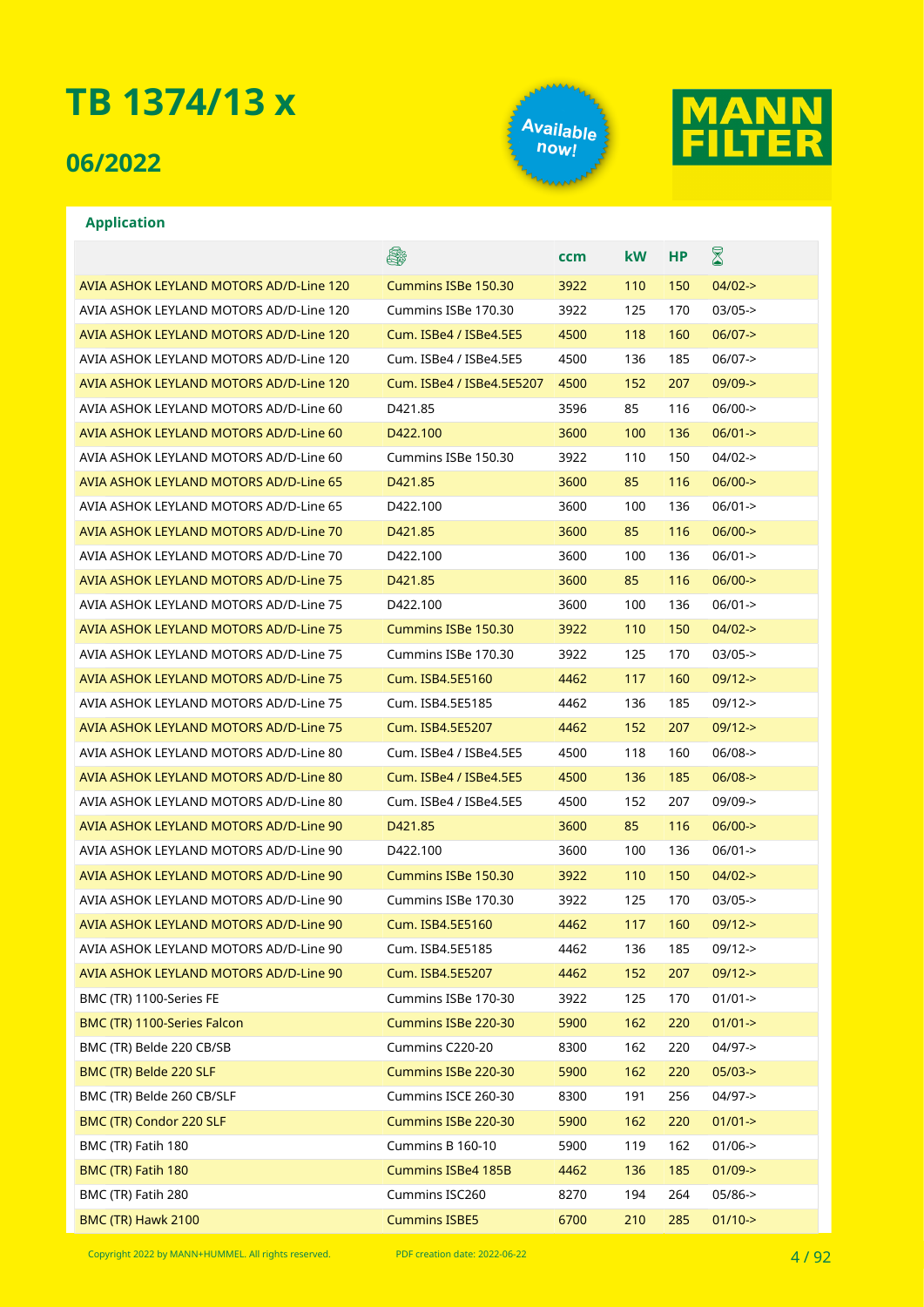#### **06/2022**





#### **Application**

|                                               | E.                               | ccm   | kW  | <b>HP</b> | 8           |
|-----------------------------------------------|----------------------------------|-------|-----|-----------|-------------|
| BMC (TR) Hawk 9.5 M                           | Cummins ISBe4/5 160              | 4462  | 118 | 160       | $10/11 - >$ |
| BMC (TR) Hawk 900 LF, 9.5 M                   | <b>Cummins ISBe 150</b>          | 3922  | 110 | 150       | $01/01 - >$ |
| BMC (TR) Midilux 750 FE                       | Cummins ISBe4/5 185              | 4462  | 136 | 185       | $09/16 - >$ |
| BMC (TR) Probus 215 SCB                       | <b>Cummins ISBe 220-30/31</b>    | 5900  | 162 | 220       | $01/01 -$   |
| BMC (TR) Probus 850                           | Cummins ISBe 205                 | 6700  | 151 | 205       | $11/06 - >$ |
| BMC (TR) Probus 850 Club/TBX                  | Cummins ISBe 220-30              | 5900  | 162 | 220       | $01/01 - >$ |
| BMC (TR) Procity 12M                          | Cummins ISB6.7                   | 6744  | 210 | 286       | $10/08 - >$ |
| <b>BMC (TR) Procity 12M CNG</b>               | <b>Cummins ISLG320</b>           | 8850  | 238 | 324       | $10/08 - >$ |
| BMC (TR) Professional PRO 1142                | Cummins ISMe 410                 | 10800 | 300 | 408       | $01/97 - >$ |
| BMC (TR) Professional PRO 1144                | Cummins ISM11E4/E5               | 10800 | 318 | 432       | $05/10->$   |
| BMC (TR) Professional PRO 518                 | Cummins ISBE 170-30              | 3900  | 125 | 170       | $01/01 - >$ |
| <b>BMC (TR) Professional PRO 518</b>          | <b>Cummins ISBe4 185B</b>        | 4462  | 136 | 185       | $01/06$ ->  |
| BMC (TR) Professional PRO 522                 | Cummins ISBe4 225                | 6700  | 165 | 224       | $05/08$ ->  |
| BMC (TR) Professional PRO 522                 | Cummins B 215-20                 | 5900  | 158 | 215       | $01/97 - >$ |
| BMC (TR) Professional PRO 624                 | Cummins B 235-20                 | 5900  | 173 | 235       | $01/97 - >$ |
| BMC (TR) Professional PRO 625                 | Cumm. ISBE 250-30, ISBe4<br>250B | 5900  | 183 | 249       | $01/01 - >$ |
| BMC (TR) Professional PRO 628                 | Cummins ISBe+ 285                | 6700  | 209 | 285       | $01/08$ ->  |
| BMC (TR) Professional PRO 827                 | <b>Cummins 6C8.3-260</b>         | 8300  | 193 | 263       | $01/97 - >$ |
| BMC (TR) Professional PRO 832                 | <b>Cummins 6C8.3-300</b>         | 8300  | 221 | 300       | $01/97 - >$ |
| <b>BMC (TR) Professional PRO 935</b>          | <b>Cummins ISLe+350</b>          | 8900  | 258 | 351       | $01/97 - >$ |
| BMC (TR) Professional PRO 938                 | Cummins ISLe4                    | 8900  | 279 | 380       | $09/06 - >$ |
| BMC (TR) Professional PRO 940                 | <b>Cummins ISLe400E5</b>         | 8900  | 294 | 400       | $05/10->$   |
| BMC (TR) U 600 series (LOW ENTRY CAB) 628 UHB | <b>Cummins ISBe5</b>             | 6700  | 210 | 285       | $01/10$ ->  |
| DAF BUS (VDL BUS GROUP) SB SB 2005 DH         | <b>DH 825</b>                    | 8250  | 115 | 156       | 05/80-12/90 |
| $01/87 - >$ .                                 |                                  |       |     |           |             |
| DAF BUS (VDL BUS GROUP) SB SB 201 DKDL        | DKD/DKDL 1160                    | 11630 | 121 | 165       | 01/74-07/90 |
| $01/87 -$                                     |                                  |       |     |           |             |
| DAF BUS (VDL BUS GROUP) SB SB 220             | <b>DKT1160</b>                   |       |     |           | 03/88-12/01 |
| DAF BUS (VDL BUS GROUP) SB SB 3000            | <b>DKSB 1160</b>                 |       |     |           | 01/87-12/93 |
| $01/87 - >$ .                                 |                                  |       |     |           |             |
| DAF BUS (VDL BUS GROUP) SB SB 3000            | <b>DKV 1160</b>                  |       |     |           | 01/87-12/93 |
| $01/87 - >$ .                                 |                                  |       |     |           |             |
| DAF BUS (VDL BUS GROUP) SB SB 3000            | WS 315                           |       | 315 | 430       | 01/91-12/02 |
| DAF BUS (VDL BUS GROUP) SB SB 3000            | <b>WS 242</b>                    |       | 242 | 330       | 01/91-12/02 |
| DAF BUS (VDL BUS GROUP) SB SB 3000            | <b>WS 268</b>                    |       | 268 | 365       | 01/91-12/02 |
| DAF BUS (VDL BUS GROUP) SB SB 4000            | <b>XF 315 C</b>                  |       | 315 | 430       | $01/02 - >$ |
| DAF BUS (VDL BUS GROUP) SB SB 4000            | XF 280 C                         |       | 280 | 382       | $01/02 - >$ |
| DAF BUS (VDL BUS GROUP) SB SB 4000            | <b>XF 250 C</b>                  |       | 250 | 341       | $01/02 - >$ |
| DAF TRUCKS 45-Serie FA 45.120                 | CD 85                            | 5880  | 85  | 116       | 05/91-12/00 |

Copyright 2022 by MANN+HUMMEL. All rights reserved. PDF creation date: 2022-06-22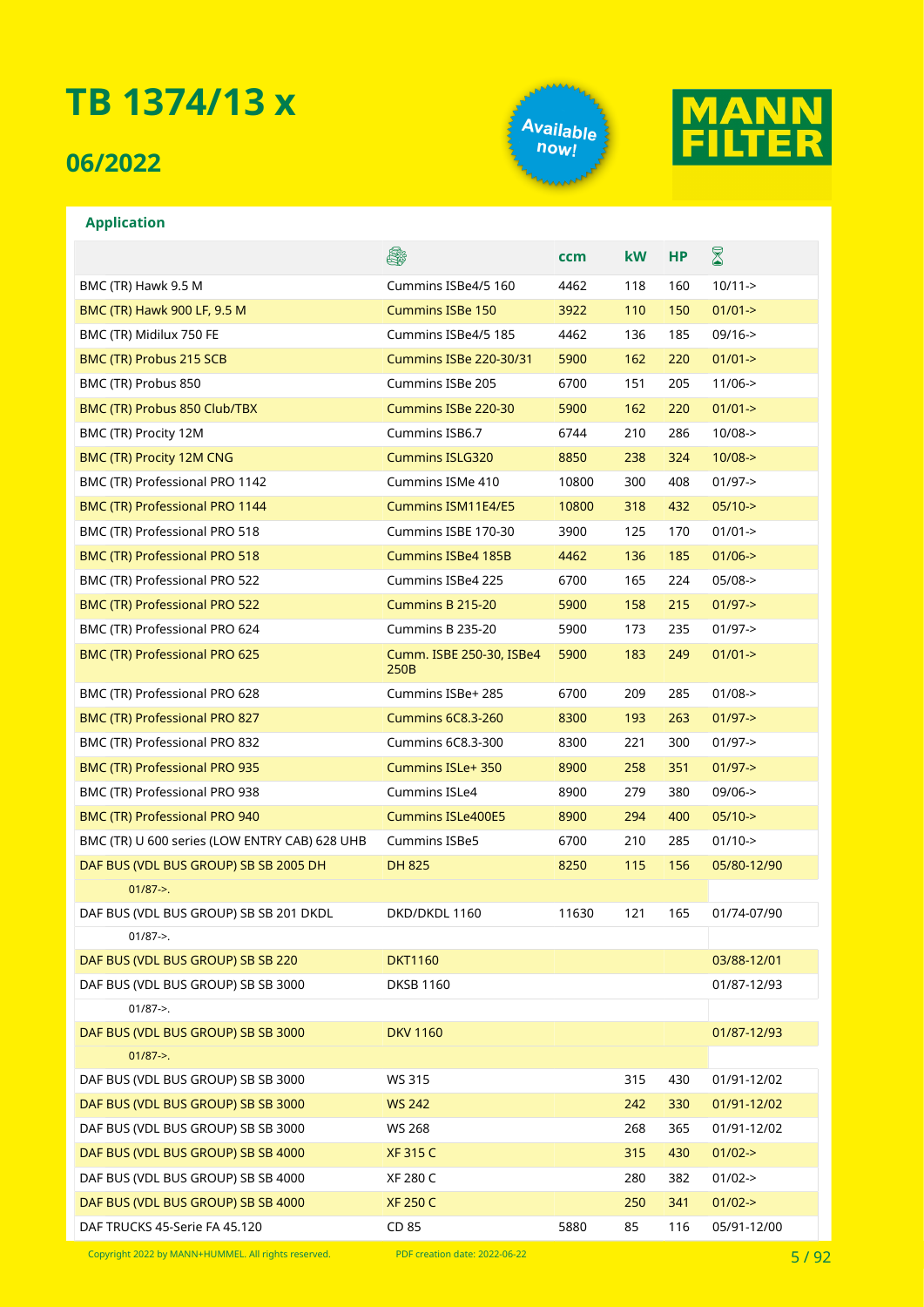### **06/2022**





#### **Application**

|                                        | 8                    | ccm   | <b>kW</b> | НP  | $\boxtimes$ |
|----------------------------------------|----------------------|-------|-----------|-----|-------------|
| DAF TRUCKS 45-Serie FA 45.130          | <b>CN 95</b>         | 5880  | 96        | 130 | 05/91-12/00 |
| DAF TRUCKS 45-Serie FA 45.150 Turbo    | CB 107               | 5880  | 108       | 147 | 05/91-12/00 |
| DAF TRUCKS 45-Serie FA 45.160 Turbo    | CT 119/119G          | 5880  | 120       | 163 | 05/91-12/00 |
| DAF TRUCKS 45-Serie FA 45.180 Turbo    | CS134                | 5880  | 134       | 182 | 11/95-12/00 |
| DAF TRUCKS 45-Serie FA 45.210 Turbo    | CS156                | 5880  | 158       | 215 | 11/95-12/00 |
| DAF TRUCKS 55-Serie FA 55.150          | <b>CS107M</b>        | 5880  | 107       | 146 | 11/95-12/00 |
| DAF TRUCKS 55-Serie FA 55.180          | CS134                | 5880  | 134       | 182 | 11/95-12/00 |
| DAF TRUCKS 55-Serie FA 55.230          | CS174                | 5880  | 173       | 235 | 11/95-12/00 |
| DAF TRUCKS 55-Serie FA/FAG 55.210      | CS156                | 5880  | 156       | 215 | 11/95-12/00 |
| DAF TRUCKS 65-Serie 65.180 ATi         | NS 133 L             | 6200  | 133       | 180 | 03/93-05/98 |
| DAF TRUCKS 65-Serie 65.210 ATi         | <b>NS 156 L</b>      | 6200  | 156       | 210 | 03/93-05/98 |
| DAF TRUCKS 65-Serie 65.240 ATi         | <b>NS 177 M</b>      | 6200  | 177       | 240 | 05/96-05/98 |
| DAF TRUCKS 75-Serie 75.240 ATi         | <b>RS 180 L</b>      | 8650  | 180       | 245 | 07/92-05/98 |
| DAF TRUCKS 75-Serie 75.270 ATi         | <b>RS 200 L</b>      | 8650  | 200       | 272 | 07/92-05/98 |
| DAF TRUCKS 75-Serie 75.300 ATi         | <b>RS 222 L</b>      | 8650  | 222       | 302 | 07/92-05/98 |
| DAF TRUCKS 85-Serie 85.300 ATi         | WS 222 L             | 11600 | 222       | 302 | 07/92-05/98 |
| DAF TRUCKS 85-Serie 85.330 ATi         | <b>WS 242 L</b>      | 11600 | 242       | 330 | 07/92-05/98 |
| DAF TRUCKS 85-Serie 85.360 ATi         | WS 268 L             | 11600 | 268       | 365 | 07/92-05/98 |
| DAF TRUCKS 85-Serie 85.400 ATi         | <b>WS 295 M Ati</b>  | 11627 | 295       | 401 | 03/95-05/98 |
| DAF TRUCKS 95-Serie 95.300 ATi         | WS 222 G             | 11547 | 163       | 222 | 07/92-05/97 |
| DAF TRUCKS 95-Serie 95.310 ATi         | <b>WS 225</b>        | 11547 | 225       | 306 | 09/87-05/97 |
| DAF TRUCKS 95-Serie 95.330 ATi         | <b>WS 242</b>        | 11600 | 242       | 330 | 08/90-05/97 |
| DAF TRUCKS 95-Serie 95.350 ATi         | <b>WS 259</b>        | 11547 | 259       | 352 | 09/87-05/97 |
| DAF TRUCKS 95-Serie 95.360 ATi         | <b>WS 268</b>        | 11547 | 268       | 365 | 08/90-05/97 |
| DAF TRUCKS 95-Serie 95.360 ATi         | <b>WS 270</b>        | 11547 | 268       | 365 | 09/87-05/97 |
| DAF TRUCKS 95-Serie 95.380 ATi         | WS 282 L             | 11547 | 282       | 383 | 09/87-05/97 |
| DAF TRUCKS 95-Serie 95.400 ATi         | <b>WS 295</b>        | 11547 | 295       | 401 | 08/90-05/97 |
| DAF TRUCKS 95-Serie 95.430 ATi         | WS 315 G             | 11547 | 315       | 428 | 07/92-05/97 |
| DAF TRUCKS 95-Serie 95.500             | <b>Cumm.-N 500 E</b> | 14016 | 373       | 507 | 05/94-05/97 |
| DAF TRUCKS 95XF F 95.380 XF            | <b>XF280M</b>        | 12600 | 280       | 380 | 03/97-10/02 |
| DAF TRUCKS 95XF F 95.380 XF            | <b>XE280C</b>        | 12600 | 280       | 380 | 09/99-10/02 |
| DAF TRUCKS 95XF F 95.430 XF            | <b>XF315M</b>        | 12600 | 315       | 430 | 03/97-10/02 |
| DAF TRUCKS 95XF F 95.430 XF            | <b>XE315C</b>        | 12600 | 315       | 430 | 09/99-10/02 |
| DAF TRUCKS 95XF F 95.480 XF            | <b>XF355M</b>        | 12600 | 355       | 480 | 03/97-10/02 |
| DAF TRUCKS 95XF F 95.480 XF            | <b>XE355C</b>        | 12600 | 355       | 480 | 09/99-10/02 |
| DAF TRUCKS 95XF F 95.530 XF            | VF 390M (Cummins)    | 14016 | 390       | 530 | 03/97-10/99 |
| DAF TRUCKS 95XF F 95.530 XF            | <b>XE 390C</b>       | 12600 | 390       | 530 | 09/99-10/02 |
| DAF TRUCKS F 1000 - 1900 F., 1100 DNTD | <b>DNTD 620</b>      | 6218  | 116       | 158 | 12/86-11/89 |
| 12/86->. partly/or.                    |                      |       |           |     |             |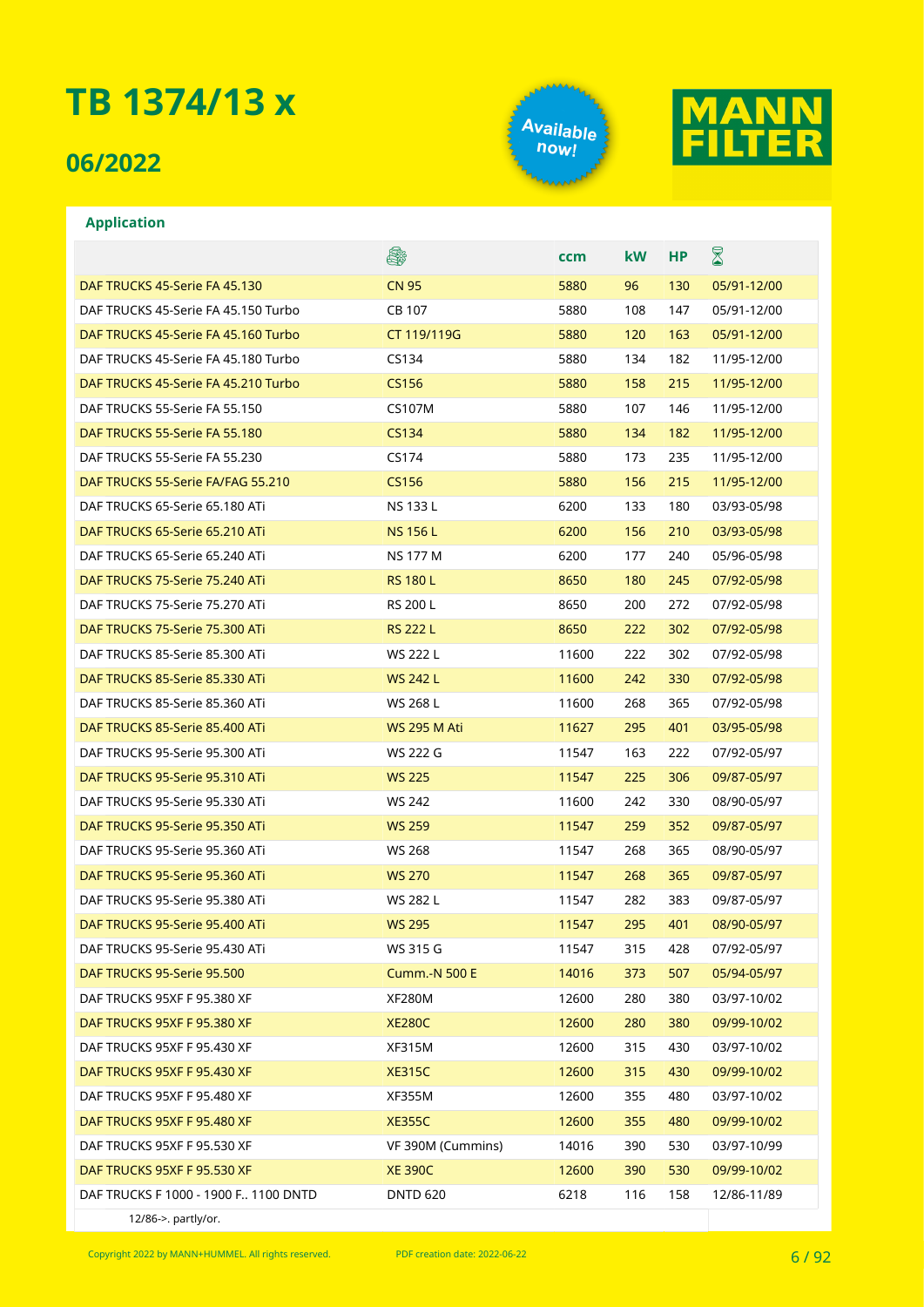### **06/2022**





| <b>Application</b>                    |                    |      |           |     |             |
|---------------------------------------|--------------------|------|-----------|-----|-------------|
|                                       | 8                  | ccm  | <b>kW</b> | НP  | 8           |
| DAF TRUCKS F 1000 - 1900 F., 1300 DF  | <b>DF 615</b>      | 6150 | 63        | 85  | 07/78-10/88 |
| 12/86->. partly/or.                   |                    |      |           |     |             |
| DAF TRUCKS F 1000 - 1900 F., 1300 DNT | <b>DNT 620</b>     | 6218 | 133       | 180 | 12/86-02/90 |
| 12/86->. partly/or.                   |                    |      |           |     |             |
| DAF TRUCKS F 1000 - 1900 F 1300 DNTD  | <b>DNTD 620</b>    | 6218 | 116       | 158 | 12/86-02/89 |
| 12/86->. partly/or.                   |                    |      |           |     |             |
| DAF TRUCKS F 1000 - 1900 F., 1300 DT  | DT 615             | 6150 | 83        | 113 | 07/78-02/90 |
| 12/86->. partly/or.                   |                    |      |           |     |             |
| DAF TRUCKS F 1000 - 1900 F., 1500 DF  | <b>DF 615</b>      | 6150 | 85        | 113 | 07/78-08/91 |
| 12/86->. partly/or.                   |                    |      |           |     |             |
| DAF TRUCKS F 1000 - 1900 F., 1500 DT  | DT 615             | 6150 | 85        | 113 | 07/78-08/91 |
| 12/86->. partly/or.                   |                    |      |           |     |             |
| DAF TRUCKS F 1000 - 1900 F., 1600 DF  | <b>DF 615</b>      | 6150 | 126       | 172 | 01/70-08/91 |
| 12/86->. partly/or.                   |                    |      |           |     |             |
| DAF TRUCKS F 1000 - 1900 F., 1600 DT  | DT 615             | 6170 | 153       | 209 | 01/73-08/91 |
| 12/86->. partly/or.                   |                    |      |           |     |             |
| DAF TRUCKS F 1000 - 1900 F 1800 DT    | DT 615             | 6170 | 113       | 153 | 01/70-08/91 |
| 12/86->. partly/or.                   |                    |      |           |     |             |
| DAF TRUCKS F 1000 - 1900 F/FA 1000 CN | Cumm 6BT5.9 (CN96) | 5880 | 96        | 130 | 12/86-12/92 |
| 12/86->. partly/or.                   |                    |      |           |     |             |
| DAF TRUCKS F 1000 - 1900 FA 1700 DNS  | <b>DNS 620</b>     | 6239 | 156       | 212 | 01/88-02/95 |
| partly/or.                            |                    |      |           |     |             |
| DAF TRUCKS F 1000 - 1900 FA 1700 DNT  | <b>DNT 620</b>     | 6218 | 133       | 180 | 12/86-02/95 |
| DAF TRUCKS F 1000 - 1900 FA 1700 DNTD | <b>DNTD 620</b>    | 6218 | 116       | 158 | 12/86-02/95 |
| DAF TRUCKS F 1000 - 1900 FA 1900 DNS  | <b>DNS 620</b>     | 6218 | 156       | 212 | 12/86-09/93 |
| DAF TRUCKS F 1000 - 1900 FA 1900 DNT  | <b>DNT 620</b>     | 6218 | 132       | 180 | 12/86-09/93 |
| DAF TRUCKS F 2100-Serie F., 2100 DHT  | <b>DHT 825</b>     | 8250 | 143       | 195 | 11/81-08/91 |
| 01/87->. partly/or.                   |                    |      |           |     |             |
| DAF TRUCKS F 2100-Serie F., 2100 DHTD | <b>DHTD 825</b>    | 8250 | 151       | 205 | 07/81-08/91 |
| 01/87->. partly/or.                   |                    |      |           |     |             |
| DAF TRUCKS F 2100-Serie F., 2103 DH   | DH 825             | 8250 | 115       | 157 | 01/82-08/91 |
| 01/87->. partly/or.                   |                    |      |           |     |             |
| DAF TRUCKS F 2100-Serie F., 2103 DHR  | <b>DHR 825</b>     | 8250 | 150       | 204 | 01/82-08/91 |
| 01/87->. partly/or.                   |                    |      |           |     |             |
| DAF TRUCKS F 2100-Serie F., 2105 DF   | DF 615             | 6150 | 85        | 115 | 07/78-08/91 |
| 01/87->. partly/or.                   |                    |      |           |     |             |
| DAF TRUCKS F 2100-Serie F., 2105 DH   | <b>DH 825</b>      | 8250 | 115       | 157 | 07/78-08/91 |
| 01/87->. partly/or.                   |                    |      |           |     |             |
| DAF TRUCKS F 2100-Serie F., 2105 DHR  | <b>DHR 825</b>     | 8250 | 150       | 204 | 07/78-08/91 |
| 01/87->. partly/or.                   |                    |      |           |     |             |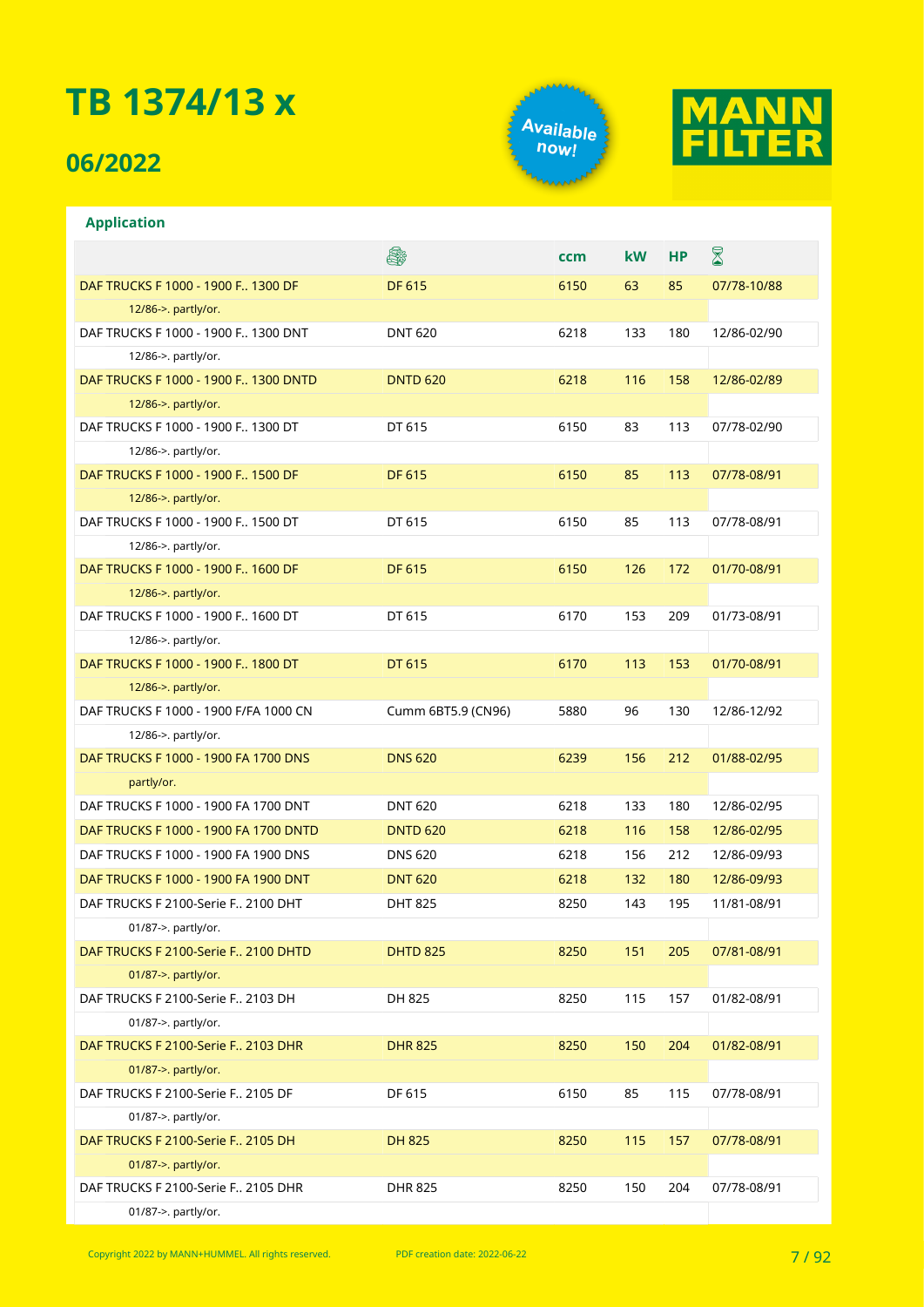### **06/2022**

**Application**





|                                           | ê.                    | <b>ccm</b> | <b>kW</b> | <b>HP</b> | $\boxtimes$ |
|-------------------------------------------|-----------------------|------------|-----------|-----------|-------------|
| DAF TRUCKS F 2100-Serie F., 2105 DHT      | <b>DHT 825</b>        | 8250       | 167       | 228       | 01/87-08/91 |
| 01/87->. partly/or.                       |                       |            |           |           |             |
| DAF TRUCKS F 2100-Serie F., 2105 DHTD     | <b>DHTD 825</b>       | 8250       | 150       | 204       | 07/81-08/91 |
| 01/87->. partly/or.                       |                       |            |           |           |             |
| DAF TRUCKS F 2300-Serie F., 2300 DHT      | <b>DHT 825</b>        | 8250       | 162       | 221       | 11/81-08/91 |
| $01/85 -$                                 |                       |            |           |           |             |
| DAF TRUCKS F 2300-Serie F., 2300 HT       | HT 168                | 8250       | 168       | 228       | 01/90-08/91 |
| DAF TRUCKS F 2300-Serie F., 2303 DHU      | <b>DHU 825</b>        | 8250       | 169       | 230       | 11/81-08/91 |
| $01/85 - >$ .                             |                       |            |           |           |             |
| DAF TRUCKS F 2300-Serie F., 2305 DHR      | <b>DHR 825</b>        | 8250       | 150       | 204       | 07/78-08/91 |
| $01/85 -$                                 |                       |            |           |           |             |
| DAF TRUCKS F 2300-Serie F., 2305 DHU      | <b>DHU 825</b>        | 8250       | 169       | 230       | 07/78-08/91 |
| $01/85 -$                                 |                       |            |           |           |             |
| DAF TRUCKS F 2500-Serie F., 2500 DHS      | <b>DHS 825</b>        | 8250       | 190       | 258       | 02/82-08/91 |
| $01/85 -$                                 |                       |            |           |           |             |
| DAF TRUCKS F 2500-Serie F., 2505 DHS      | <b>DHS 825</b>        | 8263       | 217       | 294       | 02/82-08/91 |
| $01/85 -$                                 |                       |            |           |           |             |
| DAF TRUCKS F 2500-Serie F 2525 DHS        | <b>DHS 825</b>        | 8263       | 217       | 294       | 02/82-08/91 |
| $01/85 - >$ .                             |                       |            |           |           |             |
| DAF TRUCKS F 2500-Serie F., 2535 DHS      | <b>DHS 825</b>        | 8250       | 163       | 222       | 02/82-08/91 |
| $01/85 -$                                 |                       |            |           |           |             |
| DAF TRUCKS F 2700-Serie F., 2700 HS ATI   | <b>HS 200</b>         | 8250       | 200       | 272       | 01/90-12/93 |
| DAF TRUCKS F 2800-Serie F., 2800 DKS      | <b>DKS 1160</b>       | 11600      | 228       | 315       | 01/74-09/91 |
| $01/85 -$                                 |                       |            |           |           |             |
| DAF TRUCKS F 2800-Serie F., 2800 DKSE     | <b>DKS 1160 E</b>     | 11600      | 206       | 280       | 01/80-07/90 |
| $01/85 - >$ .                             |                       |            |           |           |             |
| DAF TRUCKS F 2800-Serie F., 2800 DKTD     | <b>DKTD 1160</b>      | 11600      | 188       | 258       | 01/74-09/91 |
| $01/85 -$                                 |                       |            |           |           |             |
| DAF TRUCKS F 2800-Serie F., 2800 DKV      | DKV 1160              | 11600      | 206       | 280       | 05/83-09/91 |
| $01/85$ ->.                               |                       |            |           |           |             |
| DAF TRUCKS F 2800-Serie F., 2800 DKXE ATI | <b>DKX-E 1160 ATI</b> | 11547      | 209       | 285       | 06/85-09/91 |
| partly/or.                                |                       |            |           |           |             |
| DAF TRUCKS F 2800-Serie F., 2803 DKS      | <b>DKS 1160</b>       | 11600      | 228       | 310       | 01/74-09/91 |
| $01/85 -$                                 |                       |            |           |           |             |
| DAF TRUCKS F 2800-Serie F., 2803 DKTD     | <b>DKTD 1160</b>      | 11600      | 188       | 258       | 01/74-09/91 |
| $01/85$ ->.                               |                       |            |           |           |             |
| DAF TRUCKS F 2800-Serie F., 2805 DKS      | <b>DKS 1160</b>       | 11600      | 228       | 310       | 01/74-09/91 |
| $01/85 - >$ .                             |                       |            |           |           |             |
| DAF TRUCKS F 2800-Serie F., 2805 DKSE     | <b>DKS 1160 E</b>     | 11600      | 206       | 281       | 01/80-07/90 |
| $01/85 -$                                 |                       |            |           |           |             |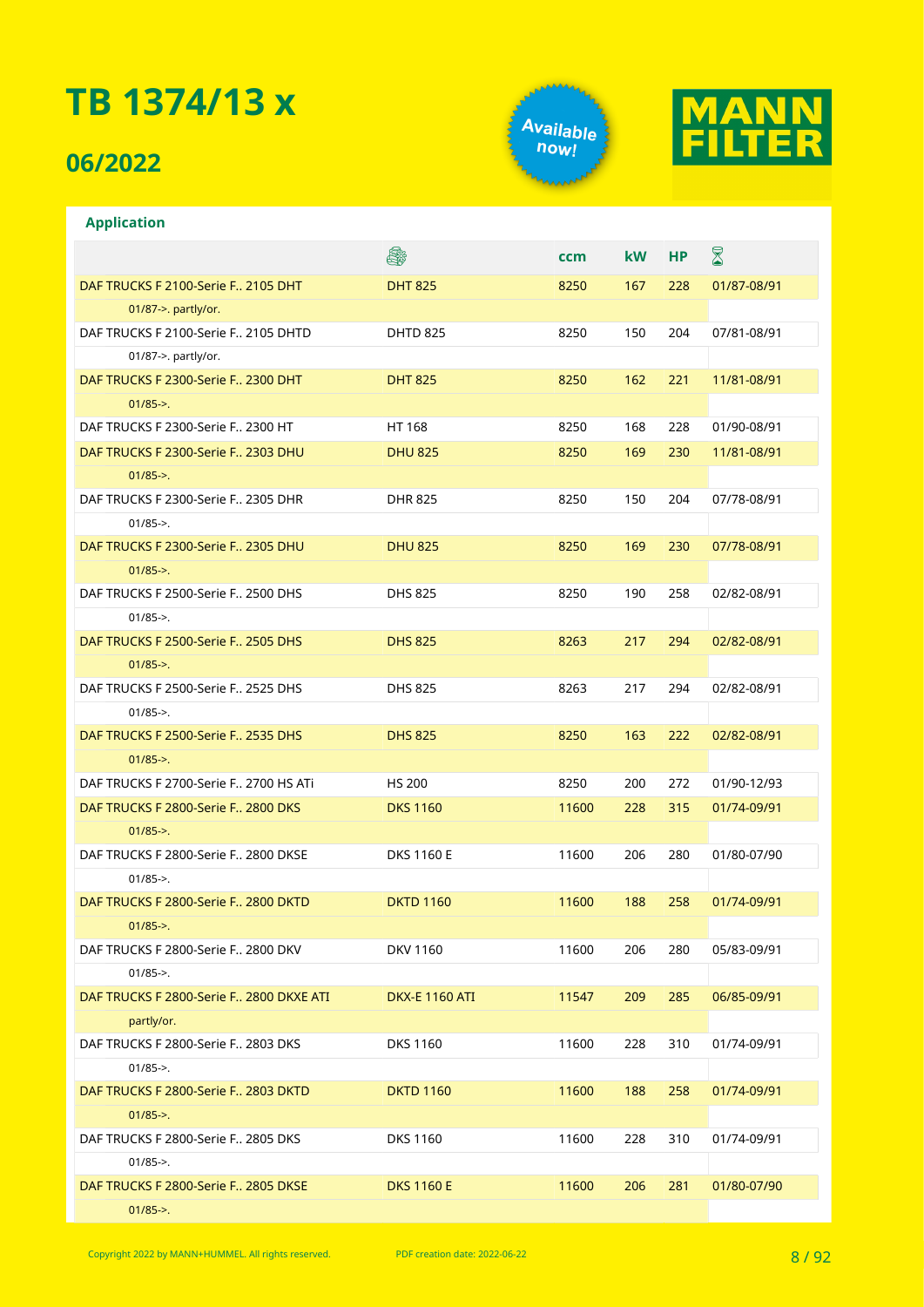### **06/2022**

**Application**





#### E. X **ccm kW HP** DAF TRUCKS F 2800-Serie F.. 2805 DKTD DKTD 1160 11600 188 258 01/74-09/91  $01/85 - >$ DAF TRUCKS F 2900-Serie F.. 2900 KV ATi KV 212 11600 212 288 01/90-10/93 DAF TRUCKS F 3200-Serie F.. 3200 KS ATi KS 238 11600 238 324 01/90-10/92 DAF TRUCKS F 3300-Serie F.. 3300 DKV 1160 **DKV 1160** 11600 206 280 05/83-09/91  $01/85 - >$ DAF TRUCKS F 3300-Serie F.. 3300 DKX DKX 1160 11600 243 330 06/81-09/91 01/85->. DAF TRUCKS F 3300-Serie F.. 3300 DKX ATi DKX 1160 ATi 11627 260 354 06/85-09/91 DAF TRUCKS F 3300-Serie F.. 3305 DKX DKX 1160 11600 243 330 06/81-09/91  $01/85 - >$ DAF TRUCKS F 3300-Serie F.. 3325 DKX DKX 1160 1160 11600 243 330 06/81-09/91 01/85->. DAF TRUCKS F 3300-Serie F.. 3325 DKX ATi DKX 1160 ATi 11627 260 354 06/85-09/91 DAF TRUCKS F 3600-Serie F.. 3600 DKZ ATI DKZ 1160 ATI 11627 274 373 06/85-09/91 DENNIS BUS / ALEXANDER DENNIS Dart 500 Dart Cummins ISLe 8849 279 379 02/17-> DENNIS BUS / ALEXANDER DENNIS Enviro / Enviro Cummins ISBe 205 6700 151 205 07/06-> Dart 200 Dart DENNIS BUS / ALEXANDER DENNIS Enviro / Enviro Cummins ISBe 160 4500 118 160 07/06-> Dart 200 Dart DENNIS BUS / ALEXANDER DENNIS Enviro / Enviro Cummins ISBe 140 4500 103 140 07/06-> Dart 200 Dart DENNIS BUS / ALEXANDER DENNIS Enviro / Enviro Electric 180 245 02/17-> Dart 200EV Electric Dart DENNIS BUS / ALEXANDER DENNIS Enviro / Enviro Scania DC9.30 9300 169 230 02/17-> Dart 300 Dart DENNIS BUS / ALEXANDER DENNIS Enviro / Enviro Scania OC09.101 9300 206 280 02/17-> Dart 400 CNG Dart DENNIS BUS / ALEXANDER DENNIS Enviro / Enviro Cummins ISLe 8849 279 379 02/17-> Dart 500 Dart ERF (E.R.F.) ECL-Serie 7.28 RD3/TP3 MAN D0836 6871 205 280 09/00-> ERF (E.R.F.) ECM-Serie 12.36 MTP4 MAN D2866 11967 265 360 09/02-> ERF (E.R.F.) ECM-Serie 6.22 RD2 Cummins 5.9 5883 161 220 04/00-> ERF (E.R.F.) ECM-Serie 7.22 RD2 Cummins 5.9 5883 161 220 07/00-> ERF (E.R.F.) ECM-Serie 7.28 RD2/RR3/RDRS3 MAN D0836 6871 205 280 09/00-> ERF (E.R.F.) ECS-Serie 11.34 Cummins ISM340 249 340 05/00-> ERF (E.R.F.) ECS-Serie 11.39 Cummins ISM390 286 390 05/00-> ERF (E.R.F.) ECS-Serie 11.41 Cummins ISM405 297 405 05/00-> ERF (E.R.F.) ECS-Serie 11.44 Cummins ISM440 323 440 05/00-> ERF (E.R.F.) ECS-Serie 8.28 Cummins C280 205 280 05/00-> ERF (E.R.F.) ECS-Serie 8.30 Cummins C300 220 300 05/00-> ERF (E.R.F.) ECT-Serie 10.35 MT/MTL/ST/DB/DT/RDB D 2066 LF03 10518 257 350 06/05-09/07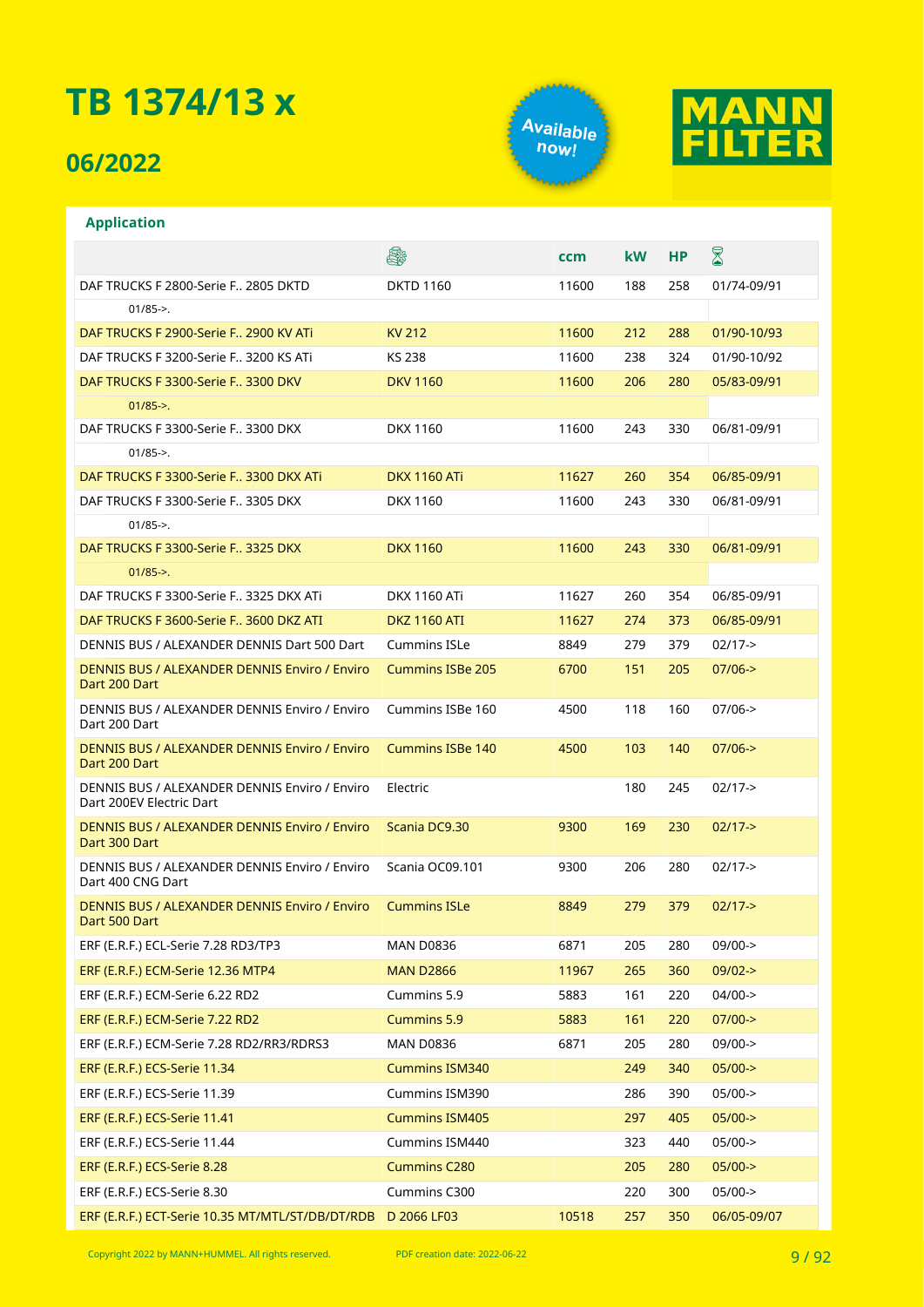### **06/2022**





#### **Application**

|                                                                             | E.                     | ccm   | kW  | <b>HP</b> | $\boxtimes$ |
|-----------------------------------------------------------------------------|------------------------|-------|-----|-----------|-------------|
| ERF (E.R.F.) ECT-Serie 10.43 MT/MTL/ST/DB/DT/RDB                            | D 2066 LF01            | 10518 | 316 | 430       | 06/05-09/07 |
| ERF (E.R.F.) ECT-Serie 11.39 MT/MTL/ST/DB/RDB                               | <b>Cummins ISMe385</b> | 10780 | 280 | 381       | 05/02-09/07 |
| ERF (E.R.F.) ECT-Serie 11.42 MT/MTL//ST/DB/RDB                              | Cummins ISMe420        | 10780 | 309 | 420       | 05/02-09/07 |
| ERF (E.R.F.) ECT-Serie 12.36 ST/DB2                                         | <b>MAN D2866</b>       | 11967 | 265 | 360       | 05/02-09/07 |
| ERF (E.R.F.) ECT-Serie 13.46 MT/MTL/DT/RDB3                                 | <b>MAN D2876</b>       | 12816 | 338 | 460       | 05/02-09/07 |
| ERF (E.R.F.) ECT-Serie 13.48 MT/MTL/DT/RDB3/ST                              | <b>MAN D2876</b>       | 12816 | 353 | 480       | 02/05-09/07 |
| ERF (E.R.F.) ECT-Serie 32.35 BB                                             | D 2066 LF03            | 10518 | 257 | 350       | 02/05-09/07 |
| ERF (E.R.F.) ECX-Serie 11.34                                                | <b>Cummins ISM340</b>  |       | 249 | 340       | $05/00-$    |
| ERF (E.R.F.) ECX-Serie 11.39                                                | Cummins ISM390         |       | 286 | 390       | $05/00$ ->  |
| ERF (E.R.F.) ECX-Serie 11.40                                                | <b>Cummins ISM405</b>  |       | 297 | 405       | $05/00-$    |
| ERF (E.R.F.) ECX-Serie 11.44                                                | Cummins ISM440         |       | 323 | 440       | $05/00$ ->  |
| ERF (E.R.F.) ECX-Serie 14.47                                                | <b>Cummins N475</b>    |       | 348 | 475       | $05/00-$    |
| ERF (E.R.F.) ECX-Serie 14.52                                                | Cummins N525           |       | 385 | 525       | $05/00-$    |
| EVOBUS (MERCEDES-BENZ/SETRA) Intercity (634)<br>Intercity                   | <b>OM 457 LA</b>       |       | 265 | 360       | $09/08 - >$ |
| EVOBUS (MERCEDES-BENZ/SETRA) O 301 O 301                                    | OM 366.917             | 5958  | 125 | 170       | 06/86-05/87 |
| EVOBUS (MERCEDES-BENZ/SETRA) O 301 O 301                                    | OM 366.965 A           | 5958  | 125 | 170       | 02/86-05/87 |
| EVOBUS (MERCEDES-BENZ/SETRA) O 345 O 345                                    | OM 447 hLA             |       | 184 | 251       | $01/95 -$   |
| EVOBUS (MERCEDES-BENZ/SETRA) O 345 O 345 K                                  | <b>OM 447 hLA</b>      |       | 220 | 300       | $01/95 - >$ |
| EVOBUS (MERCEDES-BENZ/SETRA) O 345 O 345 S                                  | OM 447 hLA             |       | 184 | 251       | $01/95 -$   |
| EVOBUS (MERCEDES-BENZ/SETRA) O 404 O 404                                    | OM 446.934/938         | 14618 | 280 | 381       | $09/94 - >$ |
| EVOBUS (MERCEDES-BENZ/SETRA) O 404 O 404                                    | OM 441.921/922         | 11300 | 165 | 224       | 09/91-01/92 |
| EVOBUS (MERCEDES-BENZ/SETRA) O 404 O 404                                    | OM 442.930             | 15100 | 213 | 290       | $09/91 - >$ |
| EVOBUS (MERCEDES-BENZ/SETRA) O 404 O 404                                    | OM 402.970             | 12763 | 280 | 381       | $09/91 - >$ |
| EVOBUS (MERCEDES-BENZ/SETRA) O 404 O 404                                    | OM 441.980/445.934     | 10964 | 250 | 340       | $09/91 - >$ |
| EVOBUS (MERCEDES-BENZ/SETRA) O 404 O 404                                    | OM 401.974             | 9800  | 200 | 272       | $09/91 - >$ |
| EVOBUS (MERCEDES-BENZ/SETRA) O 404 O 404                                    | OM 445.935             | 10964 | 213 | 290       | $09/94 - >$ |
| EVOBUS (MERCEDES-BENZ/SETRA) O 405 O 405                                    | OM 427 H               | 11967 | 220 | 300       | 11/85-12/86 |
| EVOBUS (MERCEDES-BENZ/SETRA) O 405 O 405                                    | OM 447 h/hA/hLA        | 11967 |     |           | $11/86 - >$ |
| EVOBUS (MERCEDES-BENZ/SETRA) O 405 O 405<br><b>CNG</b>                      | M 447 hLAG             | 11967 | 175 | 238       | $02/95 - >$ |
| EVOBUS (MERCEDES-BENZ/SETRA) O 407 O 407                                    | <b>OM 447 hLA</b>      |       | 220 | 300       | 09/91-06/01 |
| EVOBUS (MERCEDES-BENZ/SETRA) O 407 O 407                                    | OM 447 h/hA            | 11967 | 180 | 240       | 03/87-06/01 |
| EVOBUS (MERCEDES-BENZ/SETRA) O 408 O 408                                    | OM 447.987/993         | 11967 | 220 | 300       | 08/92-12/98 |
| EVOBUS (MERCEDES-BENZ/SETRA) O 408 O 408                                    | OM 447.912/958/992     | 11967 | 184 | 250       | 01/91-12/98 |
| EVOBUS (MERCEDES-BENZ/SETRA) O 810 - 818<br>(Vario) O 810 D (Vario)         | <b>OM 904</b>          | 4250  | 75  | 102       | $10/96 - >$ |
| EVOBUS (MERCEDES-BENZ/SETRA) O 810 - 818<br>(Vario) O 812 D (Vario)         | OM 602.980DE LA        | 2900  | 90  | 122       | 10/96->     |
| EVOBUS (MERCEDES-BENZ/SETRA) O 810 - 818<br>(Vario) O 813 D BlueTec (Vario) | OM 904 LA Euro4/5/EEV  | 4250  | 95  | 129       | $09/06 - >$ |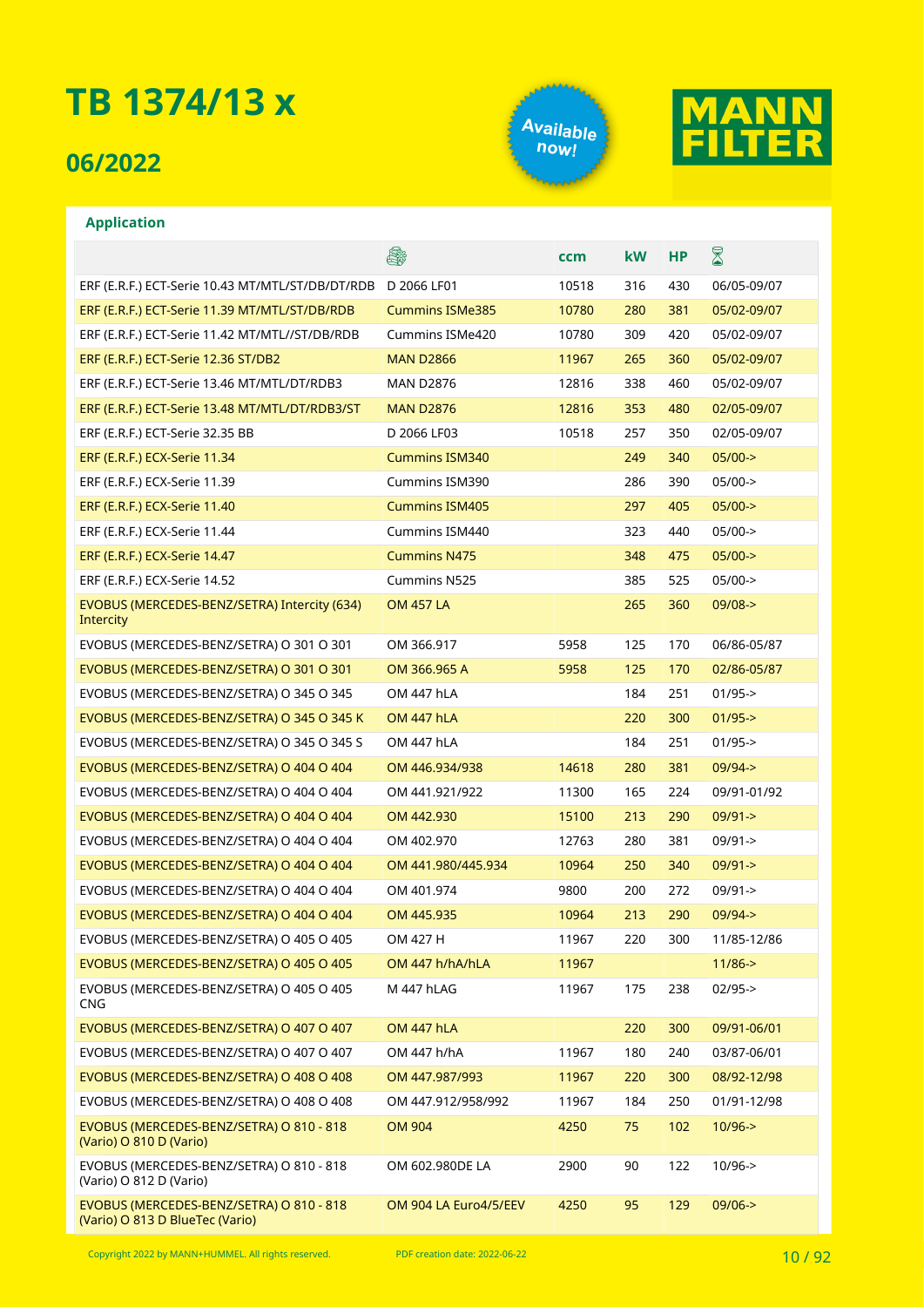### **06/2022**

**Application**





#### E. X **ccm kW HP** EVOBUS (MERCEDES-BENZ/SETRA) O 810 - 818 OM 904.906 LA 4250 100 136 10/96-> (Vario) O 814 D (Vario) EVOBUS (MERCEDES-BENZ/SETRA) O 810 - 818 OM 904 LA 4250 112 152 10/96-> (Vario) O 815 D (Vario) EVOBUS (MERCEDES-BENZ/SETRA) O 810 - 818 OM 904 LA Euro4/5/EEV 4250 115 156 09/06-> (Vario) O 816 D BlueTec (Vario) EVOBUS (MERCEDES-BENZ/SETRA) O 810 - 818 OM 904 LA Euro4/5/EEV 4250 130 177 09/06-> (Vario) O 818 D BlueTec EVOBUS (MERCEDES-BENZ/SETRA) OC - Serie (Bus-OM 457 LA 310 423 09/02-> Chassis) 500 EVOBUS (MERCEDES-BENZ/SETRA) Setra S/SG 200 S MB-OM 403 15950 235 320 01/73-12/81 200 Setra EVOBUS (MERCEDES-BENZ/SETRA) Setra S/SG 200 S MB-OM 352.900 5680 124 168 09/79-10/83 208 H Setra EVOBUS (MERCEDES-BENZ/SETRA) Setra S/SG 200 S 9570 141 192 08/76-01/80 208 Setra EVOBUS (MERCEDES-BENZ/SETRA) Setra S/SG 200 S MB-OM 421.900 10964 159 216 01/80-10/83 209 H Setra EVOBUS (MERCEDES-BENZ/SETRA) Setra S/SG 200 S MB-OM 401 9570 141 192 08/76-01/80 209 Setra EVOBUS (MERCEDES-BENZ/SETRA) Setra S/SG 200 S MB-OM 421 A 10964 191 260 09/85-02/89 210 H. Setra EVOBUS (MERCEDES-BENZ/SETRA) Setra S/SG 200 S MB-OM 441 A 10964 191 260 03/89-08/95 210 H.. Setra EVOBUS (MERCEDES-BENZ/SETRA) Setra S/SG 200 S MB-OM 421.900 10964 159 216 10/83-09/87 210 H.. Setra EVOBUS (MERCEDES-BENZ/SETRA) Setra S/SG 200 S MB-OM 401 9570 141 192 08/76-01/80 211 H Setra EVOBUS (MERCEDES-BENZ/SETRA) Setra S/SG 200 S MB-OM 422.900 14618 206 280 01/80-09/87 211 H.. Setra EVOBUS (MERCEDES-BENZ/SETRA) Setra S/SG 200 S MB-OM 421 A 14618 206 280 09/85-09/95 211 H.. Setra EVOBUS (MERCEDES-BENZ/SETRA) Setra S/SG 200 S MAN-D 2566 14618 206 280 06/79-05/83 212 H Setra EVOBUS (MERCEDES-BENZ/SETRA) Setra S/SG 200 S MB-OM 421.900 14618 206 280 01/80-05/83 212 H Setra EVOBUS (MERCEDES-BENZ/SETRA) Setra S/SG 200 S MB-OM 402 14618 206 280 08/76-01/80 212 H Setra EVOBUS (MERCEDES-BENZ/SETRA) Setra S/SG 200 S MB-OM 422.900 14618 206 280 01/80-05/83 212 H Setra EVOBUS (MERCEDES-BENZ/SETRA) Setra S/SG 200 S MB-OM 403 15950 235 320 08/76-12/81 212 Setra EVOBUS (MERCEDES-BENZ/SETRA) Setra S/SG 200 S MB-OM 402 15950 235 320 08/76-01/80 213 H Setra EVOBUS (MERCEDES-BENZ/SETRA) Setra S/SG 200 S MB-OM 403 15950 235 320 08/76-12/81 213 H Setra EVOBUS (MERCEDES-BENZ/SETRA) Setra S/SG 200 S MAN-D 2566 MH 15950 235 320 06/79-01/94213 H Setra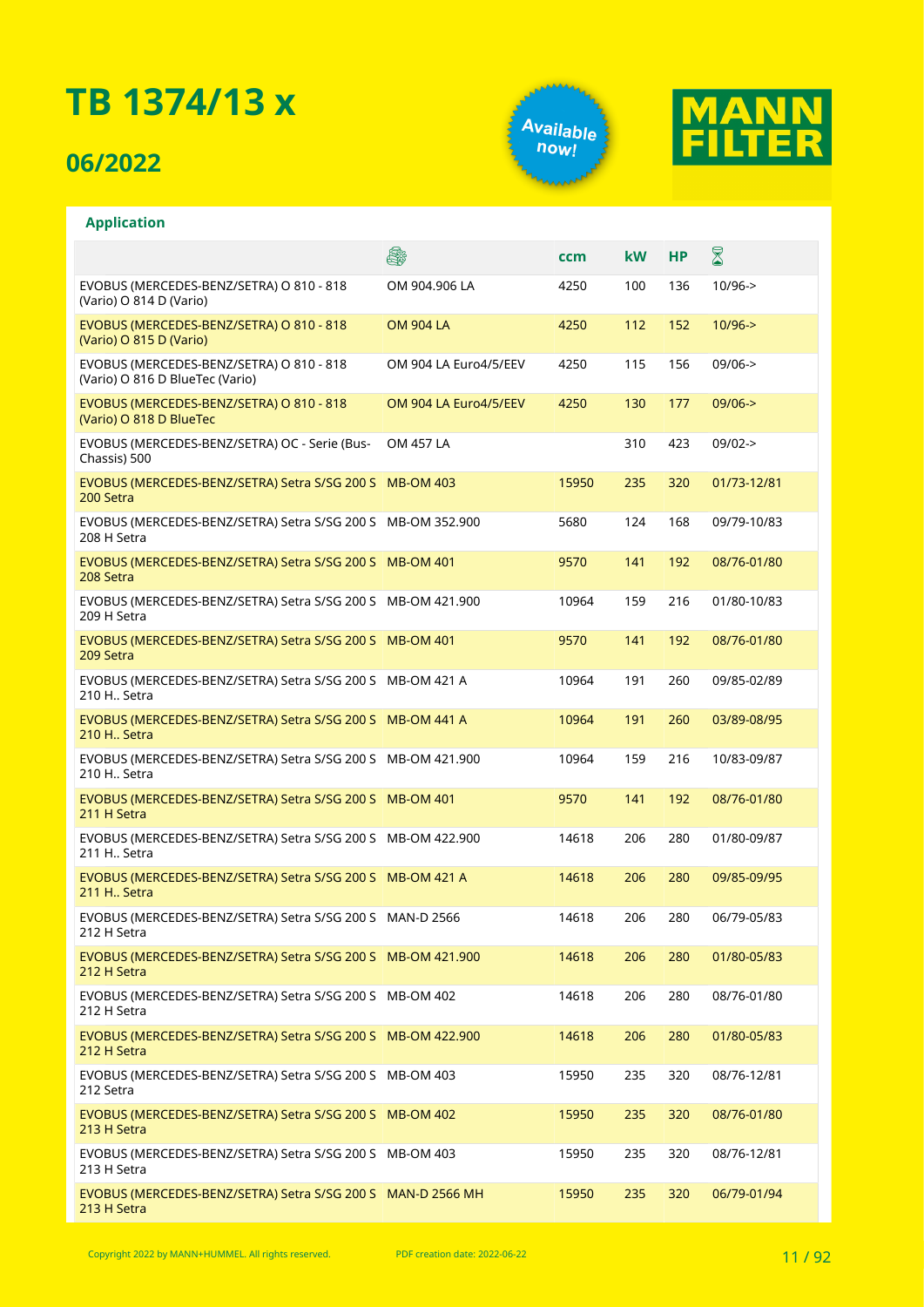### **06/2022**

**Application**





#### **A** X **ccm kW HP** EVOBUS (MERCEDES-BENZ/SETRA) Setra S/SG 200 S MB-OM 422.901 A 14618 243 330 09/83-08/87 213 H.. Setra EVOBUS (MERCEDES-BENZ/SETRA) Setra S/SG 200 S MB-OM 422.900 14618 243 330 01/80-08/87 213 H.. Setra EVOBUS (MERCEDES-BENZ/SETRA) Setra S/SG 200 S MB-OM 422.900 14618 206 280 09/83-08/87 213 HR Setra EVOBUS (MERCEDES-BENZ/SETRA) Setra S/SG 200 S MAN-D 2866 KOH 11967 265 360 08/87-01/95 214 H.. Setra EVOBUS (MERCEDES-BENZ/SETRA) Setra S/SG 200 S MB-OM 422.900 14618 243 330 09/83-08/87 214 HD. Setra EVOBUS (MERCEDES-BENZ/SETRA) Setra S/SG 200 S MB-OM 422.901 A 14618 243 330 09/83-08/87 214 HD.. Setra EVOBUS (MERCEDES-BENZ/SETRA) Setra S/SG 200 S MB-OM 403 15950 235 320 08/76-12/81 215 H Setra EVOBUS (MERCEDES-BENZ/SETRA) Setra S/SG 200 S MB-OM 402.925 12760 188 256 08/76-01/80 215 H Setra EVOBUS (MERCEDES-BENZ/SETRA) Setra S/SG 200 S MB-OM 442 A 14618 260 353 07/88-09/95 215 H.. Setra EVOBUS (MERCEDES-BENZ/SETRA) Setra S/SG 200 S MAN-D 2866 KOH 14618 265 360 08/87-01/95 215 H.. Setra EVOBUS (MERCEDES-BENZ/SETRA) Setra S/SG 200 S MB-OM 422.900 14618 265 360 01/80-08/87 215 H. Setra EVOBUS (MERCEDES-BENZ/SETRA) Setra S/SG 200 S MB-OM 422.901 A 14618 265 360 09/83-08/87 215 H.. Setra EVOBUS (MERCEDES-BENZ/SETRA) Setra S/SG 200 S Detr. D. DDA 12000 298 400 09/85-02/99 215 HDH-2 EVOBUS (MERCEDES-BENZ/SETRA) Setra S/SG 200 S Detroit D 60-DDEC 321 430 03/99-> 215 HDH-3 EVOBUS (MERCEDES-BENZ/SETRA) Setra S/SG 200 S MB-OM 422.901 A 14618 243 330 07/80-09/83 215 HDS Setra EVOBUS (MERCEDES-BENZ/SETRA) Setra S/SG 200 S MB-OM 422.900 14618 206 280 09/83-09/87 215 HR.. Setra EVOBUS (MERCEDES-BENZ/SETRA) Setra S/SG 200 S MB-OM 447 hA 11967 184 250 07/92-09/96 215 NR Setra EVOBUS (MERCEDES-BENZ/SETRA) Setra S/SG 200 S MB-OM 422.900 14618 206 280 09/83-09/95 215 RL Setra EVOBUS (MERCEDES-BENZ/SETRA) Setra S/SG 200 S MB-OM 447 h.II 11967 177 240 09/85-09/94 215 SL Setra EVOBUS (MERCEDES-BENZ/SETRA) Setra S/SG 200 S MB-OM 427 hA 11967 213 290 09/85-09/95 215 SL, UL Setra EVOBUS (MERCEDES-BENZ/SETRA) Setra S/SG 200 S MB-OM 427 h 11967 213 290 09/85-09/95 215 SL, UL Setra EVOBUS (MERCEDES-BENZ/SETRA) Setra S/SG 200 S MAN-D 2866 TUH 11967 213 290 09/85-01/95 215 SL, UL Setra EVOBUS (MERCEDES-BENZ/SETRA) Setra S/SG 200 S MB-OM 407 h 11967 213 290 09/83-09/85 215 SL, LIL Setra EVOBUS (MERCEDES-BENZ/SETRA) Setra S/SG 200 S MAN-D 2566 MTH 11967 213 290 06/79-09/85215 SL, UL Setra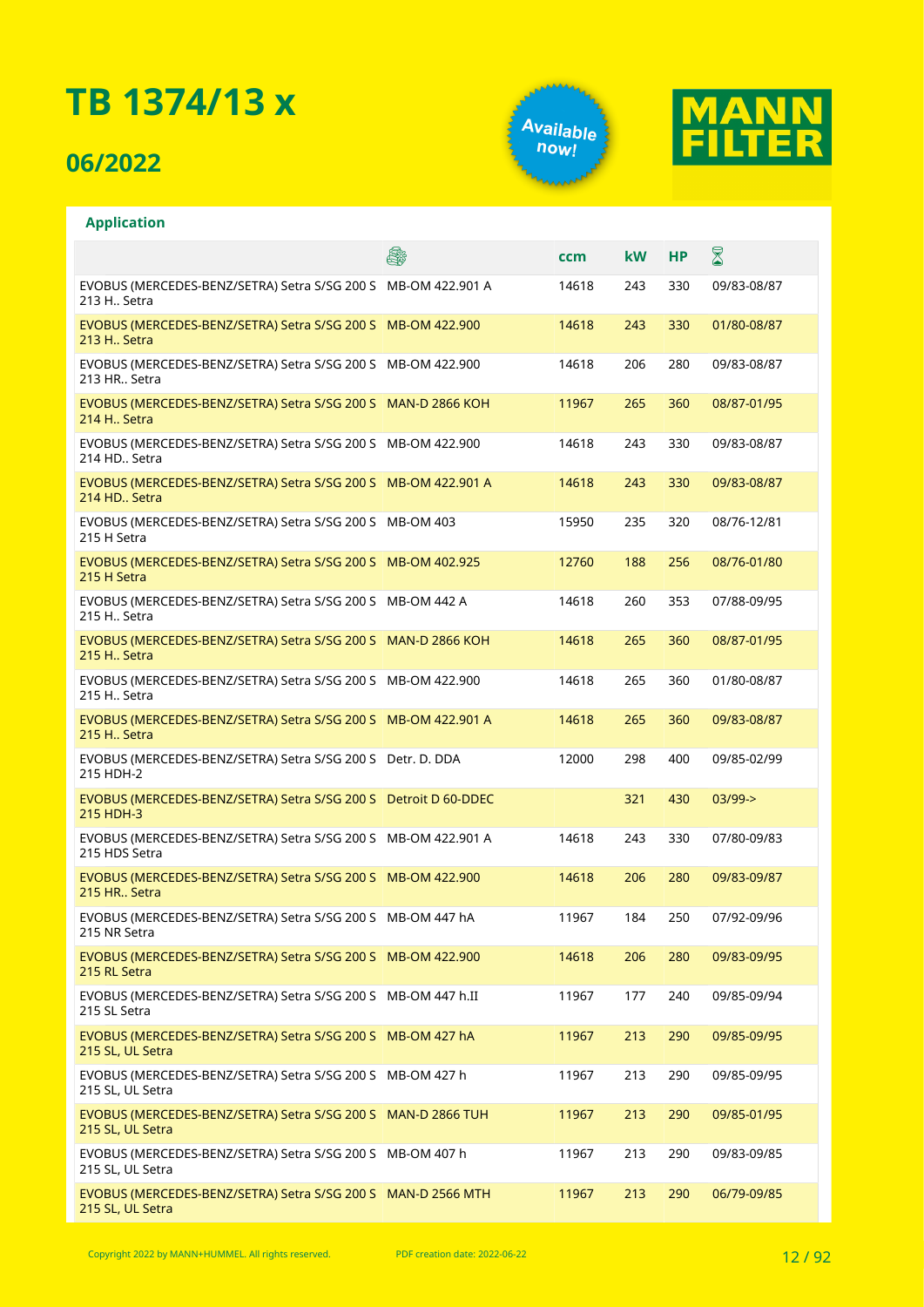### **06/2022**

**Application**





#### **A** X **ccm kW HP** EVOBUS (MERCEDES-BENZ/SETRA) Setra S/SG 200 S MB-OM 407 hA 11967 213 290 09/83-09/85 215 SL, UL Setra EVOBUS (MERCEDES-BENZ/SETRA) Setra S/SG 200 S MB-OM 401 9570 141 192 08/76-01/80 215 Setra EVOBUS (MERCEDES-BENZ/SETRA) Setra S/SG 200 S MAN-D 2866 KOH 11967 265 360 09/86-01/95 216 HDS Setra EVOBUS (MERCEDES-BENZ/SETRA) Setra S/SG 200 S MB-OM 422 LA 14618 269 366 09/85-> 216 HDS.. Setra EVOBUS (MERCEDES-BENZ/SETRA) Setra S/SG 200 S MB-OM 422.901 A 14618 276 375 07/80-09/87 216 HDS. Setra EVOBUS (MERCEDES-BENZ/SETRA) Setra S/SG 200 S Detroit D.60DDECIII 321 430 03/95-> 217 HDH-3 EVOBUS (MERCEDES-BENZ/SETRA) Setra S/SG 200 S MB-OM 422.901 A 14620 353 480 09/85-12/88 228 DT.. Setra EVOBUS (MERCEDES-BENZ/SETRA) Setra S/SG 200 S MB-OM 442 LA 14620 353 480 01/89-09/96 228 DT.. Setra EVOBUS (MERCEDES-BENZ/SETRA) Setra S/SG 200 S MB-OM 422 LA 14620 353 480 03/82-12/88 228 DT.. Setra EVOBUS (MERCEDES-BENZ/SETRA) Setra S/SG 200 S MB-OM 442 A 14620 353 480 01/89-09/96 228 DT.. Setra EVOBUS (MERCEDES-BENZ/SETRA) Setra S/SG 200 S MAN 2866 LOH 22 12000 272 370 07/94-09/97 250 Spezial EVOBUS (MERCEDES-BENZ/SETRA) Setra S/SG 200 MAN-D 2866 TUH 11967 213 290 09/85-09/91 SG 219 SL Setra EVOBUS (MERCEDES-BENZ/SETRA) Setra S/SG 200 MB-OM 407 h 11967 213 290 09/84-09/85 SG 219 SL Setra EVOBUS (MERCEDES-BENZ/SETRA) Setra S/SG 200 MB-OM 427 h 11967 213 290 09/85-09/91 SG 219 SL Setra EVOBUS (MERCEDES-BENZ/SETRA) Setra S/SG 200 MB-OM 407 hA 11967 213 290 09/84-09/85 SG 219 SL Setra EVOBUS (MERCEDES-BENZ/SETRA) Setra S/SG 200 MB-OM 427 hA 11967 213 290 09/85-09/91 SG 219 SL Setra MAN-D 2566 MUH 11967 213 290 09/84-09/85 EVOBUS (MERCEDES-BENZ/SETRA) Setra S/SG 200 SG 219 SL Setra EVOBUS (MERCEDES-BENZ/SETRA) Setra S/SG 200 MB-OM 407 h 14618 243 330 09/84-09/85 SG 221 UL Setra EVOBUS (MERCEDES-BENZ/SETRA) Setra S/SG 200 MAN-D 2866 TUH 11967 243 330 09/85-09/91 SG 221 UL Setra EVOBUS (MERCEDES-BENZ/SETRA) Setra S/SG 200 MB-OM 407 hA 14618 243 330 09/84-09/85 SG 221 UL Setra EVOBUS (MERCEDES-BENZ/SETRA) Setra S/SG 200 MB-OM 427 h 14618 243 330 09/85-09/91 SG 221 UL Setra EVOBUS (MERCEDES-BENZ/SETRA) Setra S/SG 200 MB-OM 422.901 A 14618 243 330 09/85-09/91 SG 221 UL Setra EVOBUS (MERCEDES-BENZ/SETRA) Setra S/SG 200 MB-OM 427 hA 14618 243 330 09/85-09/91 SG 221 UL Setra EVOBUS (MERCEDES-BENZ/SETRA) Setra S/SG 200 MAN-D 2566 MUH 11413 177 241 09/84-09/85SG 221 III Setra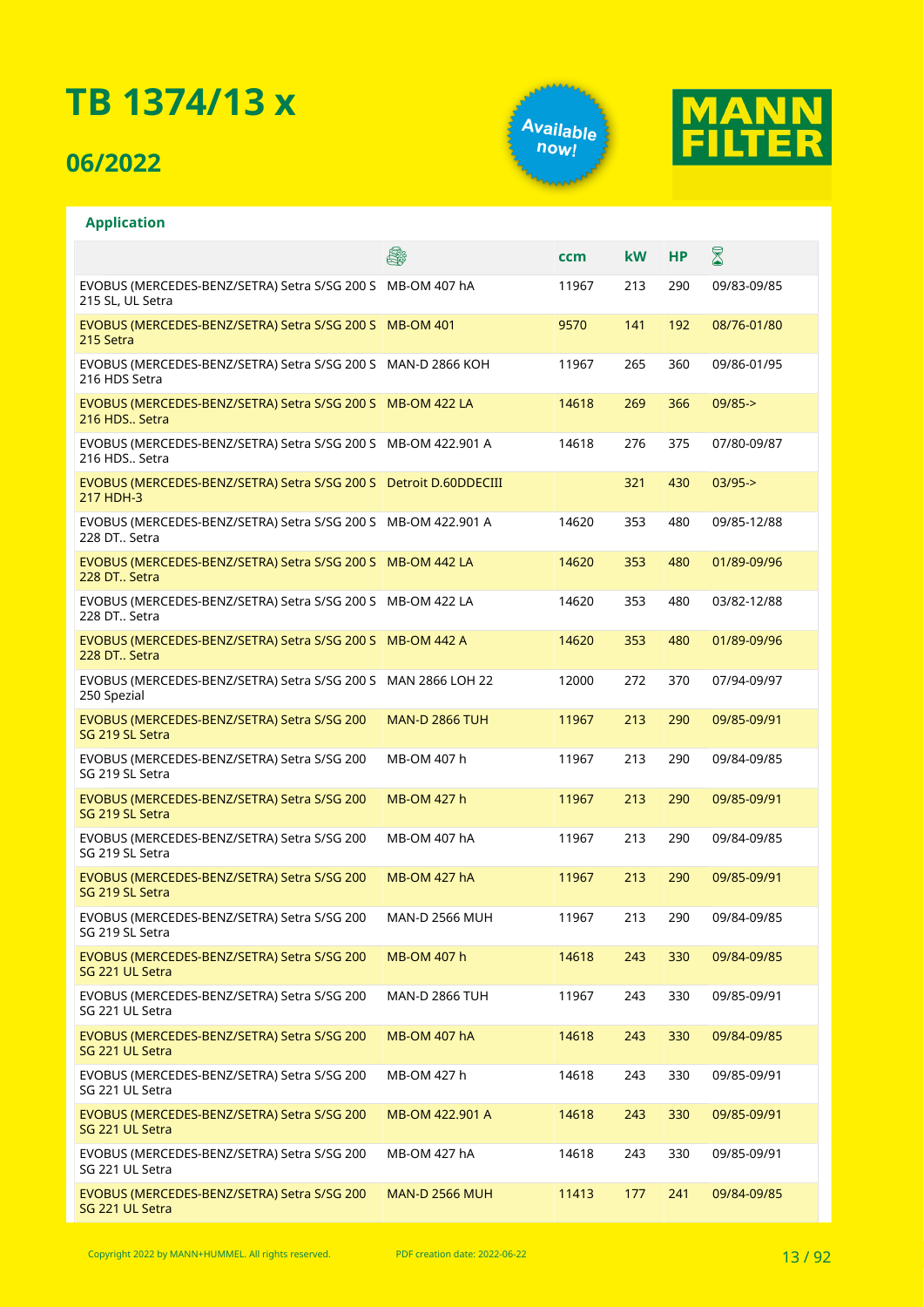### **06/2022**

**Application**





#### $\mathbb{R}$ **A ccm kW HP** EVOBUS (MERCEDES-BENZ/SETRA) Touro (634) OM 457.944 LA 265 360 01/03-> Touro EVOBUS (MERCEDES-BENZ/SETRA) Touro (634) OM 457.944 LA 310 423 01/03-> Touro FAST CONCEPT CAR Fast Vectio Vectio 250 MAN D0836 LOH56/65 6871 184 250 04/07-> FORD Cargo Cargo 1215 NA 6.6 6571 114 155 07/86-> 09/04->. FORD Cargo Cargo 1218 **TC 6.6** 6571 134 182 07/86-> 09/04->. FORD Cargo Cargo 1317 KHD-F6L 413 F 9570 125 170 08/82-> 09/04->. FORD Cargo Cargo 1320 KHD-F6L 413 FZ 9570 150 204 08/82-> 09/04->. FORD Cargo Cargo 1415 **NA 6.6** 6571 114 155 07/86-> 09/04->. FORD Cargo Cargo 1418 **TC 6.6** 6571 134 182 07/86-> 09/04->. FORD Cargo Cargo 1419 **FTO TC 6.6** 6571 139 189 10/90-> 09/04->. FORD Cargo Cargo 1517 KHD-F6L 413 F 9570 121 165 08/82-> 09/04->. FORD Cargo Cargo 1615 **NA 6.6** 6571 114 155 07/86-> 09/04->. FORD Cargo Cargo 1617 **FTO NA 7.8** 9570 125 170 10/91-> 09/04->. FORD Cargo Cargo 1618 **TC 6.6** 6571 134 182 07/86-> 09/04->. FORD Cargo Cargo 1618 **MWM- 6.10** 6571 134 182 04/93-> 09/04->. FORD Cargo Cargo 1619 **FTO TC 6.6** 6571 139 189 10/90-> 09/04->. FORD Cargo Cargo 1622 **FTO TC 7.8** 7780 158 215 10/91-> 09/04->. FORD Cargo Cargo 1826 Ecotorq NHDD 7330 191 260 09/04-> 09/04->. FORD Cargo Cargo 1832 Ecotorq NHDD 8974 235 320 09/04-> 09/04->. FORD Cargo Cargo 1833 Ecotorq NHDD 8974 243 330 01/16-> FORD Cargo Cargo 1835 Ecotorq NHDD 8974 257 350 09/09->

Copyright 2022 by MANN+HUMMEL. All rights reserved. PDF creation date: 2022-06-22

 $09/04 - >$ 

FORD Cargo Cargo 1838 Ecotorq NHDD 8974 279 379 09/04->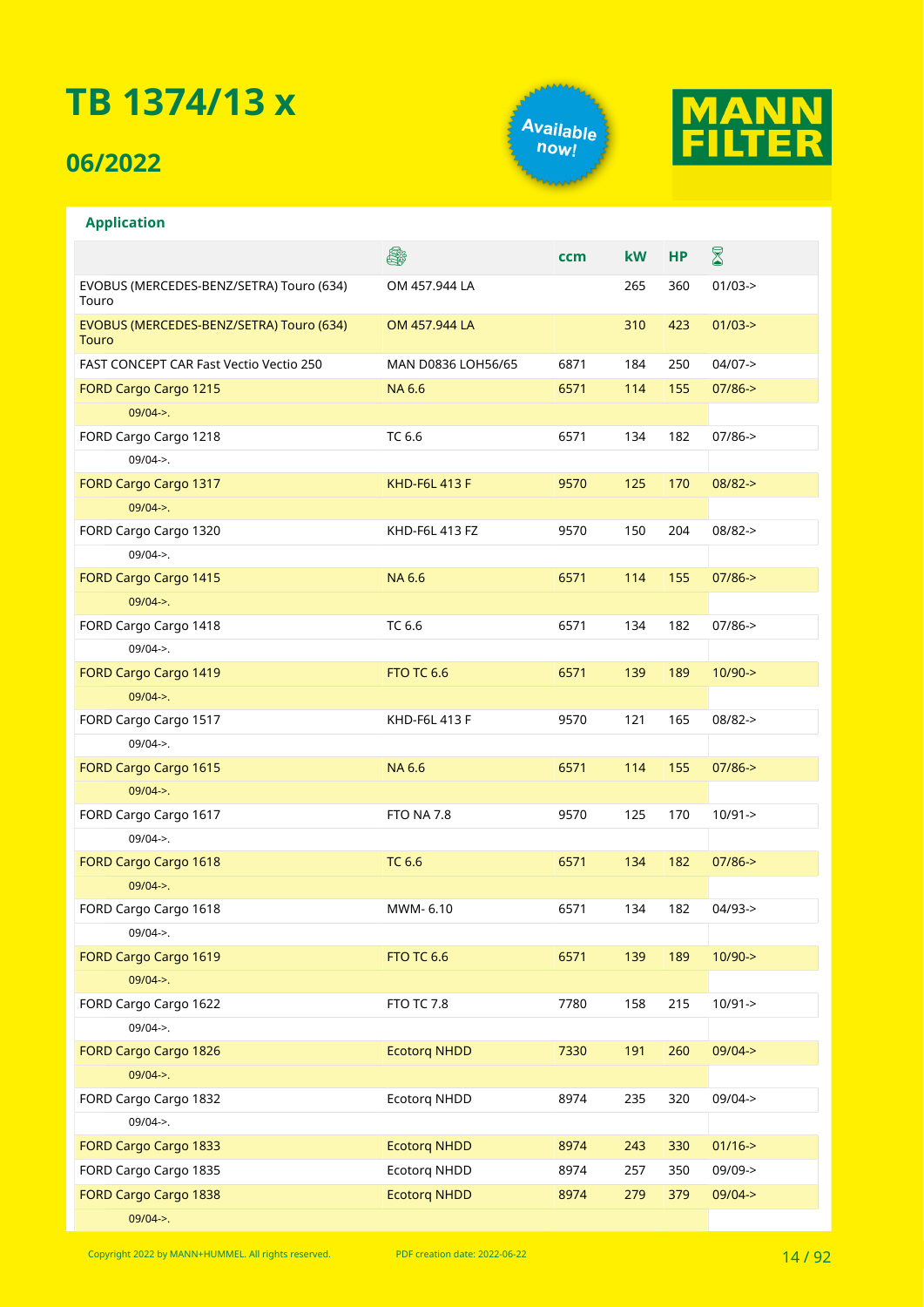### **06/2022**

**Application**





#### **A** ⊠ **ccm kW HP** FORD Cargo Cargo 1842T Ecotorq E6 (FHT6) 12740 309 420 01/16-> FORD Cargo Cargo 1846T **FPT F3AE** 10308 338 460 09/12-> FORD Cargo Cargo 1848T Ecotorq E6 12740 353 480 09/15-> FORD Cargo Cargo 2215 **FTO NA 6.6** 6571 110 150 07/86-> 09/04->. FORD Cargo Cargo 2218 TC 6.6 6571 134 182 07/86-> 09/04->. FORD Cargo Cargo 2218 T **FTO TC 6.6** 6571 134 182 07/89-> 09/04->. FORD Cargo Cargo 2219 **FTO TC 6.6** 6578 138 188 11/91-> 09/04->. FORD Cargo Cargo 2224 **FTO ATA 7.8** 7780 179 243 10/92-> 09/04->. FORD Cargo Cargo 2319 **FTO TC 6.6** 6571 139 189 10/90-> 09/04->. FORD Cargo Cargo 2322 **FTO TC 7.8** 7780 158 215 10/91-> 09/04->. FORD Cargo Cargo 2420 KHD-F6L 413 FZ 9570 150 204 10/82-> 09/04->. FORD Cargo Cargo 2422 **FTO TC 7.8** 7780 158 215 10/91-> 09/04->. FORD Cargo Cargo 2526 Ecotorq NHDD 7330 191 260 09/04-> 09/04->. FORD Cargo Cargo 2532 Ecotorq NHDD 8974 235 320 09/04-> 09/04->. FORD Cargo Cargo 2538 Ecotorq NHDD 8974 279 379 09/04-> 09/04->. FORD Cargo Cargo 2817 **KHD-F6L 413 F** 9570 125 170 04/82-> 09/04->. FORD Cargo Cargo 3020 KHD-F6L 413 FZ 9570 150 204 04/82-> 09/04->. FORD Cargo Cargo 3214 **FTO ATA 7.8** 7780 97 132 10/92-> 09/04->. FORD Cargo Cargo 3224 ATAC FTO TC 7.8 7780 176 240 10/89-> 09/04->. FORD Cargo Cargo 3232 Ecotorq NHDD 8974 235 320 09/04-> 09/04->. FORD Cargo Cargo 3238 Ecotorq NHDD 8974 279 379 09/04-> 09/04->. FORD Cargo Cargo 3530 **FTO TC 7.8** 7780 220 300 04/91->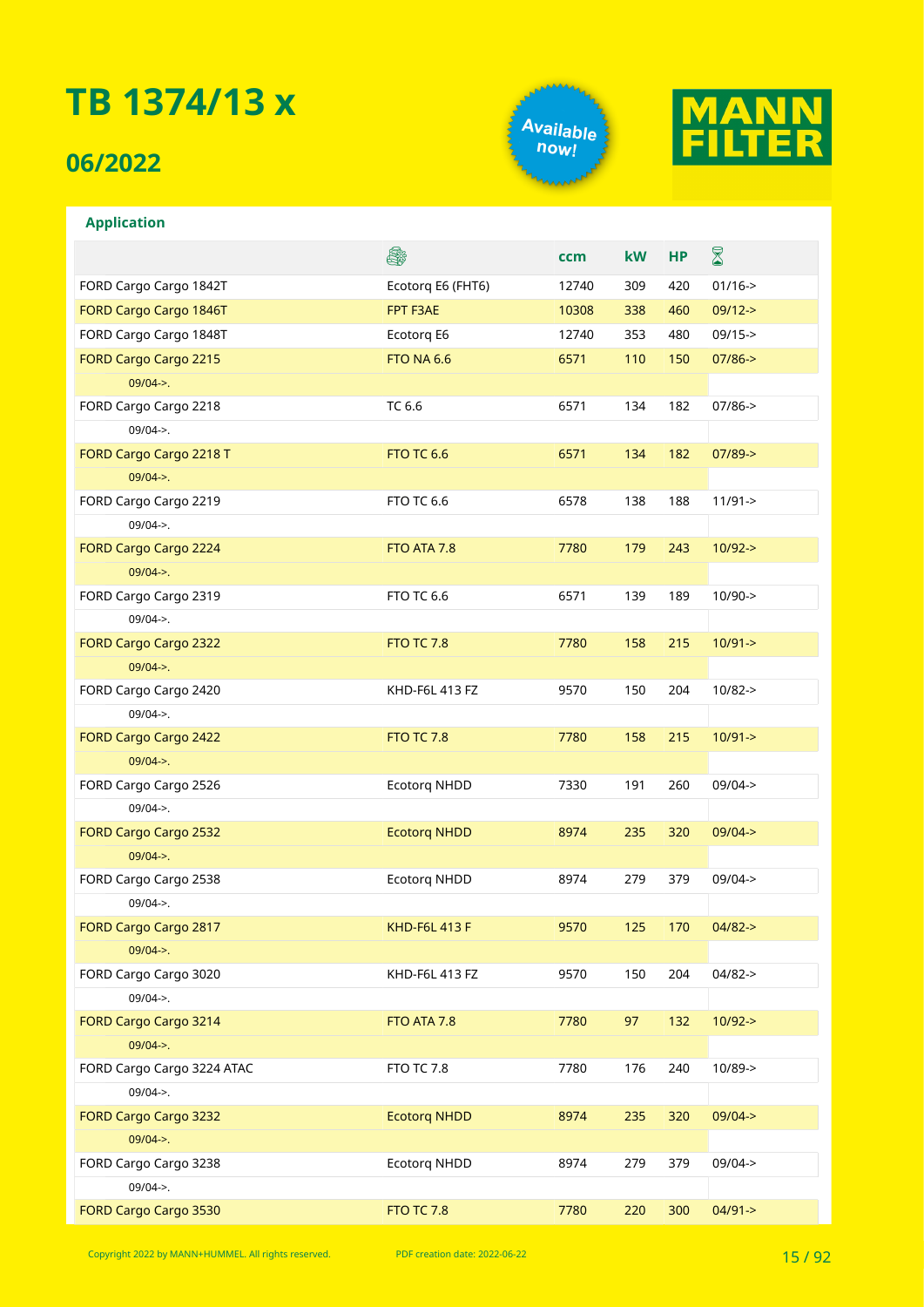### **06/2022**

**Application**



**ccm kW HP**



 $\bar{\mathbb{X}}$ 

#### **DED** 09/04->. FORD Cargo Cargo 3532 Ecotorq NHDD 8974 235 320 09/04-> 09/04->. FORD Cargo Cargo 3536 Ecotorq NHDD 8974 265 360 09/04-> 09/04->. FORD Cargo Cargo 3824 Cum. L 10-243 9945 179 243 02/86-> 09/04->. FORD Cargo Cargo 3936 Ecotorq NHDD 8974 265 360 09/04-> 09/04->. FORD Cargo Cargo 4028 Cum. LTA 10-290 9945 208 283 02/86-> 09/04->. 09/04->.

| <b>FORD Cargo Cargo 4136</b>               | <b>Ecotorg NHDD</b>   | 8974  | 265 | 360 | $09/04 - >$ |
|--------------------------------------------|-----------------------|-------|-----|-----|-------------|
| $09/04 - >$ .                              |                       |       |     |     |             |
| FORD Cargo Cargo C 814                     | Cummins 4 BTAA        | 3922  | 103 | 140 | $06/96$ ->  |
| $09/04 -$                                  |                       |       |     |     |             |
| FORD Cargo Cargo C 1215                    | <b>Cummins 6 BT</b>   | 5880  | 110 | 150 | $05/93 - >$ |
| $09/04 -$                                  |                       |       |     |     |             |
| FORD Cargo Cargo C 1216                    | Cummins 6 BT          | 5880  | 118 | 160 | $05/93 - >$ |
| $09/04$ ->.                                |                       |       |     |     |             |
| FORD Cargo Cargo C 1415                    | <b>Cummins 6 BT</b>   | 5880  | 110 | 150 | $05/93$ ->  |
| $09/04 -$                                  |                       |       |     |     |             |
| FORD Cargo Cargo C 1416                    | Cummins 6 BT          | 5880  | 118 | 160 | $05/93 - >$ |
| $09/04 -$                                  |                       |       |     |     |             |
| FORD Cargo Cargo C 1422                    | <b>Cummins 6 CT</b>   | 8270  | 158 | 215 | $10/92 - >$ |
| $09/04 - >$ .                              |                       |       |     |     |             |
| FORD Cargo Cargo C 1617                    | Cummins 6 C NA        | 8270  | 122 | 166 | $05/93 - >$ |
| $09/04 -$                                  |                       |       |     |     |             |
| FORD Cargo Cargo C 1622                    | <b>Cummins 6 CT</b>   | 8270  | 158 | 215 | $10/92 - >$ |
| $09/04 -$                                  |                       |       |     |     |             |
| FORD Cargo Cargo C 2322                    | Cummins 6 CT          | 8270  | 158 | 215 | $10/92 - >$ |
| $09/04$ ->.                                |                       |       |     |     |             |
| FORD Cargo Cargo C 2422                    | <b>Cummins 6 CT</b>   | 8270  | 158 | 215 | $10/92 - >$ |
| $09/04 -$                                  |                       |       |     |     |             |
| FORD Cargo Cargo C 3224                    | Cummins 6 CTAA        | 8270  | 177 | 241 | $04/92 -$   |
| $09/04 -$                                  |                       |       |     |     |             |
| FORD Cargo Cargo C 3530                    | <b>Cummins 6 CTAA</b> | 8270  | 215 | 292 | $11/91 - >$ |
| $09/04 -$                                  |                       |       |     |     |             |
| FORD OTOSAN Cargo / New Cargo / F-Max 10.3 | FPT F3AE              | 10308 | 338 | 460 | $09/12 - >$ |
| FORD OTOSAN Cargo / New Cargo / F-Max 12.7 | Ecotorg E6 (FHT6)     | 12740 | 309 | 420 | $09/15 -$   |

Copyright 2022 by MANN+HUMMEL. All rights reserved. PDF creation date: 2022-06-22 16 16 16 16 16 16 16 16 17 02

FORD OTOSAN Cargo / New Cargo / F-Max 12.7 Ecotorq E6 12740 353 480 09/15->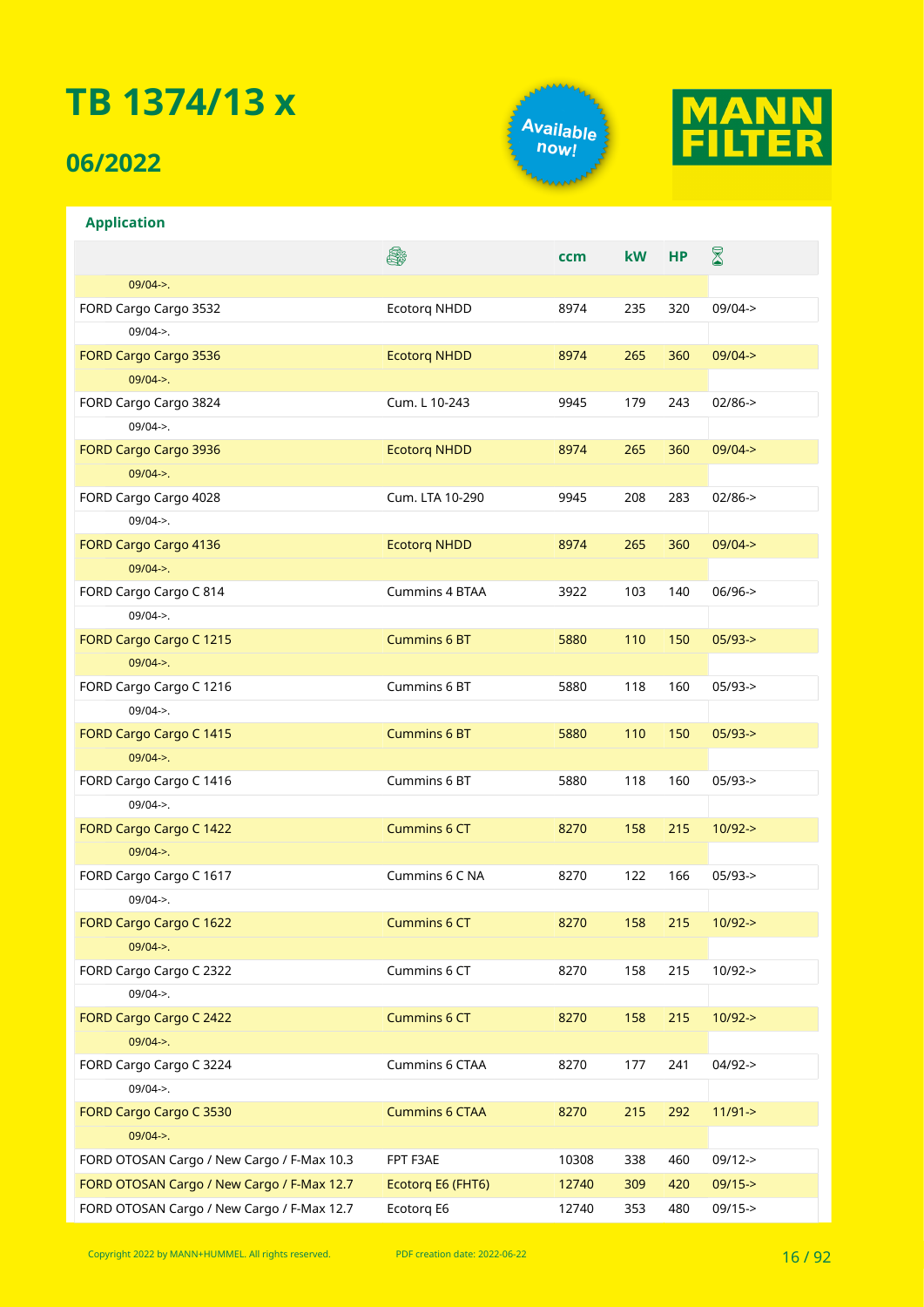### **06/2022**

**Application**





#### E. ⊠ **ccm kW HP** Ecotorq E6 12740 368 500 06/18-> FORD OTOSAN Cargo / New Cargo / F-Max 12.7 - 500 FORD OTOSAN Cargo / New Cargo / F-Max 7.3 Ecotorq NHDD 7330 177 240 09/03-> FORD OTOSAN Cargo / New Cargo / F-Max 7.3 Ecotorq NHDD 7330 221 300 09/03-> FORD OTOSAN Cargo / New Cargo / F-Max 9.0 Ecotorq NHDD 8974 235 320 09/09-> FORD OTOSAN Cargo / New Cargo / F-Max 9.0 Ecotorq NHDD 8974 243 330 09/15-> FORD OTOSAN Cargo / New Cargo / F-Max 9.0 Ecotorq NHDD 8974 257 350 09/09-> FORD OTOSAN Cargo / New Cargo / F-Max 9.0 Ecotorg NHDD 8974 279 380 09/09-> INDCAR BUSES Mago / Mago 2 Mago Iveco 8140.43 2798 90 122 09/96-12/02 INDCAR BUSES Mago / Mago 2 Mago 2 Iveco Tector 6 Euro 3 5880 154 210 01/03-> INDCAR BUSES Mago / Mago 2 Mago 2 Iveco Tector 6 Euro 4/5/EEV 5880 160 218 06/08-> KAMAZ 4000-Serie 4208 KAMA3-740.11 CHAMA3-740.11 CHAMAZ 4000-Serie 4208 KAMAZ 4000-Serie 42111-01 KAMA3-740.11 01/01-> KAMAZ 4000-Serie 4307 **Cummins ISBe140** 3922 103 140 09/03-> KAMAZ 4000-Serie 4307.1 Cummins ISBe140 3922 103 140 09/04-> KAMAZ 4000-Serie 4308 Cummins ISBe170 3922 125 170 09/03-> KAMAZ 4000-Serie 4308 Cummins B5.9-180 5883 134 182 09/03-> KAMAZ 4000-Serie 4308.1 Cummins ISBe170 3922 125 170 09/04-> KAMAZ 4000-Serie 43114 1900-> 1740.13-260 10850 10850 191 260 01/90-> KAMAZ 4000-Serie 43114 740.11-240, 740.31-240 10850 176 240 01/90-> KAMAZ 4000-Serie 43118 740.13-260, 740.30-260 10850 191 260 01/90-> KAMAZ 4000-Serie 43118 740.705-300 221 300 05/06-> KAMAZ 4000-Serie 43118 740.30-245 10850 180 245 01/90-> KAMAZ 4000-Serie 43253 740.31-240 10850 176 240 01/90-> KAMAZ 4000-Serie 43255 740.31-240 10850 176 240 01/90-> KAMAZ 4000-Serie 43255 Cummins B5.9-180 5883 134 182 09/03-> KAMAZ 4000-Serie 4326 740.31-240 10850 176 240 01/90-> KAMAZ 4000-Serie 43261 740.11-240, 740.31-240 10850 176 240 01/90-> KAMAZ 4000-Serie 44108 740.51-320 11760 235 320 01/90-> KAMAZ 4000-Serie 44108 740.13/30-260, 740.51-260 10850 191 260 01/90-> KAMAZ 4000-Serie 45141 740.13-260, 740.30-260 10850 191 260 01/90-> KAMAZ 4000-Serie 45231 KAMA3-740.11 KAMA3-740.11 CHAMAZ 4000-Serie 45231 KAMAZ 4000-Serie 4911 YMZ-7B846 17240 538 731 05/96-> KAMAZ 5000-Serie 5308 Cummins ISBe4-300 6700 221 300 09/06-> KAMAZ 5000-Serie 5320 740.1000.300 10850 154 210 04/76-> KAMAZ 5000-Serie 53205 740.11-240, 740.31-240 10850 176 239 01/01-> KAMAZ 5000-Serie 53205 740.11-240, 740.31-240 10850 176 240 01/90-> KAMAZ 5000-Serie 53205 740.51-320 11760 235 320 01/90-> KAMAZ 5000-Serie 53212 740.1000.310 10850 191 260 01/80->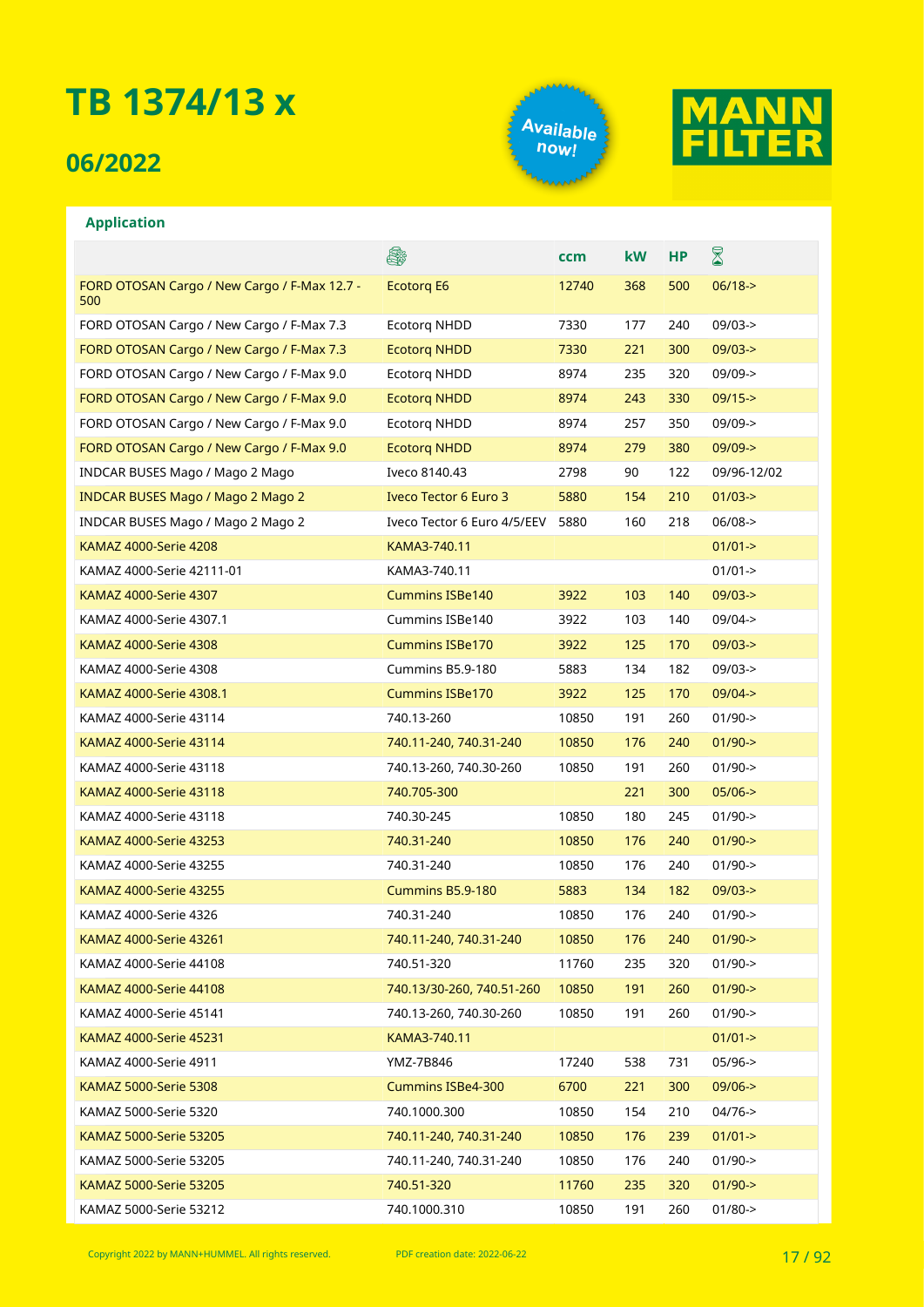### **06/2022**





#### **Application**

|                                | E\$                    | ccm   | <b>kW</b> | НP  | $\boxtimes$ |
|--------------------------------|------------------------|-------|-----------|-----|-------------|
| KAMAZ 5000-Serie 53212         |                        |       |           |     | $01/99 - >$ |
| KAMAZ 5000-Serie 53215         | 740.11-240, 740.31-240 | 10850 | 176       | 240 | $01/90 - >$ |
| <b>KAMAZ 5000-Serie 53228</b>  | 740.31-240             | 10850 | 176       | 240 | $01/90 - >$ |
| KAMAZ 5000-Serie 53228         | 740.51-320             | 11760 | 235       | 320 | $01/90 - >$ |
| <b>KAMAZ 5000-Serie 53229</b>  | 740.31-240             | 10850 | 176       | 240 | $01/90 - >$ |
| KAMAZ 5000-Serie 53229         | 740.51-320             | 11760 | 235       | 320 | $01/90 - >$ |
| <b>KAMAZ 5000-Serie 53504</b>  | 740.705-300            |       | 221       | 300 | $05/06$ ->  |
| KAMAZ 5000-Serie 5360          | 740.30-260             | 10850 | 191       | 260 | $01/90 - >$ |
| <b>KAMAZ 5000-Serie 5360</b>   | 740.50-360             | 11760 | 265       | 360 | $01/90$ ->  |
| KAMAZ 5000-Serie 53605         | 740.31-240             | 10850 | 176       | 240 | $01/90 - >$ |
| <b>KAMAZ 5000-Serie 53605</b>  | 740.30-260             | 10850 | 191       | 260 | $01/90 - >$ |
| KAMAZ 5000-Serie 5410          | 740.1000.450           | 10850 | 154       | 210 | $04/76$ ->  |
| KAMAZ 5000-Serie 54112         |                        |       |           |     | $01/99 - >$ |
| KAMAZ 5000-Serie 54115         | 740.11/31/51-240       | 10850 | 176       | 240 | $01/90 - >$ |
| <b>KAMAZ 5000-Serie 54115</b>  | 740.51-320             | 11760 | 235       | 320 | $01/90 - >$ |
| KAMAZ 5000-Serie 54212         | 740.1000.310           | 10850 | 191       | 260 | $01/80-$    |
| <b>KAMAZ 5000-Serie 5460</b>   | 740.50-360             | 11760 | 265       | 360 | $01/90 - >$ |
| KAMAZ 5000-Serie 5460          | 740.37-400             | 11760 | 294       | 400 | $01/90 - >$ |
| <b>KAMAZ 5000-Serie 5460</b>   | 740.64-420 Euro 3      | 11760 | 309       | 420 | $01/10$ ->  |
| KAMAZ 5000-Serie 5460          | 740.63-400 Euro 3      | 11760 | 294       | 400 | $01/10$ ->  |
| <b>KAMAZ 5000-Serie 5480</b>   | 740.80-420             | 11760 | 309       | 420 | $01/90 - >$ |
| KAMAZ 5000-Serie 5480          | 740.63-400             | 11760 | 294       | 400 | $01/90 - >$ |
| <b>KAMAZ 5000-Serie 5490</b>   | <b>OM 457 LA</b>       | 11987 | 315       | 428 | $09/13 - >$ |
| KAMAZ 5000-Serie 54901         | D946                   |       | 331       | 450 | $09/13 - >$ |
| <b>KAMAZ 5000-Serie 55111</b>  | 740.11-240, 740.51-240 | 10850 | 176       | 240 | $01/90 - >$ |
| KAMAZ 5000-Serie 55111         | 740.51-320             | 11760 | 235       | 320 | $01/90 - >$ |
| KAMAZ 5000-Serie 55111-02      | KAMA3-740.11           |       |           |     | $01/01 - >$ |
| KAMAZ 5000-Serie 5513          | KAMA3-740.11           |       |           |     | $01/01 - >$ |
| <b>KAMAZ 5000-Serie 58110A</b> | KAMA3-740.11           |       |           |     | $01/01 - >$ |
| KAMAZ 6000-Serie 63501         | 740.50-360             | 11760 | 265       | 360 | $01/90 - >$ |
| <b>KAMAZ 6000-Serie 6450</b>   | 740.50-360             | 11760 | 265       | 360 | $01/90 - >$ |
| KAMAZ 6000-Serie 6460          | 740.50-360             | 11760 | 265       | 360 | $01/90 - >$ |
| KAMAZ 6000-Serie 6460          | 740.63-400 Euro 3      | 11760 | 294       | 400 | $01/10$ ->  |
| KAMAZ 6000-Serie 6480          | 740.35-400, 740.63-400 | 11760 | 294       | 400 | $01/90 - >$ |
| KAMAZ 6000-Serie 65111         | 740.51-320             | 11760 | 235       | 320 | $01/90$ ->  |
| KAMAZ 6000-Serie 65111         | 740.13/51-260          | 10850 | 191       | 260 | $01/90 - >$ |
| KAMAZ 6000-Serie 65111         | 740.705-300            |       | 221       | 300 | $05/06$ ->  |
| KAMAZ 6000-Serie 65115         | 740.30/51-260          | 10850 | 191       | 260 | $01/90 - >$ |
| KAMAZ 6000-Serie 65115         | 740.51-320             | 11760 | 235       | 320 | $01/90 - >$ |

Copyright 2022 by MANN+HUMMEL. All rights reserved. PDF creation date: 2022-06-22 18 / 18 / 92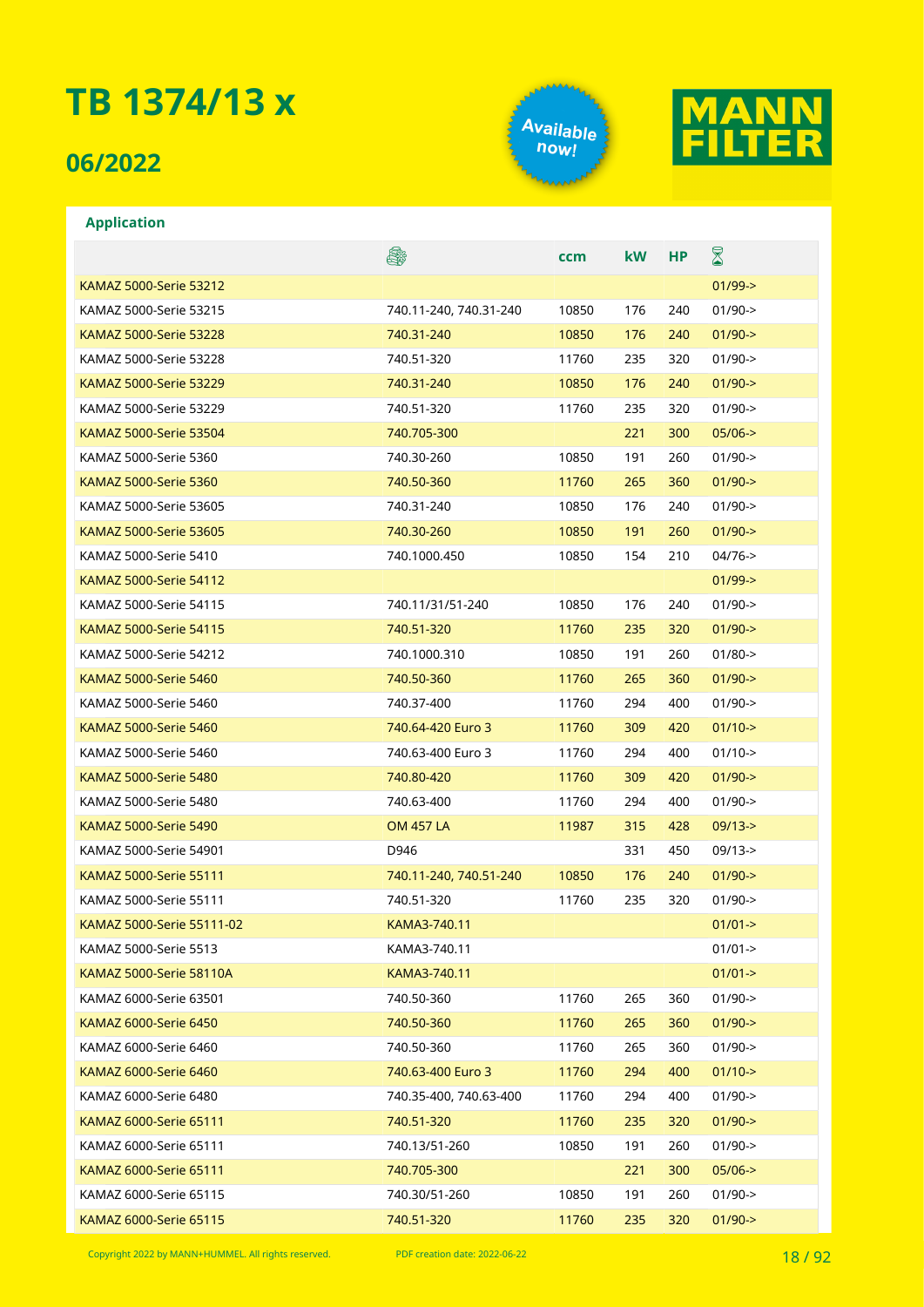### **06/2022**

**Application**





#### E. ⊠ **ccm kW HP** KAMAZ 6000-Serie 65115 740.705-300 221 300 05/06-> KAMAZ 6000-Serie 65116 740.30/51-260 10850 191 260 01/90-> KAMAZ 6000-Serie 65116 740.51-320 11760 235 320 01/90-> KAMAZ 6000-Serie 65117 740.13/30-260 10850 191 260 01/90-> KAMAZ 6000-Serie 65117 740.705-300 221 300 05/06-> KAMAZ 6000-Serie 6520 740.63-400 Euro 3 11760 294 400 01/10-> KAMAZ 6000-Serie 6520 Cummins ISLe 350.30 8849 257 350 09/03-> KAMAZ 6000-Serie 6520 740.60-360 Euro 3 11760 265 360 01/10-> KAMAZ 6000-Serie 6520 740.51-320 11760 235 320 01/90-> KAMAZ 6000-Serie 6520 740.61-320 Euro 3 11760 235 320 01/10-> KAMAZ 6000-Serie 6520 740.50-360 11760 265 360 01/90-> KAMAZ 6000-Serie 65201 740.60-360 Euro 3 11760 265 360 01/10-> KAMAZ 6000-Serie 65201 740.50-360 11760 265 360 01/90-> KAMAZ 6000-Serie 65201 740.63-400 Euro 3 11760 294 400 01/10-> KAMAZ 6000-Serie 65206 OM 457 LA 11987 295 401 02/14-> KAMAZ 6000-Serie 65206 OM 457 LA 11987 315 428 02/14-> KAMAZ 6000-Serie 65207 OM 457 LA 11987 295 401 02/14-> KAMAZ 6000-Serie 65207 OM 457 LA 11987 315 428 02/14-> KAMAZ 6000-Serie 65209 OM 457 LA 11987 295 401 02/14-> KAMAZ 6000-Serie 6522 740.51-320 11760 235 320 01/90-> KAMAZ 6000-Serie 6522 740.61-320 Euro 3 11760 235 320 01/10-> KAMAZ 6000-Serie 65224 740.63-400 Euro 3 11760 294 400 01/10-> KAMAZ 6000-Serie 65224 740.50-360 11760 265 360 01/90-> KAMAZ 6000-Serie 65225 740.50-360 11760 265 360 01/90-> KAMAZ 6000-Serie 65225 740.35-400, 740.63-400 11760 294 400 01/90-> KAMAZ 6000-Serie 65225 740.60-360 Euro 3 11760 265 360 01/10-> KAMAZ 6000-Serie 65225 740.63-400 Euro 3 11760 294 400 01/10-> KAMAZ 6000-Serie 65226 **Deutz BF8M1015C** 15874 400 544 01/94-> KAMAZ 6000-Serie 65228 Cummins ISX530 14951 395 537 01/95-> KAMAZ 6000-Serie 6540 740.51-320 11760 235 320 01/90-> KAMAZ 6000-Serie 6540 740.13/30/51-260 10850 191 260 01/90-> KAMAZ 6000-Serie 6580 OM 457 LA 11987 295 401 02/14->

Copyright 2022 by MANN+HUMMEL. All rights reserved. PDF creation date: 2022-06-22 19 19 19 19 19 19 19 19 19 1

KAMAZ 6000-Serie 6580 **OM 457 LA** 11987 315 428 02/14-> KAMAZ 6000-Serie 65801 OM 457 LA 11987 315 428 02/14-> KAMAZ 6000-Serie 65802 OM 457 LA 11987 295 401 02/14-> KAMAZ 6000-Serie 65806 **OM 457 LA** 11987 315 428 02/14-> KING LONG BUSES XMQ 6120, 6120Y Cummins ISLe5 8900 250 340 01/10-> KING LONG BUSES XMO 6121G Cummins ISLe4 206 280 01/07-> KING LONG BUSES XMQ 6127 Cummins ISLe4/5 8849 294 400 01/07->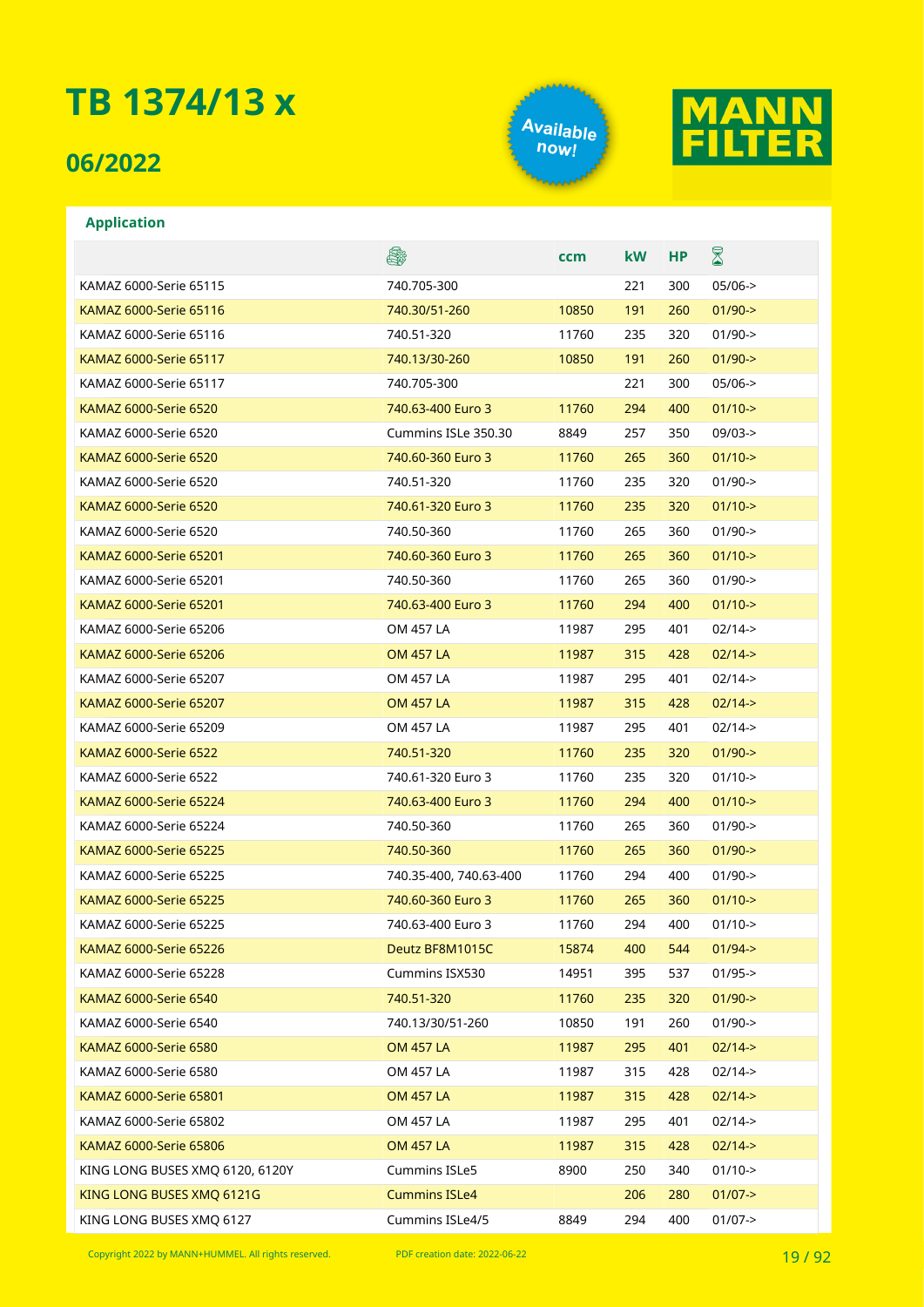### **06/2022**





#### **Application**

|                                                          | 5                     | ccm   | <b>kW</b> | <b>HP</b> | 8           |
|----------------------------------------------------------|-----------------------|-------|-----------|-----------|-------------|
| KING LONG BUSES XMQ 6127J                                | Cummins ISLe4/5 280   | 8849  | 207       | 281       | $08/10 - >$ |
| KING LONG BUSES XMQ 6129                                 | <b>Cummins ISLe5</b>  | 8900  | 294       | 400       | $01/10$ ->  |
| KING LONG BUSES XMO 6130                                 | <b>Cummins ISLe5</b>  | 8900  | 294       | 400       | $01/10$ ->  |
| KING LONG BUSES XMQ 6800                                 | Cummins ISB4.5E5 207  | 4462  | 152       | 207       | $08/10-$    |
| KING LONG BUSES XMQ 6800ADG                              | Cummins ISB6.7E5 225B | 6700  | 166       | 225       | $01/07 - >$ |
| KING LONG BUSES XMQ 6900                                 | Cummins ISL-E4/E5     | 8300  | 184       | 250       | $01/07 - >$ |
| KING LONG BUSES XMQ 6996Y                                | Cummins ISB6.7E5 300B | 6700  | 221       | 300       | $08/10-$    |
| LEYLAND-DAF 95-Serie 95.310                              | <b>WS 225 ATi</b>     | 11547 | 225       | 306       | $04/89$ ->  |
| LEYLAND-DAF 95-Serie 95.350                              | <b>WS 259 ATi</b>     | 11547 | 259       | 352       | $04/89$ ->  |
| LEYLAND-DAF 95-Serie 95.380                              | <b>WS 282 ATi</b>     | 11547 | 282       | 383       | $04/89$ ->  |
| LEYLAND-DAF 95-Serie 95.400                              | <b>WS 295 ATi</b>     | 11547 | 295       | 401       | $04/89 - >$ |
| LIAZ (CZ) 100-300 Serie 100.55p                          |                       | 11900 | 257       | 350       | 03/87-12/03 |
| $06/94 -$                                                |                       |       |           |           |             |
| LIAZ (CZ) 100-300 Serie 110                              | <b>MS 636</b>         | 11940 | 224       | 305       | 06/91-12/03 |
| $06/94 -$                                                |                       |       |           |           |             |
| LIAZ (CZ) 100-300 Serie 110                              | MS 640                | 11940 | 236       | 320       | 06/91-12/03 |
| $06/94$ ->.                                              |                       |       |           |           |             |
| LIAZ (CZ) 100-300 Serie 110                              | <b>MS 640F</b>        | 11940 | 243       | 330       | 06/91-12/03 |
| $06/94$ ->.                                              |                       |       |           |           |             |
| LIAZ (CZ) 100-300 Serie 230.573 DD                       | Detr. D. Ser.60       | 12700 | 272       | 370       | 11/90-12/03 |
| $06/94$ ->.                                              |                       |       |           |           |             |
| LIAZ (CZ) 18t - 33,5t - Serie 18.23 KB 05                | M1.2CM636S            | 11940 | 170       | 230       | 01/88-12/00 |
| $06/94 -$                                                |                       |       |           |           |             |
| LIAZ (CZ) 18t - 33,5t - Serie 18.33                      | M1.2CM640S            |       | 243       | 330       | 01/94-12/00 |
| $06/94$ ->.                                              |                       |       |           |           |             |
| LIAZ (CZ) 18t - 33,5t - Serie 19.33 TBV                  | M1.2CM640S            |       | 243       | 330       | 01/94-12/00 |
| $06/94$ ->.                                              |                       |       |           |           |             |
| LIAZ (CZ) 18t - 33,5t - Serie 19.38 TBV                  | M1.2CM640T            | 11940 | 280       | 380       | 01/88-12/00 |
| $06/94 -$                                                |                       |       |           |           |             |
| LIAZ (CZ) 18t - 33,5t - Serie 24.33                      | M1.2CM640S            |       | 243       | 330       | 01/94-12/00 |
| $06/94 -$                                                |                       |       |           |           |             |
| LIAZ (CZ) 18t - 33,5t - Serie 34.33 SD/S3                | M1.2CM640S            | 11940 | 243       | 330       | 01/88-12/00 |
| $06/94$ ->.<br>MAN BUS (NEOMAN) Alé Alé Minibus          | D 0834 LOH 01         | 4580  | 125       | 170       | 09/00->     |
|                                                          |                       |       |           |           |             |
| MAN BUS (NEOMAN) F/FR/FRH (85-94) 292                    | D 2866 TUH            | 11967 | 221       | 300       | 04/85-12/94 |
| partly/or.<br>MAN BUS (NEOMAN) F/FR/FRH (85-94) 292 F/HF | D 2866 TUH/290        | 11967 | 221       | 300       | 03/86-12/94 |
| partly/or.                                               |                       |       |           |           |             |
| MAN BUS (NEOMAN) F/FR/FRH (85-94) 332 F                  | D 2866 LUH/330        | 11967 | 243       | 330       | 09/85-12/94 |
| partly/or.                                               |                       |       |           |           |             |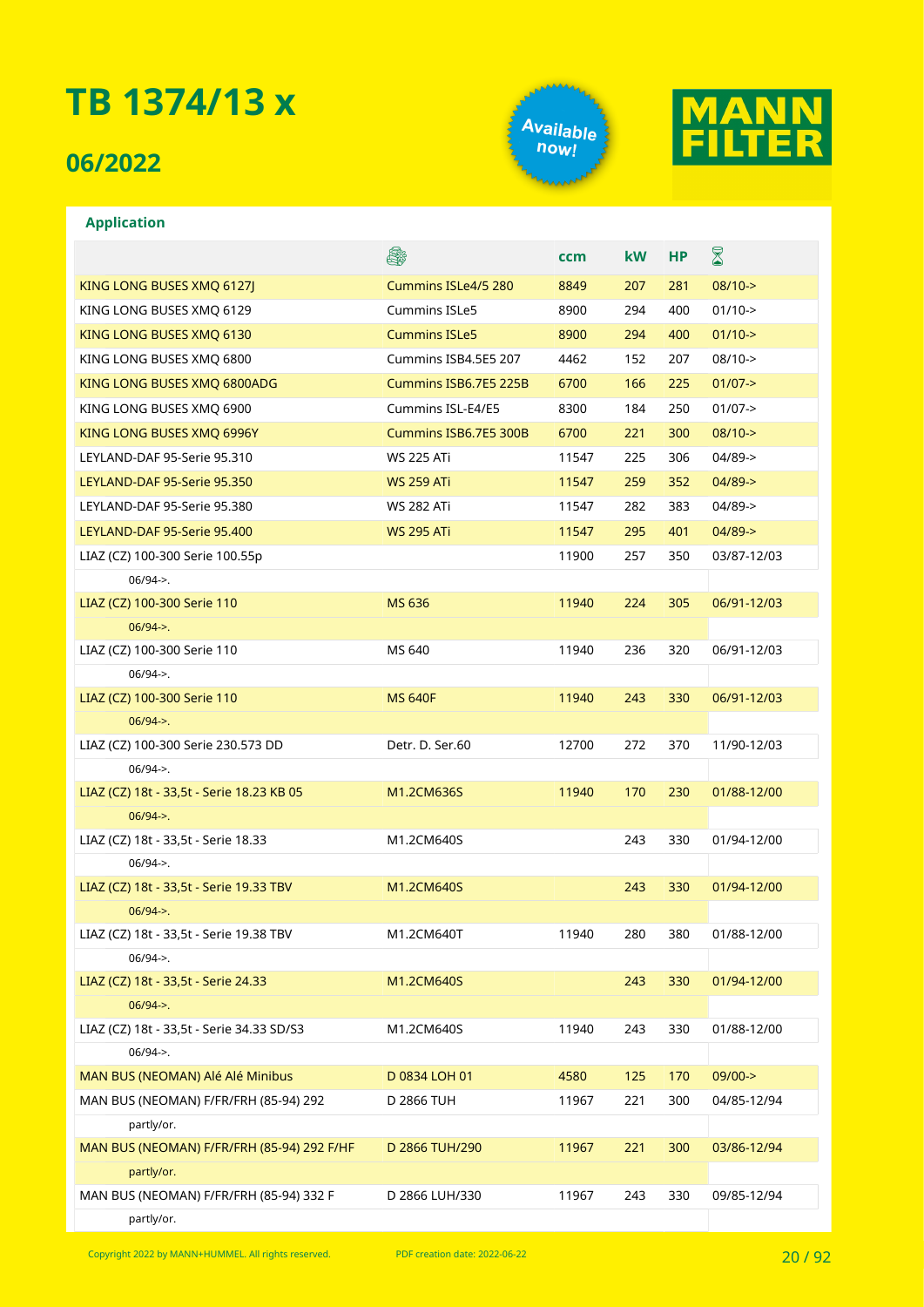### **06/2022**

**Application**





#### E. ⊠ **ccm kW HP** MAN BUS (NEOMAN) F/FR/FRH (85-94) 362 D 2866 KUH/360 11967 265 360 05/85-12/94 partly/or. MAN BUS (NEOMAN) F/FR/FRH (85-94) 362 F D 2866 KUH/360 11967 265 360 09/85-12/94 partly/or. MAN BUS (NEOMAN) HOCL/FOCL (Bus-Chassis) D 0826 TOH 6596 137 186 08/87-04/04 10.190 HOCL MAN BUS (NEOMAN) HOCL/FOCL (Bus-Chassis) D 0826 LFL03 6871 162 220 02/95-> 10.220 FOC/FOCL MAN BUS (NEOMAN) HOCL/FOCL (Bus-Chassis) D 0826 OH02 6871 110 150 08/87-04/04 11.150 HOCL MAN BUS (NEOMAN) HOCL/FOCL (Bus-Chassis) D 0826 LOH02 6871 140 190 08/87-04/04 11.190 HOCL D 0826 LOH/LUH 6200 162 221 10/95-> MAN BUS (NEOMAN) HOCL/FOCL (Bus-Chassis) 11.220 HOCL MAN BUS (NEOMAN) HOCL/FOCL (Bus-Chassis) D 0826 LOH 6271 169 230 04/93-06/01 11.230 HOCL MAN BUS (NEOMAN) HOCL/FOCL (Bus-Chassis) D 0836 LOH 6871 191 260 06/05-10/09 12.260 HOCL MAN BUS (NEOMAN) HOCL/FOCL (Bus-Chassis) D 0836 LOH 6871 191 260 03/09-12/14 12.260 HOCL MAN BUS (NEOMAN) HOCL/FOCL (Bus-Chassis) D 0826 LOH/LUH 6871 162 221 10/95-> 13.220 HOCL MAN BUS (NEOMAN) HOCL/FOCL (Bus-Chassis) D 0836 LOH02 6200 206 280 09/01-> 14.280 HOCL MAN BUS (NEOMAN) HOCL/FOCL (Bus-Chassis) D 2866 TOH 11967 193 262 01/79-09/96 16.290 HOC MAN BUS (NEOMAN) HOCL/FOCL (Bus-Chassis) D2866 LOH 11967 230 313 05/91-01/99 16.310 HOCL D 2866 LOH 11967 230 313 05/03-10/06 MAN BUS (NEOMAN) HOCL/FOCL (Bus-Chassis) 16.310 HOCL MAN BUS (NEOMAN) HOCL/FOCL (Bus-Chassis) D 2866 LOH 11967 265 360 01/85-09/96  $16.360$  HOCL MAN BUS (NEOMAN) HOCL/FOCL (Bus-Chassis) D 2866 LOH07 11967 272 370 01/95-> 16.370 HOCL, 16.372 HOCL MAN BUS (NEOMAN) HOCL/FOCL (Bus-Chassis) D2866 LOH 11967 309 420 04/89-01/99 16.420 HOCL MAN BUS (NEOMAN) HOCL/FOCL (Bus-Chassis) D 2866 LOH 11967 309 420 06/02-10/06 16.420 HOCL MAN BUS (NEOMAN) HOCL/FOCL (Bus-Chassis) D 0826 LOH/LUH 6871 162 221 08/93-05/01 18.220 HOCL MAN BUS (NEOMAN) HOCL/FOCL (Bus-Chassis) D 2866 LOH 11967 191 260 06/02-08/09 18.260 HOCL MAN BUS (NEOMAN) HOCL/FOCL (Bus-Chassis) D 2066 LUH 10518 199 271 01/06-> 18.270 HOCL MAN BUS (NEOMAN) HOCL/FOCL (Bus-Chassis) D 2866 LOH24/25/27 11967 228 310 01/92-> **18.310 HOCL** MAN BUS (NEOMAN) HOCL/FOCL (Bus-Chassis) D 2866 LOH 11967 228 310 06/02-04/13

Copyright 2022 by MANN+HUMMEL. All rights reserved. PDF creation date: 2022-06-22

18.310 HOCL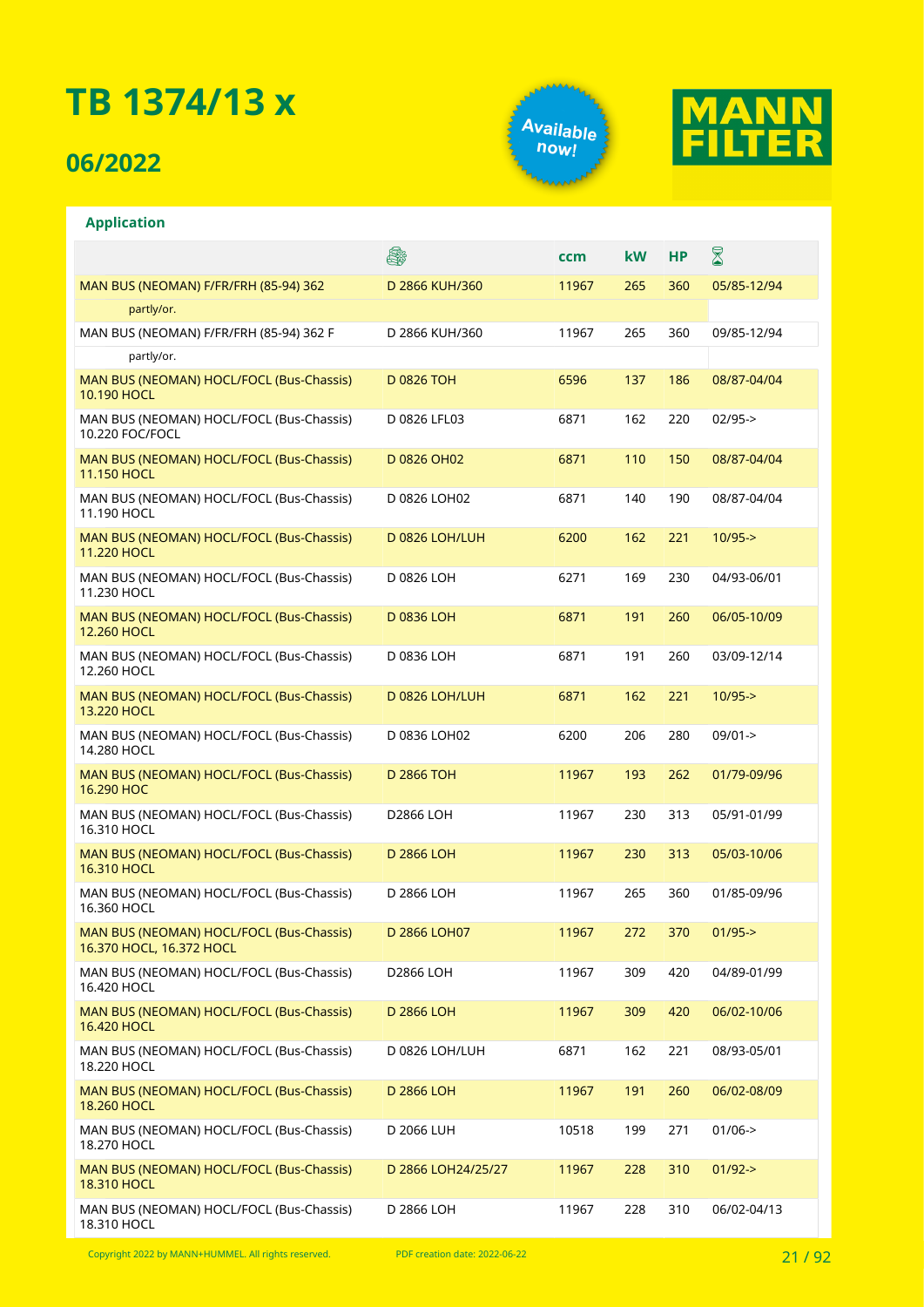### **06/2022**

**Application**





#### E. X **ccm kW HP** MAN BUS (NEOMAN) HOCL/FOCL (Bus-Chassis) D 2066 LUH 10518 228 310 03/09-12/14 18.310 HOCL MAN BUS (NEOMAN) HOCL/FOCL (Bus-Chassis) E 2876 LUH02 12816 228 310 09/03-> 18.310 HOCL-NL MAN BUS (NEOMAN) HOCL/FOCL (Bus-Chassis) D 2865 LOH02 9973 235 320 02/94-02/95 18.320 HOCL MAN BUS (NEOMAN) HOCL/FOCL (Bus-Chassis) D 2066 LOH 10518 235 320 03/09-> 18.320 HOCL MAN BUS (NEOMAN) HOCL/FOCL (Bus-Chassis) D 2866 LOH 11967 257 349 06/02-10/06 18.350 HOCL MAN BUS (NEOMAN) HOCL/FOCL (Bus-Chassis) D2066 10518 257 349 01/06-10/09 18.350 HOCL MAN BUS (NEOMAN) HOCL/FOCL (Bus-Chassis) D 2066 LOH 10518 257 349 03/09-12/14 18.350 HOCL D 2866 LOH 11967 265 360 06/02-04/13 MAN BUS (NEOMAN) HOCL/FOCL (Bus-Chassis) 18.360 HOCL MAN BUS (NEOMAN) HOCL/FOCL (Bus-Chassis) D 2866 LOH 11967 265 360 05/04-10/06 18.360 HOCL MAN BUS (NEOMAN) HOCL/FOCL (Bus-Chassis) D 2866 LOH07 11970 274 373 04/93-> 18.370 HOCL MAN BUS (NEOMAN) HOCL/FOCL (Bus-Chassis) D 2866 LOH 11967 294 400 06/02-08/09 18.400 HOCL MAN BUS (NEOMAN) HOCL/FOCL (Bus-Chassis) D 2866 LOH 11967 301 409 06/02-08/09 18.410 HOCL MAN BUS (NEOMAN) HOCL/FOCL (Bus-Chassis) D 2866 LOH / D 2876 LOH 11967 301 409 05/04-10/06 18.410 HOCL MAN BUS (NEOMAN) HOCL/FOCL (Bus-Chassis) D 2866 LOH06 11970 309 420 04/93-> 18.420 HOCL MAN BUS (NEOMAN) HOCL/FOCL (Bus-Chassis) D 2876 LOH 11967 338 460 09/00-> 18.460 HOCL MAN BUS (NEOMAN) HOCL/FOCL (Bus-Chassis) D 0836 LOH 6871 213 290 03/09-12/14 19.290 HOCL MAN BUS (NEOMAN) HOCL/FOCL (Bus-Chassis) D 2866 LOH 11967 228 310 07/00-08/06 22.310 HOCL MAN BUS (NEOMAN) HOCL/FOCL (Bus-Chassis) D 2866 LOH 11967 243 330 05/85-09/89 22.330 HOCLN MAN BUS (NEOMAN) HOCL/FOCL (Bus-Chassis) D 2866 LOH 11967 257 349 05/95-10/01 22.350 HOCL MAN BUS (NEOMAN) HOCL/FOCL (Bus-Chassis) D 2866 LOH 11970 274 373 06/86-08/06 22.360 HOCLN MAN BUS (NEOMAN) HOCL/FOCL (Bus-Chassis) D 2866 LOH07 11970 274 373 04/93-> 22.370 HOCLN MAN BUS (NEOMAN) HOCL/FOCL (Bus-Chassis) D 2866 LOH 11967 294 400 05/99-08/06 22.400 HOCL MAN BUS (NEOMAN) HOCL/FOCL (Bus-Chassis) D 2866 LOH 11967 309 420 05/91-10/97 **22.420 HOCL** MAN BUS (NEOMAN) HOCL/FOCL (Bus-Chassis) D 0836 LOH 6871 176 239 05/12-12/1424.240 HOCL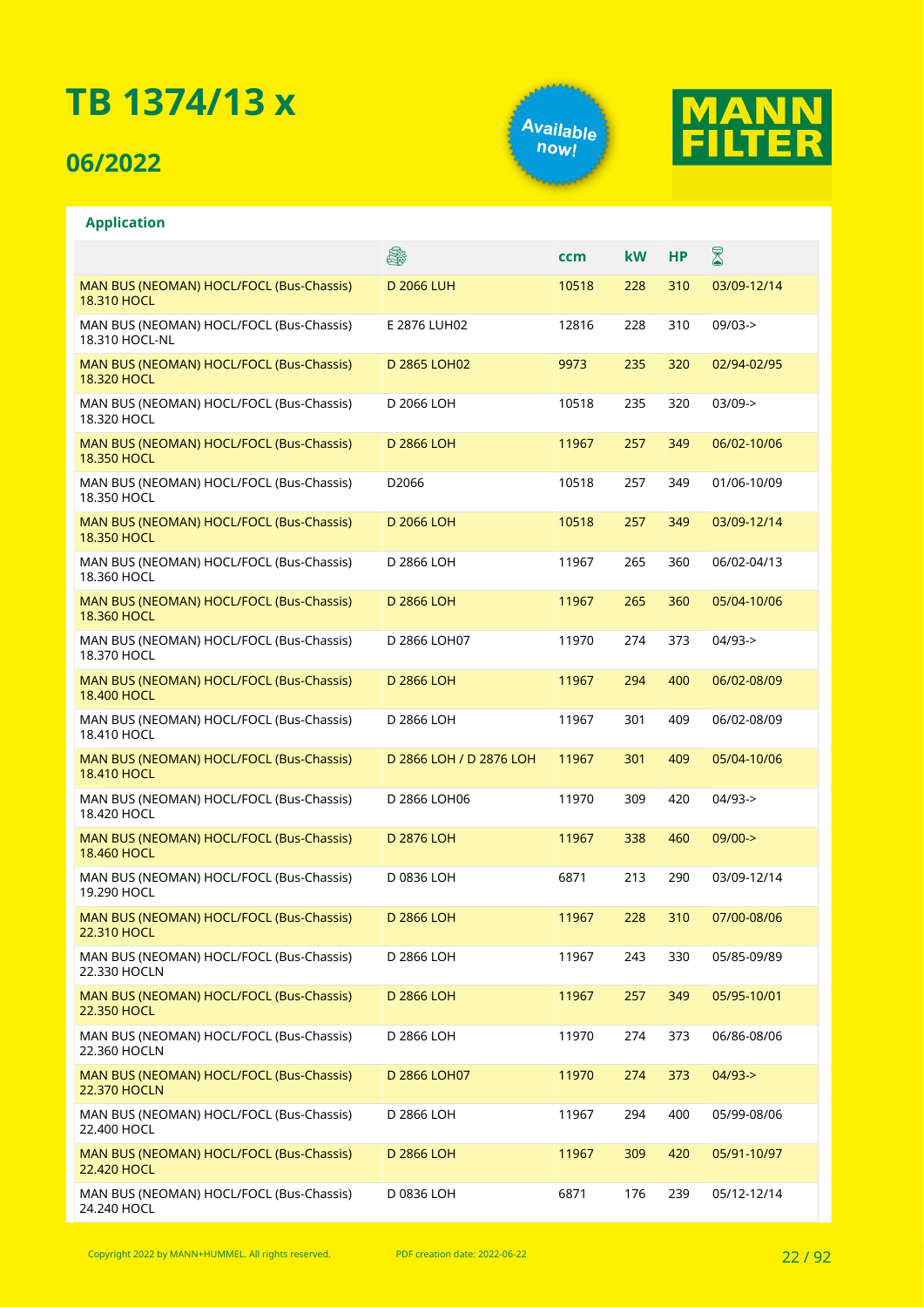### **06/2022**

**Application**





|                                                                                           | ê.              | ccm   | kW  | <b>HP</b> | $\boxtimes$ |
|-------------------------------------------------------------------------------------------|-----------------|-------|-----|-----------|-------------|
| MAN BUS (NEOMAN) HOCL/FOCL (Bus-Chassis)<br>24.250 HOCL                                   | D 0836 LOH      | 6871  | 184 | 250       | $05/12->$   |
| MAN BUS (NEOMAN) HOCL/FOCL (Bus-Chassis)<br>24.260 HOCL                                   | D 2866 LOH      | 11967 | 191 | 260       | 06/95-10/06 |
| MAN BUS (NEOMAN) HOCL/FOCL (Bus-Chassis)<br>24.260 HOCL                                   | D 0836 LOH      | 6871  | 191 | 260       | 05/12-12/14 |
| MAN BUS (NEOMAN) HOCL/FOCL (Bus-Chassis)<br>24.280 HOCL                                   | D 0836 LOH      | 6871  | 206 | 280       | 05/12-12/14 |
| MAN BUS (NEOMAN) HOCL/FOCL (Bus-Chassis)<br>24.290 HOCL                                   | D 0836 LOH      | 6871  | 213 | 290       | $05/12->$   |
| MAN BUS (NEOMAN) HOCL/FOCL (Bus-Chassis)<br>24.310 HOCL                                   | D 2866 LOH      | 11967 | 228 | 310       | 06/95-10/06 |
| MAN BUS (NEOMAN) HOCL/FOCL (Bus-Chassis)<br>24.370 HOCL                                   | D 2866 LOH      | 11967 | 272 | 370       | 06/95-10/06 |
| MAN BUS (NEOMAN) HOCL/FOCL (Bus-Chassis)<br>24.410 HOCL                                   | D 2866 LOH      | 11967 | 301 | 409       | 07/00-09/06 |
| MAN BUS (NEOMAN) HOCL/FOCL (Bus-Chassis)<br><b>24.440 HOCLN</b>                           | D2066 LOH Euro4 | 10520 | 324 | 440       | $07/06 - >$ |
| MAN BUS (NEOMAN) HOCL/FOCL (Bus-Chassis)<br>24.460 HOCLN                                  | D 2876 LOH      | 11967 | 338 | 460       | 09/00->     |
| MAN BUS (NEOMAN) HOCL/FOCL (Bus-Chassis)<br>28.310 HGOCL                                  | D 2866 LOH/LUH  |       | 228 | 310       | $09/99 - >$ |
| MAN BUS (NEOMAN) HOCL/FOCL (Bus-Chassis)<br>8.170 FOC                                     | D 0226 MCFO/170 | 6871  | 128 | 174       | 09/85-09/89 |
| MAN BUS (NEOMAN) HOCL/FOCL (Bus-Chassis)<br>8.170 FOC                                     | D 0826          | 6871  | 128 | 174       | 10/92-10/93 |
| MAN BUS (NEOMAN) HOCL/FOCL (Bus-Chassis)<br>9.170 FOC                                     | D 0226 MCFO/170 | 6871  | 125 | 170       | 09/85-09/89 |
| MAN BUS (NEOMAN) Lion's City / City C / L / LL (NL-<br><b>Series) Electric</b>            | GE21F1          |       | 240 | 326       | $06/20$ ->  |
| MAN BUS (NEOMAN) Lion's City / City C / L / LL (NL- D 0826 LUH<br>Series) NL 202          |                 | 6871  | 184 | 250       | 09/89-05/97 |
| MAN BUS (NEOMAN) Lion's City / City C / L / LL (NL- D 0826 LUH12<br>Series) NL 222        |                 |       | 162 | 221       | $12/95 - >$ |
| MAN BUS (NEOMAN) Lion's City / City C / L / LL (NL-<br>Series) NL 223                     | D 0826          |       | 161 | 220       | $01/99$ ->  |
| MAN BUS (NEOMAN) Lion's City / City C / L / LL (NL-<br>Series) NL 223                     | D 0836 LOH      |       | 176 | 240       | $05/04 - >$ |
| MAN BUS (NEOMAN) Lion's City / City C / L / LL (NL-<br>Series) NL 223                     | D 0836 LOH      |       | 191 | 260       | $05/07$ ->  |
| MAN BUS (NEOMAN) Lion's City / City C / L / LL (NL-<br>Series) NL 223 F                   | D 0826          |       | 161 | 220       | $01/99$ ->  |
| MAN BUS (NEOMAN) Lion's City / City C / L / LL (NL- E 2866 DUH01/02<br>Series) NL 232 CNG |                 | 12000 | 170 | 231       | 09/93-12/99 |
| MAN BUS (NEOMAN) Lion's City / City C / L / LL (NL- D 0836 LOH<br>Series) NL 243          |                 |       | 176 | 240       | $09/02 -$   |
| MAN BUS (NEOMAN) Lion's City / City C / L / LL (NL- E 2866 DUH03<br>Series) NL 243 CNG    |                 | 11967 | 180 | 245       | 09/03->     |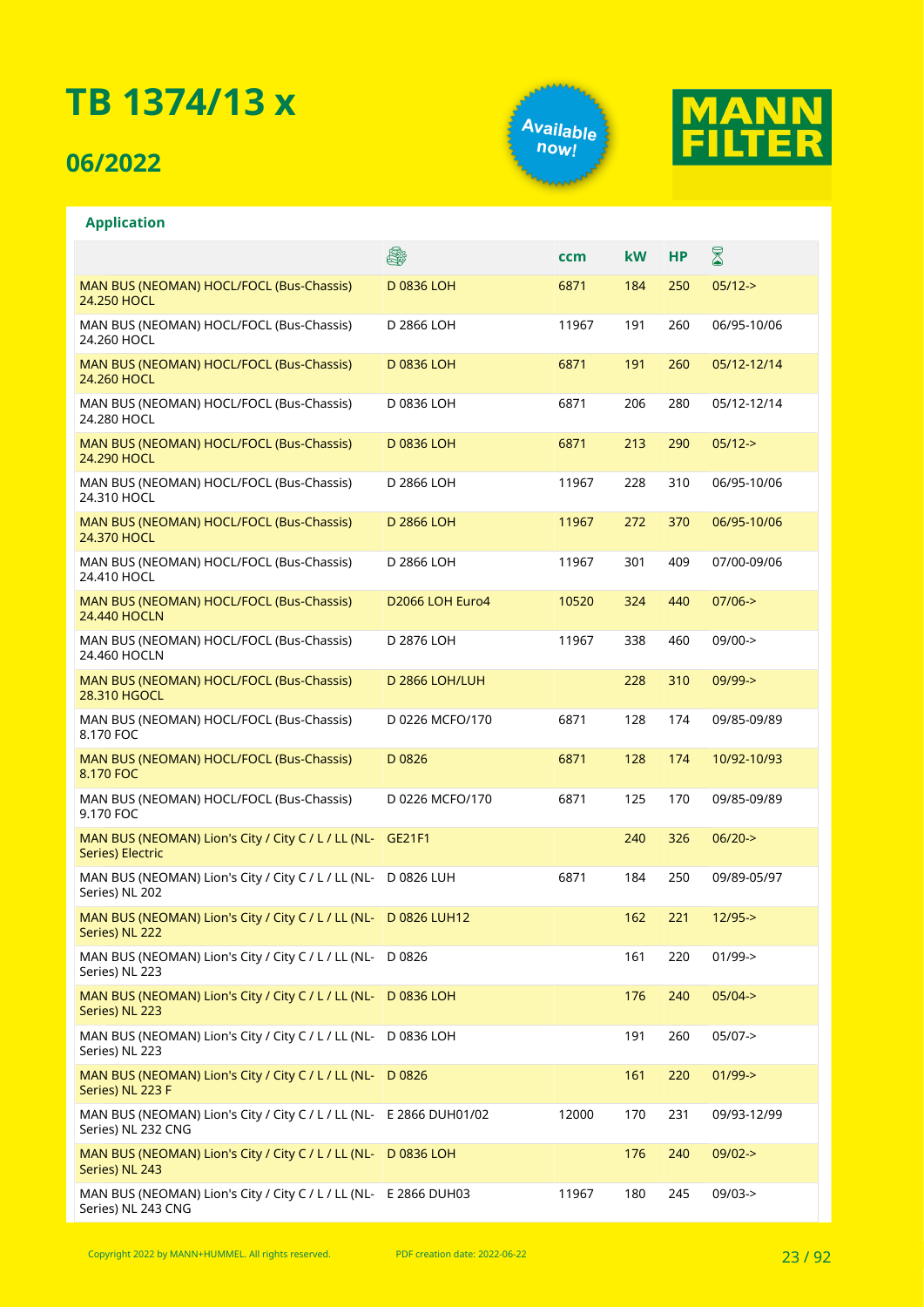### **06/2022**

**Application**





#### **A** X **ccm kW HP** MAN BUS (NEOMAN) Lion's City / City C / L / LL (NL-D 0826 191 260 01/99-> Series) NL 263 MAN BUS (NEOMAN) Lion's City / City C / L / LL (NL-D 2866 191 260 01/98-> Series) NL 263 MAN BUS (NEOMAN) Lion's City / City C / L / LL (NL-D 0836 LOH EEV 6871 191 260 09/06-> Series) NL 263 MAN BUS (NEOMAN) Lion's City / City C / L / LL (NL-D 0836 LOH 63 EEV 6871 191 260 09/08-> Series) NL 263 MAN BUS (NEOMAN) Lion's City / City C / L / LL (NL- D 0826 191 260 01/99-> Series) NL 263 F MAN BUS (NEOMAN) Lion's City / City C / L / LL (NL-D 2066 LUH 10520 199 270 09/05-> Series) NL 273 MAN BUS (NEOMAN) Lion's City / City C / L / LL (NL-D 2066 LUH 10518 199 271 02/12-12/14 Series) NL 273 12816 200 272 05/13-> MAN BUS (NEOMAN) Lion's City / City C / L / LL (NL-E2876 LUH08 CNG (EEV/ Series) NL 273 CNG Euro 6) MAN BUS (NEOMAN) Lion's City / City C / L / LL (NL-D 1556 LOH 9037 206 280 01/19-> Series) NL 280 MAN BUS (NEOMAN) Lion's City / City C / L / LL (NL-E 1856 LOH 9037 206 280 01/19-> Series) NL 280 G MAN BUS (NEOMAN) Lion's City / City C / L / LL (NL-D 0836 LUH40 206 280 09/02-> Series) NL 283 MAN BUS (NEOMAN) Lion's City / City C / L / LL (NL-D 0836 LOH40 206 280 09/02-> Series) NL 283 MAN BUS (NEOMAN) Lion's City / City C / L / LL (NL-D 2066 LUH 10520 206 280 09/07-> Series) NL 283 MAN BUS (NEOMAN) Lion's City / City C / L / LL (NL-D 2066 LUH 10518 206 280 02/12-> Series) NL 283 MAN BUS (NEOMAN) Lion's City / City C / L / LL (NL-D 2865 LUH07 9980 228 310 10/95-07/98 Series) NL 312 MAN BUS (NEOMAN) Lion's City / City C / L / LL (NL-D 2066 LUH 10520 228 310 01/06-> Series) NL 312 MAN BUS (NEOMAN) Lion's City / City C / L / LL (NL-D 0826 227 310 01/99-> Series) NL 313 MAN BUS (NEOMAN) Lion's City / City C / L / LL (NL-D 2866 11967 227 310 01/99-> Series) NL 313 MAN BUS (NEOMAN) Lion's City / City C / L / LL (NL-D 2066 LUH 10520 235 320 09/09-> Series) NL 313 MAN BUS (NEOMAN) Lion's City / City C / L / LL (NL-D 2066 LUH 10518 228 310 02/12-12/14 Series) NL 313 MAN BUS (NEOMAN) Lion's City / City C / L / LL (NL-E2876 LUH 12816 228 310 05/07-> Series) NL 313 CNG MAN BUS (NEOMAN) Lion's City / City C / L / LL (NL-E2866 LUH03 CNG (EEV) 12816 235 320 09/09-> Series) NL 313 CNG MAN BUS (NEOMAN) Lion's City / City C / L / LL (NL-D 2866 11967 227 310 01/99-> Series) NL 313 F MAN BUS (NEOMAN) Lion's City / City C / L / LL (NL-E 1856 LOH 9037 235 320 01/19->Series) NL 320 G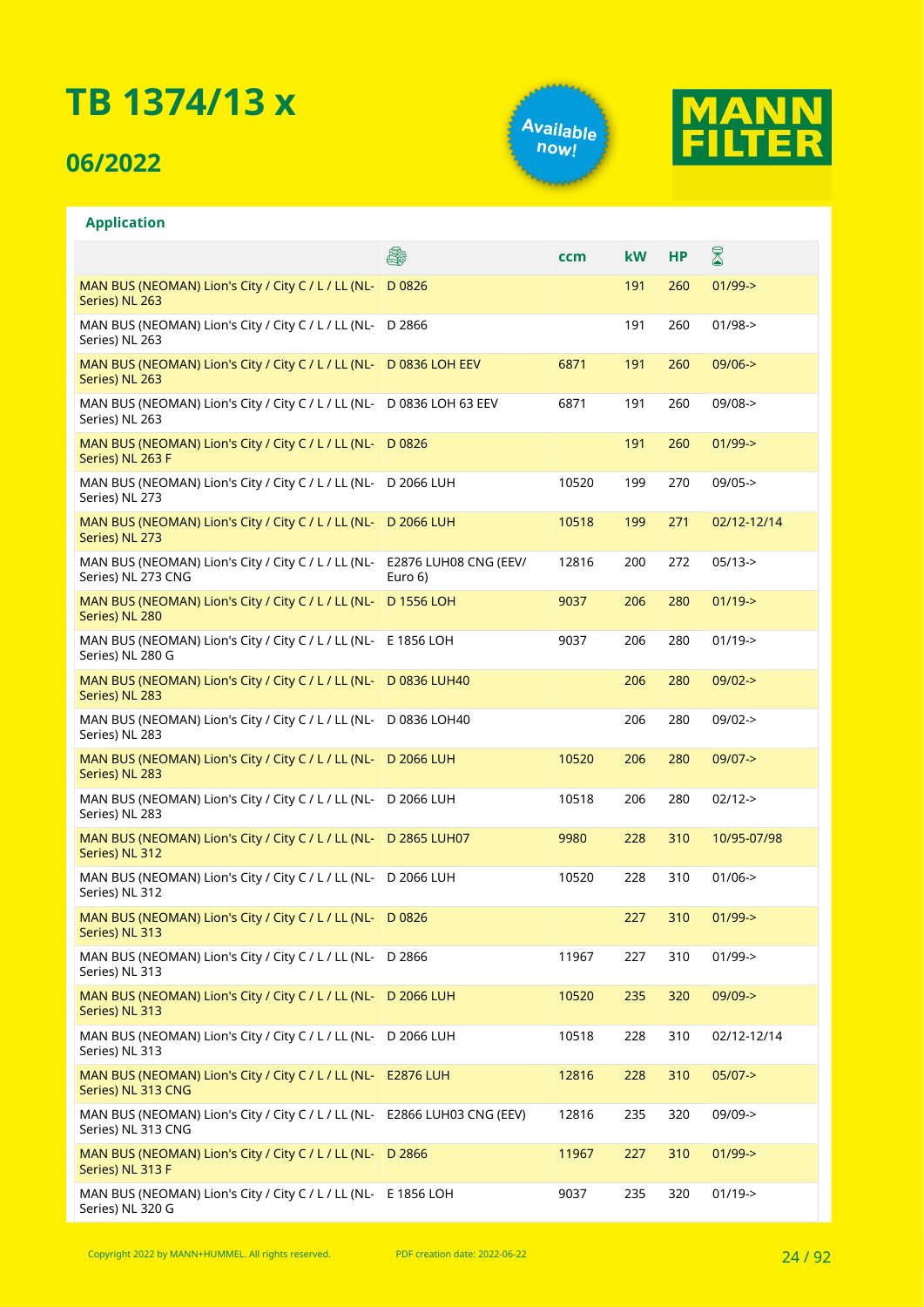### **06/2022**

**Application**





#### E. X **ccm kW HP** MAN BUS (NEOMAN) Lion's City / City C / L / LL (NL-D 2066 LUH 10518 235 320 02/12-12/14 Series) NL 323 MAN BUS (NEOMAN) Lion's City / City C / L / LL (NL-D 1556 LOH 9037 243 330 01/19-> Series) NL 330 MAN BUS (NEOMAN) Lion's City / City C / L / LL (NL-D 2066 LUH 10520 257 349 01/06-> Series) NL 353 MAN BUS (NEOMAN) Lion's City / City C / L / LL (NL-D 2066 LUH 10518 257 349 02/12-12/14 Series) NL 353 MAN BUS (NEOMAN) Lion's City / City C / L / LL (NL-D 1556 LOH 9037 265 360 01/19-> Series) NL 360 MAN BUS (NEOMAN) Lion's City / City C / L / LL (NL-D 2866 LOH 11967 265 360 09/00-> Series) NL 363 MAN BUS (NEOMAN) Lion's City / City C / L / LL (NL-D 2066 LUH 10520 265 360 09/09-> Series) NL 363 MAN BUS (NEOMAN) Lion's City / City C / L / LL (NL-D 2066 LUH 10518 265 360 02/12-> Series) NL 363 MAN BUS (NEOMAN) Lion's City / City C / L / LL (NL-D 2866 LOH 11967 265 360 09/00-> Series) NL 363 F MAN BUS (NEOMAN) Lion's City / City M (NM-D 0824 LOH01 4580 114 155 04/92-> Series) NM 152 MAN BUS (NEOMAN) Lion's City / City M (NM-D 0826 OH02 6871 112 152 05/90-10/93 Series) NM 152 Midi MAN BUS (NEOMAN) Lion's City / City M (NM-D 0826 LOH 6870 138 188 05/90-> Series) NM 182 Midi MAN BUS (NEOMAN) Lion's City / City M (NM-D 0826 LOH 6871 140 190 10/93-> Series) NM 192 Midi MAN BUS (NEOMAN) Lion's City / City M (NM-D 0826 LOH15 6871 162 221 08/87-> Series) NM 223 MAN BUS (NEOMAN) Lion's City / City M (NM-D 0836 LOH 6871 162 220 09/00-> Series) NM 223 Midi D 0836 LOH 6871 162 220 03/01-> MAN BUS (NEOMAN) Lion's City / City M (NM-Series) NM 224 Lions Midi D 0836 LOH52 6871 177 240 11/05-> MAN BUS (NEOMAN) Lion's City / City M (NM-Series) NM 243 MAN BUS (NEOMAN) Lion's City / City M (NM-D 0836 LOH61 EEV/Euro 6 6871 184 250 10/09-> Series) NM 253 MAN BUS (NEOMAN) Lion's City / City M (NM-D 0836 LOH 62/63 EEV 6871 191 260 10/06-> Series) NM 263 MAN BUS (NEOMAN) Lion's City / City M (NM-D 0836 LOH 40/51 6871 206 280 11/05-> Series) NM 283 MAN BUS (NEOMAN) Lion's City / City M (NM-D 0836 LOH 6871 206 280 09/00-> Series) NM 283 Midi MAN BUS (NEOMAN) Lion's City / City M (NM-D 0836 LOH 6871 206 280 03/01-> Series) NM 284 Lions Midi MAN BUS (NEOMAN) Lion's City / City M (NM-D 0836 LOH60 EEV/Euro 6 6871 213 290 10/09-> Series) NM 293 MAN BUS (NEOMAN) Lion's City G / GL / GLX (NG-GE21F1 240 326 06/20-> Series) Electric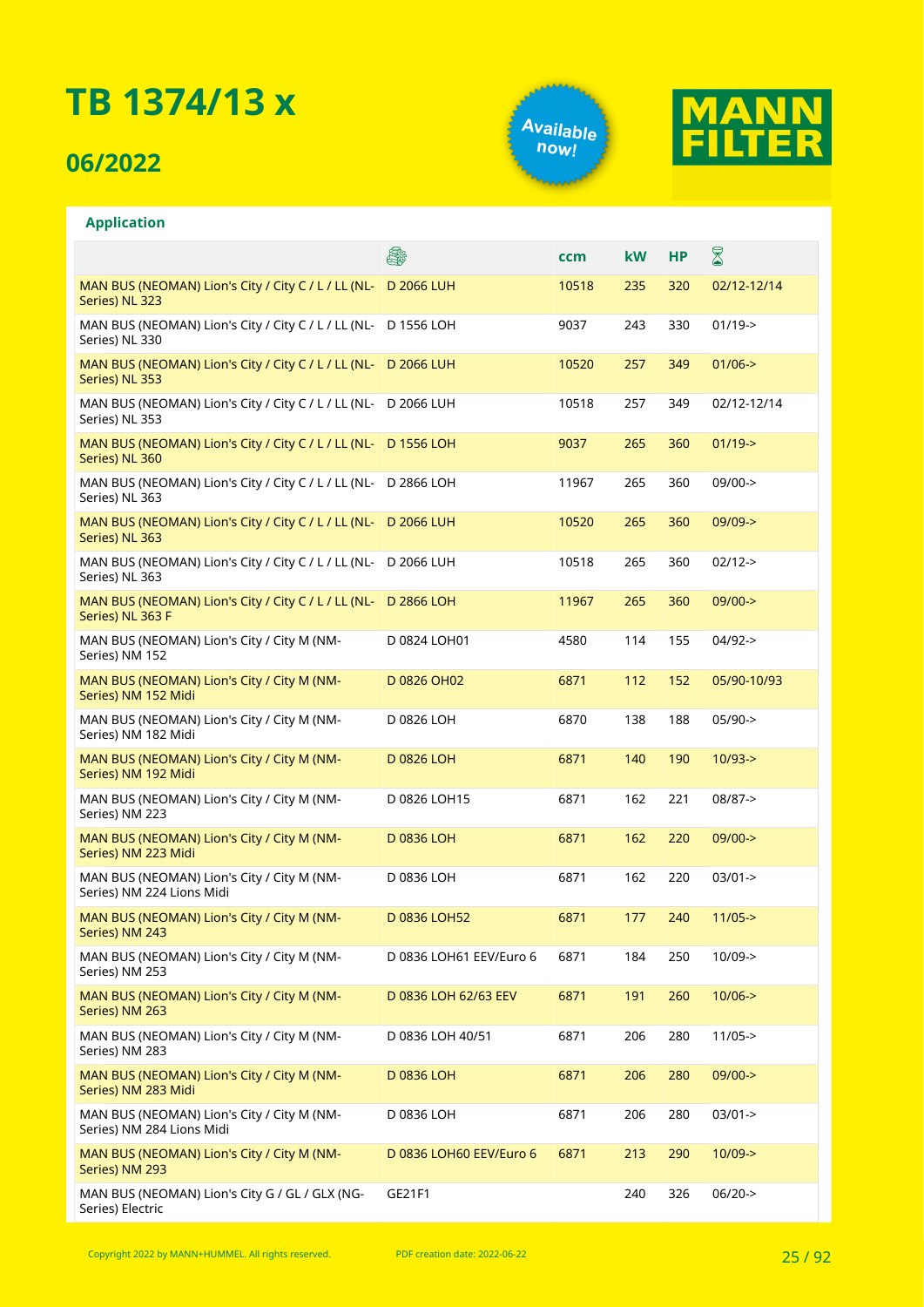### **06/2022**

**Application**





#### **A** X **ccm kW HP** MAN BUS (NEOMAN) Lion's City G / GL / GLX (NG-E 2866 DUH01/02 12000 170 231 09/95-12/99 Series) NG 232 CNG MAN BUS (NEOMAN) Lion's City G / GL / GLX (NG-D 2865 LUH 9973 191 260 09/94-05/99 Series) NG 262 D 2866 LUH 11967 191 260 07/98-> MAN BUS (NEOMAN) Lion's City G / GL / GLX (NG-Series) NG 262 MAN BUS (NEOMAN) Lion's City G / GL / GLX (NG-D 0826 191 260 01/99-> Series) NG 263 MAN BUS (NEOMAN) Lion's City G / GL / GLX (NG-D 2866 LUH 22/27 11967 191 260 09/98-> Series) NG 263 MAN BUS (NEOMAN) Lion's City G / GL / GLX (NG-D 0826 LUH 6871 198 270 06/90-09/99 Series) NG 272 MAN BUS (NEOMAN) Lion's City G / GL / GLX (NG-D 2865 LUH 9973 198 269 09/94-10/97 Series) NG 272 MAN BUS (NEOMAN) Lion's City G / GL / GLX (NG-D 2066 LUH 10520 199 270 09/07-> Series) NG 273 MAN BUS (NEOMAN) Lion's City G / GL / GLX (NG-E2876 LUH08 CNG (EEV/ 12816 200 272 05/13-> Series) NG 273 CNG Euro 6) MAN BUS (NEOMAN) Lion's City G / GL / GLX (NG-D 2066 LUH 10520 206 280 05/07-> Series) NG 283 MAN BUS (NEOMAN) Lion's City G / GL / GLX (NG-D 2865 LUH07 9973 228 310 09/95-> Series) NG 312 MAN BUS (NEOMAN) Lion's City G / GL / GLX (NG-D 2066 LUH 10520 228 310 01/06-> Series) NG 312 MAN BUS (NEOMAN) Lion's City G / GL / GLX (NG-D 2866 LUH26 227 310 01/98-> Series) NG 313 MAN BUS (NEOMAN) Lion's City G / GL / GLX (NG-D 0826 227 310 01/99-> Series) NG 313 MAN BUS (NEOMAN) Lion's City G / GL / GLX (NG-D 2066 LUH 10520 235 320 05/07-> Series) NG 313 E2876 LUH07 CNG (EEV/ MAN BUS (NEOMAN) Lion's City G / GL / GLX (NG-12816 228 310 05/13-> Series) NG 313 CNG Euro 6) E 1856 LOH 9037 235 320 01/19-> MAN BUS (NEOMAN) Lion's City G / GL / GLX (NG-Series) NG 320 G MAN BUS (NEOMAN) Lion's City G / GL / GLX (NG-D 2865 LUH 9973 235 320 09/94-10/97 Series) NG 322 MAN BUS (NEOMAN) Lion's City G / GL / GLX (NG-D2066 LUH51 E6 10520 235 320 06/11-> Series) NG 323 MAN BUS (NEOMAN) Lion's City G / GL / GLX (NG-D 1556 LOH 9037 243 330 01/19-> Series) NG 330 MAN BUS (NEOMAN) Lion's City G / GL / GLX (NG-D2066 LUH 10520 257 349 01/06-> Series) NG 353 MAN BUS (NEOMAN) Lion's City G / GL / GLX (NG-D 1556 LOH 9037 265 360 01/19-> Series) NG 360 MAN BUS (NEOMAN) Lion's City G / GL / GLX (NG-D 2866 LUH25 265 361 02/01-> Series) NG 363 MAN BUS (NEOMAN) Lion's City G / GL / GLX (NG-D 2066 LUH 10520 265 360 05/07->Series) NG 363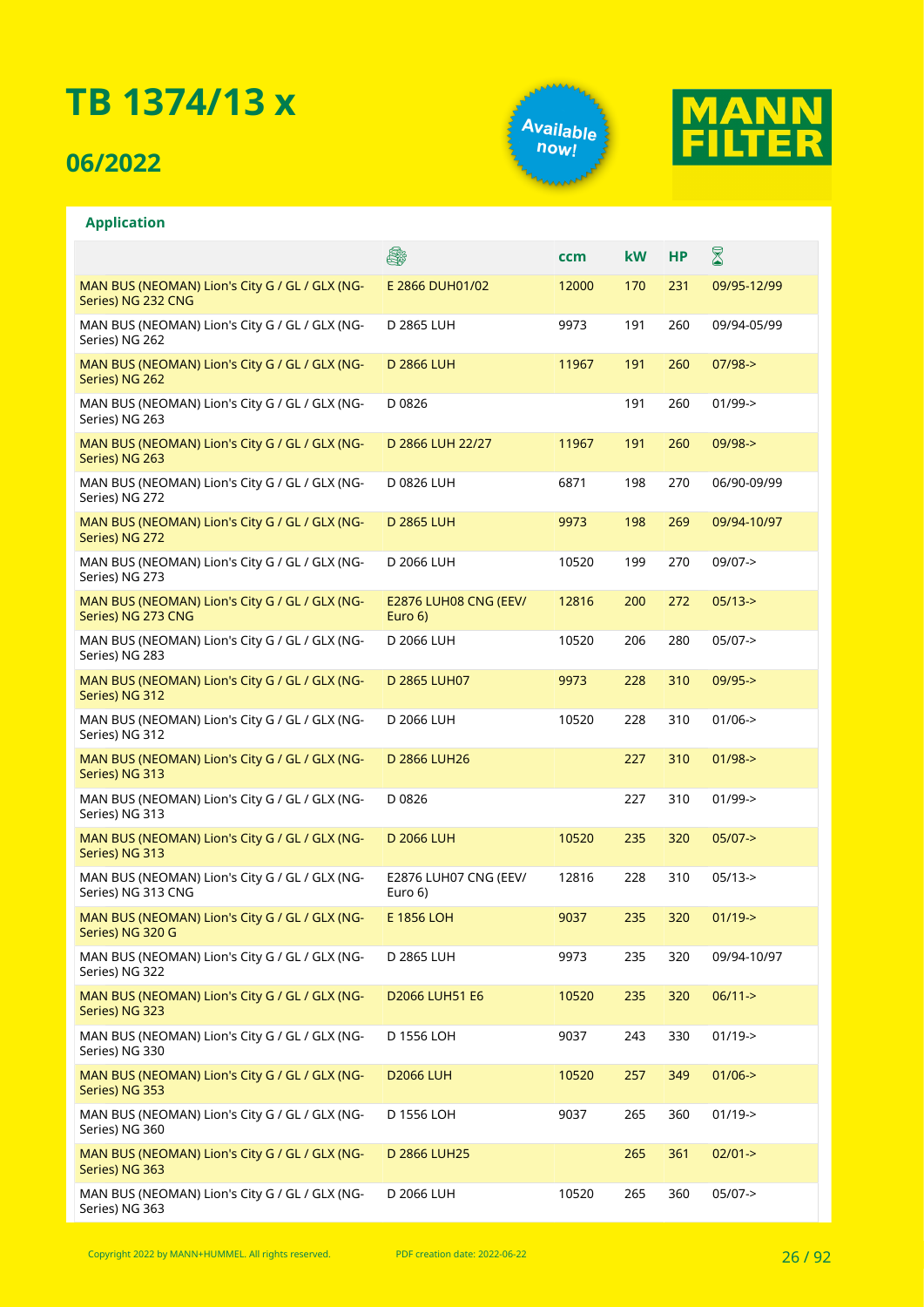### **06/2022**





| <b>Application</b>                                                             |                            |       |           |     |             |
|--------------------------------------------------------------------------------|----------------------------|-------|-----------|-----|-------------|
|                                                                                | 8                          | ccm   | <b>kW</b> | НP  | 8           |
| MAN BUS (NEOMAN) Lion's City G / GL / GLX (NG-<br>Series) NG 363               | <b>D2066 LUH</b>           | 10520 | 265       | 360 | $06/11 - >$ |
| MAN BUS (NEOMAN) Lion's City LE/LEÜ/T/TÜ (EL/<br>EM-Series) EL 202, EL 202F    | D 0826 LUH                 | 6871  |           |     | $11/92 - >$ |
| MAN BUS (NEOMAN) Lion's City LE/LEÜ/T/TÜ (EL/<br>EM-Series) EL 222 F           | D 0826 LUH12               |       | 162       | 221 | $05/97$ ->  |
| MAN BUS (NEOMAN) Lion's City LE/LEÜ/T/TÜ (EL/<br>EM-Series) EL 223             | D 0836 LOH                 |       | 162       | 220 | $09/04 - >$ |
| MAN BUS (NEOMAN) Lion's City LE/LEÜ/T/TÜ (EL/<br>EM-Series) EL 252             | D 0826 LUH 06              | 6871  | 184       | 250 | 10/93-10/97 |
| MAN BUS (NEOMAN) Lion's City LE/LEÜ/T/TÜ (EL/<br>EM-Series) EL 262             | D 2866 LUH22               | 11967 | 191       | 260 | $07/98 - >$ |
| MAN BUS (NEOMAN) Lion's City LE/LEÜ/T/TÜ (EL/<br>EM-Series) EL 262, 262 F      | D 0826 LUH13               |       | 191       | 260 | $01/96$ ->  |
| MAN BUS (NEOMAN) Lion's City LE/LEÜ/T/TÜ (EL/<br>EM-Series) EL 263 EEV         | D 0836 LOH63               | 6871  | 191       | 260 | $09/07 - >$ |
| MAN BUS (NEOMAN) Lion's City LE/LEÜ/T/TÜ (EL/<br>EM-Series) EL 272             | <b>D0826 LUH 10</b>        | 6871  | 198       | 269 | 09/94-10/97 |
| MAN BUS (NEOMAN) Lion's City LE/LEÜ/T/TÜ (EL/<br>EM-Series) EL 283             | D 0836 LOH40               |       | 206       | 280 | $09/04 -$   |
| MAN BUS (NEOMAN) Lion's City LE/LEÜ/T/TÜ (EL/<br>EM-Series) EL 283 D20         | D 2066 LUH EEV / Euro 6    | 10520 | 206       | 280 | $09/09 - >$ |
| MAN BUS (NEOMAN) Lion's City LE/LEÜ/T/TÜ (EL/<br>EM-Series) EL 293             | D 0836 LOH 60 EEV / Euro 6 | 6871  | 213       | 290 | 09/08->     |
| MAN BUS (NEOMAN) Lion's City LE/LEÜ/T/TÜ (EL/<br>EM-Series) EL 313             | D 2066 LUH EEV / Euro 6    | 10520 | 235       | 320 | $09/09 - >$ |
| MAN BUS (NEOMAN) Lion's City LE/LEÜ/T/TÜ (EL/<br>EM-Series) EL 363             | D 2066 LUH EEV / Euro 6    | 10520 | 265       | 360 | $09/09$ ->  |
| MAN BUS (NEOMAN) Lion's City LE/LEÜ/T/TÜ (EL/<br>EM-Series) EM 192 Europa-Midi | D 0826 LOH06               | 6871  | 140       | 190 | 10/93-09/97 |
| MAN BUS (NEOMAN) Lion's City LE/LEÜ/T/TÜ (EL/<br>EM-Series) EM 222             | D 0826 LUH12               |       | 162       | 221 | $02/96 - >$ |
| MAN BUS (NEOMAN) Lion's City LE/LEÜ/T/TÜ (EL/<br>EM-Series) EM 223             | D 0826 LOH15               |       | 162       | 221 | $08/87 - >$ |
| MAN BUS (NEOMAN) Lion's City UE / Lions City<br>UELL (NUE-Series) NUE 223      | D 0826                     |       | 161       | 220 | $01/99$ ->  |
| MAN BUS (NEOMAN) Lion's City UE / Lions City<br>UELL (NUE-Series) NUE 223      | D 0836 LUH02               |       | 162       | 220 | 05/04-10/06 |
| MAN BUS (NEOMAN) Lion's City UE / Lions City<br>UELL (NUE-Series) NUE 263      | D 0826                     |       | 191       | 260 | 01/99-10/01 |
| MAN BUS (NEOMAN) Lion's City UE / Lions City<br>UELL (NUE-Series) NUE 263      | D 2866 LUH22/23            |       | 191       | 260 | $07/98 - >$ |
| MAN BUS (NEOMAN) Lion's City UE / Lions City<br>UELL (NUE-Series) NUE 283      | D 0836 LUH01               |       | 206       | 280 | $02/01 - >$ |
| MAN BUS (NEOMAN) Lion's City UE / Lions City<br>UELL (NUE-Series) NUE 313      | D0826                      |       | 227       | 310 | $01/99$ ->  |
| MAN BUS (NEOMAN) Lion's City UE / Lions City<br>UELL (NUE-Series) NUE 313      | D 2866 LUH                 |       | 228       | 310 | $02/98 - >$ |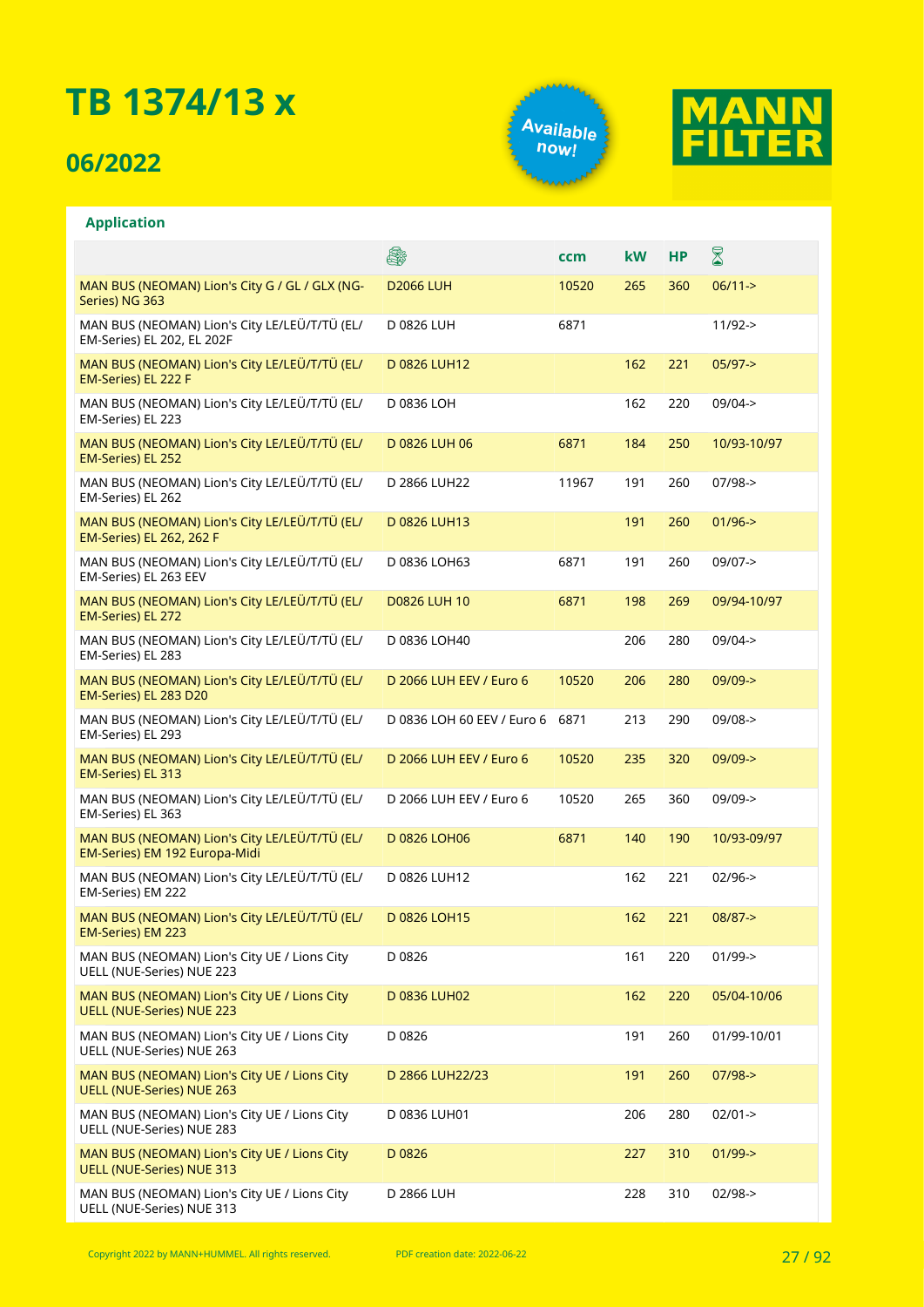### **06/2022**





| <b>Application</b>                                                               |                   |       |           |           |             |
|----------------------------------------------------------------------------------|-------------------|-------|-----------|-----------|-------------|
|                                                                                  | 8                 | ccm   | <b>kW</b> | <b>HP</b> | 8           |
| MAN BUS (NEOMAN) Lion's City UE / Lions City<br><b>UELL (NUE-Series) NUE 313</b> | <b>D2066 LUH</b>  | 10518 | 228       | 313       | 01/06-05/08 |
| MAN BUS (NEOMAN) Lion's City UE / Lions City<br>UELL (NUE-Series) NUE 313 CNG    | E 2866 LUH02      | 11967 | 228       | 310       | 04/99-03/06 |
| MAN BUS (NEOMAN) Lion's City UE / Lions City<br>UELL (NUE-Series) NUE 313 CNG    | <b>E2876 LUH</b>  | 12816 | 228       | 310       | 05/07-05/08 |
| MAN BUS (NEOMAN) Lion's City UE / Lions City<br>UELL (NUE-Series) NUE 323        | <b>D2066 LUH</b>  | 10518 | 235       | 320       | 01/06-05/08 |
| MAN BUS (NEOMAN) Lion's City UE / Lions City<br><b>UELL (NUE-Series) NUE 353</b> | D 2866 LUH21      |       | 257       | 350       | 02/98-12/01 |
| MAN BUS (NEOMAN) Lion's City UE / Lions City<br>UELL (NUE-Series) NUE 353        | <b>D2066 LUH</b>  | 10518 | 257       | 350       | 01/06-05/08 |
| MAN BUS (NEOMAN) Lion's City UE / Lions City<br><b>UELL (NUE-Series) NUE 363</b> | D 2866 LUH25      |       | 265       | 361       | 04/99-03/06 |
| MAN BUS (NEOMAN) Lion's City UE / Lions City<br>UELL (NUE-Series) NUE 363        | <b>D2066 LUH</b>  | 10518 | 265       | 360       | 01/06-05/08 |
| MAN BUS (NEOMAN) Lion's Classic (SL-Series) SL<br>223                            | D0836             | 6871  | 162       | 220       | 03/00-08/04 |
| $03/00-$                                                                         |                   |       |           |           |             |
| MAN BUS (NEOMAN) Lion's Classic (SL-Series) SL<br>223                            | D 0836 LOH        | 6871  | 162       | 220       | 09/04-10/10 |
| MAN BUS (NEOMAN) Lion's Classic (SL-Series) SL<br>223                            | D 0826 LOH/LUH    | 6871  | 162       | 221       | 05/95-12/04 |
| $03/00-$                                                                         |                   |       |           |           |             |
| MAN BUS (NEOMAN) Lion's Classic (SL-Series) SL<br>243                            | D0836             | 6871  | 176       | 239       | 03/00-08/04 |
| $03/00-$                                                                         |                   |       |           |           |             |
| MAN BUS (NEOMAN) Lion's Classic (SL-Series) SL<br>243                            | D 0836 LOH        | 6871  | 176       | 239       | 09/04-10/10 |
| MAN BUS (NEOMAN) Lion's Classic (SL-Series) SL<br>253                            | D 0836 LOH        | 6871  | 184       | 250       | 09/04-05/14 |
| MAN BUS (NEOMAN) Lion's Classic (SL-Series) SL<br>263                            | D0836             | 6871  | 191       | 260       | 03/00-08/04 |
| $03/00-$                                                                         |                   |       |           |           |             |
| MAN BUS (NEOMAN) Lion's Classic (SL-Series) SL<br>283                            | D 0836            | 6871  | 206       | 280       | 03/00-08/04 |
| $03/00-$                                                                         |                   |       |           |           |             |
| MAN BUS (NEOMAN) Lion's Classic (SL-Series) SL<br>283                            | D 0836 LOH        | 6871  | 206       | 280       | 09/04-10/10 |
| MAN BUS (NEOMAN) Lion's Classic (SL-Series) SL<br>293                            | D 0836 LOH        | 6871  | 213       | 290       | 09/04-05/14 |
| MAN BUS (NEOMAN) Lion's Classic (SL-Series) SL                                   | <b>E 2876 LUH</b> | 12816 | 228       | 310       | 10/07-08/10 |
| 313                                                                              |                   |       |           |           |             |
| MAN BUS (NEOMAN) Lion's Classic G (SG-Series) SG D 2866 TUH/290<br>240 H         |                   | 11967 | 213       | 290       | 01/86-12/86 |

11/85->.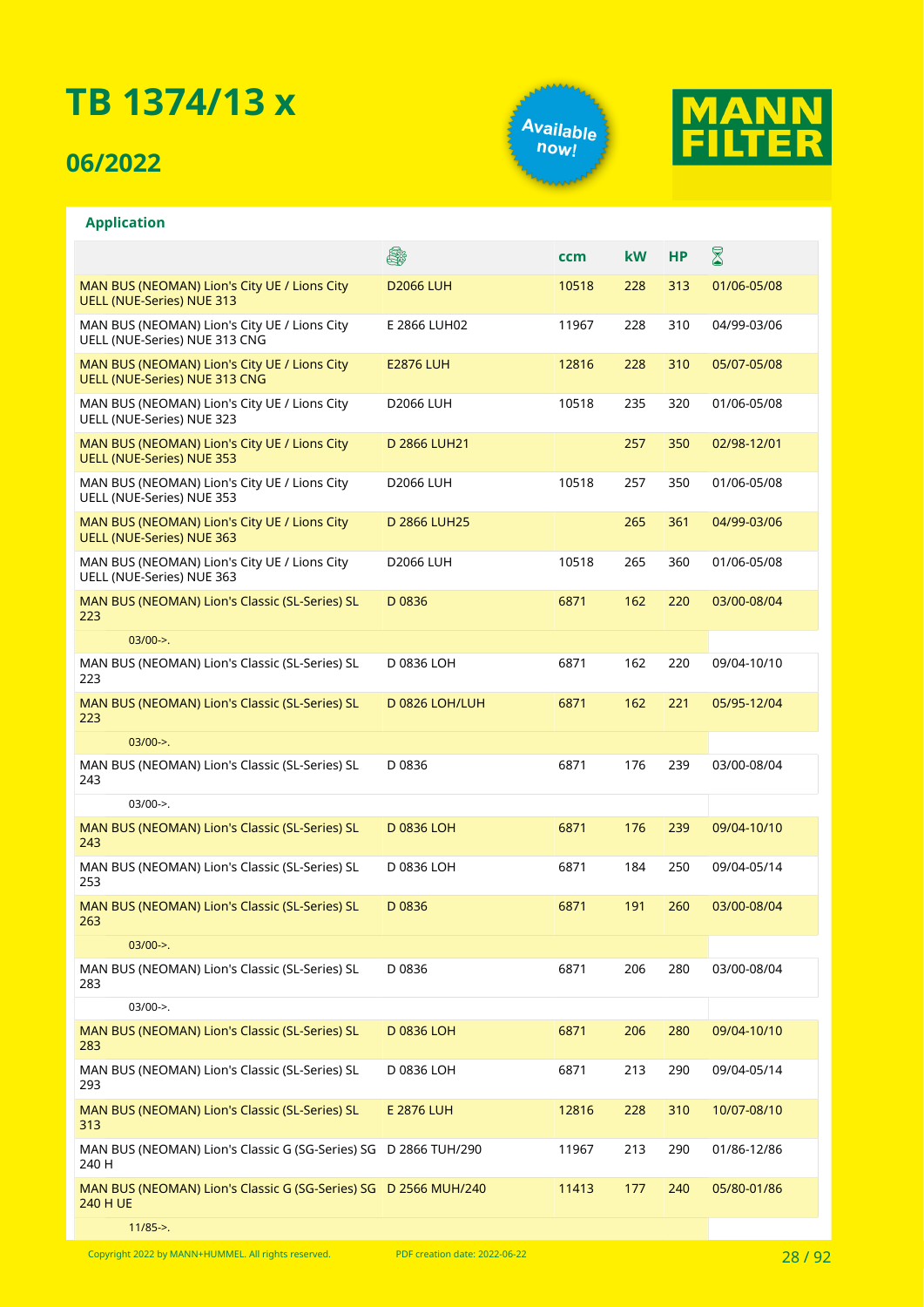### **06/2022**





#### **Application**

|                                                                                  | E.              | ccm   | <b>kW</b> | <b>HP</b> | ${\color{red} \mathbb{Z}}$ |
|----------------------------------------------------------------------------------|-----------------|-------|-----------|-----------|----------------------------|
| MAN BUS (NEOMAN) Lion's Classic G (SG-Series) SG D 2866 TUH/290<br>242           |                 | 11967 | 189       | 257       | 09/85-04/94                |
| $11/85 -$                                                                        |                 |       |           |           |                            |
| MAN BUS (NEOMAN) Lion's Classic G (SG-Series) SG D 2866<br>263                   |                 | 12000 | 191       | 260       | 09/99-08/04                |
| MAN BUS (NEOMAN) Lion's Classic G (SG-Series) SG D 2866 LUH23, 27<br>263         |                 | 11967 | 191       | 260       | $09/04 - >$                |
| MAN BUS (NEOMAN) Lion's Classic G (SG-Series) SG D 2866<br>292                   |                 |       | 213       | 290       | 08/85-04/94                |
| $11/85 - >$ .                                                                    |                 |       |           |           |                            |
| MAN BUS (NEOMAN) Lion's Classic G (SG-Series) SG D 2866 TUH/290<br>292 H         |                 | 11967 | 213       | 290       | 11/84-09/89                |
| 11/85->. partly/or.                                                              |                 |       |           |           |                            |
| MAN BUS (NEOMAN) Lion's Classic G (SG-Series) SG D 2866 Euro2<br>313             |                 |       | 228       | 310       | 09/99-08/04                |
| MAN BUS (NEOMAN) Lion's Classic G (SG-Series) SG D 2866 LUH24/51<br>313          |                 | 11967 | 228       | 310       | $09/04 - >$                |
| MAN BUS (NEOMAN) Lion's Classic G (SG-Series) SG D 2865 LUH08<br>322             |                 | 9973  | 235       | 320       | 04/94-08/97                |
| MAN BUS (NEOMAN) Lion's Classic UE (SUE-Series)<br><b>SUE 210</b>                | Buessing-U 11 D |       |           |           | 01/72-06/73                |
| MAN BUS (NEOMAN) Lion's Classic UE (SUE-Series)<br><b>SUE 223</b>                | D 0826          | 6900  | 162       | 221       | $09/99 - >$                |
| MAN BUS (NEOMAN) Lion's Classic UE (SUE-Series)<br><b>SUE 230</b>                | D 2356 HMXU-062 |       |           |           | 01/72-12/75                |
| MAN BUS (NEOMAN) Lion's Classic UE (SUE-Series)<br><b>SUE 240</b>                | D 2566 MUH/200  |       |           |           | 05/80-11/83                |
| MAN BUS (NEOMAN) Lion's Classic UE (SUE-Series)<br><b>SUE 240</b>                | D 2566 MTUH/280 |       |           |           | 11/82-01/86                |
| MAN BUS (NEOMAN) Lion's Classic UE (SUE-Series)<br><b>SUE 240</b>                | D 2566 MUH/192  |       |           |           | 10/75-04/80                |
| MAN BUS (NEOMAN) Lion's Classic UE (SUE-Series)<br><b>SUE 240</b>                | D 2556 MXUH/192 |       |           |           | 01/75-09/75                |
| MAN BUS (NEOMAN) Lion's Classic UE (SUE-Series) D 2866 TUH/290<br><b>SUE 240</b> |                 |       |           |           | 01/86-09/89                |
| MAN BUS (NEOMAN) Lion's Classic UE (SUE-Series)<br><b>SUE 240 F</b>              | D 2866 TUH/290  |       |           |           | 01/86-02/88                |
| MAN BUS (NEOMAN) Lion's Classic UE (SUE-Series)<br><b>SUE 242</b>                | D 2866 UH/240   |       |           |           | 01/87-04/93                |
| MAN BUS (NEOMAN) Lion's Classic UE (SUE-Series)<br><b>SUE 263</b>                | D 2866 LUH      | 12000 | 191       | 260       | 09/99->                    |
| MAN BUS (NEOMAN) Lion's Classic UE (SUE-Series)<br><b>SUE 272</b>                | D 2865 LUH02    |       |           |           | 04/93-05/95                |
| MAN BUS (NEOMAN) Lion's Classic UE (SUE-Series)<br><b>SUE 283</b>                | D 0836 LOH      |       | 206       | 280       | 09/01->                    |
| MAN BUS (NEOMAN) Lion's Classic UE (SUE-Series)<br><b>SUE 292</b>                | D 2866          | 11967 | 229       | 311       | 04/92-04/93                |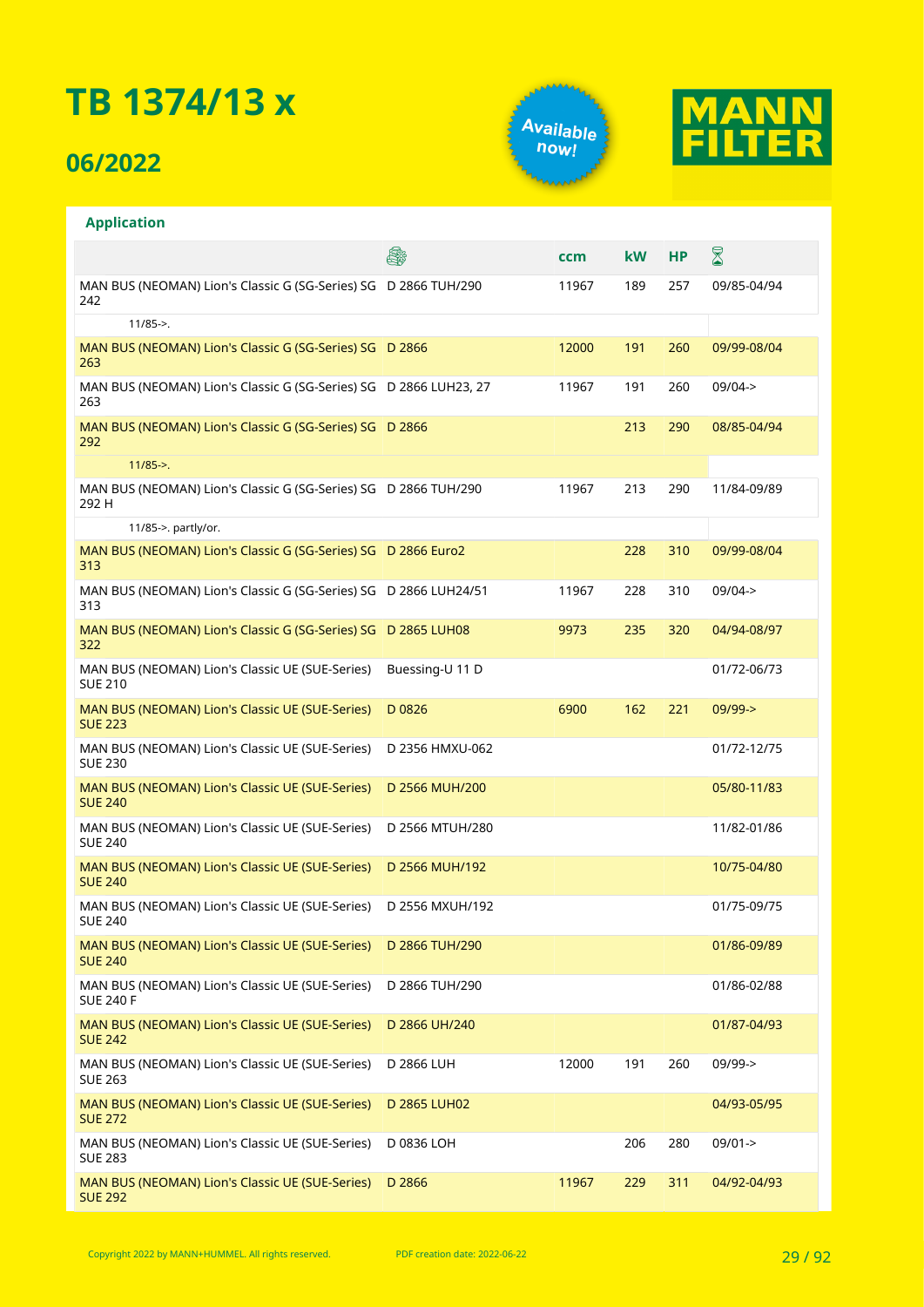### **06/2022**

**Application**





#### **A** X **ccm kW HP** MAN BUS (NEOMAN) Lion's Classic UE (SUE-Series) D 0836 LOH60 6871 213 290 09/03-> SUE 293 MAN BUS (NEOMAN) Lion's Classic UE (SUE-Series) D 2866 LUH Euro3 228 310 09/01-> SUE 313 MAN BUS (NEOMAN) Lion's Classic UE (SUE-Series) D 2866 Euro2 228 310 09/99-08/04 SUE 313 MAN BUS (NEOMAN) Lion's Classic UE (SUE-Series) D 2865 LUH08 05/95-07/97 SUE 322 MAN BUS (NEOMAN) Lion's Classic UE (SUE-Series) D 2866 LUH Euro3 265 360 09/01-> SUE 363 MAN BUS (NEOMAN) Lion's Coach /Supreme/ D 2066 LOH 10520 228 310 01/06-10/09 TopCoach (FRH/RH/RHC-Series) 314 MAN BUS (NEOMAN) Lion's Coach /Supreme/ D 2676 LOH 06 12419 235 320 05/07-12/14 TopCoach (FRH/RH/RHC-Series) 323 MAN BUS (NEOMAN) Lion's Coach /Supreme/ D 2866 LOH 11967 257 350 05/96-08/01 TopCoach (FRH/RH/RHC-Series) 352 MAN BUS (NEOMAN) Lion's Coach /Supreme/ D 2866 LOH 11967 265 360 05/96-08/01 TopCoach (FRH/RH/RHC-Series) 353 MAN BUS (NEOMAN) Lion's Coach /Supreme/ D 2066 LOH 10520 265 360 08/05-12/14 TopCoach (FRH/RH/RHC-Series) 364 MAN BUS (NEOMAN) Lion's Coach /Supreme/ D 2866 LOH 23 11967 294 401 06/99-03/04 TopCoach (FRH/RH/RHC-Series) 402 MAN BUS (NEOMAN) Lion's Coach /Supreme/ D 2866 LOH 11967 301 410 09/98-06/05 TopCoach (FRH/RH/RHC-Series) 403 MAN BUS (NEOMAN) Lion's Coach /Supreme/ D 2866 LOH/LUH 11967 301 410 06/99-03/04 TopCoach (FRH/RH/RHC-Series) 403 MAN BUS (NEOMAN) Lion's Coach /Supreme/ D 2066 LOH 10520 294 400 03/07-> TopCoach (FRH/RH/RHC-Series) 404 MAN BUS (NEOMAN) Lion's Coach /Supreme/ D 2866 LOH29 11967 301 410 09/99-09/06 TopCoach (FRH/RH/RHC-Series) 413 D 2866 LOH34 11967 301 410 09/02-09/06 MAN BUS (NEOMAN) Lion's Coach /Supreme/ TopCoach (FRH/RH/RHC-Series) 414 D 2676 LOH E6 12419 309 420 09/16-> MAN BUS (NEOMAN) Lion's Coach /Supreme/ TopCoach (FRH/RH/RHC-Series) 424 D 2066 LOH 10520 316 430 08/05-10/09 MAN BUS (NEOMAN) Lion's Coach /Supreme/ TopCoach (FRH/RH/RHC-Series) 434 MAN BUS (NEOMAN) Lion's Coach /Supreme/ D 2066 LOH E4/E5/EEV/E6 10520 324 440 07/06-> TopCoach (FRH/RH/RHC-Series) 444 MAN BUS (NEOMAN) Lion's Coach /Supreme/ D 2676 CR EEV 12419 324 440 09/08-12/13 TopCoach (FRH/RH/RHC-Series) 444 MAN BUS (NEOMAN) Lion's Coach /Supreme/ D 2876 LOH23 12800 337 460 09/98-03/04 TopCoach (FRH/RH/RHC-Series) 462 MAN BUS (NEOMAN) Lion's Coach /Supreme/ D 2876 LOH 12816 338 460 09/98-03/04 TopCoach (FRH/RH/RHC-Series) 463 MAN BUS (NEOMAN) Lion's Coach /Supreme/ D 2676 LOH E4/E5/EEV/E6 12419 338 460 07/06-> TopCoach (FRH/RH/RHC-Series) 464 MAN BUS (NEOMAN) Lion's Coach /Supreme/ D 2876 LOH03 12816 338 460 09/02-09/06TopCoach (FRH/RH/RHC-Series) 464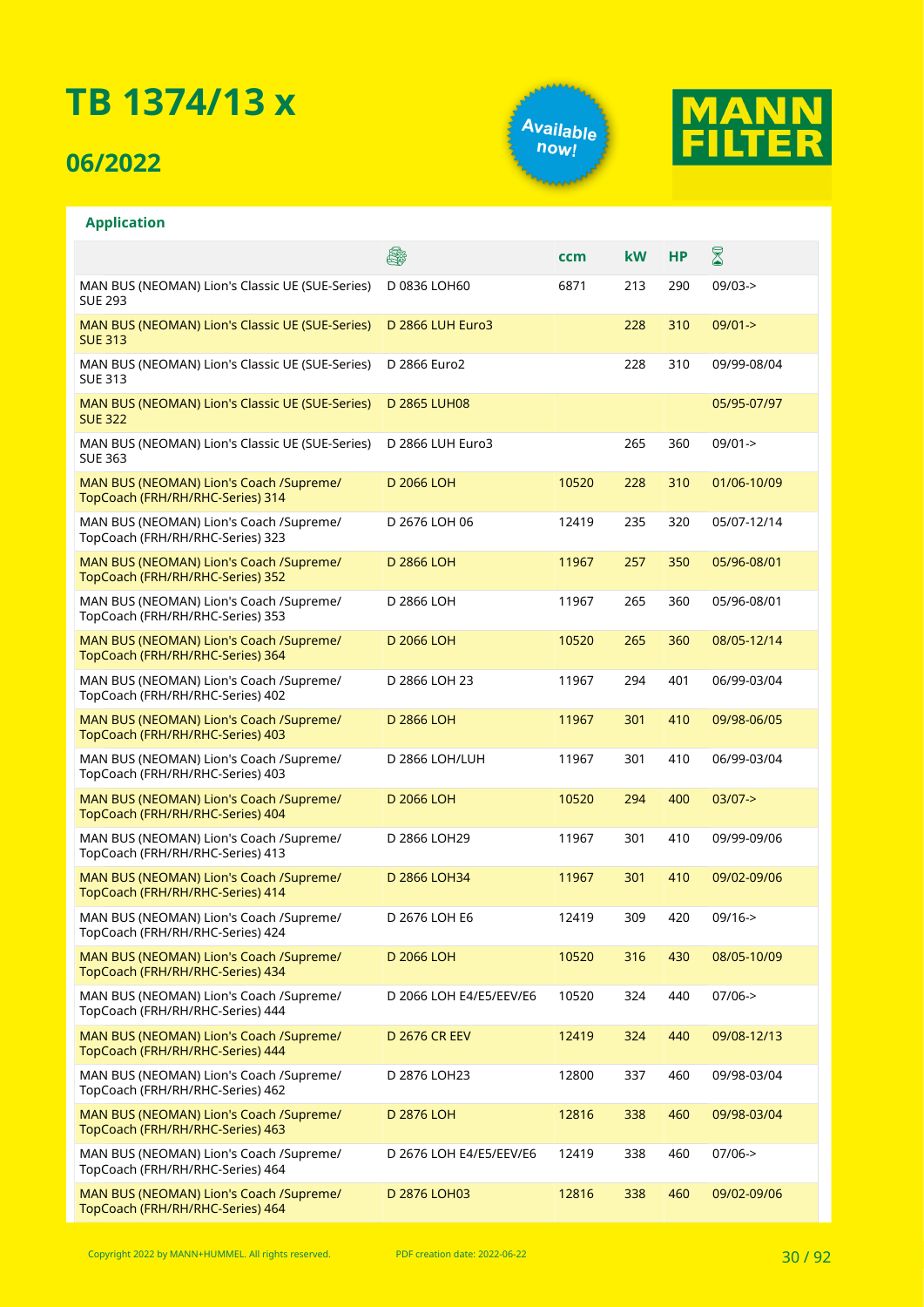### **06/2022**

**Application**





#### E. X **ccm kW HP** MAN BUS (NEOMAN) Lion's Coach /Supreme/ D 2066,D 2676 LOH E4/E5/ 12419 353 480 09/07-> TopCoach (FRH/RH/RHC-Series) 484 EEV/E6 D 2866 LOH 11967 257 350 09/95-08/01 MAN BUS (NEOMAN) Lion's Star / TopStar (FRH/ RH//RHS-Series 94-06) 352 MAN BUS (NEOMAN) Lion's Star / TopStar (FRH/ D 2866 LOH26 11967 257 350 09/95-08/01 RH//RHS-Series 94-06) 353 MAN BUS (NEOMAN) Lion's Star / TopStar (FRH/ D 2866 LOH23/26 11967 294 401 09/95-08/01 RH//RHS-Series 94-06) 402 MAN BUS (NEOMAN) Lion's Star / TopStar (FRH/ D 2866 LOH/LUH 11967 301 410 09/98-08/01 RH//RHS-Series 94-06) 403 MAN BUS (NEOMAN) Lion's Star / TopStar (FRH/ D 2866 LOH29 11967 301 410 09/01-08/06 RH//RHS-Series 94-06) 414 MAN BUS (NEOMAN) Lion's Star / TopStar (FRH/ D 2866 LOH34 11967 301 410 09/01-08/06 RH//RHS-Series 94-06) 414 MAN BUS (NEOMAN) Lion's Star / TopStar (FRH/ D 2866 11967 309 420 04/94-08/01 RH//RHS-Series 94-06) 422 MAN BUS (NEOMAN) Lion's Star / TopStar (FRH/ D 2876 LOH 12816 338 460 09/98-08/01 RH//RHS-Series 94-06) 463 MAN BUS (NEOMAN) Lion's Star / TopStar (FRH/ D 2876 LOH03 12816 338 460 09/02-08/06 RH//RHS-Series 94-06) 464 MAN BUS (NEOMAN) Lion's Star / TopStar (FRH/ D 2876 LOH02 12816 338 460 04/00-08/06 RH//RHS-Series 94-06) 464 MAN BUS (NEOMAN) Lion's Star / TopStar (FRH/ D 2876 LOH20 12816 353 480 08/04-04/07 RH//RHS-Series 94-06) 484 MAN BUS (NEOMAN) Lion's Star / TopStar (FRH/ D 2876 LOH20 12816 353 480 08/04-04/07 RH//RHS-Series 94-06) 484 MAN BUS (NEOMAN) Midi Beta Midi Beta (11.190 D 0826 LOH06 6871 140 190 03/93-09/95 HOCL) MAN BUS (NEOMAN) Porto Star Porto Star (22.370 D 2866 LOH07 11970 274 373 03/93-02/95 HOCLN) MAN BUS (NEOMAN) R R 292 **D 2866** D 2866 211967 229 311 04/92-01/93 MAN BUS (NEOMAN) RUE RUE 240 D 2866 UH/240 D 2866 UH/240 01/86->. partly/or. MAN BUS (NEOMAN) RUE RUE 280 D 2566 MTUH/280 D 2566 MTUH/280 01/86->. partly/or. MAN BUS (NEOMAN) SD SD 200 D 2556 / D 2566 11413 04/74-11/86 partly/or. MAN BUS (NEOMAN) SD SD 202 D 2566 UH 11413 155 211 10/85-10/93 partly/or. MAN BUS (NEOMAN) SL II SL 202 D 2866 UH/240 11967 229 311 06/84-04/94 06/85->. partly/or. MAN BUS (NEOMAN) SL II SL 202 D 2566 UH 11967 229 311 06/84-08/89 06/85->. partly/or. MAN BUS (NEOMAN) SM (Midi) SM 152 Midi D 0826 OH02 6871 97 132 11/87-04/94 MAN BUS (NEOMAN) SM (Midi) SM 182 Midi D 0826 TOH 6871 132 180 11/87-04/91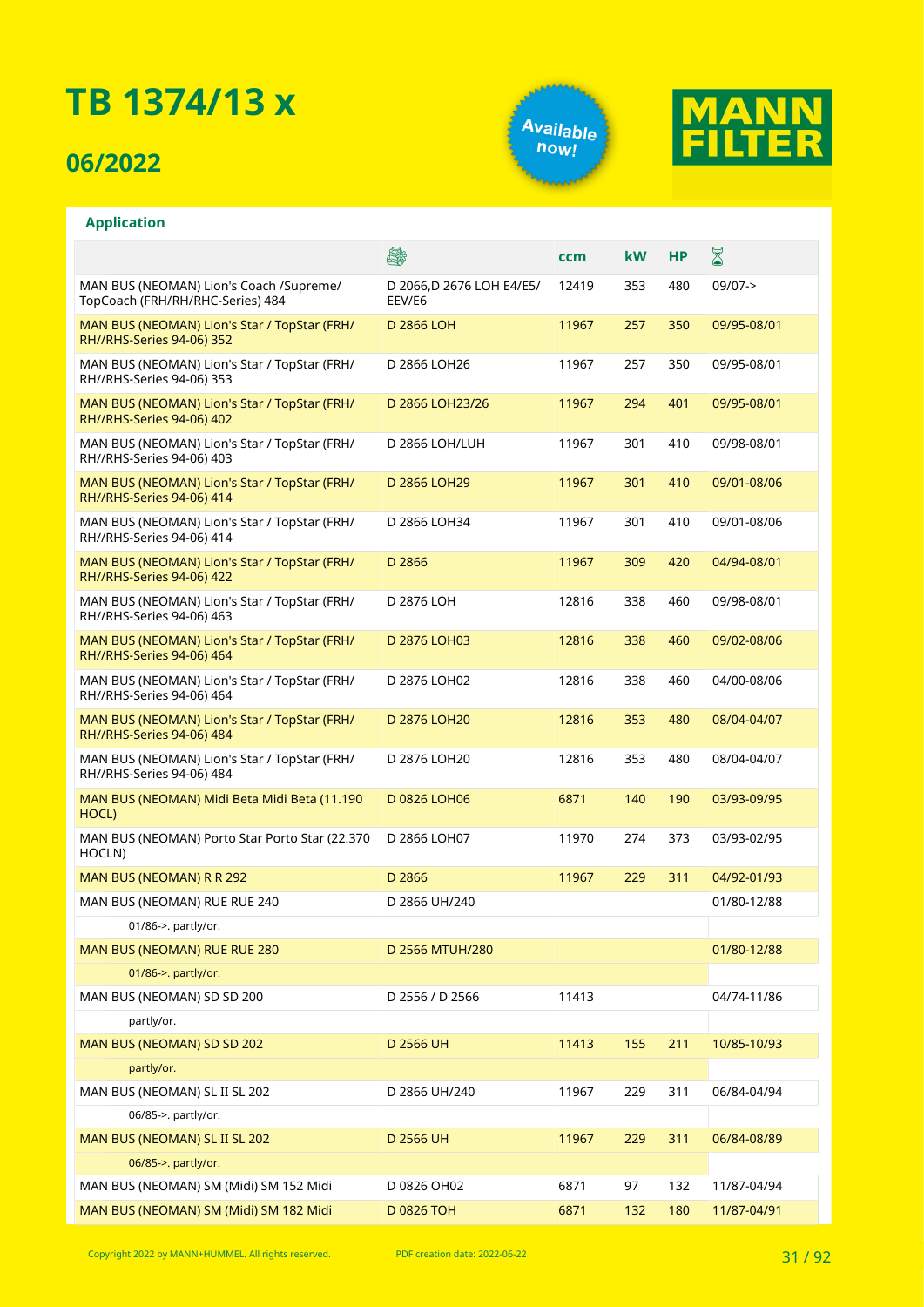### **06/2022**

**Application**





#### **A** ⊠ **ccm kW HP** MAN BUS (NEOMAN) SM (Midi) SM 192 Midi D 0826 TOH 6871 137 186 05/88-02/95 MAN TRUCK 6t-Serie 6. 90 F Saviem-720 5aviem-720 3790 66 90 04/73-03/77 partly/or. MAN TRUCK 6t-Serie 6.115 H .. b 0026 M 1 5880 85 115 09/67-10/69 partly/or. MAN TRUCK 6t-Serie 6.126 F Saviem-597.02 5270 93 126 09/67-10/69 partly/or. MAN TRUCK F2000 + F2000 Evolution (94-) 19.233 F E 2866 (CNG/Gas) 170 232 09/96-> CNG MAN TRUCK F2000 + F2000 Evolution (94-) 19.273 F D 2865 LF22 9973 198 270 01/94-12/95 MAN TRUCK F2000 + F2000 Evolution (94-) 19.293 F D 2865 LF20 9973 213 290 01/94-> MAN TRUCK F2000 + F2000 Evolution (94-) 19.314 F D 2866 LF34 11967 228 310 09/98-> MAN TRUCK F2000 + F2000 Evolution (94-) 19.323 F D 2865 LF23 9973 235 320 01/94-12/95 MAN TRUCK F2000 + F2000 Evolution (94-) 19.343 F D 2865 LF21 9973 2973 250 340 01/94-> MAN TRUCK F2000 + F2000 Evolution (94-) 19.343 F E 2866 (Gas) 11967 170 230 01/94-> CNG MAN TRUCK F2000 + F2000 Evolution (94-) 19.364 F D 2866 LF35 11967 265 360 09/98-> MAN TRUCK F2000 + F2000 Evolution (94-) 19.373 F D 2866 LF21 11967 272 370 01/94-12/95 MAN TRUCK F2000 + F2000 Evolution (94-) 19.403 F D 2866 LF20 11967 294 400 01/94-> MAN TRUCK F2000 + F2000 Evolution (94-) 19.414 F D 2866 LF1 11967 301 410 09/98-> MAN TRUCK F2000 + F2000 Evolution (94-) 19.423 F D 2866 LF22 11967 309 420 01/94-12/95 MAN TRUCK F2000 + F2000 Evolution (94-) 19.463 F D 2876 LF02 11967 338 460 01/94-> MAN TRUCK F2000 + F2000 Evolution (94-) 19.464 F D 2876 LF06 12816 328 460 09/98-> MAN TRUCK F2000 + F2000 Evolution (94-) 19.603 D 2840 LF20 18273 441 600 04/96-> FL MAN TRUCK F2000 + F2000 Evolution (94-) 19.604 D 2840 LF21 18273 441 601 07/99-> FLS MAN TRUCK F2000 + F2000 Evolution (94-) 23.293 D 2865 LF20 9973 213 290 01/94-04/95 FNL MAN TRUCK F2000 + F2000 Evolution (94-) 23.314 F D 2866 LF34 11967 228 310 09/98-> D 2865 LF21 9973 250 340 01/94-> MAN TRUCK F2000 + F2000 Evolution (94-) 23.343 FNL MAN TRUCK F2000 + F2000 Evolution (94-) 23.364 F D 2866 LF35 11967 11967 265 360 09/98-> MAN TRUCK F2000 + F2000 Evolution (94-) 23.403 D 2866 LF20 11967 294 400 01/94-> FNL MAN TRUCK F2000 + F2000 Evolution (94-) 23.414 F D 2866 LF31 11967 301 410 09/98-> MAN TRUCK F2000 + F2000 Evolution (94-) 23.463 D 2876 LF02 11967 338 460 01/94-> FNL MAN TRUCK F2000 + F2000 Evolution (94-) 23.464 F D 2876 LF06 12816 328 460 09/98-> MAN TRUCK F2000 + F2000 Evolution (94-) 24.293 D 2865 LF24 9973 213 290 01/94-> FNL MAN TRUCK F2000 + F2000 Evolution (94-) 24.314 F D 2866 LF34 11967 228 310 09/98->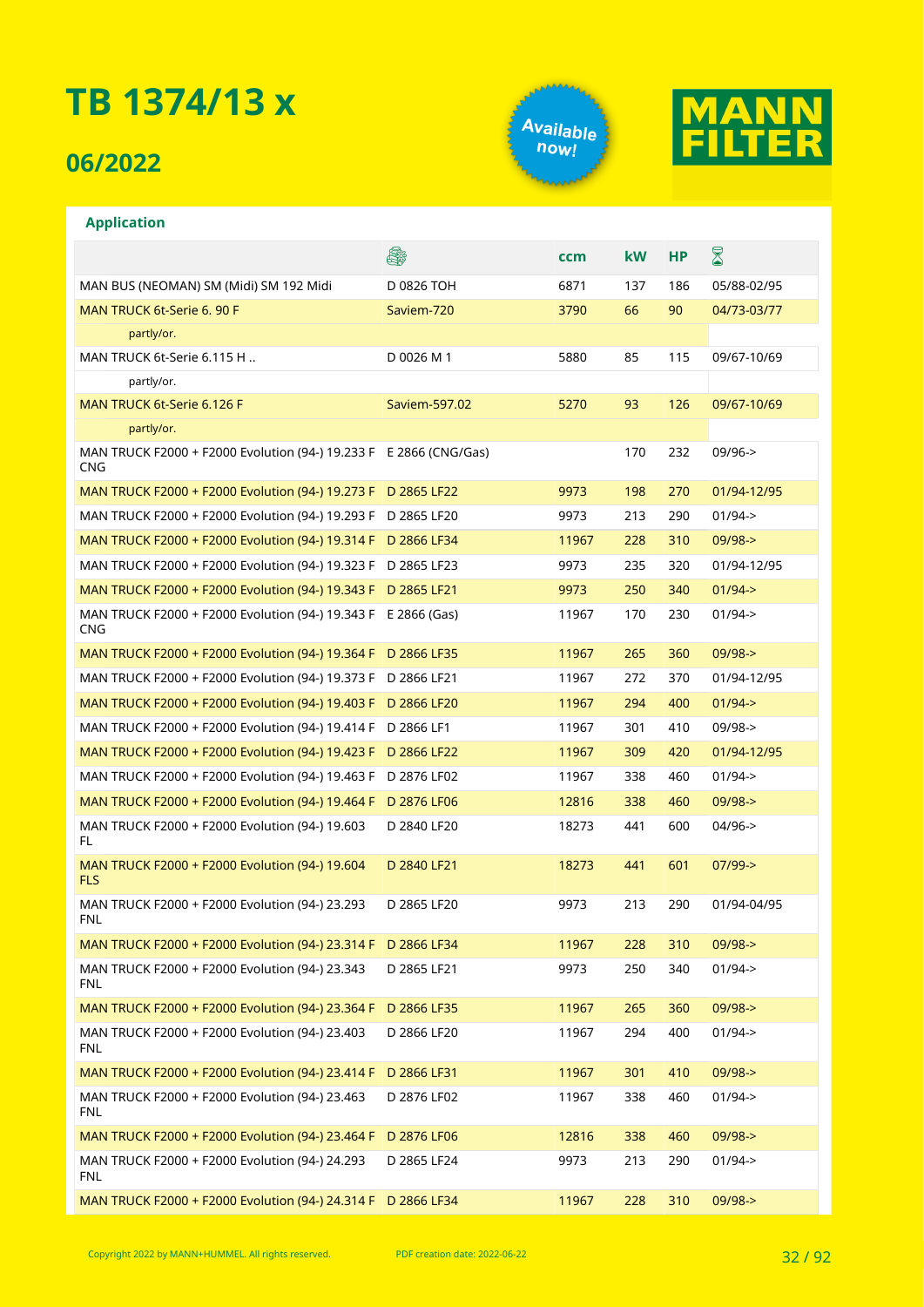### **06/2022**

**Application**





#### **A** X **ccm kW HP** D 2865 LF23 9973 235 320 01/94-12/95 MAN TRUCK F2000 + F2000 Evolution (94-) 24.323 FNL MAN TRUCK F2000 + F2000 Evolution (94-) 24.343 D 2865 LF21 9973 250 340 01/94-> FNL MAN TRUCK F2000 + F2000 Evolution (94-) 24.364 F D 2866 LF35 11967 265 360 09/98-> MAN TRUCK F2000 + F2000 Evolution (94-) 24.373 D 2866 LF21 11967 272 370 01/94-12/95 FNL MAN TRUCK F2000 + F2000 Evolution (94-) 24.403 D 2866 LF20 11967 294 400 01/94-> FNL MAN TRUCK F2000 + F2000 Evolution (94-) 24.414 F D 2866 LF31 11967 301 410 09/98-> MAN TRUCK F2000 + F2000 Evolution (94-) 24.423 D 2866 LF22 11967 309 420 01/94-12/95 FNL D 2876 LF02 11967 338 460 01/94-> MAN TRUCK F2000 + F2000 Evolution (94-) 24.463 FNL MAN TRUCK F2000 + F2000 Evolution (94-) 24.464 F D 2876 LF06 12816 338 460 09/98-> MAN TRUCK F2000 + F2000 Evolution (94-) 26.233 F E 2866 (CNG/Gas) 11967 170 232 03/00-> CNG MAN TRUCK F2000 + F2000 Evolution (94-) 26.273 D 2865 LF22 9973 198 270 01/94-12/95 DF MAN TRUCK F2000 + F2000 Evolution (94-) 26.293 D 2865 LF20 9973 213 290 01/94-04/95 DF MAN TRUCK F2000 + F2000 Evolution (94-) 26.314 F D 2866 LF34 11967 228 310 09/98-> D 2865 LF23 9973 235 320 01/94-12/95 MAN TRUCK F2000 + F2000 Evolution (94-) 26.323 DF MAN TRUCK F2000 + F2000 Evolution (94-) 26.343 D 2865 LF21 9973 250 340 01/94-> DF MAN TRUCK F2000 + F2000 Evolution (94-) 26.364 F D 2866 LF35 11967 11967 265 360 09/98-> MAN TRUCK F2000 + F2000 Evolution (94-) 26.373 D 2866 LF21 11967 272 370 01/94-12/95 DF MAN TRUCK F2000 + F2000 Evolution (94-) 26.403 D 2866 LF20 11967 294 400 01/94-> DF MAN TRUCK F2000 + F2000 Evolution (94-) 26.414 F D 2866 LF31 11967 301 410 09/98-> MAN TRUCK F2000 + F2000 Evolution (94-) 26.423 D 2866 LF22 11967 309 420 01/94-12/95 DF MAN TRUCK F2000 + F2000 Evolution (94-) 26.463 D 2876 LF02 11967 338 460 01/94-> DF MAN TRUCK F2000 + F2000 Evolution (94-) 26.464 F D 2876 LF06 12816 328 460 09/98-> MAN TRUCK F2000 + F2000 Evolution (94-) 26.603 D 2840 LF20 18237 441 600 06/96-> DF MAN TRUCK F2000 + F2000 Evolution (94-) 26.604 D 2840 LF21 18273 441 601 07/99-> DF MAN TRUCK F2000 + F2000 Evolution (94-) 27.273 D 2865 LF22 9973 213 290 01/95-> DF MAN TRUCK F2000 + F2000 Evolution (94-) 27.293 D 2865 LF20 9973 213 290 01/94-> DF MAN TRUCK F2000 + F2000 Evolution (94-) 27.314 F D 2866 LF34 11967 228 310 09/98->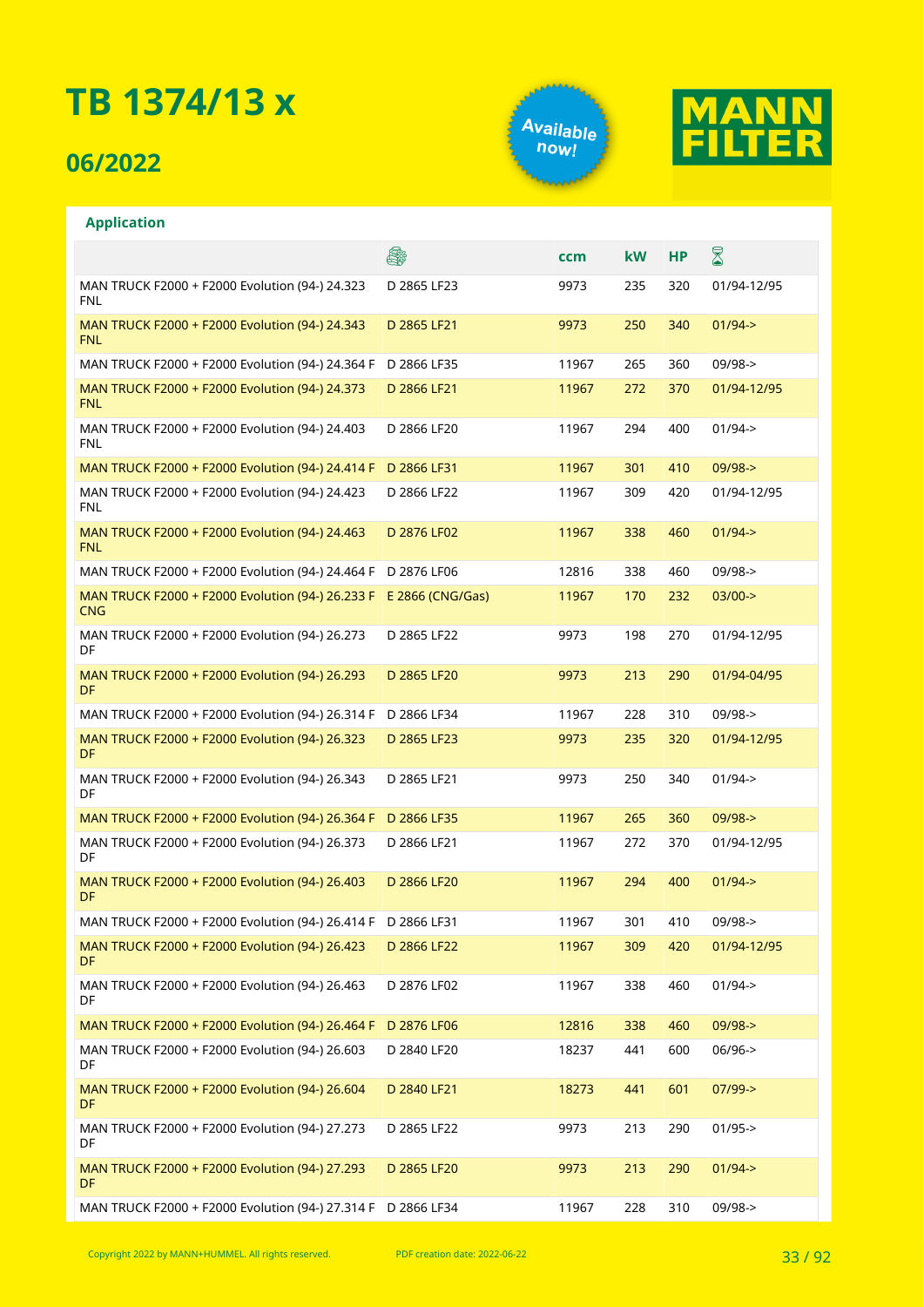### **06/2022**

**Application**





#### **A** ⊠ **ccm kW HP** MAN TRUCK F2000 + F2000 Evolution (94-) 27.323 D 2865 LF23 9973 235 320 01/94-12/95 DF D 2865 LF21 9973 250 340 01/94-> MAN TRUCK F2000 + F2000 Evolution (94-) 27.343 DF MAN TRUCK F2000 + F2000 Evolution (94-) 27.364 F D 2866 LF35 11967 265 360 09/98-> MAN TRUCK F2000 + F2000 Evolution (94-) 27.373 D 2866 LF21 11967 272 370 01/94-12/95 DF MAN TRUCK F2000 + F2000 Evolution (94-) 27.403 D 2866 LF20 11967 294 400 01/94-> DF MAN TRUCK F2000 + F2000 Evolution (94-) 27.414 F D 2866 LF31 11967 301 410 09/98-> MAN TRUCK F2000 + F2000 Evolution (94-) 27.423 D 2866 LF22 11967 309 420 01/94-12/95 DF MAN TRUCK F2000 + F2000 Evolution (94-) 27.463 D 2876 LF02 11967 338 460 01/94-> DF MAN TRUCK F2000 + F2000 Evolution (94-) 27.464 F D 2876 LF06 12816 338 460 09/98-> MAN TRUCK F2000 + F2000 Evolution (94-) 27.603 D 2840 LF20 18273 441 600 06/96-> DF MAN TRUCK F2000 + F2000 Evolution (94-) 27.604 D 2840 LF21 18273 441 601 07/99-> DF MAN TRUCK F2000 + F2000 Evolution (94-) 28.293 D 2865 LF 24 10000 213 290 09/96-> FNL MAN TRUCK F2000 + F2000 Evolution (94-) 28.314 D 2866 LF34 11967 228 311 07/99-> FNLC MAN TRUCK F2000 + F2000 Evolution (94-) 28.343 D 2865 LF21 10000 250 341 09/96-> FA/FN MAN TRUCK F2000 + F2000 Evolution (94-) 28.403 D 2866 LF 20 11967 294 401 09/96-> FA/FN MAN TRUCK F2000 + F2000 Evolution (94-) 28.463 D 2876 LF02 11967 338 461 09/96-> FA/FN MAN TRUCK F2000 + F2000 Evolution (94-) 28.464 D 2876 LF06 11967 338 461 07/99-> F/FL D 2866 LF31 11967 301 410 07/99-> MAN TRUCK F2000 + F2000 Evolution (94-) 29.414 FV MAN TRUCK F2000 + F2000 Evolution (94-) 29.464 D 2876 LF06 11967 338 461 07/99-> FV MAN TRUCK F2000 + F2000 Evolution (94-) 30.293 D 2865 LF24 10000 213 290 03/97-> FNL MAN TRUCK F2000 + F2000 Evolution (94-) 30.314 D 2866 LF34 11967 228 311 07/98-> FN MAN TRUCK F2000 + F2000 Evolution (94-) 30.343 D 2866 LF35 11967 250 341 03/97-> FA/FN MAN TRUCK F2000 + F2000 Evolution (94-) 30.364 D 2866 LF35 11967 265 361 07/98-> FN MAN TRUCK F2000 + F2000 Evolution (94-) 30.403 D 2866 LF20 11967 294 401 03/97-> FA/FN MAN TRUCK F2000 + F2000 Evolution (94-) 30.414 D 2866 LF31 11967 301 410 07/98->FN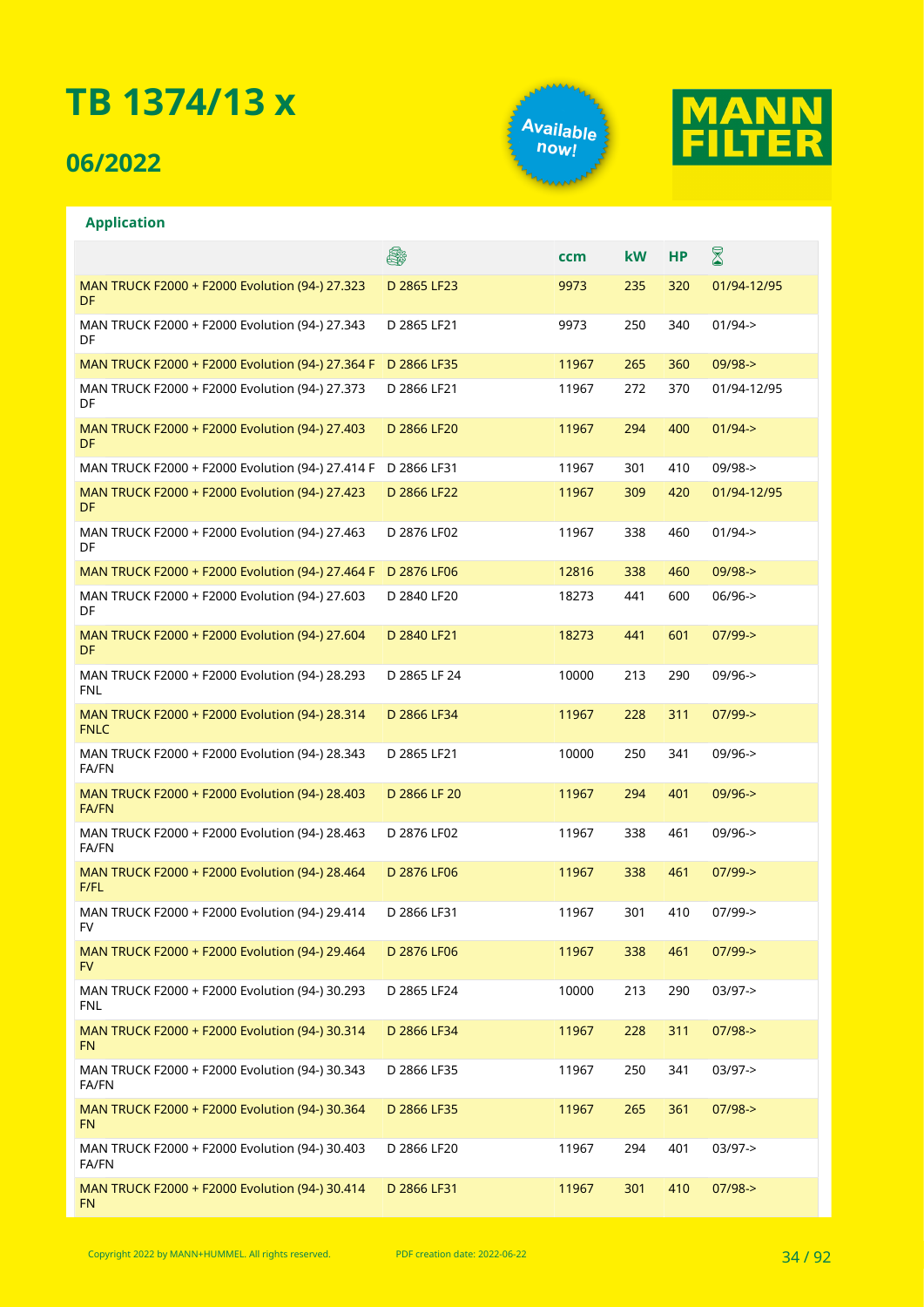### **06/2022**

**Application**





#### **A** ⊠ **ccm kW HP** D 2876 LF02 11967 338 461 03/97-> MAN TRUCK F2000 + F2000 Evolution (94-) 30.463 FA/FN MAN TRUCK F2000 + F2000 Evolution (94-) 30.464 D 2876 LF06 11967 338 461 07/98-> FA/FN MAN TRUCK F2000 + F2000 Evolution (94-) 32.293 D 2865 LF24 9973 213 290 08/95-> VF MAN TRUCK F2000 + F2000 Evolution (94-) 32.314 D 2866 LF34 9167 228 310 09/98-> F/VF MAN TRUCK F2000 + F2000 Evolution (94-) 32.343 D 2865 LF21 9973 250 340 08/95-> VF MAN TRUCK F2000 + F2000 Evolution (94-) 32.364 D 2866 LF35 11967 265 360 09/98-> F/VF MAN TRUCK F2000 + F2000 Evolution (94-) 32.403 D 2866 LF20 11967 294 400 08/95-> VF MAN TRUCK F2000 + F2000 Evolution (94-) 32.414 D 2866 LF31 11967 301 410 09/98-> F/VF MAN TRUCK F2000 + F2000 Evolution (94-) 32.463 D 2876 LF02 11967 338 460 08/95-> VF MAN TRUCK F2000 + F2000 Evolution (94-) 32.464 D 2876 LF06 12816 338 460 09/98-> F/VF MAN TRUCK F2000 + F2000 Evolution (94-) 33.323 D 2865 LF23 9973 235 320 01/94-12/95 DF MAN TRUCK F2000 + F2000 Evolution (94-) 33.343 D 2865 LF21 9973 250 340 01/94-> DF D 2866 LF35 11967 265 361 09/97-> MAN TRUCK F2000 + F2000 Evolution (94-) 33.364 DF MAN TRUCK F2000 + F2000 Evolution (94-) 33.373 D 2866 LF21 11967 272 370 01/94-12/95 DF MAN TRUCK F2000 + F2000 Evolution (94-) 33.403 D 2866 LF20 11967 294 400 01/94-> DF D 2866 LF31 11967 301 410 09/98-> MAN TRUCK F2000 + F2000 Evolution (94-) 33.414 F/VF MAN TRUCK F2000 + F2000 Evolution (94-) 33.423 D 2866 LF22 11967 309 420 01/94-12/95 DF D 2876 LF02 11967 338 460 01/94-> MAN TRUCK F2000 + F2000 Evolution (94-) 33.463 DF MAN TRUCK F2000 + F2000 Evolution (94-) 33.464 D 2876 LF02/06 12816 338 460 09/98-> DF MAN TRUCK F2000 + F2000 Evolution (94-) 33.603 D 2840 LF20 18273 441 601 09/97-> DF MAN TRUCK F2000 + F2000 Evolution (94-) 33.604 D 2840 LF21 18273 441 601 08/97-> DF MAN TRUCK F2000 + F2000 Evolution (94-) 35.343 D 2865 LF21 9973 250 340 08/95-> VF MAN TRUCK F2000 + F2000 Evolution (94-) 35.364 D 2866 LF35 11967 265 360 09/98-> F/VF MAN TRUCK F2000 + F2000 Evolution (94-) 35.403 D 2866 LF20 11967 294 400 08/95->VF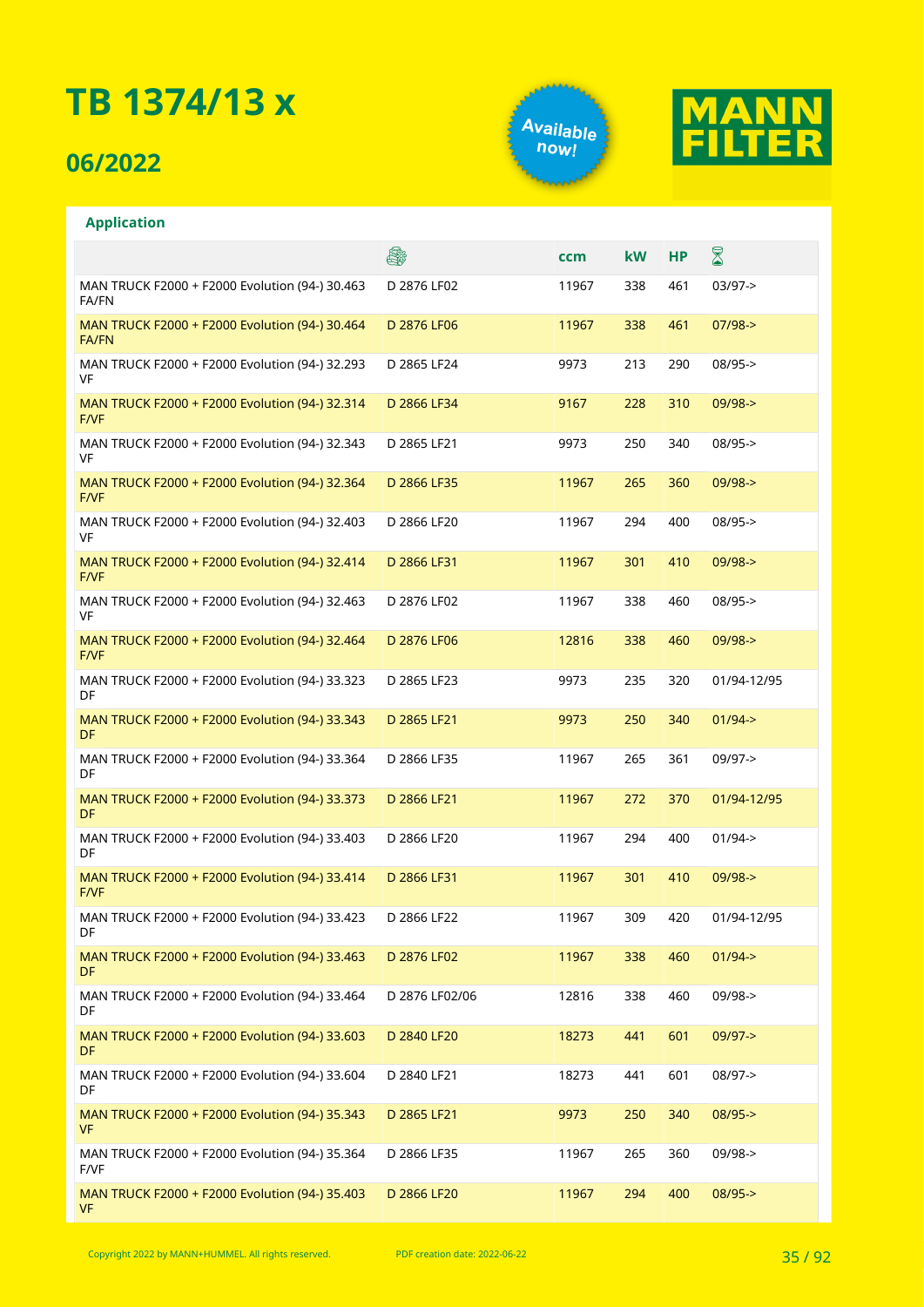### **06/2022**

**Application**





#### **A** ⊠ **ccm kW HP** MAN TRUCK F2000 + F2000 Evolution (94-) 35.414 D 2866 LF31 11967 301 410 09/98-> F/VF MAN TRUCK F2000 + F2000 Evolution (94-) 35.463 D 2876 LF02 11967 338 460 08/95-> VF MAN TRUCK F2000 + F2000 Evolution (94-) 35.464 D 2876 LF06 12816 338 460 09/98-> F/VF MAN TRUCK F2000 + F2000 Evolution (94-) 36.604 D 2840 LF21 18273 441 601 08/98-> DF MAN TRUCK F2000 + F2000 Evolution (94-) 40.403 D 2866 LF20 294 401 01/94-> DF MAN TRUCK F2000 + F2000 Evolution (94-) 40.414 D 2866 LF31 301 410 08/99-> DF MAN TRUCK F2000 + F2000 Evolution (94-) 40.463 D 2876 LF02 338 460 08/95-> VFC/VFK MAN TRUCK F2000 + F2000 Evolution (94-) 40.464 D 2876 LF06 338 461 08/99-> DF MAN TRUCK F2000 + F2000 Evolution (94-) 40.603 D 2840 LF20 18273 441 601 09/97-> DF MAN TRUCK F2000 + F2000 Evolution (94-) 40.604 D 2840 LF21 18273 441 601 08/97-> DF MAN TRUCK F2000 + F2000 Evolution (94-) 41.343 D 2865 LF21 9973 250 340 08/95-> VF MAN TRUCK F2000 + F2000 Evolution (94-) 41.364 D 2866 LF35 11967 265 361 07/98-> VF D 2866 LF20 11967 294 400 08/95-> MAN TRUCK F2000 + F2000 Evolution (94-) 41.403 VF MAN TRUCK F2000 + F2000 Evolution (94-) 41.414 D 2866 LF31 11967 301 410 07/98-> VF MAN TRUCK F2000 + F2000 Evolution (94-) 41.463 D 2876 LF02 11967 338 460 08/95-> VF MAN TRUCK F2000 + F2000 Evolution (94-) 41.603 D 2840 LF20 18273 441 601 09/97-> DF MAN TRUCK F2000 + F2000 Evolution (94-) 41.604 D 2840 LF21 18273 441 601 02/97-> DF MAN TRUCK F2000 + F2000 Evolution (94-) 42.414 D 2866 LF31 11967 301 410 07/98-> VFAK MAN TRUCK F2000 + F2000 Evolution (94-) 42.464 D 2876 LF06 11967 338 461 07/98-> VFK/AK MAN TRUCK F2000 + F2000 Evolution (94-) 50.373 D 2866 LF 11967 271 370 06/98-> VFK MAN TRUCK F2000 + F2000 Evolution (94-) 50.403 D 2866 LF20 11967 294 401 06/98-> VF MAN TRUCK F2000 + F2000 Evolution (94-) 50.414 D 2866 LF31 11967 301 410 07/98-> VF/VFA MAN TRUCK F2000 + F2000 Evolution (94-) 50.463 D 2876 LF02 11967 338 460 06/97-> VF/VFA MAN TRUCK F2000 + F2000 Evolution (94-) 50.464 D 2876 LF06 11967 338 461 07/98->VF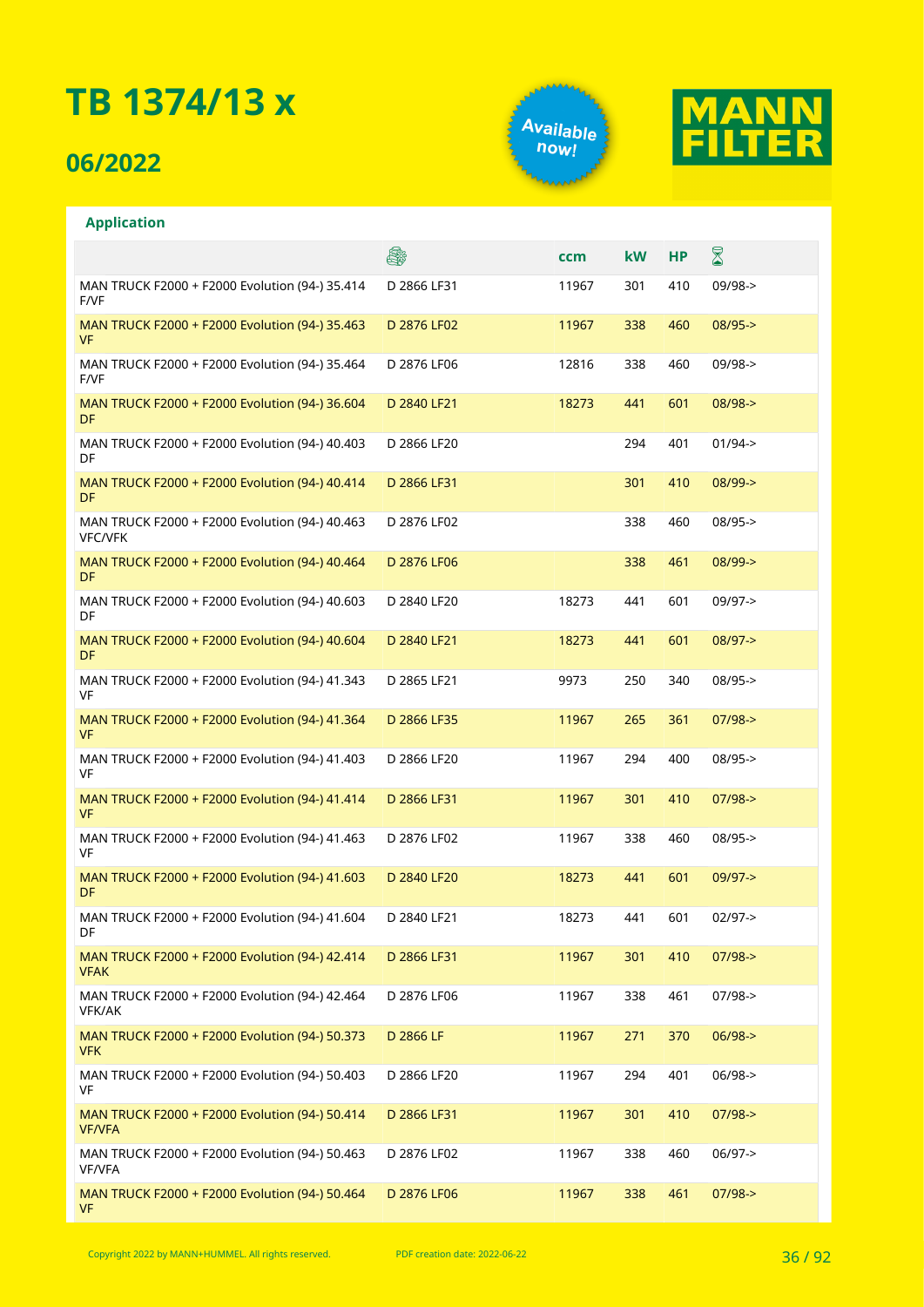## **06/2022**

**Application**





### **A** ⊠ **ccm kW HP** MAN TRUCK F2000 + F2000 Evolution (94-) 50.603 D 2840 LF20 18273 441 601 09/97-> DF, VF MAN TRUCK F2000 + F2000 Evolution (94-) 50.604 D 2840 LF21 18273 441 601 02/99-> VF MAN TRUCK F7/F8/F9 (67-93) 16.220 F D 2566 MF/220 11400 162 220 10/83-11/86 06/85->. partly/or. MAN TRUCK F7/F8/F9 (67-93) 16.280 FT D 2566 MTF 11413 206 280 01/77-12/86 06/85->. partly/or. MAN TRUCK F7/F8/F9 (67-93) 17.220 F D 2566 MF/220 11413 162 220 11/86-08/88 MAN TRUCK F7/F8/F9 (67-93) 17.240 F D 2566 MF 11413 177 240 11/86-08/88 partly/or. MAN TRUCK F7/F8/F9 (67-93) 17.241 HA D 2566 M 11413 177 240 05/90-06/91 MAN TRUCK F7/F8/F9 (67-93) 18.241 HA D 2566 M 11413 177 240 09/90-10/93 MAN TRUCK F7/F8/F9 (67-93) 19.240 F D 2566 MF 11413 177 240 11/76-08/88 06/85->. partly/or. MAN TRUCK F7/F8/F9 (67-93) 19.281 F D 2566 MKF/280 11400 151 206 01/80-11/85 06/85->. partly/or. MAN TRUCK F7/F8/F9 (67-93) 19.291 F D 2866 LFZ/290 11967 213 290 09/85-07/87 partly/or. MAN TRUCK F7/F8/F9 (67-93) 19.321 F D 2566 MKF 11400 173 235 01/80-11/85 06/85->. partly/or. MAN TRUCK F7/F8/F9 (67-93) 19.331 F D 2866 LFZ/330 11967 243 330 09/85-07/87 partly/or. MAN TRUCK F7/F8/F9 (67-93) 19.361 F D 2866 KFZ 11967 265 360 09/83-03/87 06/85->. partly/or. MAN TRUCK F7/F8/F9 (67-93) 19.390 F D 2540 MTF/390 17400 287 390 12/82-12/87 06/85->. partly/or. MAN TRUCK F7/F8/F9 (67-93) 20.280 DFAEG D 2566 MTFG 11413 206 280 05/78-12/87 06/85->. partly/or. MAN TRUCK F7/F8/F9 (67-93) 20.281 FVLS D 2566 MKF/280 11400 206 280 04/80-11/85 06/85->. partly/or. MAN TRUCK F7/F8/F9 (67-93) 20.291 FVLS D 2866 LFZ/290 11967 213 290 09/85-11/86 MAN TRUCK F7/F8/F9 (67-93) 20.321 FVLS D 2566 MKF 11400 173 235 04/80-11/85 06/85->. partly/or. MAN TRUCK F7/F8/F9 (67-93) 20.331 FVLS D 2866 LFZ/330 11967 243 330 09/85-11/86 partly/or. MAN TRUCK F7/F8/F9 (67-93) 20.361 FVLS D 2866 KF 11967 265 361 09/83-11/86 06/85->. partly/or. MAN TRUCK F7/F8/F9 (67-93) 22.220 FNL D 2566 MF/220 11400 162 220 10/83-11/86 06/85->. partly/or. MAN TRUCK F7/F8/F9 (67-93) 22.291 FNL D 2866 LFZ/290 11967 213 290 09/85-11/86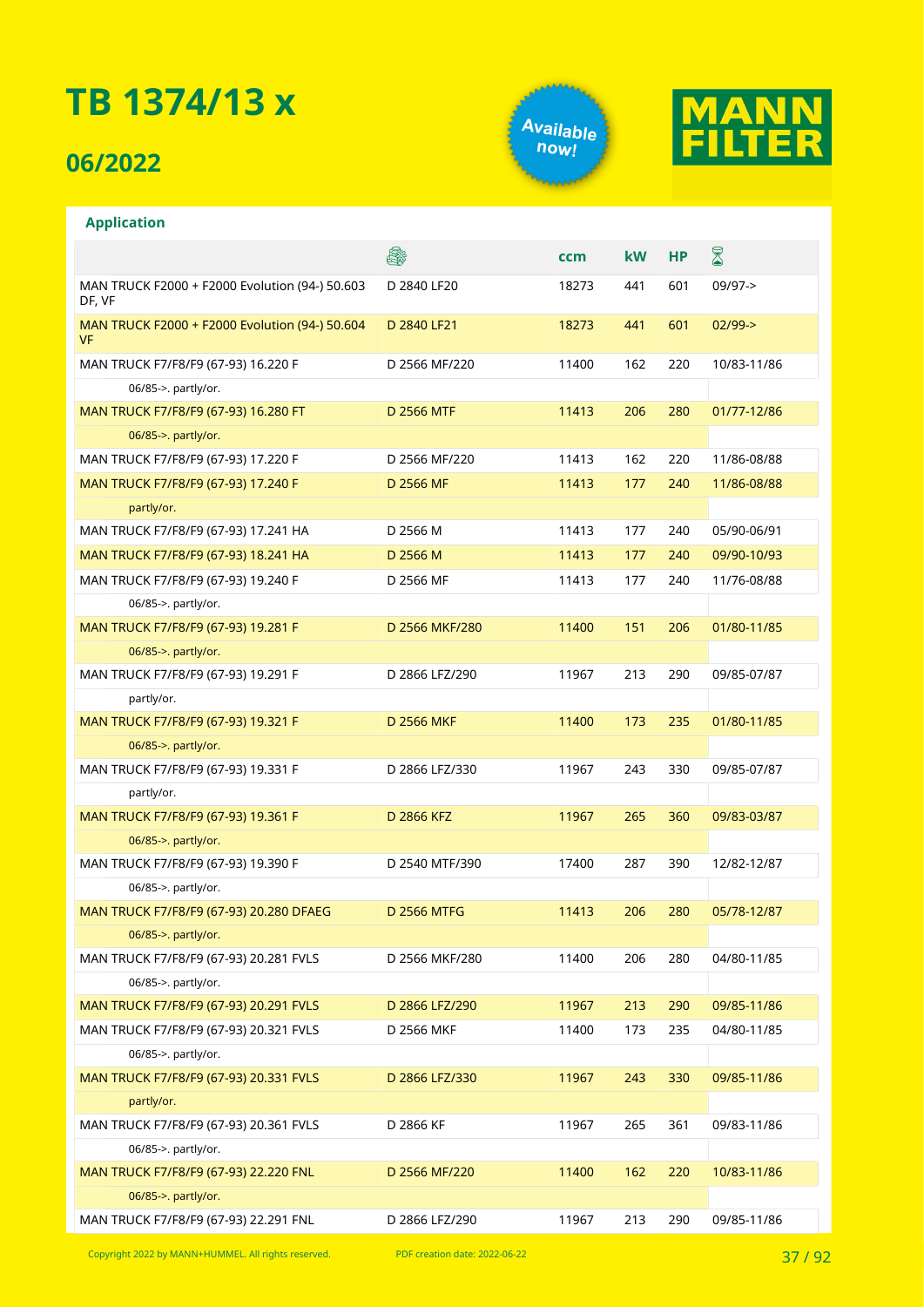## **06/2022**

**Application**



**ccm kW HP**



8

## 5 partly/or. MAN TRUCK F7/F8/F9 (67-93) 22.321 FNL D 2566 MKF 11400 235 320 04/80-11/85 06/85->. partly/or. MAN TRUCK F7/F8/F9 (67-93) 22.331 FNL D 2866 LFZ/330 11967 243 330 09/85-11/86 partly/or. MAN TRUCK F7/F8/F0 (67-02) 22.332 FNL D 2866 LE/230 11967 243 230 07/86-10/86 partly/or. 06/85->. partly/or.

| MAN TRUCK F77F87F9 (07-93) ZZ.33Z FNL          | D 2800 LF/330     | 1190/ | 243 | 33U | 07/80-10/80 |
|------------------------------------------------|-------------------|-------|-----|-----|-------------|
| partly/or.                                     |                   |       |     |     |             |
| MAN TRUCK F7/F8/F9 (67-93) 22.361 FNL          | D 2866 KF         | 11967 | 265 | 361 | 09/83-11/86 |
| 06/85->. partly/or.                            |                   |       |     |     |             |
| MAN TRUCK F7/F8/F9 (67-93) 24.192 FVL          | D 2565 MF         | 9510  | 141 | 192 | 11/86-12/87 |
| MAN TRUCK F7/F8/F9 (67-93) 24.192 FVL          | D 0226 MKF        | 9510  | 141 | 192 | 05/87-08/88 |
| MAN TRUCK F7/F8/F9 (67-93) 24.220 FNL          | D 2566 MF/220     | 11413 | 162 | 220 | 11/86-08/88 |
| MAN TRUCK F7/F8/F9 (67-93) 24.240 FNL          | D 2566 MF         | 11413 | 177 | 240 | 11/86-08/88 |
| MAN TRUCK F7/F8/F9 (67-93) 24.291 FNL          | D 2866 LFZ/290    | 11967 | 213 | 290 | 11/86-07/87 |
| MAN TRUCK F7/F8/F9 (67-93) 24.331 FNL          | D 2866 LFZ/330    | 11967 | 243 | 330 | 11/86-07/87 |
| MAN TRUCK F7/F8/F9 (67-93) 24.361 FNL, UNL     | D 2866 KFZ/KUL    | 11967 | 265 | 360 | 11/86-09/89 |
| MAN TRUCK F7/F8/F9 (67-93) 26.240 DF           | D 2566 MF         | 11413 | 177 | 240 | 01/77-08/88 |
| 06/85->. partly/or.                            |                   |       |     |     |             |
| MAN TRUCK F7/F8/F9 (67-93) 26.281 DF, DFS, DFK | D 2566 MKF/280    | 11400 | 206 | 280 | 02/80-11/85 |
| 06/85->. partly/or.                            |                   |       |     |     |             |
| MAN TRUCK F7/F8/F9 (67-93) 26.291 DF           | D 2866 LFZ/290    | 11967 | 213 | 290 | 09/85-08/88 |
| partly/or.                                     |                   |       |     |     |             |
| MAN TRUCK F7/F8/F9 (67-93) 26.321 DF, DFS, DFK | <b>D 2566 MKF</b> | 11400 | 235 | 320 | 02/80-11/85 |
| 06/85->. partly/or.                            |                   |       |     |     |             |
| MAN TRUCK F7/F8/F9 (67-93) 26.331 DF           | D 2866 LFZ/330    | 11967 | 243 | 330 | 09/85-08/88 |
| MAN TRUCK F7/F8/F9 (67-93) 26.361 DF           | D 2866 KFZ        | 11967 | 265 | 360 | 09/83-08/88 |
| 06/85->. partly/or.                            |                   |       |     |     |             |
| MAN TRUCK F7/F8/F9 (67-93) 26.365 DF           | D 2840 MF         | 18300 | 268 | 365 | 05/83-08/88 |
| 06/85->. partly/or.                            |                   |       |     |     |             |
| MAN TRUCK F7/F8/F9 (67-93) 27.365 VFAEG        | D 2840 MFG        | 18300 | 268 | 365 | 11/82-12/90 |
| $11/85 - >$ .                                  |                   |       |     |     |             |
| MAN TRUCK F7/F8/F9 (67-93) 30.281 VF           | D 2566 MKF/280    | 11400 | 206 | 280 | 06/80-11/85 |
| 06/85->. partly/or.                            |                   |       |     |     |             |
| MAN TRUCK F7/F8/F9 (67-93) 30.291 VF, VF-TM    | D 2866 LFZ/290    | 11967 | 213 | 290 | 09/85-11/86 |
| partly/or.                                     |                   |       |     |     |             |
| MAN TRUCK F7/F8/F9 (67-93) 30.321 VF           | D 2566 MKF        | 11400 | 173 | 235 | 06/80-11/85 |
| 06/85->. partly/or.                            |                   |       |     |     |             |
| MAN TRUCK F7/F8/F9 (67-93) 30.331 VF           | D 2866 LFZ/330    | 11967 | 243 | 330 | 09/85-11/86 |
| partly/or.                                     |                   |       |     |     |             |
| MAN TRUCK F7/F8/F9 (67-93) 30.361 VF           | D 2866 KFZ        | 11967 | 265 | 360 | 09/85-11/86 |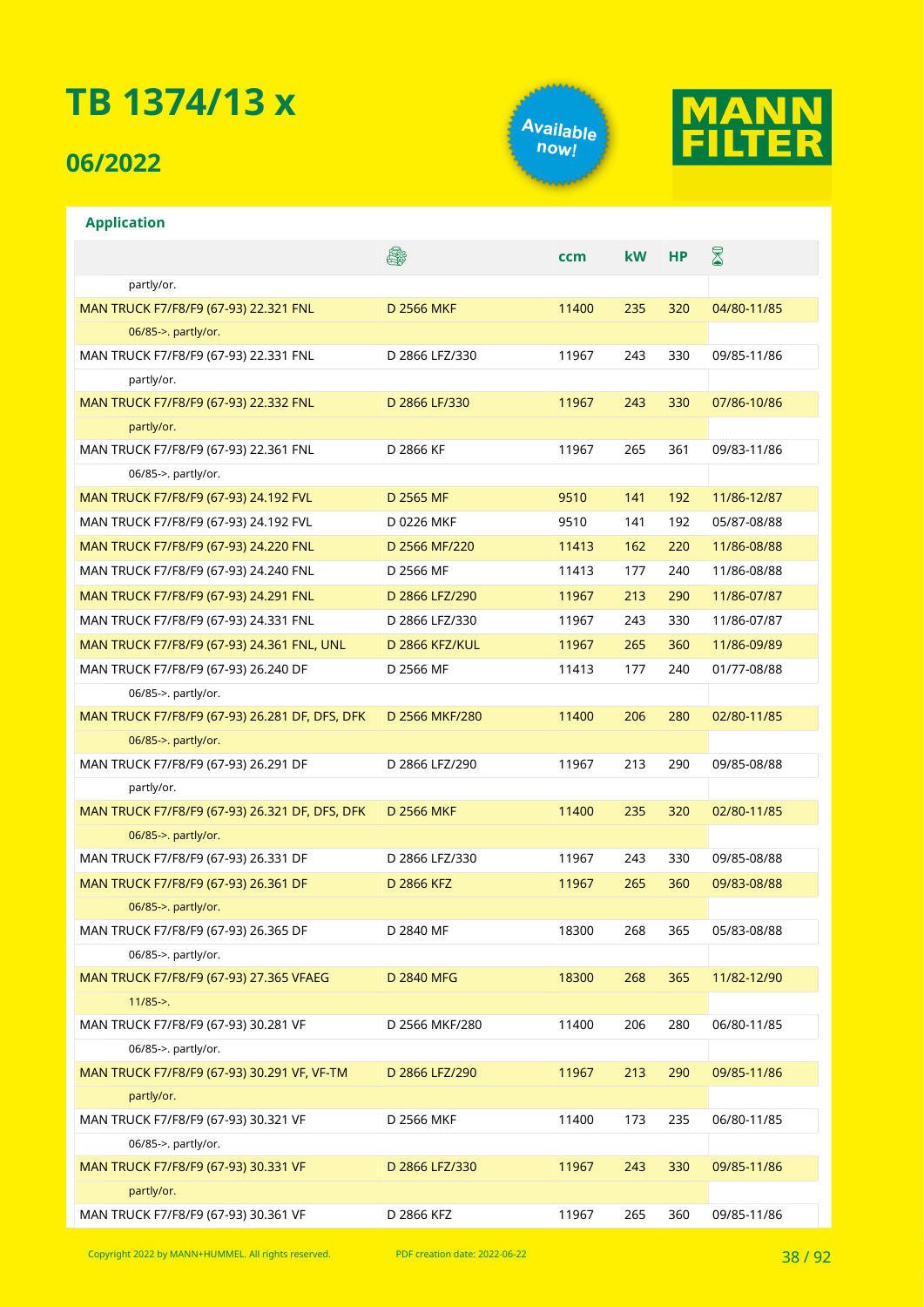## **06/2022**

**Application**





### **A** ⊠ **ccm kW HP** partly/or. MAN TRUCK F7/F8/F9 (67-93) 32.240 DF D 2566 MF 11413 177 240 01/77-08/88 06/85->. partly/or. MAN TRUCK F7/F8/F9 (67-93) 32.281 DF, DFS, DFK D 2566 MKF/280 11400 206 280 02/80-11/85 06/85->. partly/or. MAN TRUCK F7/F8/F9 (67-93) 32.291 DF D 2866 LFZ/290 11967 213 290 09/85-08/88 partly/or. MAN TRUCK F7/F8/F9 (67-93) 32.321 DF, DFS, DFK D 2566 MKF 11400 173 235 02/80-11/85 06/85->. partly/or. MAN TRUCK F7/F8/F9 (67-93) 32.331 DF D 2866 LFZ/330 11967 243 330 09/85-08/88 MAN TRUCK F7/F8/F9 (67-93) 32.361 DF D 2866 KFZ 11967 265 360 09/83-08/88 06/85->. partly/or. MAN TRUCK F7/F8/F9 (67-93) 32.365 DF D 2840 MF 18300 268 365 06/83-08/88 06/85->. partly/or. MAN TRUCK F7/F8/F9 (67-93) 33.321 VF D 2566 MKF 11400 235 320 12/80-11/85 06/85->. partly/or. MAN TRUCK F7/F8/F9 (67-93) 33.331 VF D 2866 LFZ/330 11967 243 330 09/85-02/90 MAN TRUCK F7/F8/F9 (67-93) 40.365 DF D 2840 MF 18300 268 365 04/83-11/87 06/85->. partly/or. MAN TRUCK F7/F8/F9 (67-93) 40.440 DF D 2540 MTF 17426 324 440 10/81-06/90 06/85->. partly/or. MAN TRUCK F7/F8/F9 (67-93) 41.361 VFS D 2866 KFZ 11967 265 360 01/85-09/90 MAN TRUCK F7/F8/F9 (67-93) 48.321 VFAK D 2566 MKF 11413 235 320 04/83-11/85 06/85->. partly/or. MAN TRUCK F7/F8/F9 (67-93) 48.331 VFAK D 2866 LFZ/330 11967 243 330 09/85-06/90 MAN TRUCK F90 (86-96) 19.242 F D 2866 F/240 11967 177 240 01/88-02/89 MAN TRUCK F90 (86-96) 19.262 F D 2865 LF/260 9973 191 260 01/88-02/90 MAN TRUCK F90 (86-96) 19.272 F D 2865 LF02 9973 198 270 02/90-10/92 MAN TRUCK F90 (86-96) 19.292 F D 2866 LF/290 11967 213 290 07/86-02/90 MAN TRUCK F90 (86-96) 19.302 F D 2866 LF04 11967 220 300 02/90-09/91 MAN TRUCK F90 (86-96) 19.322 F, U D 2865 LF03 9973 235 320 02/90-06/94 MAN TRUCK F90 (86-96) 19.332 F, U D 2866 LF/330 11967 243 330 07/86-02/90 MAN TRUCK F90 (86-96) 19.342 F D 2865 LF09 9973 250 340 05/94-05/95 MAN TRUCK F90 (86-96) 19.362 F, U D 2866 KF, LXF 11967 265 360 07/86-01/91 MAN TRUCK F90 (86-96) 19.372 F, U D 2866 LF03 11967 272 370 02/90-06/94 MAN TRUCK F90 (86-96) 19.402 F D 2866 LF16 11967 294 400 05/94-05/95 MAN TRUCK F90 (86-96) 19.422 F, U B 2866 LF06 11967 309 420 02/90-05/94 MAN TRUCK F90 (86-96) 19.462 F D 2840 LF/460 18273 338 460 05/87-02/90 MAN TRUCK F90 (86-96) 19.502 F D 2840 LF01 18273 368 500 02/90-10/92 MAN TRUCK F90 (86-96) 22.292 FNL D 2866 LF/290 11967 213 290 07/86-10/86

Copyright <sup>2022</sup> by MANN+HUMMEL. All rights reserved. PDF creation date: 2022-06-22 39 / 92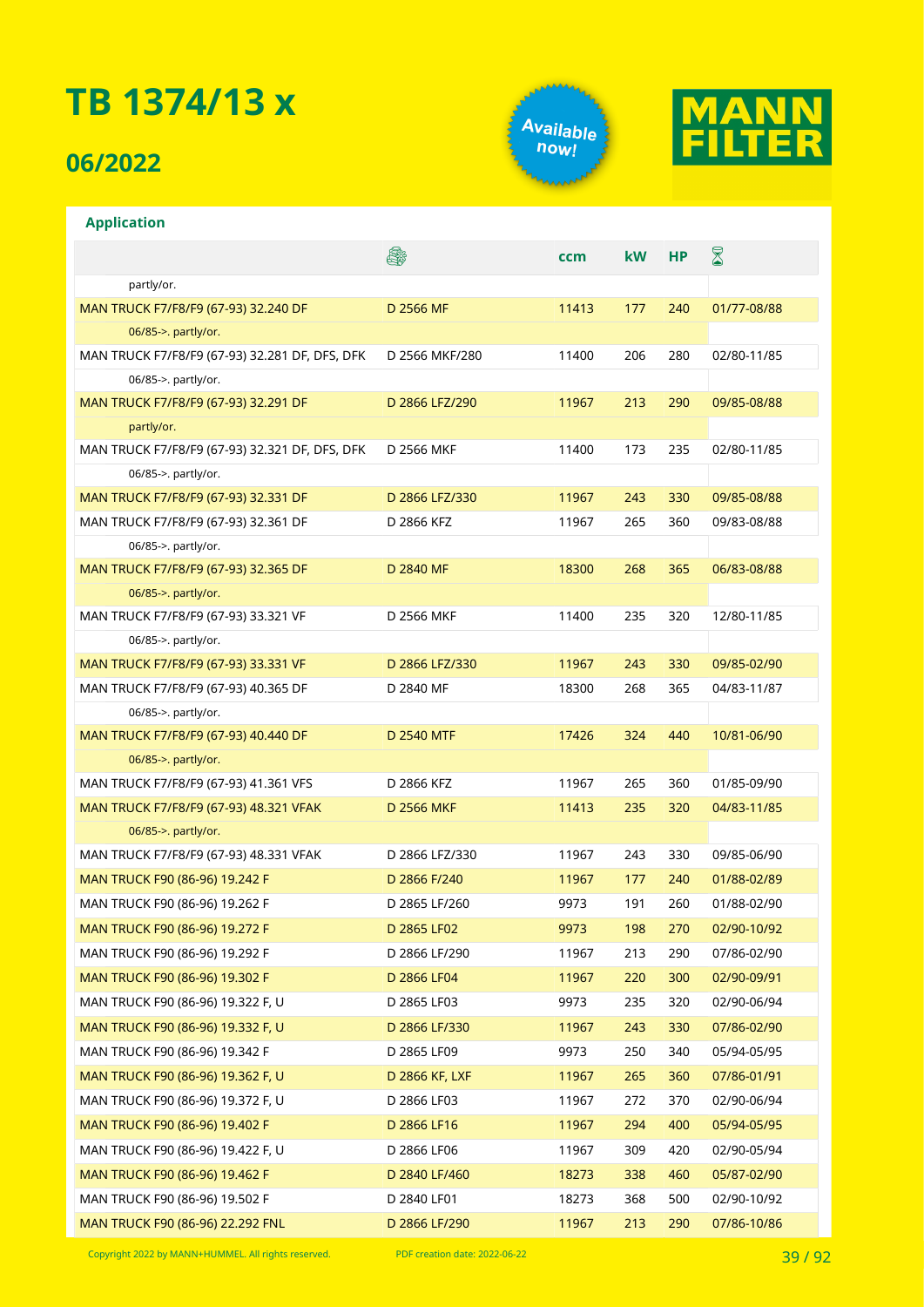### **06/2022**

**Application**





### **A** ⊠ **ccm kW HP** MAN TRUCK F90 (86-96) 22.362 FNL D 2866 KF 11967 265 360 07/86-10/86 MAN TRUCK F90 (86-96) 23.272 FNL D 2865 LF05 9973 198 270 10/92-05/95 MAN TRUCK F90 (86-96) 23.322 FNL D 2865 LF06 9973 235 320 10/92-05/95 MAN TRUCK F90 (86-96) 23.342 FNL D 2865 LF09 9973 250 340 05/94-05/95 MAN TRUCK F90 (86-96) 23.372 FNL D 2866 LF05 11967 272 370 10/92-05/94 MAN TRUCK F90 (86-96) 23.402 FNL D 2866 LF16 11967 294 400 05/94-05/95 MAN TRUCK F90 (86-96) 23.422 FNL D 2866 LF09 11967 309 420 10/92-05/95 MAN TRUCK F90 (86-96) 24.242 DF D 2866 F/240 11967 177 240 01/88-07/89 MAN TRUCK F90 (86-96) 24.262 DF D 2865 LF/260 9973 191 260 01/88-02/90 MAN TRUCK F90 (86-96) 24.272 DF D 2865 LF02 9973 198 270 02/90-12/90 MAN TRUCK F90 (86-96) 24.273 FNL D 2865 LF22 9973 198 270 01/94-12/95 MAN TRUCK F90 (86-96) 24.292 DF D 2866 LF/290 11967 213 290 04/87-02/90 MAN TRUCK F90 (86-96) 24.302 DF D 2866 LF04 11967 220 300 05/90-12/90 MAN TRUCK F90 (86-96) 24.322 DF, UNL D 2865 LF03/06 9973 235 320 02/90-05/95 MAN TRUCK F90 (86-96) 24.332 DF, UNL D 2866 LF/LUL330 11967 243 330 10/86-02/90 MAN TRUCK F90 (86-96) 24.342 FNL D 2865 LF09 9973 250 340 05/94-05/95 MAN TRUCK F90 (86-96) 24.362 DF, UNL D 2866 KF, LXF, KUL 11967 265 360 10/86-02/90 MAN TRUCK F90 (86-96) 24.372 DF, UNL D 2866 LF03/15, LXF 11967 272 370 02/90-06/95 MAN TRUCK F90 (86-96) 24.402 FNL D 2866 LF16 11967 294 400 05/94-05/95 MAN TRUCK F90 (86-96) 24.422 DF, UNL D 2866 LF06/09 11967 309 420 02/90-12/90 MAN TRUCK F90 (86-96) 24.462 DF D 2840 LF/460 18273 338 460 02/89-02/90 MAN TRUCK F90 (86-96) 24.502 DF D 2840 LF01 18273 368 500 02/90-12/90 MAN TRUCK F90 (86-96) 25.272 DF D 2865 LF02 9973 198 270 09/90-10/92 MAN TRUCK F90 (86-96) 25.302 DF D 2866 LF04 11967 220 300 09/90-12/91 MAN TRUCK F90 (86-96) 25.322 DF, UNL D 2865 LF03/06 9973 235 320 09/90-10/93 MAN TRUCK F90 (86-96) 25.372 DF, UNL D 2866 LF03/05 11967 272 370 09/90-10/93 MAN TRUCK F90 (86-96) 25.422 DF, UNL D 2866 LF06/09 11967 309 420 09/90-12/92 MAN TRUCK F90 (86-96) 25.502 DF D 2840 LF01 18373 368 500 09/90-11/92 MAN TRUCK F90 (86-96) 26.242 DF D 2866 F/240 11967 177 240 01/88-07/89

| MAN TRUCK F90 (86-96) 26.262 DF         | D 2865 LF/260     | 9973  | 191 | 260 | 01/88-02/90 |
|-----------------------------------------|-------------------|-------|-----|-----|-------------|
| MAN TRUCK F90 (86-96) 26.272 DF         | D 2865 LF02       | 9973  | 198 | 270 | 02/90-10/92 |
| MAN TRUCK F90 (86-96) 26.292 DF         | D 2866 LF/290     | 11967 | 213 | 290 | 09/87-02/90 |
| MAN TRUCK F90 (86-96) 26.302 DF         | D 2866 LF04       | 11967 | 220 | 300 | 05/90-12/91 |
| MAN TRUCK F90 (86-96) 26.322 DF, UNL    | D 2865 LF03/06    | 9973  | 235 | 320 | 02/90-06/96 |
| MAN TRUCK F90 (86-96) 26.332 DF         | D 2866 LF/330     | 11967 | 243 | 330 | 09/87-02/90 |
| MAN TRUCK F90 (86-96) 26.342 DF         | D 2865 LF09       | 9973  | 250 | 340 | 05/94-06/96 |
| MAN TRUCK F90 (86-96) 26.362 DF         | D 2866 KF, LXF    | 11967 | 265 | 360 | 09/87-02/90 |
| MAN TRUCK F90 (86-96) 26.372 F, DF, UNL | D 2866 LF03/05/15 | 11967 | 272 | 370 | 02/90-06/96 |
| MAN TRUCK F90 (86-96) 26.402 DF         | D 2866 LF16       | 11967 | 294 | 400 | 05/94-06/96 |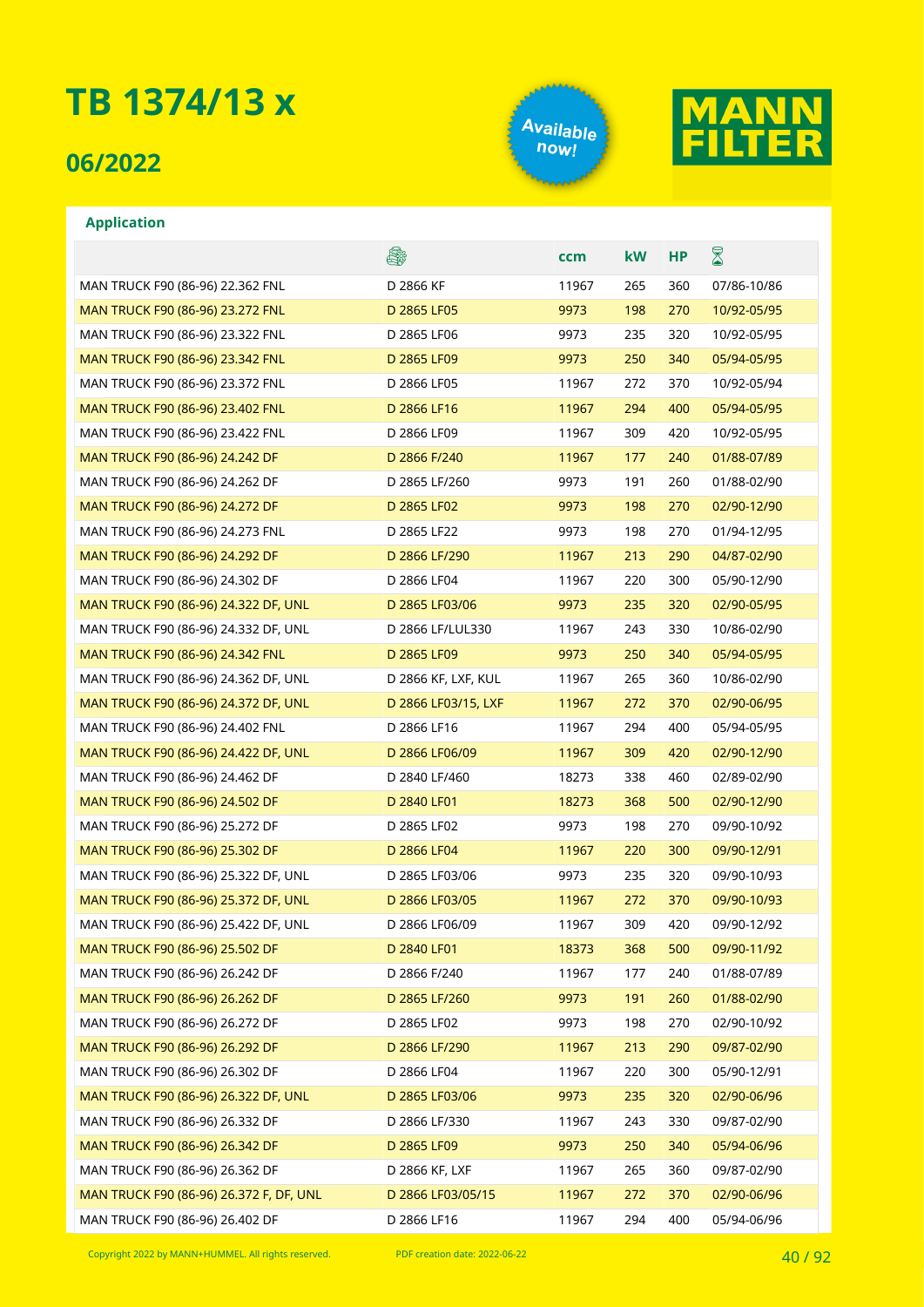## **06/2022**

**Application**





### E. ⊠ **ccm kW HP** MAN TRUCK F90 (86-96) 26.422 DF, UNL D 2866 LF06/09 11967 309 420 02/90-06/96 MAN TRUCK F90 (86-96) 26.462 DF D 2840 LF/460 18273 338 460 02/89-02/90 MAN TRUCK F90 (86-96) 26.502 DF D 2840 LF01 18273 368 500 02/90-10/92 MAN TRUCK F90 (86-96) 27.272 DF D 2865 LF05 9973 198 270 01/93-06/96 MAN TRUCK F90 (86-96) 27.322 DF D 2865 LF06 9973 235 320 01/93-06/96 MAN TRUCK F90 (86-96) 27.342 DF **D** 2865 LF09 9973 250 340 05/94-06/96 MAN TRUCK F90 (86-96) 27.372 DF D 2866 LF05 11967 272 370 01/93-05/94 MAN TRUCK F90 (86-96) 27.402 DF D 2866 LF16 11967 294 400 05/94-06/96 MAN TRUCK F90 (86-96) 27.422 DF D 2866 LF09 11967 309 420 01/93-06/96 MAN TRUCK F90 (86-96) 27.502 DF D 2840 LF04 18273 368 500 01/93-06/96 MAN TRUCK F90 (86-96) 32.262 VF D 2865 LF/260 9973 191 260 02/89-02/90 partly/or. MAN TRUCK F90 (86-96) 32.272 VF D 2865 LF02 9973 198 270 02/90-05/94 MAN TRUCK F90 (86-96) 32.292 VF D 2866 LF/290 11967 213 290 03/88-02/90 MAN TRUCK F90 (86-96) 32.302 VF D 2866 LF04 11967 220 300 05/90-09/91 MAN TRUCK F90 (86-96) 32.322 VF D 2865 LF03 9973 235 320 02/90-05/94 MAN TRUCK F90 (86-96) 32.332 VF D 2866 LF/330 11967 243 330 03/88-02/90 MAN TRUCK F90 (86-96) 32.342 VF D 2865 LF09 9973 250 340 05/94-06/96 MAN TRUCK F90 (86-96) 32.362 VF D 2866 LXF 11967 265 360 03/88-02/90 partly/or. MAN TRUCK F90 (86-96) 32.372 VF D 2866 LF03 11967 272 370 02/90-05/94 MAN TRUCK F90 (86-96) 32.402 VF D 2866 LF16 11967 294 400 05/94-06/96 MAN TRUCK F90 (86-96) 32.422 VF D 2866 LF06 11967 309 420 02/90-05/94 MAN TRUCK F90 (86-96) 33.242 DF D 2866 F/240 11967 177 240 01/88-08/88 MAN TRUCK F90 (86-96) 33.262 DF D 2865 LF/260 9973 191 260 01/88-02/90 MAN TRUCK F90 (86-96) 33.272 DF D 2865 LF05 9973 198 270 10/92-04/95 MAN TRUCK F90 (86-96) 33.292 DF D 2866 LF/290 11967 213 290 09/87-02/90 MAN TRUCK F90 (86-96) 33.322 DF D 2865 LF03 9973 235 320 09/91-10/92 MAN TRUCK F90 (86-96) 33.332 DF D 2866 LF/330 11967 243 330 09/87-02/90 MAN TRUCK F90 (86-96) 33.342 DF D 2865 LF09 9973 250 340 05/94-06/96 MAN TRUCK F90 (86-96) 33.362 DF D 2866 KF, LXF 11967 265 360 09/87-02/90 MAN TRUCK F90 (86-96) 33.372 DF D 2866 LF03 11967 272 370 09/91-10/92 MAN TRUCK F90 (86-96) 33.402 DF D 2866 LF16 11967 294 400 05/94-06/96 MAN TRUCK F90 (86-96) 33.422 DF D 2866 LF06 11967 309 420 09/91-05/94 MAN TRUCK F90 (86-96) 33.462 DF D 2840 LF/460 18273 338 460 07/89-02/90 MAN TRUCK F90 (86-96) 33.502 DF D 2840 LF01 18273 368 500 09/91-10/92 MAN TRUCK F90 (86-96) 35.262 VF D 2865 LF/260 9973 191 260 02/89-02/90 MAN TRUCK F90 (86-96) 35.272 VF D 2865 LF02 9973 198 270 02/90-12/91 MAN TRUCK F90 (86-96) 35.292 VF D 2866 LFZ/290 11967 213 290 10/88-04/95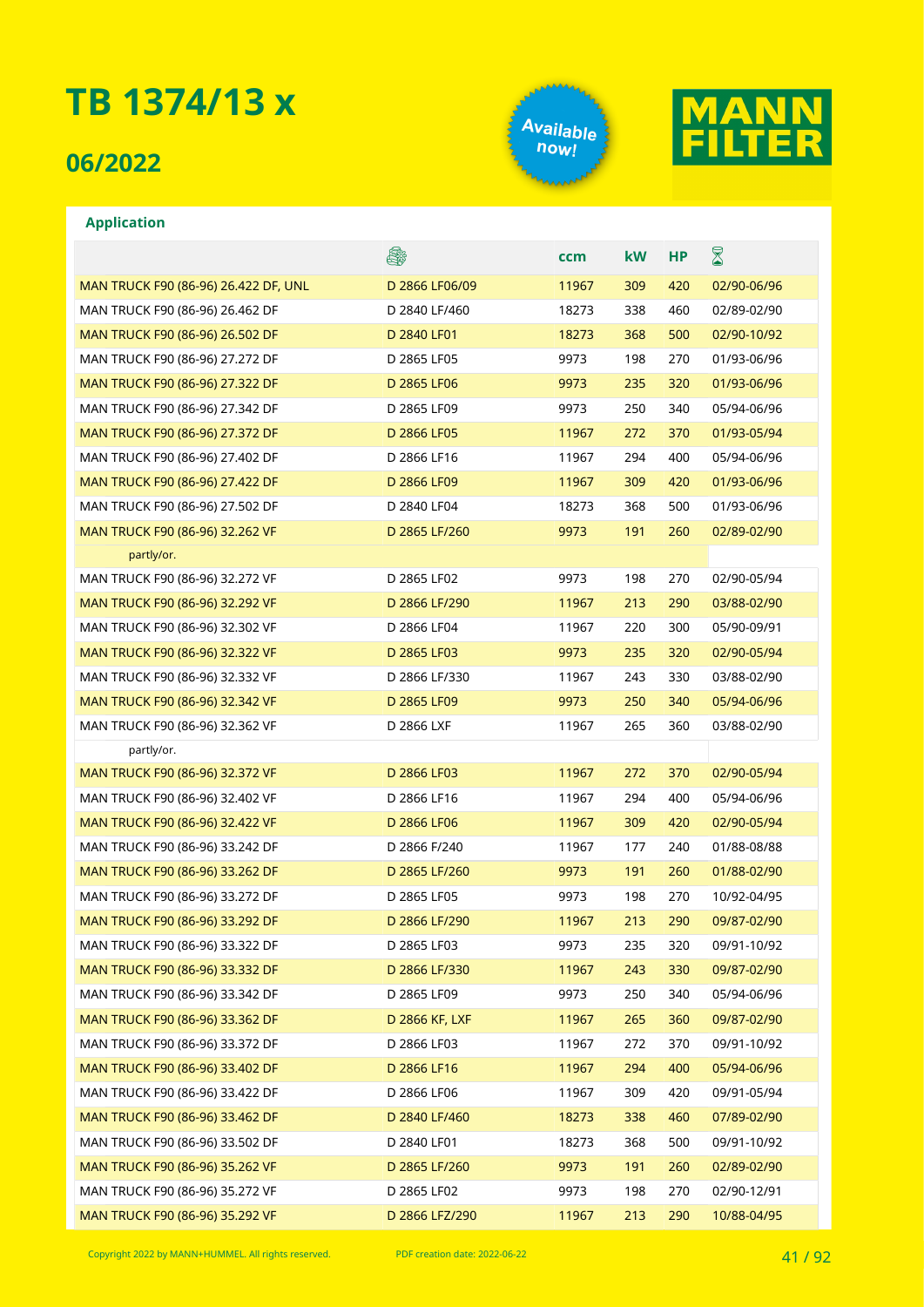## **06/2022**





### **Application**

|                                      | er.               | ccm   | kW  | <b>HP</b> | $\boxtimes$ |
|--------------------------------------|-------------------|-------|-----|-----------|-------------|
| MAN TRUCK F90 (86-96) 35.302 VF      | D 2866 LF04       | 11967 | 220 | 300       | 05/90-09/91 |
| MAN TRUCK F90 (86-96) 35.322 VF      | D 2865 LF03       | 9973  | 235 | 320       | 02/90-05/94 |
| MAN TRUCK F90 (86-96) 35.332 VF      | D 2866 LFZ/330    | 11967 | 243 | 330       | 10/88-04/95 |
| MAN TRUCK F90 (86-96) 35.342 VF      | D 2865 LF09       | 9973  | 250 | 340       | 05/94-06/96 |
| MAN TRUCK F90 (86-96) 35.362 VF      | D 2866 LXF        | 11967 | 265 | 360       | 10/88-02/90 |
| MAN TRUCK F90 (86-96) 35.372 VF      | D 2866 LF03       | 11967 | 272 | 370       | 02/90-05/94 |
| MAN TRUCK F90 (86-96) 35.402 VF      | D 2866 LF16       | 11967 | 294 | 400       | 05/94-06/96 |
| MAN TRUCK F90 (86-96) 35.422 VF      | D 2866 LF06       | 11967 | 309 | 420       | 02/90-05/94 |
| MAN TRUCK F90 (86-96) 40.372 DF      | D 2866 LF03       | 11967 | 272 | 370       | 12/91-10/92 |
| MAN TRUCK F90 (86-96) 40.402 DF      | D 2866 LF16       | 11967 | 294 | 400       | 05/95-06/96 |
| MAN TRUCK F90 (86-96) 40.422 DF      | D 2866 LF06       | 11967 | 309 | 420       | 12/91-10/92 |
| MAN TRUCK F90 (86-96) 40.462 DFA     | D 2840 LF/460     | 18273 | 338 | 460       | 07/89-02/90 |
| MAN TRUCK F90 (86-96) 40.502 DFA     | D 2840 LF01       | 18273 | 368 | 500       | 02/90-10/92 |
| MAN TRUCK F90 (86-96) 41.262 VF      | D 2865 LF/260     | 9973  | 191 | 260       | 07/89-02/90 |
| MAN TRUCK F90 (86-96) 41.272 VF      | D 2865 LF02       | 9973  | 198 | 270       | 02/90-12/91 |
| MAN TRUCK F90 (86-96) 41.292 VF      | D 2866 LF/290     | 11967 | 213 | 290       | 10/88-02/90 |
| MAN TRUCK F90 (86-96) 41.322 VF      | D 2865 LF03       | 9973  | 235 | 320       | 02/90-05/94 |
| MAN TRUCK F90 (86-96) 41.332 VF      | D 2866 LF/330     | 11967 | 243 | 330       | 10/88-02/90 |
| MAN TRUCK F90 (86-96) 41.342 VF      | D 2865 LF09       | 9973  | 250 | 340       | 05/94-06/96 |
| MAN TRUCK F90 (86-96) 41.362 VF      | <b>D 2866 LXF</b> | 11967 | 265 | 360       | 10/88-02/90 |
| MAN TRUCK F90 (86-96) 41.372 VF      | D 2866 LF03       | 11967 | 272 | 370       | 02/90-05/94 |
| MAN TRUCK F90 (86-96) 41.402 VF      | D 2866 LF16       | 11967 | 294 | 400       | 05/94-06/96 |
| MAN TRUCK F90 (86-96) 41.422 VF      | D 2866 LF06       | 11967 | 309 | 420       | 02/90-05/94 |
| MAN TRUCK F90 (86-96) 48.292 VF      | D 2866 LF/290     | 11967 | 213 | 290       | 07/89-02/90 |
| MAN TRUCK F90 (86-96) 48.332 VF      | D 2866 LF/330     | 11967 | 243 | 330       | 07/89-02/90 |
| MAN TRUCK F90 (86-96) 48.362 VF      | <b>D 2866 LXF</b> | 11967 | 265 | 360       | 07/89-02/90 |
| MAN TRUCK F90 (86-96) 48.462 VF      | D 2840 LF/460     | 18273 | 338 | 460       | 07/89-02/90 |
| MAN TRUCK FE (2000-) FE 310 A        | D 2866            | 11967 | 228 | 310       | $09/00$ ->  |
| MAN TRUCK FE (2000-) FE 360 A        | D 2866            | 11967 | 265 | 360       | 09/00->     |
| MAN TRUCK FE (2000-) FE 410 A        | D 2866            | 11967 | 301 | 410       | $09/00-$    |
| MAN TRUCK FE (2000-) FE 460 A        | D 2876            | 12816 | 338 | 460       | 09/00->     |
| <b>MAN TRUCK FE (2000-) FE 600 A</b> | D 2840 LF21       | 18273 | 441 | 601       | 09/00->     |
| MAN TRUCK G90 (87-95) 10.150 F       | D 0826 GF01       | 6871  | 110 | 150       | 09/87-12/92 |
| MAN TRUCK G90 (87-95) 10.150 F       | D 0226 MF         | 6871  | 110 | 150       | 05/90-10/93 |
| MAN TRUCK G90 (87-95) 10.153 F       | D 0824 LFL01      | 4580  | 114 | 155       | 10/93-01/95 |
| MAN TRUCK G90 (87-95) 10.223 F       | D 0826 LFL02      | 6871  | 169 | 230       | 10/93-05/94 |
| MAN TRUCK G90 (87-95) 6.100 F        | D 0824 GF, GF01   | 4580  | 75  | 102       | 09/87-12/92 |
| partly/or.                           |                   |       |     |           |             |
| MAN TRUCK G90 (87-95) 8.100 F        | D 0824 GF, GF01   | 4580  | 75  | 102       | 09/87-12/92 |

Copyright <sup>2022</sup> by MANN+HUMMEL. All rights reserved. PDF creation date: 2022-06-22 42 / 92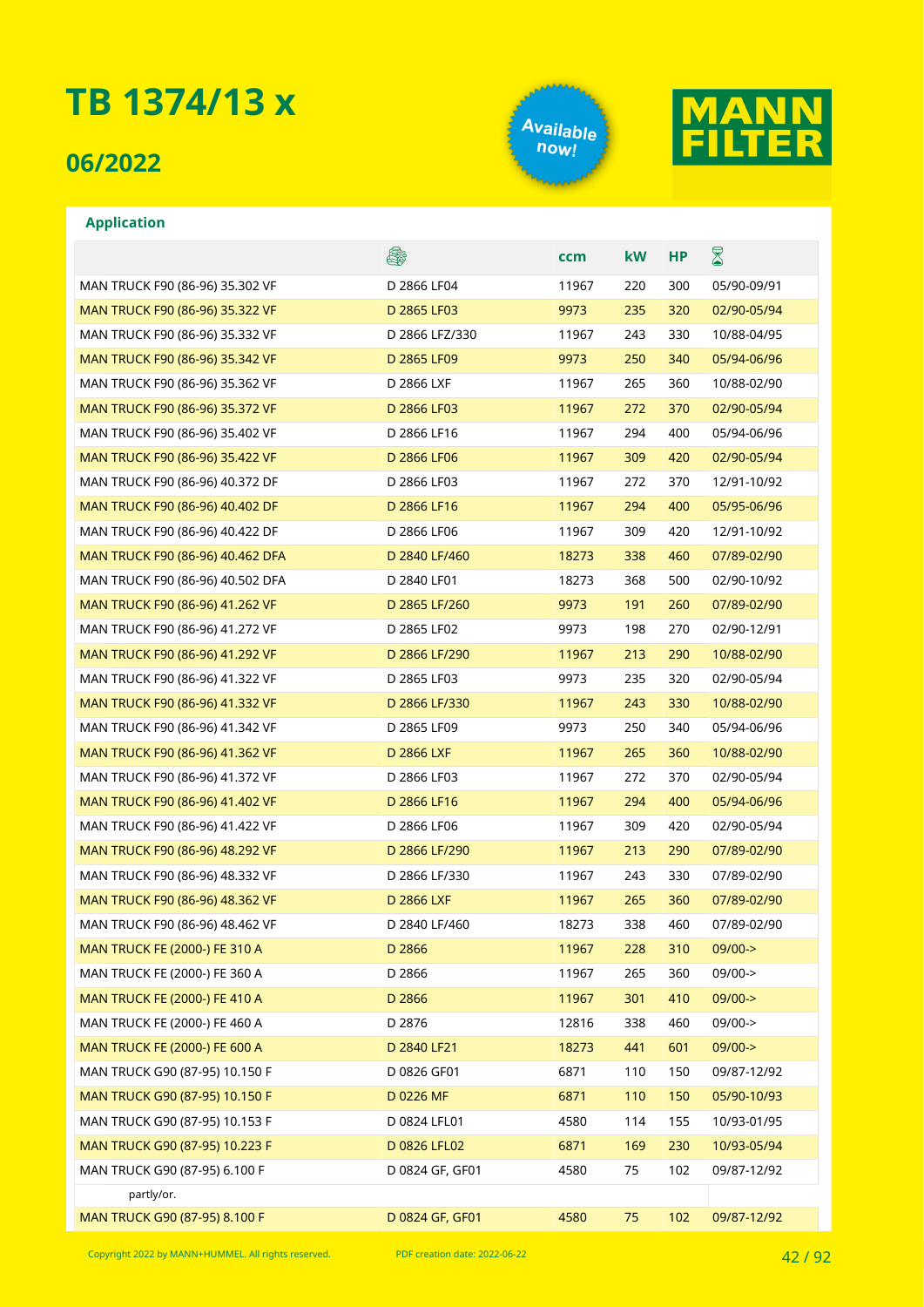## **06/2022**

**Application**





### **A** ⊠ **ccm kW HP** MAN TRUCK G90 (87-95) 8.103 F D 0824 FL01 4580 75 102 10/93-01/95 MAN TRUCK G90 (87-95) 8.150 F B CONSERVED BOSS OF THE GAS CONSERVED TO A 110 THE GO OS 09/87-12/92 MAN TRUCK G90 (87-95) 8.150 F FOR THE RESOLUTION CONTROL CONTROLLED A CONTROLLED BY DATA THE DOCA OF DUCK OF T MAN TRUCK G90 (87-95) 8.153 F D 0824 LFL01 4580 114 155 10/93-01/95 MAN TRUCK G90 (87-95) 8.223 F D 0826 LFL02 6871 169 230 10/93-05/94 MAN TRUCK G90 (87-95) 9.150 F B CONSERVED BOSS OF THE GASS OF THE GASS OF THE GRASH STATE OF THE GRASH STATE O MAN TRUCK G90 (87-95) 9.150 F B D 0226 MF 6871 110 150 05/90-10/93 MAN TRUCK G90 (87-95) 9.153 F D 0824 LFL01 4580 114 155 10/93-01/95 MAN TRUCK G90 (87-95) 9.223 F D 0826 LFL02 6871 162 220 10/93-05/94 MAN TRUCK L2000 + L2000 Evolution (94-) 10.145 L D 0834 4580 4580 103 140 05/01-> MAN TRUCK L2000 + L2000 Evolution (94-) 10.150 D 0824 LFO 4580 118 160 04/95-> FOC MAN TRUCK L2000 + L2000 Evolution (94-) 10.153 L D 0834 4580 4580 110 150 07/99-08/06 MAN TRUCK L2000 + L2000 Evolution (94-) 10.163 F D 0824 LFL02 4580 118 160 05/94-> MAN TRUCK L2000 + L2000 Evolution (94-) 10.174 L D 0834 4580 4580 125 170 66/00-01/04 MAN TRUCK L2000 + L2000 Evolution (94-) 10.185 L D 0834 4580 4580 132 180 05/01-> MAN TRUCK L2000 + L2000 Evolution (94-) 10.224 F D 0826 LFL03 6871 162 220 05/94-> MAN TRUCK L2000 + L2000 Evolution (94-) 10.225 L D 0836 6871 6871 162 220 05/01-> MAN TRUCK L2000 + L2000 Evolution (94-) 6.113 L D 0824 LFL04 4580 81 110 06/93-08/06 MAN TRUCK L2000 + L2000 Evolution (94-) 6.145 L D 0824 LFL07 4580 104 141 06/00-10/01 MAN TRUCK L2000 + L2000 Evolution (94-) 6.145 L D 0834 4580 4580 103 140 66/00-01/04 MAN TRUCK L2000 + L2000 Evolution (94-) 6.153 L D 0824 LFL 4580 114 155 06/93-08/06 MAN TRUCK L2000 + L2000 Evolution (94-) 6.153 L D 0834 4580 4580 110 150 07/99-08/06 MAN TRUCK L2000 + L2000 Evolution (94-) 6.163 F D 0824 LFL02 4580 118 160 06/93-08/06 MAN TRUCK L2000 + L2000 Evolution (94-) 6.174 L D 0834 4580 4580 125 170 07/99-08/06 MAN TRUCK L2000 + L2000 Evolution (94-) 6.185 L D 0834 4580 4580 132 180 06/00-01/04 MAN TRUCK L2000 + L2000 Evolution (94-) 7.113 L D 0824 LFL04 4580 81 110 06/93-08/06 MAN TRUCK L2000 + L2000 Evolution (94-) 7.145 L D 0824 LFL07 4580 104 141 06/00-10/01 MAN TRUCK L2000 + L2000 Evolution (94-) 7.145 L D 0834 4580 4580 103 140 66/00-01/04 MAN TRUCK L2000 + L2000 Evolution (94-) 7.153 L D 0824 LFL 4580 114 155 06/93-08/06 MAN TRUCK L2000 + L2000 Evolution (94-) 7.153 L D 0834 4580 4580 110 150 07/99-08/06 MAN TRUCK L2000 + L2000 Evolution (94-) 7.163 F D 0824 LFL02 4580 118 160 06/93-08/06 MAN TRUCK L2000 + L2000 Evolution (94-) 7.174 L D 0834 4580 4580 125 170 07/99-08/06 MAN TRUCK L2000 + L2000 Evolution (94-) 7.185 L D 0834 4580 4580 132 180 06/00-01/04 MAN TRUCK L2000 + L2000 Evolution (94-) 8.113 L D 0824 LFL04 4580 81 110 08/95-> MAN TRUCK L2000 + L2000 Evolution (94-) 8.145 L D 0824 LFL07 4580 104 141 06/93-08/06

MAN TRUCK L2000 + L2000 Evolution (94-) 8.145 L D 0834 4580 4580 103 140 05/01-> MAN TRUCK L2000 + L2000 Evolution (94-) 8.150 FOC D 0824 LFO 4580 118 160 04/95-> MAN TRUCK L2000 + L2000 Evolution (94-) 8.153 L D 0834 4580 4580 110 150 07/99-08/06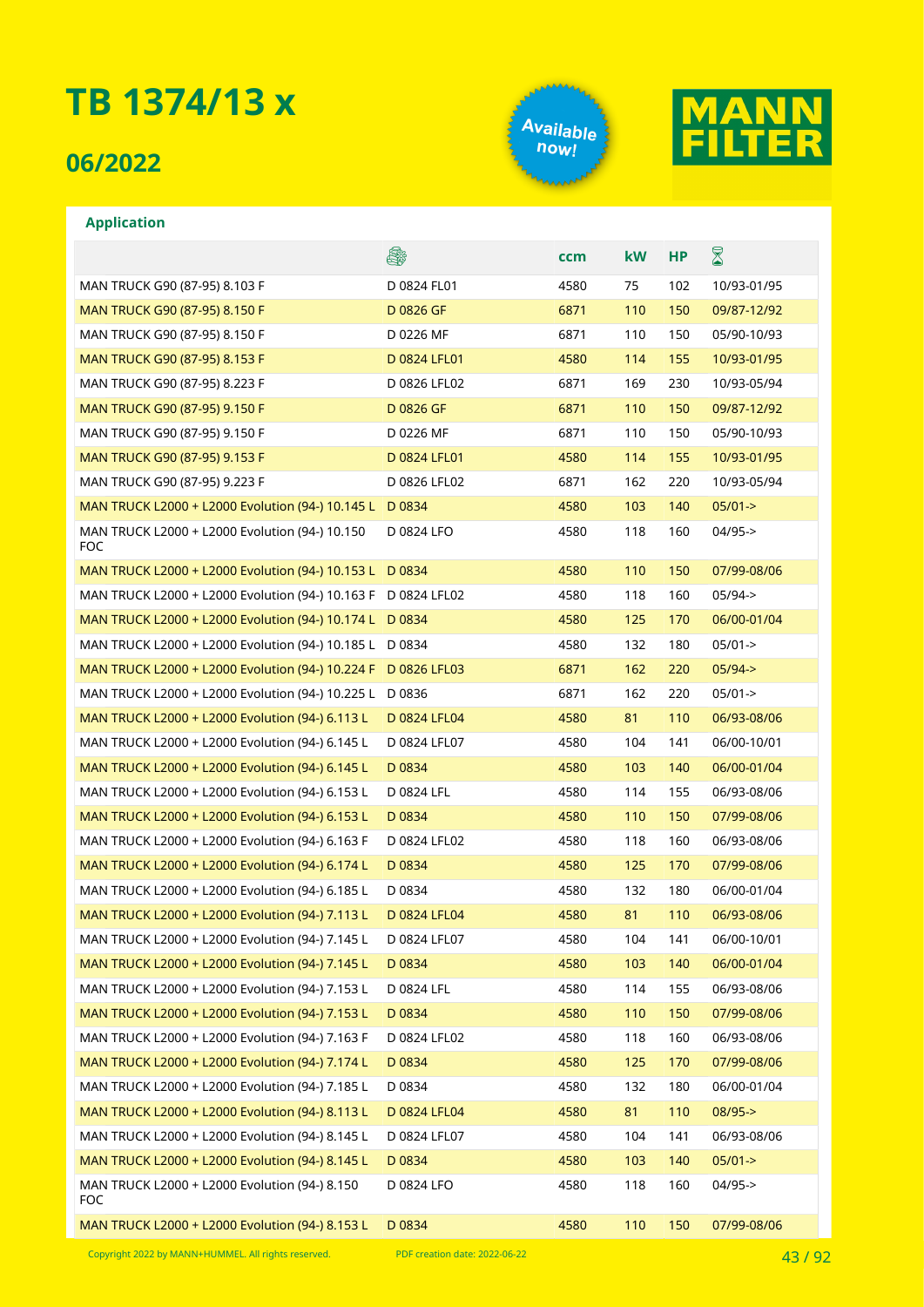## **06/2022**





### **Application**

|                                                             | es.                | ccm   | kW  | <b>HP</b> | $\boxtimes$ |
|-------------------------------------------------------------|--------------------|-------|-----|-----------|-------------|
| MAN TRUCK L2000 + L2000 Evolution (94-) 8.163 F             | D 0824 LFL02       | 4580  | 118 | 160       | $05/94 - >$ |
| MAN TRUCK L2000 + L2000 Evolution (94-) 8.174 L             | D 0834             | 4580  | 125 | 170       | 06/00-01/04 |
| MAN TRUCK L2000 + L2000 Evolution (94-) 8.185 L             | D 0834             | 4580  | 132 | 180       | $05/01 - >$ |
| MAN TRUCK L2000 + L2000 Evolution (94-) 8.220<br><b>FOC</b> | D 0826 LFL03/06/10 | 6871  | 162 | 220       | $04/95 -$   |
| MAN TRUCK L2000 + L2000 Evolution (94-) 8.223 L             | D 0826 LFL06       | 6871  | 162 | 220       | $05/94 - >$ |
| MAN TRUCK L2000 + L2000 Evolution (94-) 8.224 F             | D 0826 LFL03/06/10 | 6871  | 162 | 220       | $05/94 - >$ |
| MAN TRUCK L2000 + L2000 Evolution (94-) 8.225 L             | D0836              | 6871  | 162 | 220       | $05/01 - >$ |
| MAN TRUCK L2000 + L2000 Evolution (94-) 9.113 L             | D 0824 LFL04       | 4580  | 81  | 110       | 06/00-10/01 |
| MAN TRUCK L2000 + L2000 Evolution (94-) 9.145 L             | D 0824 LFL07       | 4580  | 104 | 141       | 06/93-08/06 |
| MAN TRUCK L2000 + L2000 Evolution (94-) 9.145 L             | D 0834             | 4580  | 103 | 140       | $05/01 - >$ |
| MAN TRUCK L2000 + L2000 Evolution (94-) 9.153 L             | D 0834             | 4580  | 110 | 150       | 07/99-08/06 |
| MAN TRUCK L2000 + L2000 Evolution (94-) 9.163 F             | D 0824 LFL02       | 4580  | 118 | 160       | $05/94 - >$ |
| MAN TRUCK L2000 + L2000 Evolution (94-) 9.174 L             | D 0834             | 4580  | 125 | 170       | 06/00-01/04 |
| MAN TRUCK L2000 + L2000 Evolution (94-) 9.185 L             | D 0834             | 4580  | 132 | 180       | $05/01 - >$ |
| MAN TRUCK L2000 + L2000 Evolution (94-) 9.224 F             | D 0826 LFL03/06/10 | 6871  | 162 | 220       | $05/94 - >$ |
| MAN TRUCK L2000 + L2000 Evolution (94-) 9.225 L             | D 0836             | 6871  | 162 | 220       | $05/01 - >$ |
| MAN TRUCK LE (2000-2007) LE 110 C                           | D 0824 LFL06       | 4580  | 83  | 113       | 08/00-04/07 |
| MAN TRUCK LE (2000-2007) LE 140 C                           | D 0834             | 4580  | 103 | 140       | 01/01-04/07 |
| MAN TRUCK LE (2000-2007) LE 160 C                           | D 0824 LFL08       | 4580  | 114 | 155       | 08/00-04/07 |
| MAN TRUCK LE (2000-2007) LE 180 C                           | D 0834             | 4580  | 132 | 180       | 01/01-04/07 |
| MAN TRUCK LE (2000-2007) LE 220 B                           | D 0826 LFL10       | 6871  | 162 | 220       | 09/00-04/07 |
| MAN TRUCK LE (2000-2007) LE 220 B                           | D 0836             | 6871  | 162 | 220       | 01/01-04/07 |
| MAN TRUCK LE (2000-2007) LE 220 C                           | D 0826 LFL10       | 6871  | 162 | 220       | 08/00-04/07 |
| MAN TRUCK LE (2000-2007) LE 220 C                           | D0836              | 6871  | 162 | 220       | 01/01-04/07 |
| MAN TRUCK LE (2000-2007) LE 250 B                           | D 0836             | 6871  | 180 | 245       | 01/01-04/07 |
| MAN TRUCK LE (2000-2007) LE 280 B                           | D 0836             | 6871  | 206 | 280       | 01/01-04/07 |
| MAN TRUCK M-Serie (83-88) 12.136 F                          | D 0226 MF          | 5687  | 100 | 136       | 09/83-01/88 |
| partly/or.                                                  |                    |       |     |           |             |
| MAN TRUCK M-Serie (83-88) 12.170 F                          | D 0226 MKF/170     | 5687  | 125 | 170       | 04/83-02/89 |
| partly/or.                                                  |                    |       |     |           |             |
| MAN TRUCK M-Serie (83-88) 12.192 F                          | D 0226 MKF         | 10300 | 141 | 192       | 09/83-02/89 |
| partly/or.                                                  |                    |       |     |           |             |
| MAN TRUCK M-Serie (83-88) 14.136 F                          | D 0226 MF          | 5687  | 100 | 136       | 09/83-02/89 |
| partly/or.                                                  |                    |       |     |           |             |
| MAN TRUCK M-Serie (83-88) 14.170 F                          | D 0226 MKF/170     | 5687  | 125 | 170       | 04/83-02/89 |
| partly/or.                                                  |                    |       |     |           |             |
| MAN TRUCK M-Serie (83-88) 14.192 F                          | <b>D 0226 MKF</b>  | 9510  | 141 | 192       | 09/83-02/89 |
| partly/or.                                                  |                    |       |     |           |             |
| MAN TRUCK M-Serie (83-88) 16.136 F                          | D 0226 MF          | 5687  | 100 | 136       | 04/84-11/86 |

Copyright 2022 by MANN+HUMMEL. All rights reserved. PDF creation date: 2022-06-22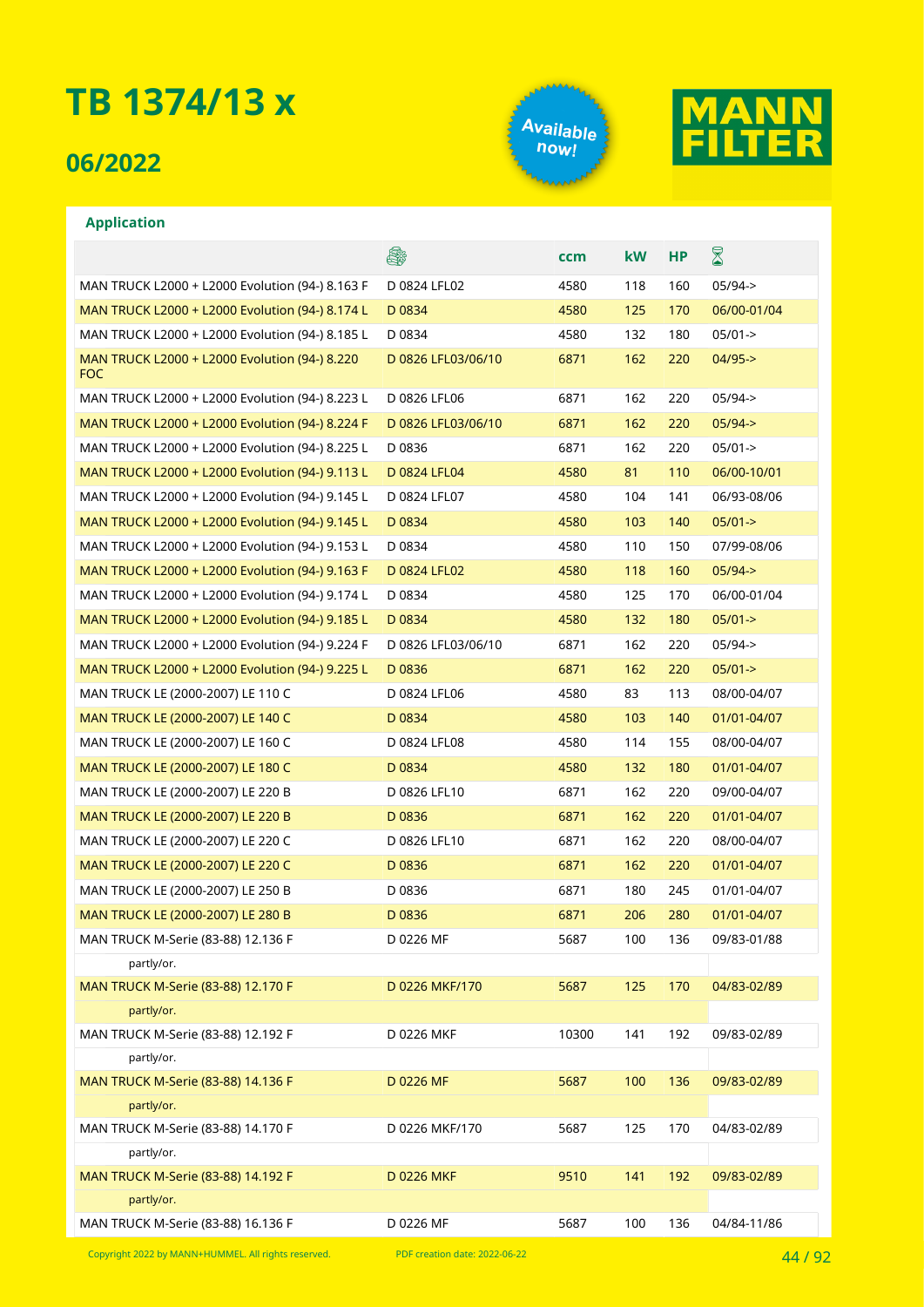## **06/2022**

**Application**





### **A** X **ccm kW HP** partly/or. MAN TRUCK M-Serie (83-88) 16.170 F D 0226 MKF/170 5687 125 170 03/84-11/86 partly/or. MAN TRUCK M-Serie (83-88) 16.192 F D 0226 MKF 9510 141 192 03/84-11/86 partly/or. MAN TRUCK M-Serie (83-88) 17.136 F D 0226 MF 5687 100 136 11/86-08/88 MAN TRUCK M-Serie (83-88) 17.170 F D 0226 MKF/170 5687 125 170 11/86-08/88 partly/or. MAN TRUCK M-Serie (83-88) 17.192 F D 0226 MKF 6871 141 192 11/86-08/88 partly/or. MAN TRUCK M2000 + M2000 Evolution (94-) 12.145 D 0834 4580 103 140 05/01->  $\mathbf{L}$ MAN TRUCK M2000 + M2000 Evolution (94-) 12.163 D 0824 LFL06 4580 114 155 08/95-> L MAN TRUCK M2000 + M2000 Evolution (94-) 12.185 D 0834 4580 4580 132 180 05/01-> L MAN TRUCK M2000 + M2000 Evolution (94-) 12.224 D 0826 LFL03/06/10 6871 162 220 05/94-> L MAN TRUCK M2000 + M2000 Evolution (94-) 12.225 D 0836 D 0836 6871 162 220 05/01-> L MAN TRUCK M2000 + M2000 Evolution (94-) 12.255 D 0836 D 0836 6871 180 245 05/01-> L MAN TRUCK M2000 + M2000 Evolution (94-) 12.264 D 0826 LF17 6871 191 260 11/98-> MAN TRUCK M2000 + M2000 Evolution (94-) 12.284 D 0836LF 6871 6871 206 281 11/98-> MAN TRUCK M2000 + M2000 Evolution (94-) 14.163 D 0824 LFL06 4580 114 155 08/95-> L MAN TRUCK M2000 + M2000 Evolution (94-) 14.185 D 0834 D 0834 4580 132 180 05/01-> L/M MAN TRUCK M2000 + M2000 Evolution (94-) 14.224 D0826 LFL03/10/15/18 6871 162 220 08/95-> L/M MAN TRUCK M2000 + M2000 Evolution (94-) 14.225 D 0836 6871 162 220 05/01-> L/M MAN TRUCK M2000 + M2000 Evolution (94-) 14.255 D 0836 D 0836 6871 180 245 05/01->  $\mathbf{L}$ MAN TRUCK M2000 + M2000 Evolution (94-) 14.264 D 0826 LFL09/17 6871 191 260 08/95-> L/M MAN TRUCK M2000 + M2000 Evolution (94-) 14.284 D 0836 LFL01 6871 206 280 11/98-> L/M MAN TRUCK M2000 + M2000 Evolution (94-) 14.285 D 0836 D 0836 6871 206 280 05/01-> L/M MAN TRUCK M2000 + M2000 Evolution (94-) 15.163 D 0824 LFL06 4580 114 155 08/95-> L MAN TRUCK M2000 + M2000 Evolution (94-) 15.185 D 0834 4580 103 140 05/01-> L MAN TRUCK M2000 + M2000 Evolution (94-) 15.224 D 0826 LFL03/10 6871 162 220 08/95->L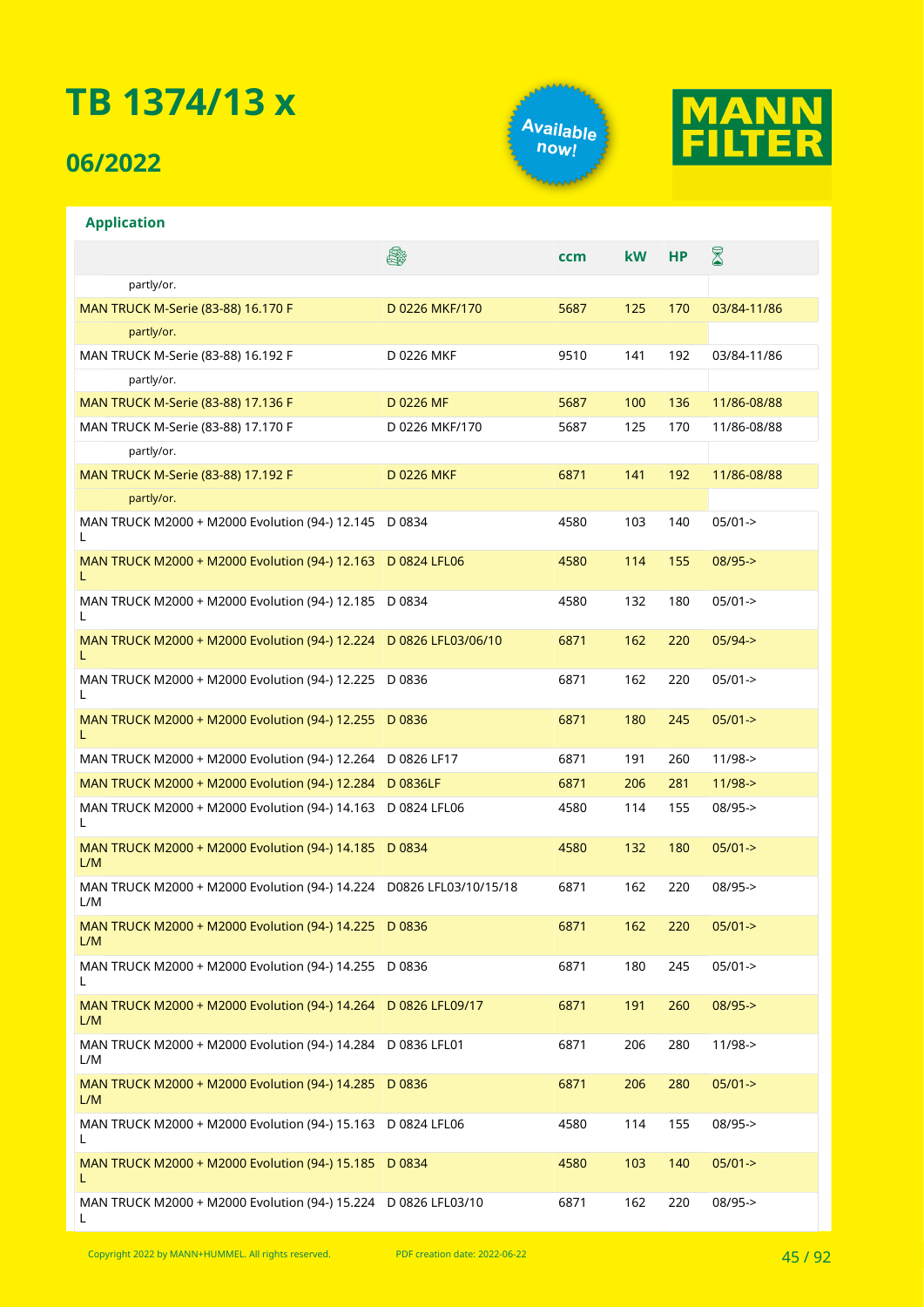## **06/2022**





| <b>Application</b>                                                    |     |      |           |           |             |
|-----------------------------------------------------------------------|-----|------|-----------|-----------|-------------|
|                                                                       | es. | ccm  | <b>kW</b> | <b>HP</b> | 8           |
| MAN TRUCK M2000 + M2000 Evolution (94-) 15.225 D 0836<br>L            |     | 6871 | 162       | 220       | $05/01 - >$ |
| MAN TRUCK M2000 + M2000 Evolution (94-) 15.255 D 0836<br>L            |     | 6871 | 180       | 245       | $05/01 - >$ |
| MAN TRUCK M2000 + M2000 Evolution (94-) 15.264 D 0826 LFL09<br>L      |     | 6871 | 191       | 260       | $08/95 - >$ |
| MAN TRUCK M2000 + M2000 Evolution (94-) 15.284 D 0836 LFL01<br>L      |     |      | 206       | 281       | $07/98 - >$ |
| MAN TRUCK M2000 + M2000 Evolution (94-) 15.285 D 0836<br>L            |     | 6871 | 206       | 280       | $05/01 - >$ |
| MAN TRUCK M2000 + M2000 Evolution (94-) 18.224 D 0826 LFL03/10<br>L   |     | 6871 | 162       | 220       | 08/95->     |
| MAN TRUCK M2000 + M2000 Evolution (94-) 18.225 D 0836<br>L/M          |     | 6871 | 162       | 220       | $05/01 - >$ |
| MAN TRUCK M2000 + M2000 Evolution (94-) 18.255 D 0836<br>L/M          |     | 6871 | 180       | 245       | $05/01 - >$ |
| MAN TRUCK M2000 + M2000 Evolution (94-) 18.264 D 0826 LFL09/LF17<br>L |     | 6871 | 191       | 260       | $08/95 - >$ |
| MAN TRUCK M2000 + M2000 Evolution (94-) 18.284 D 0836 LFL01<br>L/M    |     | 6871 | 206       | 280       | $11/98 - >$ |
| MAN TRUCK M2000 + M2000 Evolution (94-) 18.285 D 0836<br>L/M          |     | 6871 | 206       | 280       | $05/01 - >$ |
| MAN TRUCK M2000 + M2000 Evolution (94-) 19.264 D 0826 LF17/LFL09      |     |      | 162       | 220       | $08/95 -$   |
| MAN TRUCK M2000 + M2000 Evolution (94-) 19.270 D 0826 LF04            |     |      | 198       | 269       | 01/00-09/04 |
| MAN TRUCK M2000 + M2000 Evolution (94-) 20.224 D 0826 LFL10<br>L      |     | 6871 | 162       | 221       | 09/97->     |
| MAN TRUCK M2000 + M2000 Evolution (94-) 20.225 D 0836<br>L            |     | 6871 | 162       | 220       | $05/01 - >$ |
| MAN TRUCK M2000 + M2000 Evolution (94-) 20.255 D 0836<br>L            |     | 6871 | 180       | 245       | $05/01 - >$ |
| MAN TRUCK M2000 + M2000 Evolution (94-) 20.264 D 0826 LFL09<br>L      |     | 6871 | 191       | 260       | $09/97 - >$ |
| MAN TRUCK M2000 + M2000 Evolution (94-) 20.284 D 0836 LFL01<br>L      |     | 6871 | 206       | 280       | $11/98 - >$ |
| MAN TRUCK M2000 + M2000 Evolution (94-) 20.285 D 0836<br>L            |     | 6871 | 206       | 280       | $05/01 - >$ |
| MAN TRUCK M2000 + M2000 Evolution (94-) 23.284 D 0836 LF<br>L         |     | 6871 | 206       | 284       | $11/98 - >$ |
| MAN TRUCK M2000 + M2000 Evolution (94-) 25.224 D 0826 LF15/18<br>M    |     | 6871 | 162       | 220       | $08/95 - >$ |
| MAN TRUCK M2000 + M2000 Evolution (94-) 25.225 D 0836<br>M            |     | 6871 | 162       | 220       | $05/01 - >$ |
| MAN TRUCK M2000 + M2000 Evolution (94-) 25.255 D 0836<br>M            |     | 6871 | 180       | 245       | $05/01 - >$ |
| MAN TRUCK M2000 + M2000 Evolution (94-) 25.264 D 0826 LF17<br>M       |     | 6871 | 191       | 260       | 08/95->     |
| MAN TRUCK M2000 + M2000 Evolution (94-) 25.270 D 0826 LF04            |     |      | 198       | 269       | 01/00-09/04 |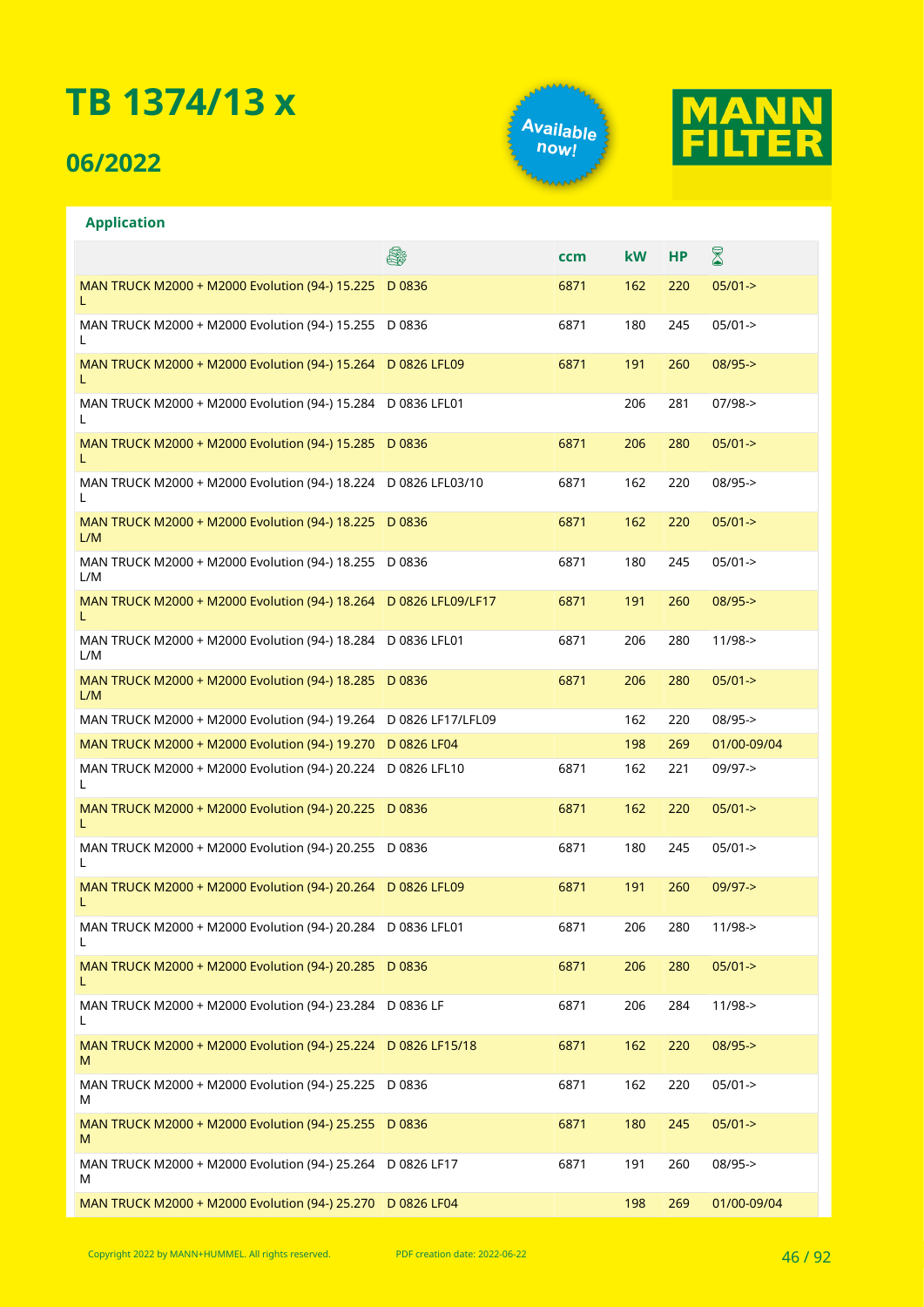## **06/2022**

**Application**





### **A** X **ccm kW HP** MAN TRUCK M2000 + M2000 Evolution (94-) 25.284 D 0836 LF01 6871 206 280 11/98-> M MAN TRUCK M2000 + M2000 Evolution (94-) 25.285 D 0836 D 0836 6871 206 280 05/01-> M MAN TRUCK M2000 + M2000 Evolution (94-) 26.224 D 0826 LF/LFL 6871 162 220 09/97-> L MAN TRUCK M2000 + M2000 Evolution (94-) 26.225 D 0836 D 0836 6871 162 220 05/01-> L MAN TRUCK M2000 + M2000 Evolution (94-) 26.255 D 0836 D 0836 6871 180 245 05/01-> L MAN TRUCK M2000 + M2000 Evolution (94-) 26.270 D 0826 LF04 198 198 198 269 01/00-09/04 MAN TRUCK M2000 + M2000 Evolution (94-) 26.274 D 0836 D 0836 6871 196 266 05/04-02/07 L MAN TRUCK M2000 + M2000 Evolution (94-) 26.275 D 0836 D 0836 6871 196 266 05/04-02/07 L MAN TRUCK M2000 + M2000 Evolution (94-) 26.284 D 0836 LFL01 6871 206 280 05/99-> L MAN TRUCK M2000 + M2000 Evolution (94-) 26.285 D 0836 6871 206 280 05/01-> L MAN TRUCK M90 (88-96) 12.152 F D 0826 F01 6871 114 155 12/88-10/92 MAN TRUCK M90 (88-96) 12.152 F D 0824 LF01 6871 114 155 05/94-06/96 MAN TRUCK M90 (88-96) 12.162 F FOR CONSERVATION CONSERVATION CONSERVED DO 0824 LF02 And the 4580 to 118 the 08/95-06/96 MAN TRUCK M90 (88-96) 12.192 F D 0826 LF01 10300 141 192 07/90-10/92 MAN TRUCK M90 (88-96) 12.222 F D 0826 LF11 6871 162 220 05/94-06/96 MAN TRUCK M90 (88-96) 12.232 F D 0826 LF02 6871 169 230 08/88-10/92 MAN TRUCK M90 (88-96) 12.262 F D 0826 LF13 6871 191 260 08/95-06/96 MAN TRUCK M90 (88-96) 12.272 F D 2865 LF02 9973 198 270 09/91-10/92 MAN TRUCK M90 (88-96) 12.272 F D 0826 LF04/08 9973 198 270 10/92-06/96 MAN TRUCK M90 (88-96) 14.152 F D 0824 LF01 6871 114 155 05/94-06/96 MAN TRUCK M90 (88-96) 14.152 F D 0826 F01 6871 114 155 12/88-12/91 MAN TRUCK M90 (88-96) 14.162 F D 0824 LF02 6871 118 160 08/95-06/96 MAN TRUCK M90 (88-96) 14.192 F REPORTS D 0826 LF01 8510 141 192 07/90-10/92 MAN TRUCK M90 (88-96) 14.222 F D 0826 LF11 5871 162 220 05/94-06/96 MAN TRUCK M90 (88-96) 14.232 F D 0826 LF/217 6871 169 230 05/90-04/95 MAN TRUCK M90 (88-96) 14.262 F D 0826 LF13 6871 191 260 08/95-06/96 MAN TRUCK M90 (88-96) 14.272 F D 0826 LF04 9973 198 270 10/92-06/96 MAN TRUCK M90 (88-96) 14.272 F D 2865 LF02 9973 198 270 09/91-10/92 MAN TRUCK M90 (88-96) 17.192 F D 0826 LF01 6871 141 192 07/90-01/91 MAN TRUCK M90 (88-96) 17.222 FA **DO826 LF11** 6871 162 220 05/94-06/96 MAN TRUCK M90 (88-96) 17.232 F D 0826 LF/217 6871 169 230 05/90-01/91 MAN TRUCK M90 (88-96) 17.272 FLS D 0826 LF04 9973 198 270 10/92-05/95 MAN TRUCK M90 (88-96) 17.272 FLS **D 2865 LF02** 9973 198 270 09/91-05/95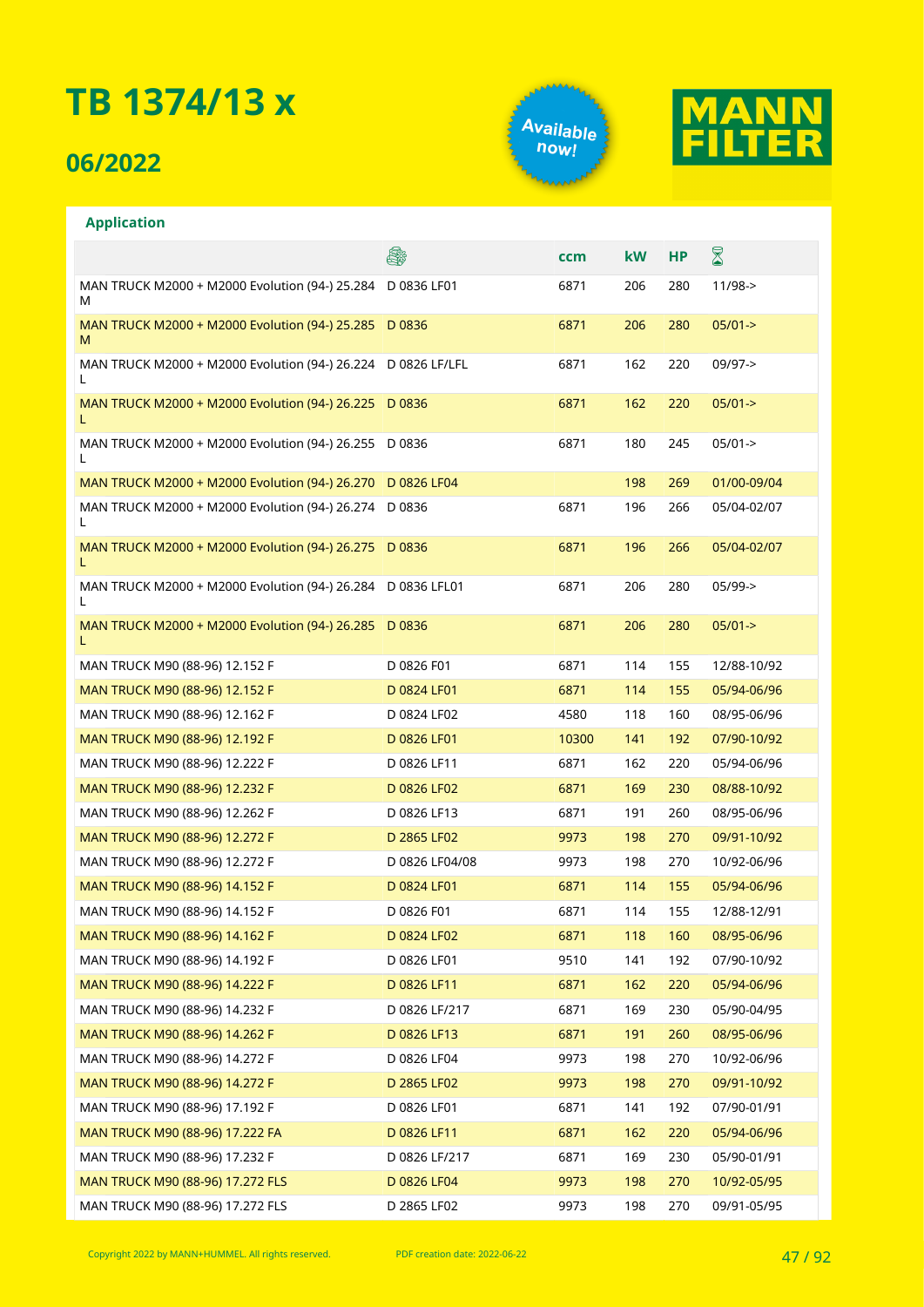## **06/2022**

**Application**





#### **A** ⊠ **ccm kW HP** MAN TRUCK M90 (88-96) 18.192 F D 0826 LF01 5 0826 LF01 6871 140 190 09/90-05/94 MAN TRUCK M90 (88-96) 18.222 F D 0826 LF11 6871 162 220 05/94-06/96 MAN TRUCK M90 (88-96) 18.232 F D 0826 LF02 6871 169 230 09/90-05/94 MAN TRUCK M90 (88-96) 18.262 F D 0826 LF13 6871 191 260 08/95-06/96 MAN TRUCK M90 (88-96) 18.272 F D 2865 LF02 9973 198 270 09/91-05/94 MAN TRUCK M90 (88-96) 18.272 F D 0826 LF04 9973 198 270 10/92-06/96 MAN TRUCK M90 (88-96) 24.192 FNL D 0826 LF01 6871 140 190 07/89-10/92 MAN TRUCK M90 (88-96) 24.222 FNL D 0826 LF11 6871 162 220 05/94-06/96 MAN TRUCK M90 (88-96) 24.232 FNL D 0826 LF/217 6871 169 230 05/90-04/95 MAN TRUCK M90 (88-96) 24.262 FNL D 2826 LF13 9973 191 260 08/95-06/96 MAN TRUCK M90 (88-96) 24.272 FNL D 0826 LF04 9973 198 270 10/92-06/96 MAN TRUCK ME (2000-2007) ME 220 B D 0836 6871 162 220 08/00-04/07 MAN TRUCK ME (2000-2007) ME 250 B B D 0836 CONSIDERING A GRIS 180 245 08/00-04/07 MAN TRUCK ME (2000-2007) ME 260 B B D 0836 6871 191 260 08/00-04/07 MAN TRUCK ME (2000-2007) ME 280 B B D 0836 6871 206 280 08/00-04/07 MAZ 6 Series 6430A9 YaMZ 650.10 (Renault 11100 303 412 01/08-> dCi11) MERCEDES-BENZ Actros I (950.003-954.532) 96-03 OM 541 LA 12000 230 313 09/96-12/03 1831 MERCEDES-BENZ Actros I (950.003-954.532) 96-03 OM 541 LA 260 354 09/96-12/03 1835 MERCEDES-BENZ Actros I (950.003-954.532) 96-03 OM 541 LA 290 394 09/96-12/03 1840 MERCEDES-BENZ Actros I (950.003-954.532) 96-03 OM 541 LA 315 428 09/96-12/03 1843 MERCEDES-BENZ Actros I (950.003-954.532) 96-03 OM 541 LA 335 456 09/01-12/03 1846 MERCEDES-BENZ Actros I (950.003-954.532) 96-03 OM 542 LA 350 476 09/96-12/03 1848 MERCEDES-BENZ Actros I (950.003-954.532) 96-03 OM 542 LA 390 530 09/96-12/03 1853 MERCEDES-BENZ Actros I (950.003-954.532) 96-03 OM 542 LA 420 571 09/96-12/03 1857 OM 541 LA 315 428 01/97-12/03 MERCEDES-BENZ Actros I (950.003-954.532) 96-03 1943 MERCEDES-BENZ Actros I (950.003-954.532) 96-03 OM 541 LA 12000 230 331 11/97-12/03 2031 MERCEDES-BENZ Actros I (950.003-954.532) 96-03 OM 541 LA 260 354 04/97-12/03 2035 MERCEDES-BENZ Actros I (950.003-954.532) 96-03 OM 541 LA 279 379 09/96-12/03 2038 MERCEDES-BENZ Actros I (950.003-954.532) 96-03 OM 541 LA 12000 290 394 11/97-12/03 2040 MERCEDES-BENZ Actros I (950.003-954.532) 96-03 OM 541 LA 315 428 09/98-12/03

2043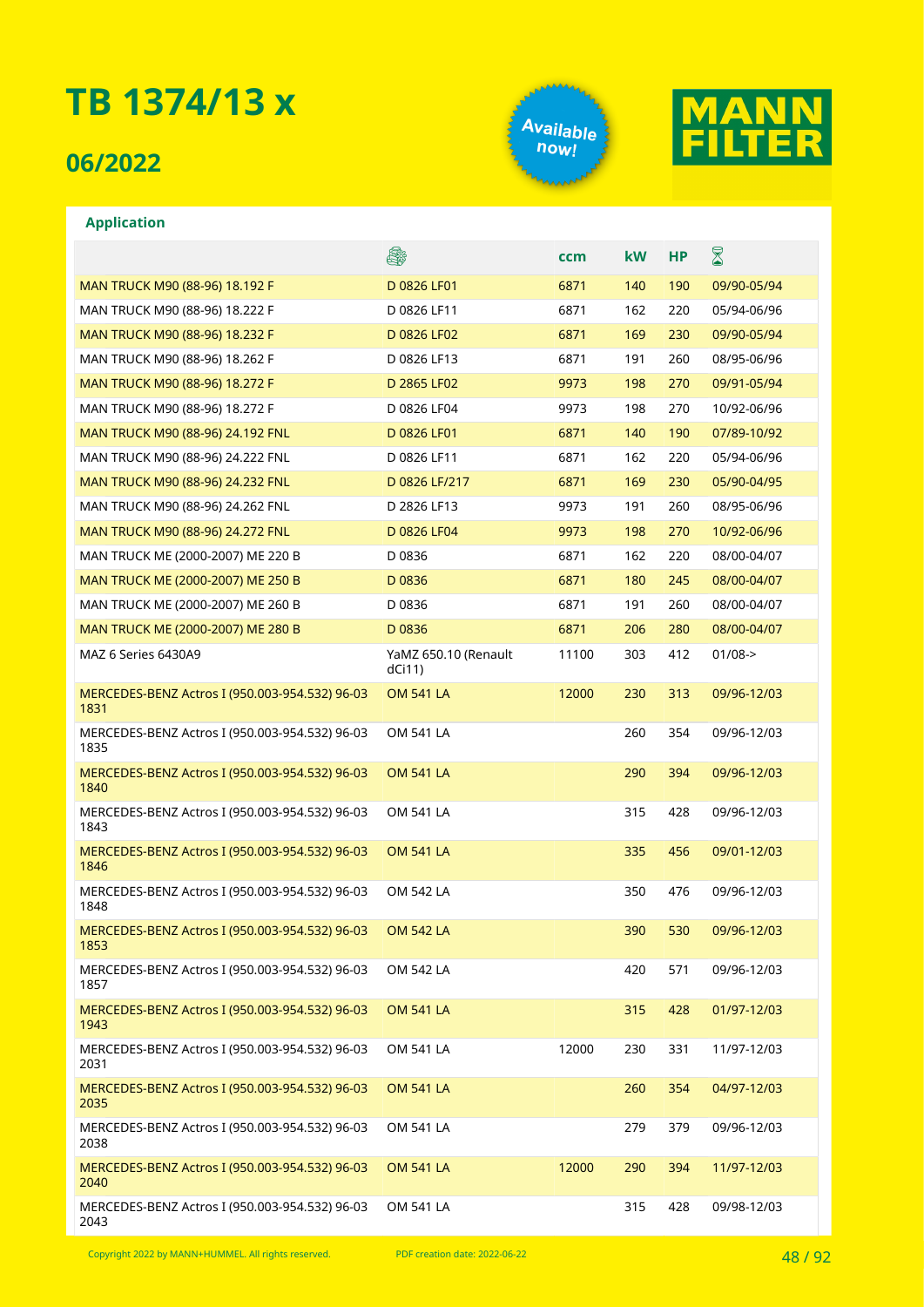## **06/2022**





|                                                        | \$               | ccm | kW  | НP  | 8           |
|--------------------------------------------------------|------------------|-----|-----|-----|-------------|
| MERCEDES-BENZ Actros I (950.003-954.532) 96-03<br>2046 | <b>OM 541 LA</b> |     | 335 | 456 | 09/01-12/03 |
| MERCEDES-BENZ Actros I (950.003-954.532) 96-03<br>2048 | <b>OM 542 LA</b> |     | 350 | 476 | 09/96-12/03 |
| MERCEDES-BENZ Actros I (950.003-954.532) 96-03<br>2053 | <b>OM 542 LA</b> |     | 390 | 530 | 04/96-12/03 |
| MERCEDES-BENZ Actros I (950.003-954.532) 96-03<br>2531 | <b>OM 541 LA</b> |     | 223 | 313 | 09/96-12/03 |
| MERCEDES-BENZ Actros I (950.003-954.532) 96-03<br>2535 | <b>OM 541 LA</b> |     | 260 | 354 | 09/96-12/03 |
| MERCEDES-BENZ Actros I (950.003-954.532) 96-03<br>2540 | <b>OM 541 LA</b> |     | 290 | 394 | 09/96-12/03 |
| MERCEDES-BENZ Actros I (950.003-954.532) 96-03<br>2543 | <b>OM 541 LA</b> |     | 315 | 428 | 09/96-12/03 |
| MERCEDES-BENZ Actros I (950.003-954.532) 96-03<br>2546 | <b>OM 541 LA</b> |     | 335 | 456 | 09/96-12/03 |
| MERCEDES-BENZ Actros I (950.003-954.532) 96-03<br>2548 | <b>OM 542 LA</b> |     | 350 | 476 | 09/96-12/03 |
| MERCEDES-BENZ Actros I (950.003-954.532) 96-03<br>2553 | <b>OM 542 LA</b> |     | 390 | 530 | 09/96-12/03 |
| MERCEDES-BENZ Actros I (950.003-954.532) 96-03<br>2557 | <b>OM 542 LA</b> |     | 420 | 571 | 09/96-12/03 |
| MERCEDES-BENZ Actros I (950.003-954.532) 96-03<br>2631 | <b>OM 541 LA</b> |     | 223 | 313 | 09/96-12/03 |
| MERCEDES-BENZ Actros I (950.003-954.532) 96-03<br>2635 | <b>OM 541 LA</b> |     | 260 | 354 | 09/96-12/03 |
| MERCEDES-BENZ Actros I (950.003-954.532) 96-03<br>2640 | <b>OM 541 LA</b> |     | 290 | 394 | 09/96-12/03 |
| MERCEDES-BENZ Actros I (950.003-954.532) 96-03<br>2643 | <b>OM 541 LA</b> |     | 315 | 428 | 09/96-12/03 |
| MERCEDES-BENZ Actros I (950.003-954.532) 96-03<br>2646 | <b>OM 541 LA</b> |     | 335 | 456 | 09/01-12/03 |
| MERCEDES-BENZ Actros I (950.003-954.532) 96-03<br>2648 | <b>OM 542 LA</b> |     | 350 | 476 | 09/96-12/03 |
| MERCEDES-BENZ Actros I (950.003-954.532) 96-03<br>2653 | OM 542 LA        |     | 390 | 530 | 09/96-12/03 |
| MERCEDES-BENZ Actros I (950.003-954.532) 96-03<br>2657 | <b>OM 542 LA</b> |     | 420 | 571 | 09/96-12/03 |
| MERCEDES-BENZ Actros I (950.003-954.532) 96-03<br>2831 | <b>OM 541 LA</b> |     | 223 | 313 | 09/96-12/03 |
| MERCEDES-BENZ Actros I (950.003-954.532) 96-03<br>3231 | <b>OM 541 LA</b> |     | 223 | 313 | 09/96-12/03 |
| MERCEDES-BENZ Actros I (950.003-954.532) 96-03<br>3235 | OM 541 LA        |     | 260 | 354 | 09/96-12/03 |
| MERCEDES-BENZ Actros I (950.003-954.532) 96-03<br>3240 | <b>OM 541 LA</b> |     | 290 | 394 | 09/96-12/03 |
| MERCEDES-BENZ Actros I (950.003-954.532) 96-03<br>3243 | OM 541 LA        |     | 315 | 428 | 09/96-12/03 |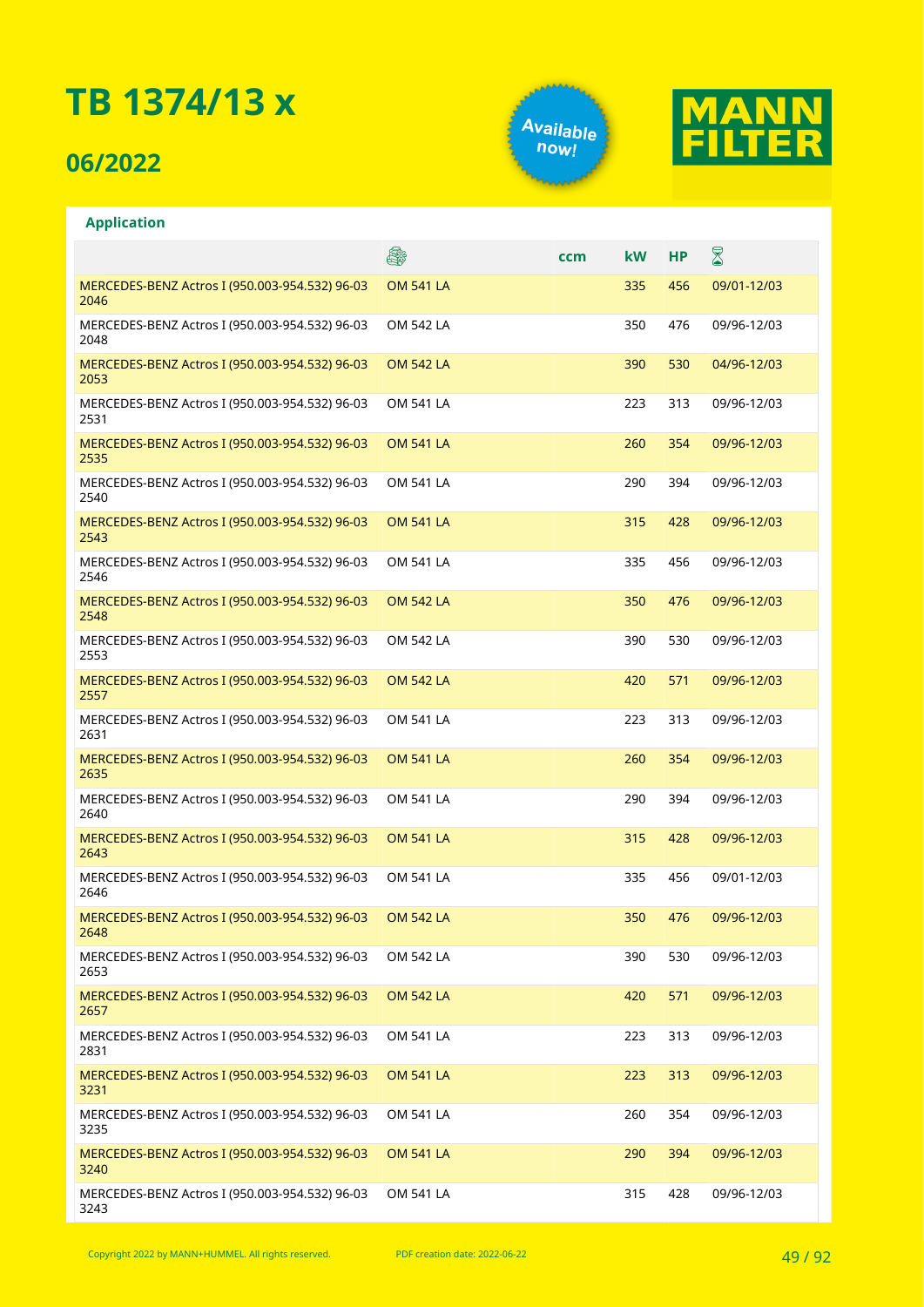## **06/2022**





|                                                                   | \$               | ccm   | <b>kW</b> | <b>HP</b> | ${\color{red} \mathbb{Z}}$ |
|-------------------------------------------------------------------|------------------|-------|-----------|-----------|----------------------------|
| MERCEDES-BENZ Actros I (950.003-954.532) 96-03<br>3246            | <b>OM 541 LA</b> |       | 335       | 456       | 09/01-12/03                |
| MERCEDES-BENZ Actros I (950.003-954.532) 96-03<br>3331            | <b>OM 541 LA</b> |       | 223       | 313       | 09/96-12/03                |
| MERCEDES-BENZ Actros I (950.003-954.532) 96-03<br>3335            | <b>OM 541 LA</b> |       | 260       | 354       | 09/96-12/03                |
| MERCEDES-BENZ Actros I (950.003-954.532) 96-03<br>3340            | <b>OM 541 LA</b> |       | 290       | 394       | 09/96-12/03                |
| MERCEDES-BENZ Actros I (950.003-954.532) 96-03<br>3343            | <b>OM 541 LA</b> |       | 315       | 428       | 09/96-12/03                |
| MERCEDES-BENZ Actros I (950.003-954.532) 96-03<br>3346            | <b>OM 541 LA</b> |       | 335       | 456       | 09/01-12/03                |
| MERCEDES-BENZ Actros I (950.003-954.532) 96-03<br>3348            | <b>OM 542 LA</b> |       | 350       | 476       | 09/96-12/03                |
| MERCEDES-BENZ Actros I (950.003-954.532) 96-03<br>3353            | OM 542 LA        |       | 390       | 530       | 09/96-12/03                |
| MERCEDES-BENZ Actros I (950.003-954.532) 96-03<br>3357            | <b>OM 542 LA</b> |       | 420       | 571       | 09/96-12/03                |
| MERCEDES-BENZ Actros I (950.003-954.532) 96-03<br>4140            | <b>OM 541 LA</b> |       | 290       | 394       | 09/96-12/03                |
| MERCEDES-BENZ Actros I (950.003-954.532) 96-03<br>4143            | <b>OM 541 LA</b> | 12000 | 315       | 430       | 09/97-12/03                |
| MERCEDES-BENZ Actros I (950.003-954.532) 96-03<br>4146            | <b>OM 541 LA</b> |       | 335       | 456       | 09/01-12/03                |
| MERCEDES-BENZ Actros I (950.003-954.532) 96-03<br>4148            | <b>OM 542 LA</b> |       | 350       | 476       | 04/97-12/03                |
| MERCEDES-BENZ Atego I (950-953, 970, 974, 975,<br>976) 98-04 1017 | OM 904 LA        | 4250  | 125       | 170       | 03/98-12/04                |
| MERCEDES-BENZ Atego I (950-953, 970, 974, 975,<br>976) 98-04 1018 | <b>OM 904 LA</b> | 4250  | 130       | 177       | 09/00-12/04                |
| MERCEDES-BENZ Atego I (950-953, 970, 974, 975,<br>976) 98-04 1023 | OM 906 LA        | 6370  | 170       | 231       | 03/98-12/04                |
| MERCEDES-BENZ Atego I (950-953, 970, 974, 975,<br>976) 98-04 1215 | <b>OM 904 LA</b> | 4250  | 112       | 152       | 03/98-12/04                |
| MERCEDES-BENZ Atego I (950-953, 970, 974, 975,<br>976) 98-04 1217 | OM 904 LA        | 4250  | 125       | 170       | 03/98-12/04                |
| MERCEDES-BENZ Atego I (950-953, 970, 974, 975,<br>976) 98-04 1218 | <b>OM 904 LA</b> | 4250  | 130       | 177       | 09/00-12/04                |
| MERCEDES-BENZ Atego I (950-953, 970, 974, 975,<br>976) 98-04 1223 | OM 906 LA        | 6370  | 170       | 231       | 03/98-12/04                |
| MERCEDES-BENZ Atego I (950-953, 970, 974, 975,<br>976) 98-04 1225 | <b>OM 906 LA</b> | 6370  | 180       | 245       | 03/98-12/04                |
| MERCEDES-BENZ Atego I (950-953, 970, 974, 975,<br>976) 98-04 1228 | OM 906 LA        | 6370  | 205       | 279       | 03/98-12/04                |
| MERCEDES-BENZ Atego I (950-953, 970, 974, 975,<br>976) 98-04 1317 | <b>OM 904 LA</b> | 4250  | 125       | 170       | 03/98-12/04                |
| MERCEDES-BENZ Atego I (950-953, 970, 974, 975,<br>976) 98-04 1318 | OM 904 LA        | 4250  | 130       | 177       | 09/00-12/04                |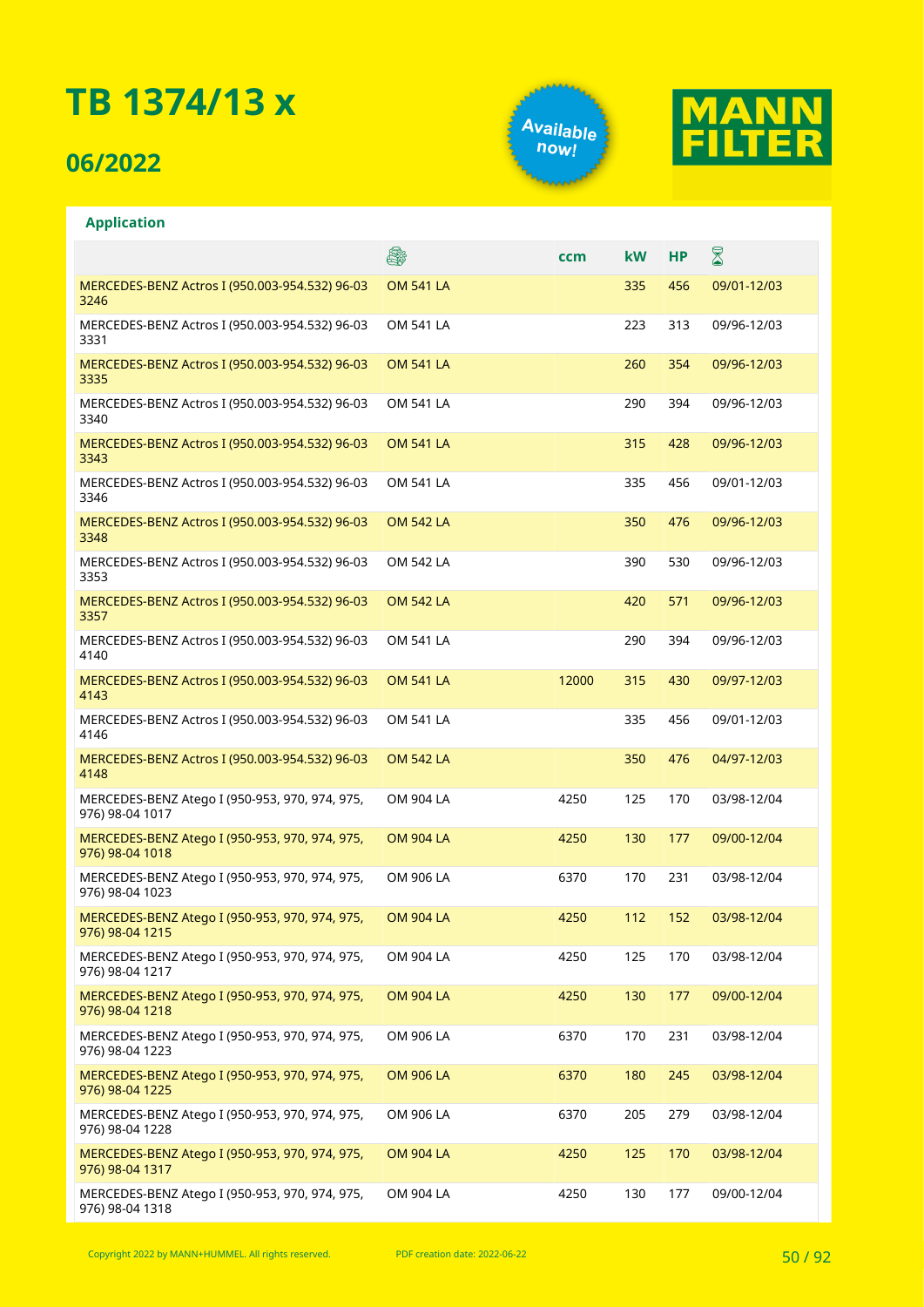## **06/2022**

**Application**





#### E. X **ccm kW HP** MERCEDES-BENZ Atego I (950-953, 970, 974, 975, OM 906 LA 6370 170 231 03/98-12/04 976) 98-04 1323 MERCEDES-BENZ Atego I (950-953, 970, 974, 975, OM 906 LA 6370 180 245 03/98-12/04 976) 98-04 1325 OM 906 LA 6370 205 279 03/98-12/04 MERCEDES-BENZ Atego I (950-953, 970, 974, 975, 976) 98-04 1328 OM 926 LA 7200 240 327 10/02-12/04 MERCEDES-BENZ Atego I (950-953, 970, 974, 975, 976) 98-04 1333 MERCEDES-BENZ Atego I (950-953, 970, 974, 975, OM 904 LA 4250 125 170 03/98-12/04 976) 98-04 1517 MERCEDES-BENZ Atego I (950-953, 970, 974, 975, OM 904 LA 4250 130 177 09/00-12/04 976) 98-04 1518 MERCEDES-BENZ Atego I (950-953, 970, 974, 975, OM 906 LA 6370 170 231 03/98-12/04 976) 98-04 1523 MERCEDES-BENZ Atego I (950-953, 970, 974, 975, OM 906 LA 6370 180 245 01/98-12/04 976) 98-04 1525 MERCEDES-BENZ Atego I (950-953, 970, 974, 975, OM 906 LA 6370 205 279 03/98-12/04 976) 98-04 1528 MERCEDES-BENZ Atego I (950-953, 970, 974, 975, OM 926 LA 7200 240 327 10/02-12/04 976) 98-04 1533 MERCEDES-BENZ Atego I (950-953, 970, 974, 975, OM 906 LA 6370 170 231 07/98-12/04 976) 98-04 1823 MERCEDES-BENZ Atego I (950-953, 970, 974, 975, OM 906 LA 6370 205 279 07/98-12/04 976) 98-04 1828 MERCEDES-BENZ Atego I (950-953, 970, 974, 975, OM 926 LA 7200 240 327 10/02-12/04 976) 98-04 1833 MERCEDES-BENZ Atego I (950-953, 970, 974, 975, OM 906 LA 6370 170 231 07/98-12/04 976) 98-04 1923 MERCEDES-BENZ Atego I (950-953, 970, 974, 975, OM 906 LA 6370 205 279 07/98-12/04 976) 98-04 1928 OM 906 LA 6370 170 231 07/98-12/04 MERCEDES-BENZ Atego I (950-953, 970, 974, 975, 976) 98-04 2223 MERCEDES-BENZ Atego I (950-953, 970, 974, 975, OM 906 LA 6370 205 279 07/98-12/04 976) 98-04 2228 MERCEDES-BENZ Atego I (950-953, 970, 974, 975, OM 906 LA 6370 170 231 09/98-12/04 976) 98-04 2523 MERCEDES-BENZ Atego I (950-953, 970, 974, 975, OM 906 LA 6370 205 279 09/98-12/04 976) 98-04 2528 MERCEDES-BENZ Atego I (950-953, 970, 974, 975, OM 926 LA 7200 240 327 10/02-12/04 976) 98-04 2533 MERCEDES-BENZ Atego I (950-953, 970, 974, 975, OM 906 LA 6370 205 279 07/98-12/04 976) 98-04 2628 MERCEDES-BENZ Atego I (950-953, 970, 974, 975, OM 926 LA 7200 240 327 10/02-12/04 976) 98-04 2633 MERCEDES-BENZ Atego I (950-953, 970, 974, 975, OM 904 LA 4250 90 122 03/98-12/04 976) 98-04 712 MERCEDES-BENZ Atego I (950-953, 970, 974, 975, OM 904 LA 4250 100 136 03/98-12/04 976) 98-04 714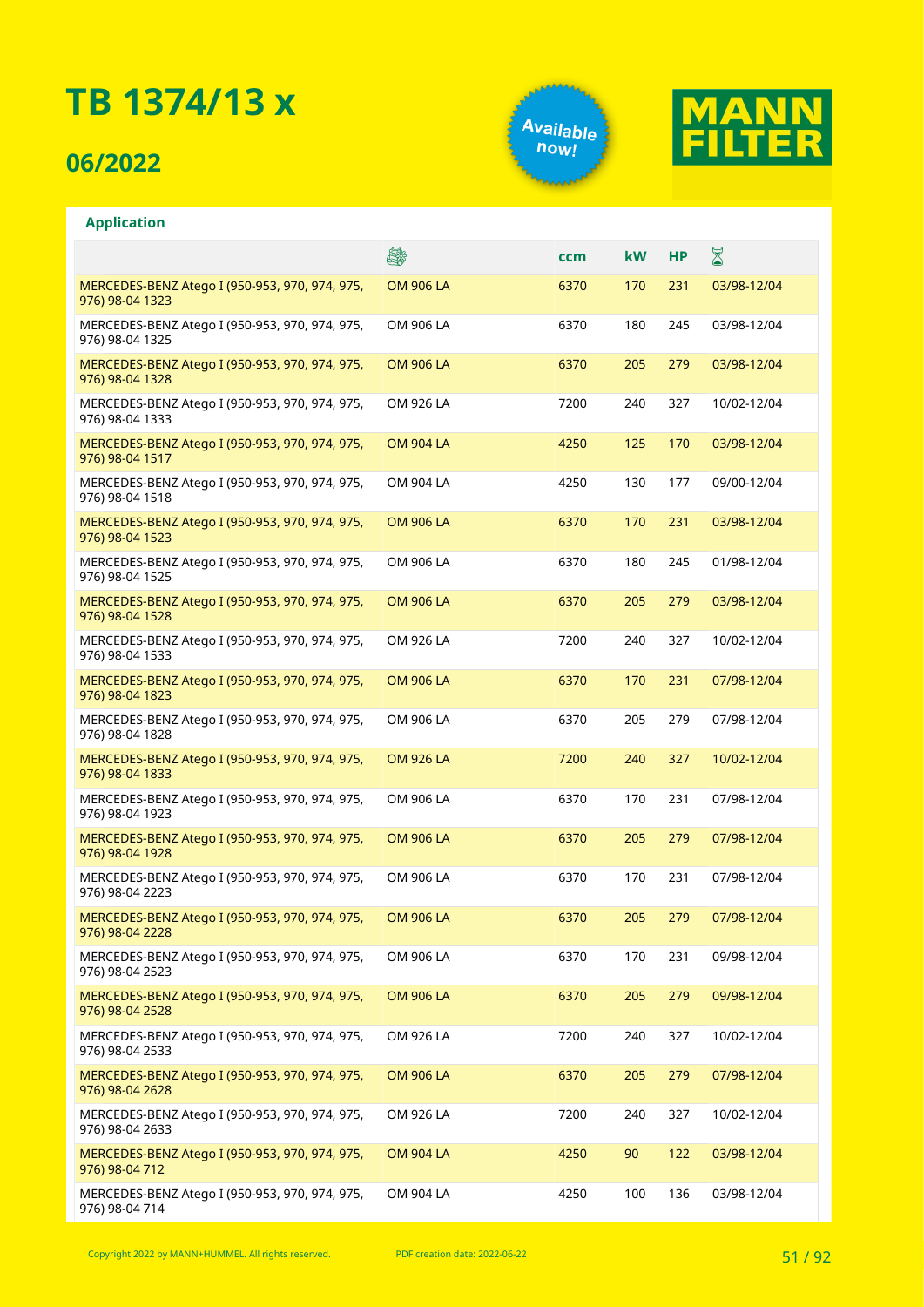## **06/2022**

**Application**





#### E. X **ccm kW HP** MERCEDES-BENZ Atego I (950-953, 970, 974, 975, OM 904 LA 4250 112 152 03/98-12/04 976) 98-04 715 MERCEDES-BENZ Atego I (950-953, 970, 974, 975, OM 904 LA 4250 125 170 03/98-12/04 976) 98-04 717 OM 904 LA 4250 90 122 03/98-12/04 MERCEDES-BENZ Atego I (950-953, 970, 974, 975, 976) 98-04 812 OM 904 LA 4250 100 136 03/98-12/04 MERCEDES-BENZ Atego I (950-953, 970, 974, 975, 976) 98-04 814 MERCEDES-BENZ Atego I (950-953, 970, 974, 975, OM 904 LA 4250 112 152 03/98-12/04 976) 98-04 815 MERCEDES-BENZ Atego I (950-953, 970, 974, 975, OM 904 LA 4250 125 170 03/98-12/04 976) 98-04 817 MERCEDES-BENZ Atego I (950-953, 970, 974, 975, OM 904 LA 4250 130 177 09/00-12/04 976) 98-04 818 MERCEDES-BENZ Atego I (950-953, 970, 974, 975, OM 906 LA 6370 170 231 03/98-12/04 976) 98-04 823 MERCEDES-BENZ Atego I (950-953, 970, 974, 975, OM 906 LA 6370 205 279 03/98-12/04 976) 98-04 828 F MERCEDES-BENZ Atego I (950-953, 970, 974, 975, OM 904 LA 4250 100 136 03/98-12/04 976) 98-04 914 MERCEDES-BENZ Atego I (950-953, 970, 974, 975, OM 904 LA 4250 125 170 03/98-12/04 976) 98-04 917 MERCEDES-BENZ Atego I (950-953, 970, 974, 975, OM 904 LA 4250 130 177 09/00-12/04 976) 98-04 918 MERCEDES-BENZ Atego I (950-953, 970, 974, 975, OM 906 LA 6370 170 231 03/98-12/04 976) 98-04 923 MERCEDES-BENZ Atego I (950-953, 970, 974, 975, OM 906 LA 6370 180 245 03/98-12/04 976) 98-04 925 MERCEDES-BENZ Atego I (950-953, 970, 974, 975, OM 906 LA 6370 205 279 03/98-12/04 976) 98-04 928 OM 457 LA 12000 260 353 10/01-12/04 MERCEDES-BENZ Axor I (375.301-408/944.032-233) 01-04 1835 MERCEDES-BENZ Axor I (375.301-408/944.032-233) OM 457 LA 12000 295 401 10/01-12/04 01-04 1840 MERCEDES-BENZ Axor I (375.301-408/944.032-233) OM 457 LA 12000 315 428 10/01-12/04 01-04 1843 MERCEDES-BENZ Axor I (375.301-408/944.032-233) OM 457 LA 12000 260 353 01/02-12/04 01-04 2535 MERCEDES-BENZ Axor I (375.301-408/944.032-233) OM 457 LA 12000 295 401 01/02-12/04 01-04 2540 MERCEDES-BENZ Axor I (375.301-408/944.032-233) OM 457 LA 12000 315 428 01/02-12/04 01-04 2543 MERCEDES-BENZ LN2 / LK (673.001-679.259) 84-98 OM 366.907,914 5958 100 136 03/84-02/93 1114 06/85->. partly/or. MERCEDES-BENZ LN2 / LK (673.001-679.259) 84-98 OM 356.904(366) 5958 100 136 02/92-12/981114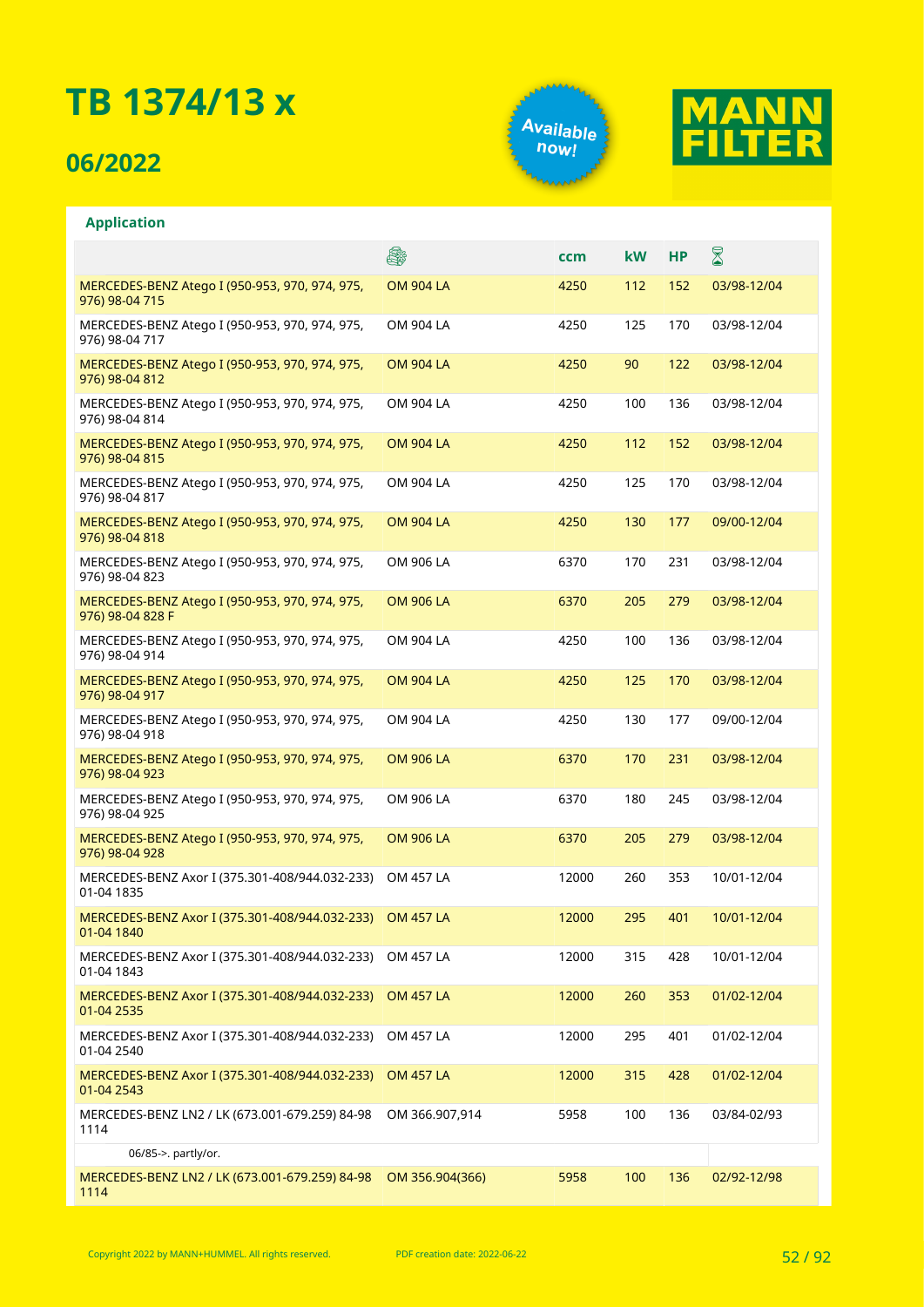## **06/2022**





|                                                           | 8                | ccm  | kW  | НP  | 8           |
|-----------------------------------------------------------|------------------|------|-----|-----|-------------|
| MERCEDES-BENZ LN2 / LK (673.001-679.259) 84-98<br>1117    | OM 366 A         | 5958 | 125 | 170 | 04/84-12/92 |
| $01/85 -$                                                 |                  |      |     |     |             |
| MERCEDES-BENZ LN2 / LK (673.001-679.259) 84-98<br>1117    | OM 366,941 A     | 5958 | 125 | 170 | 02/92-12/98 |
| MERCEDES-BENZ LN2 / LK (673.001-679.259) 84-98<br>1117    | OM 904.907 LA    | 4250 | 125 | 170 | 03/96-12/98 |
| MERCEDES-BENZ LN2 / LK (673.001-679.259) 84-98<br>1117    | OM 357 (366) LA  | 5958 | 125 | 170 | 03/94-12/98 |
| MERCEDES-BENZ LN2 / LK (673.001-679.259) 84-98<br>1117 A  | OM 366.966 A     | 5958 | 125 | 170 | 06/87-12/92 |
| MERCEDES-BENZ LN2 / LK (673.001-679.259) 84-98<br>1117 A  | OM 356 (366) A   | 5958 | 125 | 170 | 02/92-12/98 |
| MERCEDES-BENZ LN2 / LK (673.001-679.259) 84-98<br>1120    | OM 366.988 LA    | 5958 | 155 | 211 | 06/84-02/93 |
| $01/85 -$                                                 |                  |      |     |     |             |
| MERCEDES-BENZ LN2 / LK (673.001-679.259) 84-98<br>1120    | OM 357 (366) LA  | 5958 | 155 | 211 | 06/94-12/98 |
| MERCEDES-BENZ LN2 / LK (673.001-679.259) 84-98<br>1120    | OM 356 (366) LA  | 5958 | 155 | 211 | 02/92-12/98 |
| MERCEDES-BENZ LN2 / LK (673.001-679.259) 84-98<br>1124 AF | OM 356 (366) LA  | 5958 | 177 | 240 | 03/92-12/98 |
| MERCEDES-BENZ LN2 / LK (673.001-679.259) 84-98<br>1124 AF | OM 357 (366) LA  | 5958 | 177 | 240 | 06/94-12/98 |
| MERCEDES-BENZ LN2 / LK (673.001-679.259) 84-98<br>1314    | <b>OM 366</b>    | 5960 | 100 | 136 | 07/84-02/93 |
| $01/85 -$                                                 |                  |      |     |     |             |
| MERCEDES-BENZ LN2 / LK (673.001-679.259) 84-98<br>1314    | OM 356 (366)     | 5960 | 100 | 136 | 12/92-12/98 |
| MERCEDES-BENZ LN2 / LK (673.001-679.259) 84-98<br>1317    | <b>OM 366 A</b>  | 5960 | 125 | 170 | 08/84-02/93 |
| 08/85->. partly/or.                                       |                  |      |     |     |             |
| MERCEDES-BENZ LN2 / LK (673.001-679.259) 84-98<br>1317    | OM 357 (366) LA  | 5960 | 125 | 170 | 03/94-12/98 |
| MERCEDES-BENZ LN2 / LK (673.001-679.259) 84-98<br>1317    | OM 904.907 LA    | 4250 | 125 | 170 | 03/96-12/98 |
| MERCEDES-BENZ LN2 / LK (673.001-679.259) 84-98<br>1317    | OM 356 (366) A   | 5960 | 125 | 170 | 12/92-12/98 |
| MERCEDES-BENZ LN2 / LK (673.001-679.259) 84-98<br>1320    | OM 366.962 A     | 5960 | 155 | 211 | 10/84-12/98 |
| 07/85->. partly/or.                                       |                  |      |     |     |             |
| MERCEDES-BENZ LN2 / LK (673.001-679.259) 84-98<br>1320    | OM 356 (366) LA  | 5960 | 155 | 211 | 12/92-12/98 |
| MERCEDES-BENZ LN2 / LK (673.001-679.259) 84-98<br>1320    | <b>OM 357 LA</b> | 5960 | 155 | 211 | 03/94-12/98 |
| MERCEDES-BENZ LN2 / LK (673.001-679.259) 84-98<br>1324    | OM 356 (366) LA  | 5958 | 177 | 240 | 01/91-12/98 |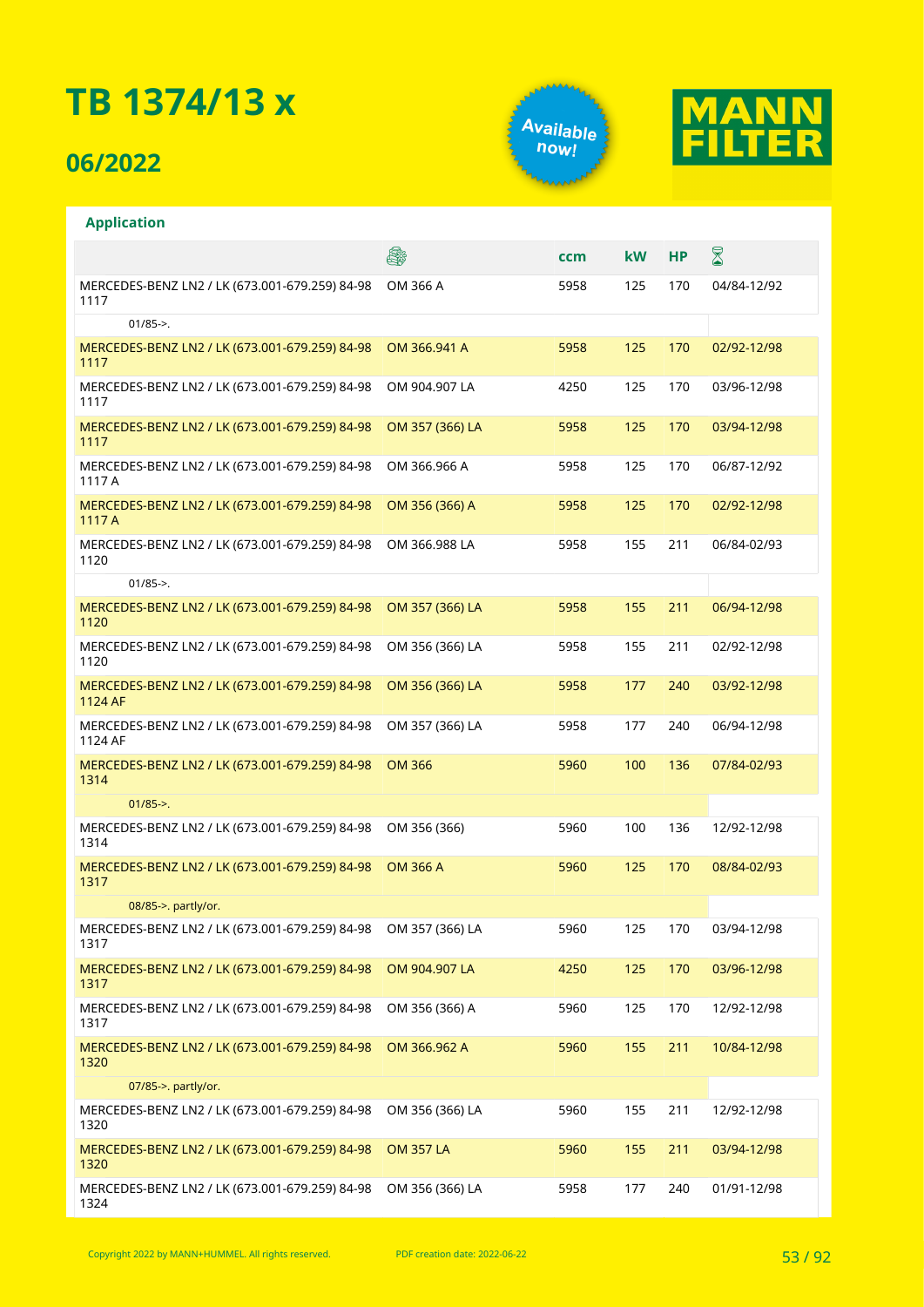## **06/2022**

**Application**





#### E. ⊠ **ccm kW HP** OM 357 (366) LA 5958 177 240 03/94-12/98 MERCEDES-BENZ LN2 / LK (673.001-679.259) 84-98 1324 MERCEDES-BENZ LN2 / LK (673.001-679.259) 84-98 OM 366.999 LA 5958 177 240 01/91-12/98 1324 MERCEDES-BENZ LN2 / LK (673.001-679.259) 84-98 OM 366.936 5958 100 136 01/89-12/92 1514 OM 356.908(366) 5958 100 136 12/92-12/98 MERCEDES-BENZ LN2 / LK (673.001-679.259) 84-98 1514 OM 366.979 A 5958 125 170 01/89-12/92 MERCEDES-BENZ LN2 / LK (673.001-679.259) 84-98 1517 MERCEDES-BENZ LN2 / LK (673.001-679.259) 84-98 OM 904.907 LA 5958 125 170 03/96-12/98 1517 MERCEDES-BENZ LN2 / LK (673.001-679.259) 84-98 OM 356 (366) A 5958 125 170 12/92-12/98 1517 MERCEDES-BENZ LN2 / LK (673.001-679.259) 84-98 OM 357 (366) LA 5958 125 170 03/94-12/98 1517 OM 366.995 LA 5958 155 211 01/89-12/92 MERCEDES-BENZ LN2 / LK (673.001-679.259) 84-98 1520 MERCEDES-BENZ LN2 / LK (673.001-679.259) 84-98 OM 357 (366) LA 5958 155 211 03/94-12/98 1520 MERCEDES-BENZ LN2 / LK (673.001-679.259) 84-98 OM 356 (366) LA 5958 155 211 12/92-12/98 1520 MERCEDES-BENZ LN2 / LK (673.001-679.259) 84-98 OM 366.999 LA 5958 177 240 02/91-12/98 1524 OM 357 (366) LA 5958 177 240 03/94-12/98 MERCEDES-BENZ LN2 / LK (673.001-679.259) 84-98 1524 MERCEDES-BENZ LN2 / LK (673.001-679.259) 84-98 OM 364 3972 63 86 03/84-12/98 709 01/85->. OM 354 (364) LA 4249 77 105 03/94-12/98 MERCEDES-BENZ LN2 / LK (673.001-679.259) 84-98 711 MERCEDES-BENZ LN2 / LK (673.001-679.259) 84-98 OM 904.905 LA 4249 90 122 03/96-12/98 711 MERCEDES-BENZ LN2 / LK (673.001-679.259) 84-98 OM 364.907 3970 66 90 03/84-03/93 809  $01/85-$ MERCEDES-BENZ LN2 / LK (673.001-679.259) 84-98 OM 364.918 3970 63 86 02/92-12/98 809 MERCEDES-BENZ LN2 / LK (673.001-679.259) 84-98 OM 354 (364) LA 4249 77 105 03/94-12/98 811 MERCEDES-BENZ LN2 / LK (673.001-679.259) 84-98 OM 904.905 LA 4249 90 122 03/96-12/98 811 MERCEDES-BENZ LN2 / LK (673.001-679.259) 84-98 OM 366.905/6/7 5958 100 136 03/84-02/93 814  $01/85 - >$ MERCEDES-BENZ LN2 / LK (673.001-679.259) 84-98 OM 356.901/2/6 5958 95 130 02/92-12/98814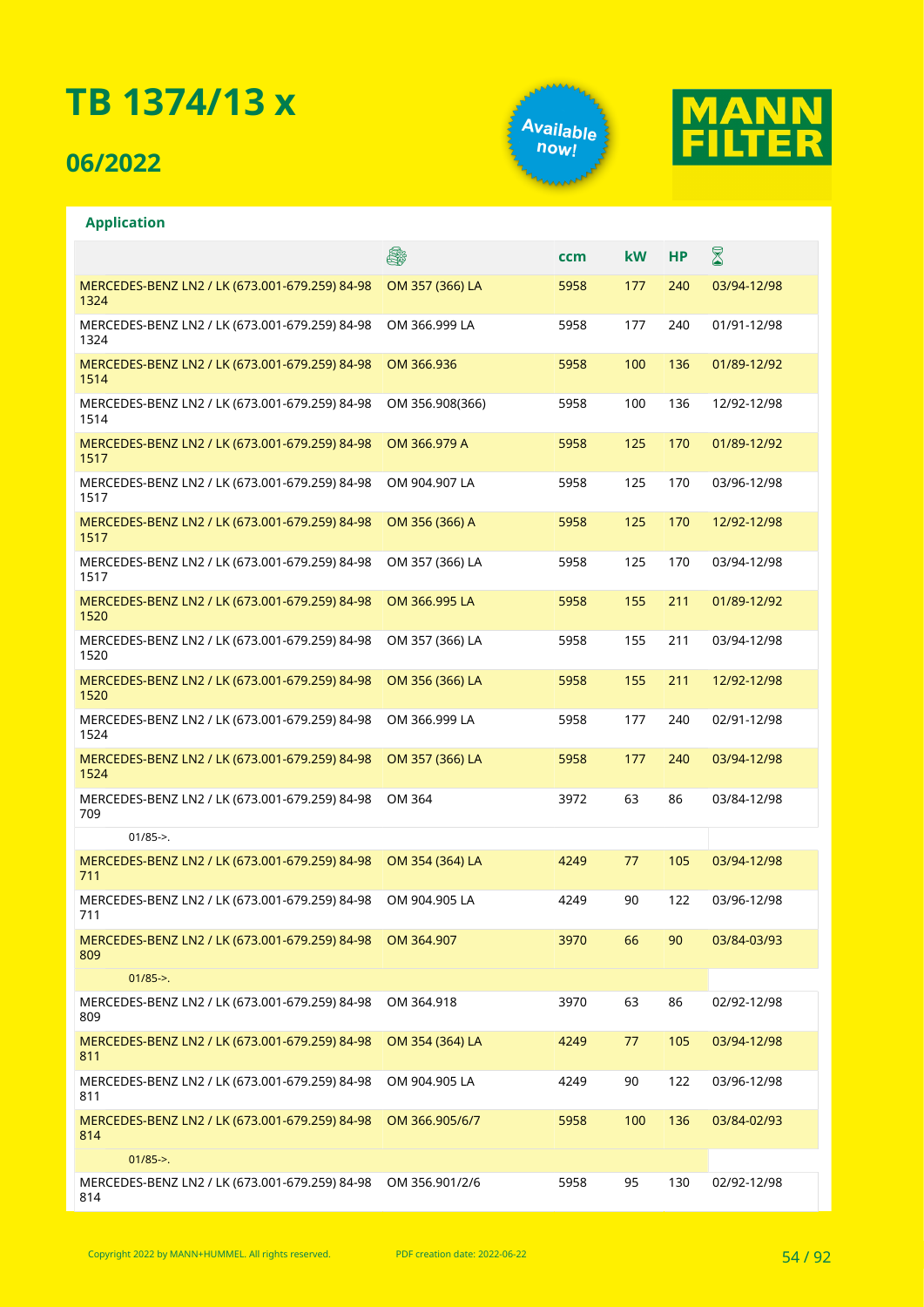## **06/2022**

**Application**





#### **A** X **ccm kW HP** OM 354.920-922 4000 103 140 03/94-12/98 MERCEDES-BENZ LN2 / LK (673.001-679.259) 84-98 814 OM 904.906 LA 4250 103 140 03/96-12/98 MERCEDES-BENZ LN2 / LK (673.001-679.259) 84-98 814 MERCEDES-BENZ LN2 / LK (673.001-679.259) 84-98 OM 366.910/932 5958 100 136 12/86-02/93  $8141/10$ OM 356.901/02/05/06 5958 95 130 02/92-12/98 MERCEDES-BENZ LN2 / LK (673.001-679.259) 84-98 814 L/LO MERCEDES-BENZ LN2 / LK (673.001-679.259) 84-98 OM 354.920-922 3972 103 140 03/94-12/98 814 L/LO MERCEDES-BENZ LN2 / LK (673.001-679.259) 84-98 OM 904.906 LA 4250 100 136 03/96-12/98 814 L/LO MERCEDES-BENZ LN2 / LK (673.001-679.259) 84-98 OM 366 (366) A 5958 116 158 01/84-12/98 817  $01/85 - > 0$ OM 357 (366) LA 5958 125 170 03/94-12/98 MERCEDES-BENZ LN2 / LK (673.001-679.259) 84-98 817 MERCEDES-BENZ LN2 / LK (673.001-679.259) 84-98 OM 904.907 LA 5958 125 170 03/96-12/98 817 MERCEDES-BENZ LN2 / LK (673.001-679.259) 84-98 OM 356 (366) A 5958 125 170 12/92-12/98 817 F MERCEDES-BENZ LN2 / LK (673.001-679.259) 84-98 OM 366.969 A 5958 125 170 06/86-02/93 817 LO MERCEDES-BENZ LN2 / LK (673.001-679.259) 84-98 OM 356 (366) A 5958 125 170 02/92-12/98 817 LO OM 357 (366) LA 5958 125 170 03/94-12/98 MERCEDES-BENZ LN2 / LK (673.001-679.259) 84-98 817 I O MERCEDES-BENZ LN2 / LK (673.001-679.259) 84-98 OM 366 LA 5958 155 211 09/96-12/98 820 MERCEDES-BENZ LN2 / LK (673.001-679.259) 84-98 OM 366.905,907 5958 100 136 03/84-02/93 914  $01/85 - >$ MERCEDES-BENZ LN2 / LK (673.001-679.259) 84-98 OM 356.901(366) 5958 100 136 02/92-12/98 914 MERCEDES-BENZ LN2 / LK (673.001-679.259) 84-98 OM 366.940 5958 100 136 01/87-02/93 914 KO partly/or. MERCEDES-BENZ LN2 / LK (673.001-679.259) 84-98 OM 366 A 5958 125 170 01/85-12/98 917 partly/or. OM 357 (366) LA 5958 125 170 03/94-12/98 MERCEDES-BENZ LN2 / LK (673.001-679.259) 84-98 917 MERCEDES-BENZ LN2 / LK (673.001-679.259) 84-98 OM 904.907 LA 4250 125 170 03/96-12/98 917 OM 366 A 5958 125 170 02/87-02/93 MERCEDES-BENZ LN2 / LK (673.001-679.259) 84-98 917 AF MERCEDES-BENZ LN2 / LK (673.001-679.259) 84-98 OM 356 (366) A 5958 125 170 12/92-12/98917 AF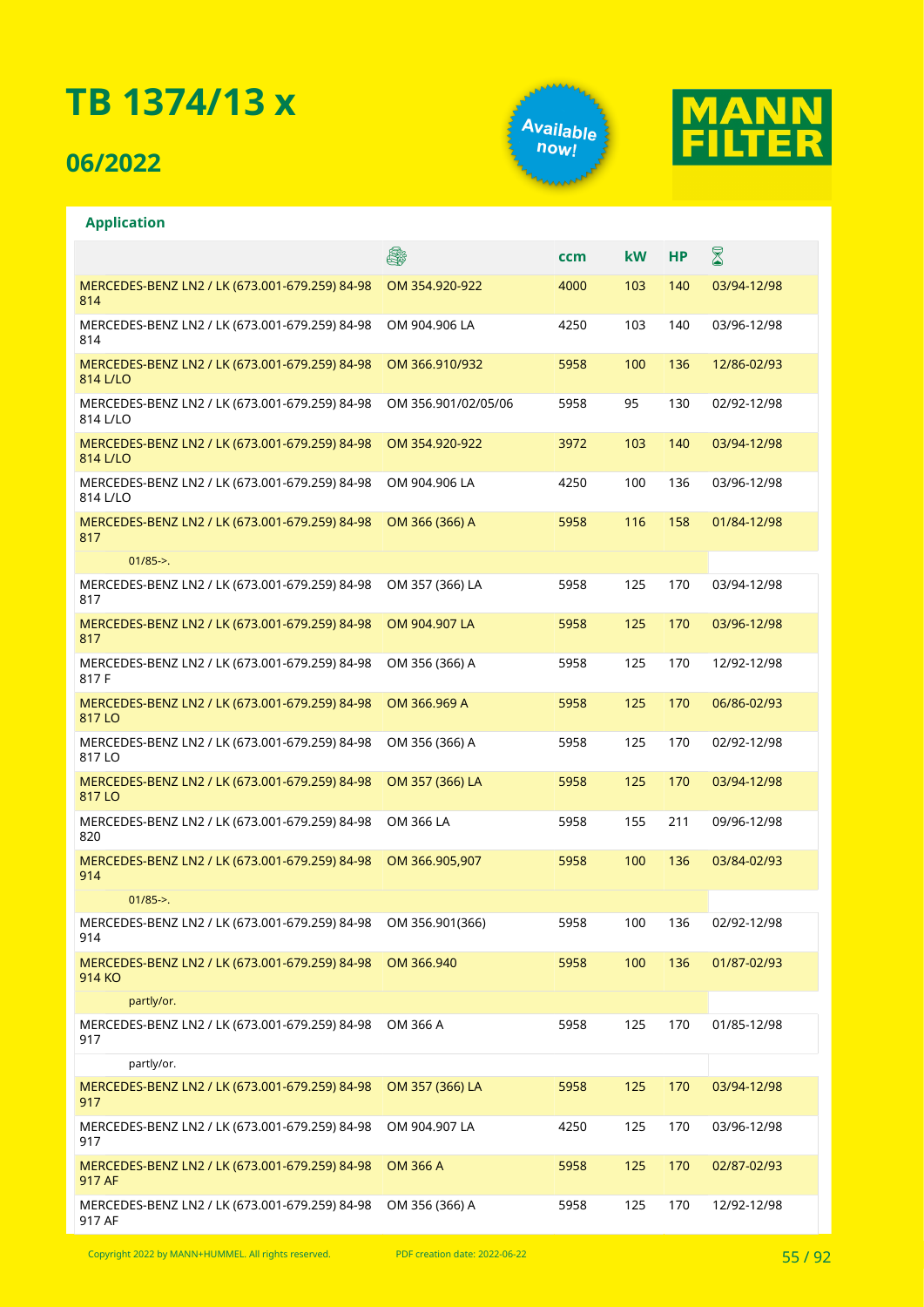## **06/2022**

**Application**





#### **A** ⊠ **ccm kW HP** MERCEDES-BENZ MK (650.034-654.555) 87-96 1222 OM 441.905,913 10964 165 224 07/89-08/94 OM 401.984 LA 9572 180 245 02/93-09/96 MERCEDES-BENZ MK (650.034-654.555) 87-96 1224 AF MERCEDES-BENZ MK (650.034-654.555) 87-96 1224 OM 357 (366) LA 9572 180 245 01/94-09/96 AF MERCEDES-BENZ MK (650.034-654.555) 87-96 1224 OM 356 (366) LA 9572 180 245 02/93-09/96 AF MERCEDES-BENZ MK (650.034-654.555) 87-96 1226 OM 401 LA 15080 195 265 02/93-09/96 AF MERCEDES-BENZ MK (650.034-654.555) 87-96 1226 OM 442.907 15080 195 265 02/90-09/93 AF MERCEDES-BENZ MK (650.034-654.555) 87-96 1226 OM 441.989 LA 15080 195 265 02/93-09/96 AF MERCEDES-BENZ MK (650.034-654.555) 87-96 1227 OM 401.973,989 9572 200 272 01/92-07/92 A MERCEDES-BENZ MK (650.034-654.555) 87-96 1234 OM 441 LA 10964 250 340 01/92-09/96 AF MERCEDES-BENZ MK (650.034-654.555) 87-96 1417 OM 357 (366) A 5958 125 170 03/94-09/96 MERCEDES-BENZ MK (650.034-654.555) 87-96 1417 OM 366.952 A 5958 125 125 170 07/89-07/92 MERCEDES-BENZ MK (650.034-654.555) 87-96 1417 OM 356 (366) A 5958 125 170 07/92-09/96 MERCEDES-BENZ MK (650.034-654.555) 87-96 1420 OM 356 (366) LA 5958 155 211 02/90-09/96 MERCEDES-BENZ MK (650.034-654.555) 87-96 1422 OM 401.979 LA 11310 169 230 02/93-08/94 MERCEDES-BENZ MK (650.034-654.555) 87-96 1422 OM 441.905 11310 169 230 07/89-08/94 MERCEDES-BENZ MK (650.034-654.555) 87-96 1422 OM 356 (366) LA 11310 169 230 03/93-08/94 F MERCEDES-BENZ MK (650.034-654.555) 87-96 1424 OM 401.975 LA 12800 180 245 02/93-09/96 MERCEDES-BENZ MK (650.034-654.555) 87-96 1424 OM 445 (441) LA 12800 180 245 01/95-09/96 L MERCEDES-BENZ MK (650.034-654.555) 87-96 1426 OM 442.914,932 15080 195 265 02/90-09/93 LS MERCEDES-BENZ MK (650.034-654.555) 87-96 1427 OM 401 LA (445.936) 9600 200 272 02/93-09/96 F MERCEDES-BENZ MK (650.034-654.555) 87-96 1624 OM 445.924 12800 180 245 12/87-09/96 MERCEDES-BENZ MK (650.034-654.555) 87-96 1627 OM442.914,920,932/33 15080 200 272 01/92-09/96 F, AF 5958 100 136 02/91-09/96 MERCEDES-BENZ MK (650.034-654.555) 87-96 1714 K MERCEDES-BENZ MK (650.034-654.555) 87-96 1717 OM 366 A 5958 129 175 09/89-09/93 MERCEDES-BENZ MK (650.034-654.555) 87-96 1717 OM 366 A 5958 125 170 09/89-09/96 K, AK MERCEDES-BENZ MK (650.034-654.555) 87-96 1718 5958 135 184 07/90-09/96 K MERCEDES-BENZ MK (650.034-654.555) 87-96 1720 OM 356 (366) LA 5958 155 211 02/90-08/96 OM 366 LA 5958 155 210 12/94-09/96 MERCEDES-BENZ MK (650.034-654.555) 87-96 1721 S MERCEDES-BENZ MK (650.034-654.555) 87-96 1722 OM 441.905,923 11309 160 218 12/88-09/93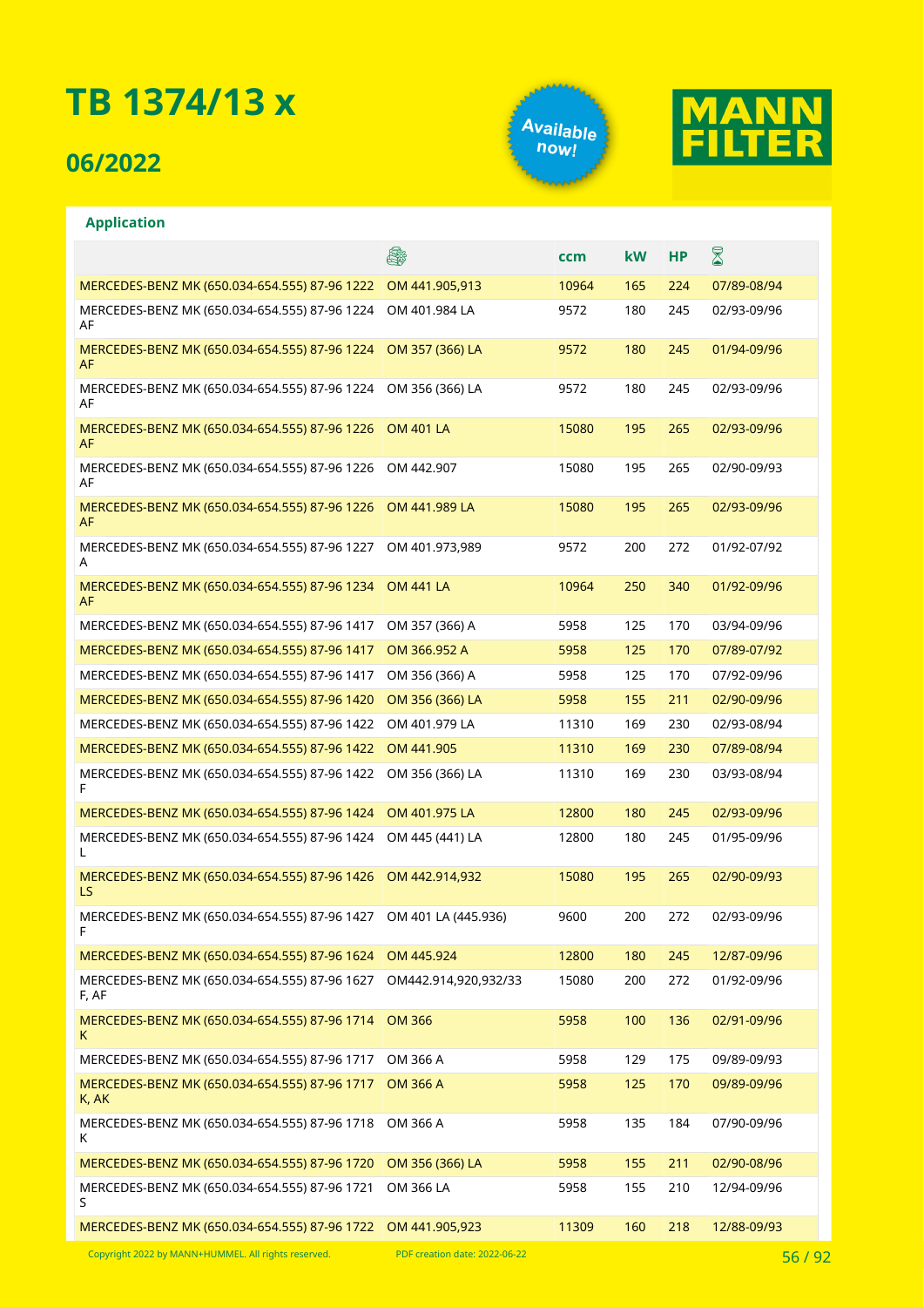## **06/2022**





|                                                                           | 8                  | ccm   | <b>kW</b> | <b>HP</b> | $\boxtimes$ |
|---------------------------------------------------------------------------|--------------------|-------|-----------|-----------|-------------|
| MERCEDES-BENZ MK (650.034-654.555) 87-96 1726                             | OM 442.914,932     | 15080 | 191       | 260       | 12/88-09/93 |
| MERCEDES-BENZ MK (650.034-654.555) 87-96 1733                             | <b>OM 441 LA</b>   | 10964 | 215       | 292       | 01/89-07/92 |
| MERCEDES-BENZ MK (650.034-654.555) 87-96 1820                             | OM 356 (366) LA    | 5958  | 155       | 211       | 05/92-09/96 |
| MERCEDES-BENZ MK (650.034-654.555) 87-96 1820<br>K, AK                    | OM 356 (366) LA    | 5958  | 155       | 211       | 05/92-08/96 |
| MERCEDES-BENZ MK (650.034-654.555) 87-96 1824                             | OM 401.975 LA      | 9572  | 180       | 245       | 08/92-09/96 |
| MERCEDES-BENZ MK (650.034-654.555) 87-96 1824<br>K, AK                    | OM 401.975 LA      | 9572  | 180       | 245       | 08/92-09/96 |
| MERCEDES-BENZ MK (650.034-654.555) 87-96 1824<br>K, AK                    | OM 445 LA          | 10964 | 180       | 245       | 01/94-09/96 |
| MERCEDES-BENZ MK (650.034-654.555) 87-96 1827                             | OM 401.973 LA      | 9572  | 200       | 272       | 12/90-09/96 |
| MERCEDES-BENZ MK (650.034-654.555) 87-96 1831                             | OM 401/445 LA      | 9572  | 230       | 313       | 12/90-09/96 |
| MERCEDES-BENZ MK (650.034-654.555) 87-96 1834                             | OM 441.986 LA      | 10964 | 250       | 340       | 01/91-09/96 |
| MERCEDES-BENZ MK (650.034-654.555) 87-96 1926                             | OM 442.914,922,932 | 15080 | 191       | 260       | 12/87-09/96 |
| MERCEDES-BENZ MK (650.034-654.555) 87-96 2420                             | OM 356 (366) LA    | 5958  | 155       | 211       | 02/90-09/93 |
| MERCEDES-BENZ MK (650.034-654.555) 87-96 2422                             | OM 441.905,912     | 11309 | 160       | 218       | 09/89-09/93 |
| MERCEDES-BENZ MK (650.034-654.555) 87-96 2426                             | <b>OM 442</b>      | 15080 | 195       | 265       | 01/90-09/93 |
| MERCEDES-BENZ MK (650.034-654.555) 87-96 2427<br>L                        | OM 401.973 LA      | 9572  | 200       | 272       | 07/92-09/96 |
| MERCEDES-BENZ MK (650.034-654.555) 87-96 2433                             | <b>OM 441 LA</b>   | 10964 | 249       | 340       | 09/89-07/92 |
| MERCEDES-BENZ MK (650.034-654.555) 87-96 2524                             | OM 401.975 LA      | 9600  | 180       | 245       | 06/92-08/96 |
| MERCEDES-BENZ MK (650.034-654.555) 87-96 2527<br>B                        | OM 401.978 LA      | 9572  | 200       | 272       | 03/91-09/96 |
| MERCEDES-BENZ MK (650.034-654.555) 87-96 2531                             | OM 401 LA          | 9572  | 230       | 313       | 12/90-09/96 |
| MERCEDES-BENZ MK (650.034-654.555) 87-96 2534                             | <b>OM 441 LA</b>   | 10964 | 250       | 340       | 01/91-09/96 |
| MERCEDES-BENZ MK (650.034-654.555) 87-96 3231<br>L                        | OM 401/445 LA      |       | 230       | 313       | 12/87-09/96 |
| MERCEDES-BENZ NG<br>(380.002-395.452/615.026-648.473) 73-94 1017          | <b>OM 353 A</b>    | 5700  | 124       | 168       | 11/75-02/91 |
| $01/85 - >$ .                                                             |                    |       |           |           |             |
| MERCEDES-BENZ NG<br>(380.002-395.452/615.026-648.473) 73-94 1213 K,<br>AK | OM 353.943-946     | 5700  | 96        | 130       | 09/75-05/86 |
| $01/85$ ->.                                                               |                    |       |           |           |             |
| MERCEDES-BENZ NG<br>(380.002-395.452/615.026-648.473) 73-94 1217 K,<br>AK | OM 353.950,951     | 5700  | 124       | 168       | 09/75-09/85 |
| $01/85$ ->.                                                               |                    |       |           |           |             |
| MERCEDES-BENZ NG<br>(380.002-395.452/615.026-648.473) 73-94 1222          | OM 421.905         | 10964 | 165       | 224       | 07/82-02/90 |
| $01/85$ ->.                                                               |                    |       |           |           |             |
| MERCEDES-BENZ NG<br>(380.002-395.452/615.026-648.473) 73-94 1414          | OM 366.906,909     | 5960  | 100       | 136       | 04/84-03/91 |
| $01/85 -$                                                                 |                    |       |           |           |             |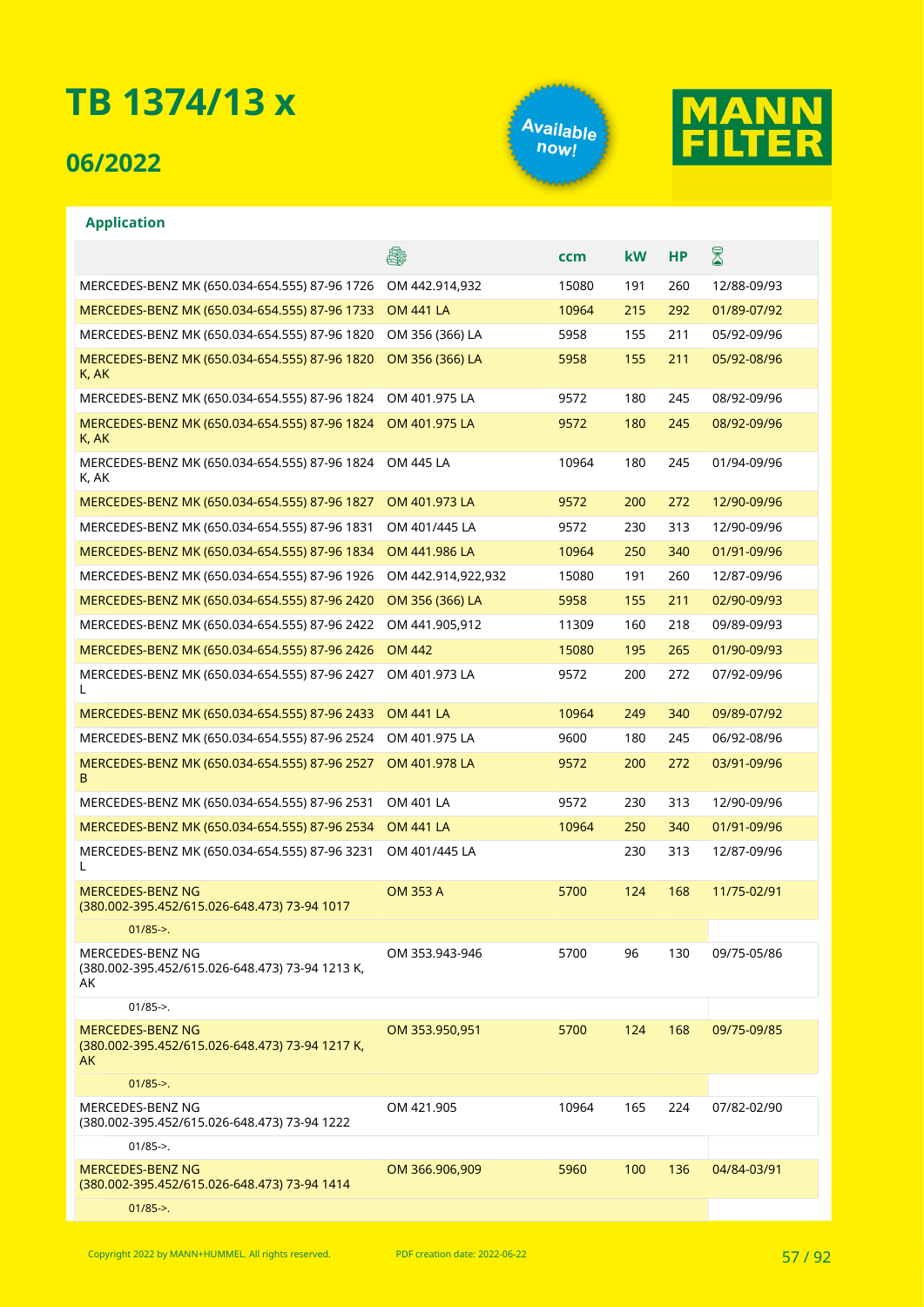## **06/2022**





|                                                                           | 8               | ccm   | <b>kW</b> | <b>HP</b> | 8           |
|---------------------------------------------------------------------------|-----------------|-------|-----------|-----------|-------------|
| MERCEDES-BENZ NG<br>(380.002-395.452/615.026-648.473) 73-94 1419 C        | OM 362.906,909  | 5700  | 141       | 192       | 06/83-06/85 |
| $01/85 -$                                                                 |                 |       |           |           |             |
| <b>MERCEDES-BENZ NG</b><br>(380.002-395.452/615.026-648.473) 73-94 1420   | OM 366.983 LA   | 5958  | 155       | 211       | 07/85-03/91 |
| MERCEDES-BENZ NG<br>(380.002-395.452/615.026-648.473) 73-94 1422          | OM 421.905      | 11310 | 169       | 230       | 05/82-10/90 |
| $01/85 -$                                                                 |                 |       |           |           |             |
| <b>MERCEDES-BENZ NG</b><br>(380.002-395.452/615.026-648.473) 73-94 1424   | OM 402.910,911  | 12800 | 180       | 245       | 07/75-01/87 |
| $01/85 -$                                                                 |                 |       |           |           |             |
| MERCEDES-BENZ NG<br>(380.002-395.452/615.026-648.473) 73-94 1425          | OM 422.909      | 14600 | 184       | 250       | 12/82-03/91 |
| $01/85 -$                                                                 |                 |       |           |           |             |
| MERCEDES-BENZ NG<br>(380.002-395.452/615.026-648.473) 73-94 1614          | OM 366.906      | 5960  | 100       | 136       | 04/84-03/91 |
| $01/85 -$                                                                 |                 |       |           |           |             |
| MERCEDES-BENZ NG<br>(380.002-395.452/615.026-648.473) 73-94 1617          | OM 353.951, 953 | 5700  | 124       | 168       | 01/75-07/85 |
| $01/85 -$                                                                 |                 |       |           |           |             |
| MERCEDES-BENZ NG<br>(380.002-395.452/615.026-648.473) 73-94 1617 C        | OM 366.951 A    | 5960  | 125       | 170       | 04/84-03/91 |
| $01/85 -$                                                                 |                 |       |           |           |             |
| MERCEDES-BENZ NG<br>(380.002-395.452/615.026-648.473) 73-94 1619          | OM 401.905, 914 | 9570  | 141       | 192       | 11/74-05/87 |
| $01/85 -$                                                                 |                 |       |           |           |             |
| <b>MERCEDES-BENZ NG</b><br>(380.002-395.452/615.026-648.473) 73-94 1619 C | OM 362.906,909  | 5700  | 141       | 192       | 06/83-06/85 |
| $01/85 -$                                                                 |                 |       |           |           |             |
| MERCEDES-BENZ NG<br>(380.002-395.452/615.026-648.473) 73-94 1620          | OM 366.983 LA   | 5958  | 150       | 204       | 07/85-03/91 |
| MERCEDES-BENZ NG<br>(380.002-395.452/615.026-648.473) 73-94 1622          | OM 441.906      | 10964 | 159       | 216       | 03/87-03/91 |
| MERCEDES-BENZ NG<br>(380.002-395.452/615.026-648.473) 73-94 1622          | OM 421.905      | 10964 | 159       | 216       | 05/82-03/91 |
| $01/85 -$                                                                 |                 |       |           |           |             |
| MERCEDES-BENZ NG<br>(380.002-395.452/615.026-648.473) 73-94 1625          | OM 442.905      | 15080 | 191       | 260       | 03/87-10/89 |
| MERCEDES-BENZ NG<br>(380.002-395.452/615.026-648.473) 73-94 1625          | OM 422.909      | 15080 | 191       | 260       | 05/80-10/89 |
| $01/85 -$                                                                 |                 |       |           |           |             |
| <b>MERCEDES-BENZ NG</b><br>(380.002-395.452/615.026-648.473) 73-94 1628   | <b>OM 422</b>   | 14600 | 206       | 280       | 01/80-05/89 |
| $01/85 -$                                                                 |                 |       |           |           |             |
| MERCEDES-BENZ NG<br>(380.002-395.452/615.026-648.473) 73-94 1628 L        | OM 441.951 LA   | 14600 | 243       | 330       | 07/87-02/90 |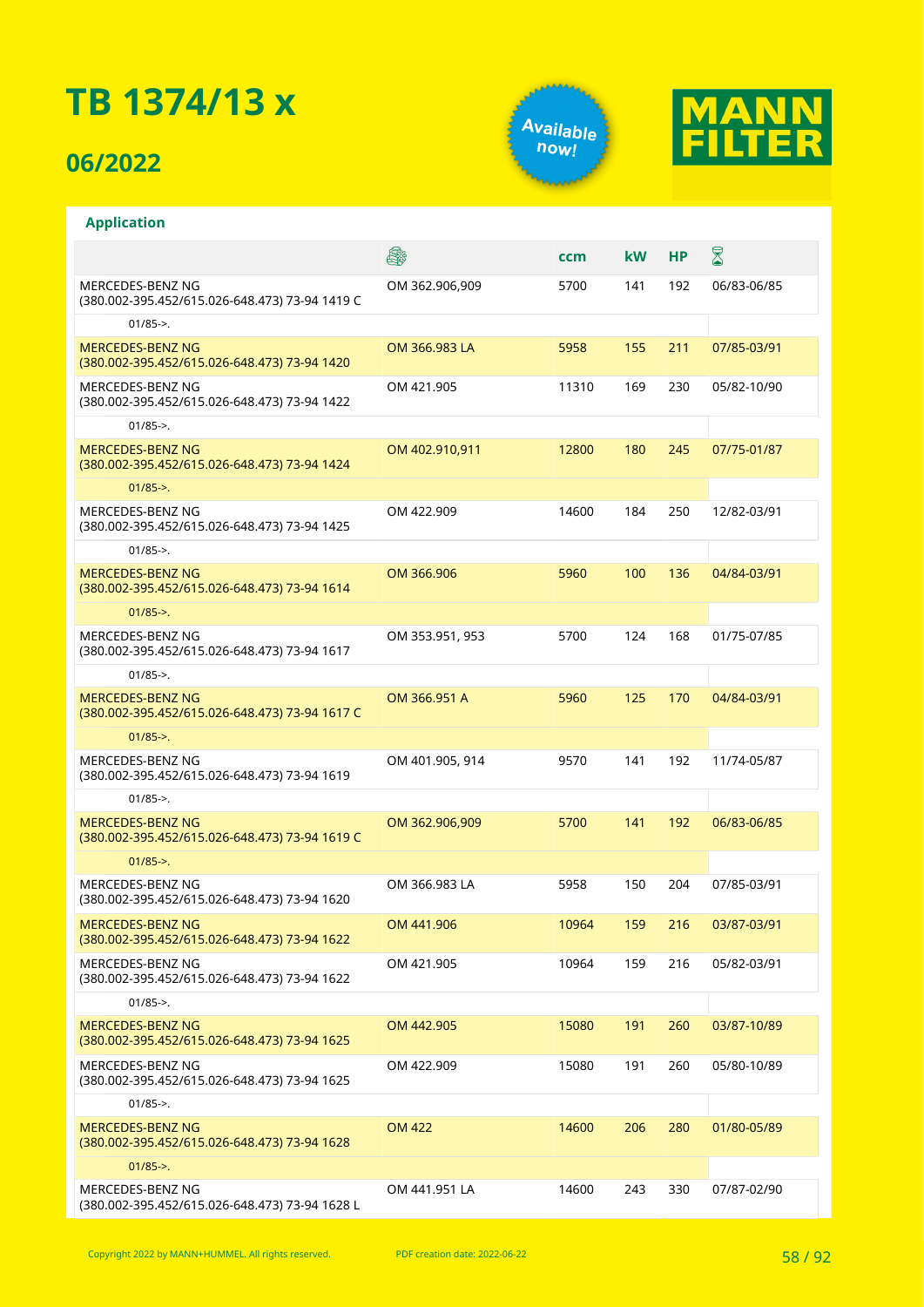## **06/2022**





|                                                                         | 8                 | ccm   | <b>kW</b> | <b>HP</b> | 8           |
|-------------------------------------------------------------------------|-------------------|-------|-----------|-----------|-------------|
| <b>MERCEDES-BENZ NG</b><br>(380.002-395.452/615.026-648.473) 73-94 1633 | <b>OM 422 A</b>   | 14600 | 243       | 330       | 10/80-05/87 |
| $01/85 - >$ .                                                           |                   |       |           |           |             |
| MERCEDES-BENZ NG<br>(380.002-395.452/615.026-648.473) 73-94 1635        | OM 442 A          | 14618 | 260       | 354       | 02/86-07/89 |
| <b>MERCEDES-BENZ NG</b><br>(380.002-395.452/615.026-648.473) 73-94 1636 | OM 423.905,908    | 18300 | 261       | 355       | 09/84-03/91 |
| $01/85 -$                                                               |                   |       |           |           |             |
| MERCEDES-BENZ NG<br>(380.002-395.452/615.026-648.473) 73-94 1638        | OM 422 LA         | 14600 | 203       | 276       | 11/80-12/86 |
| $01/85 - >$ .                                                           |                   |       |           |           |             |
| MERCEDES-BENZ NG<br>(380.002-395.452/615.026-648.473) 73-94 1644        | <b>OM 442 LA</b>  | 14618 | 320       | 435       | 06/86-07/89 |
| MERCEDES-BENZ NG<br>(380.002-395.452/615.026-648.473) 73-94 1922        | OM 421.905        | 11310 | 160       | 218       | 10/81-10/90 |
| $01/85 -$                                                               |                   |       |           |           |             |
| MERCEDES-BENZ NG<br>(380.002-395.452/615.026-648.473) 73-94 1928        | OM 442.908        | 15080 | 206       | 280       | 03/87-05/89 |
| partly/or.                                                              |                   |       |           |           |             |
| MERCEDES-BENZ NG<br>(380.002-395.452/615.026-648.473) 73-94 1928        | OM 422            | 15080 | 206       | 280       | 01/80-05/89 |
| $01/85$ ->.                                                             |                   |       |           |           |             |
| MERCEDES-BENZ NG<br>(380.002-395.452/615.026-648.473) 73-94 1933        | OM422.952-958A    | 14620 | 243       | 330       | 11/80-03/91 |
| 07/85->. partly/or.                                                     |                   |       |           |           |             |
| MERCEDES-BENZ NG<br>(380.002-395.452/615.026-648.473) 73-94 1936        | OM 423.905,906    | 18273 | 261       | 355       | 10/81-03/91 |
| $01/85 -$                                                               |                   |       |           |           |             |
| <b>MERCEDES-BENZ NG</b><br>(380.002-395.452/615.026-648.473) 73-94 1938 | OM 422.955/959 LA | 14600 | 276       | 376       | 11/80-06/90 |
| $01/85 -$                                                               |                   |       |           |           |             |
| MERCEDES-BENZ NG<br>(380.002-395.452/615.026-648.473) 73-94 1944        | OM 442.951 LA     | 14618 | 320       | 435       | 10/85-12/89 |
| MERCEDES-BENZ NG<br>(380.002-395.452/615.026-648.473) 73-94 2025 S      | OM 422.909        | 14600 | 135       | 184       | 08/83-03/91 |
| $01/85 -$                                                               |                   |       |           |           |             |
| MERCEDES-BENZ NG<br>(380.002-395.452/615.026-648.473) 73-94 2028 LS     | OM 422            | 14618 | 206       | 280       | 01/80-06/89 |
| $01/85$ ->.                                                             |                   |       |           |           |             |
| MERCEDES-BENZ NG<br>(380.002-395.452/615.026-648.473) 73-94 2033 LS     | <b>OM 422 A</b>   | 14600 | 243       | 330       | 12/81-05/87 |
| $01/85 - >$ .                                                           |                   |       |           |           |             |
| MERCEDES-BENZ NG<br>(380.002-395.452/615.026-648.473) 73-94 2035 LS     | OM 442 A          | 14618 | 260       | 354       | 06/86-07/89 |
| MERCEDES-BENZ NG<br>(380.002-395.452/615.026-648.473) 73-94 2035 S      | <b>OM 442 A</b>   | 14618 | 260       | 354       | 06/86-07/89 |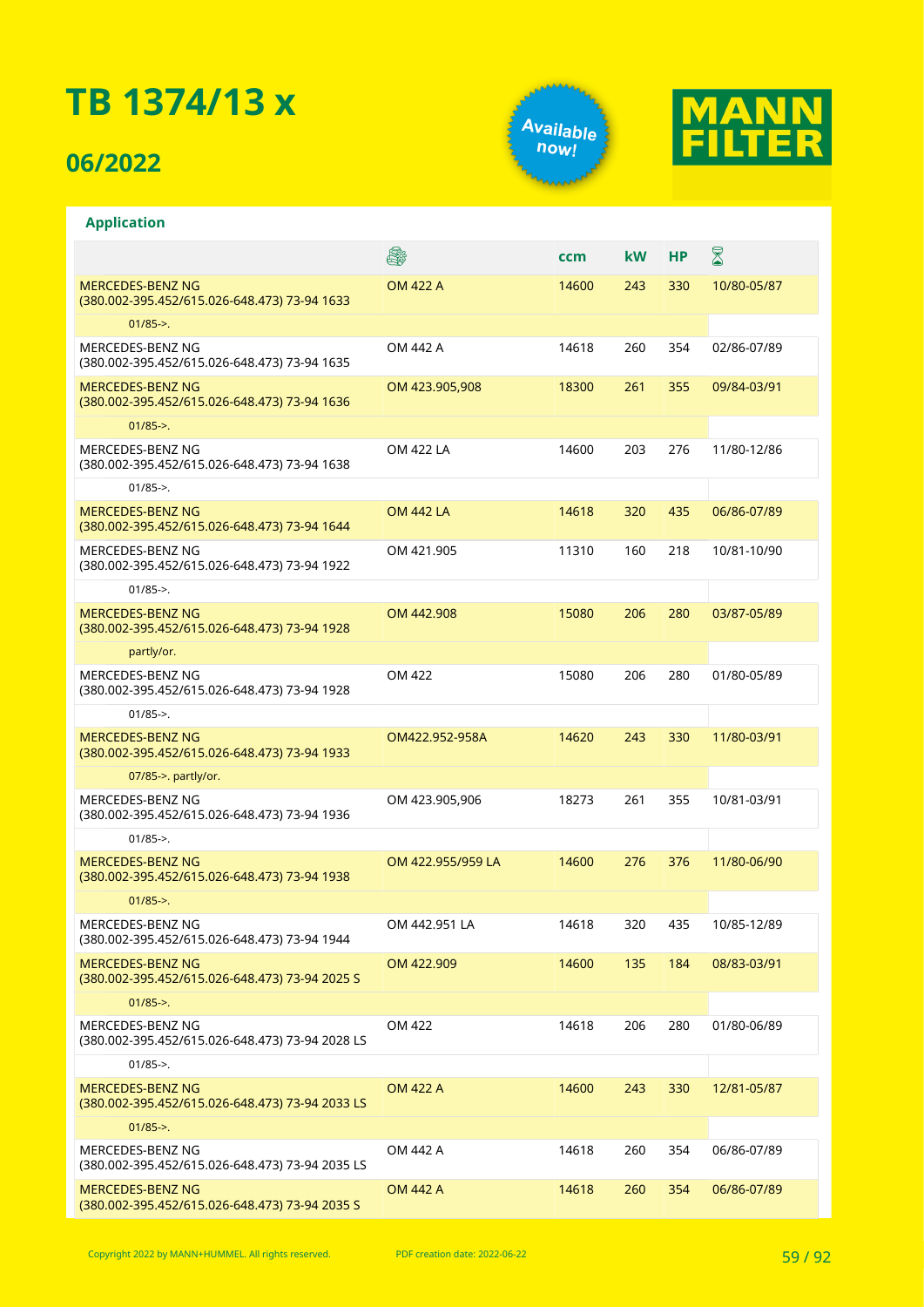## **06/2022**





|                                                                           | 8                | ccm   | kW  | НP  | $\boxtimes$ |
|---------------------------------------------------------------------------|------------------|-------|-----|-----|-------------|
| MERCEDES-BENZ NG<br>(380.002-395.452/615.026-648.473) 73-94 2036 LS       | OM 423.905,908   | 18300 | 261 | 354 | 03/84-03/91 |
| 07/85->. partly/or.                                                       |                  |       |     |     |             |
| <b>MERCEDES-BENZ NG</b><br>(380.002-395.452/615.026-648.473) 73-94 2219 A | OM 401.905, 914  | 9570  | 141 | 192 | 06/76-06/87 |
| $01/85 -$                                                                 |                  |       |     |     |             |
| MERCEDES-BENZ NG<br>(380.002-395.452/615.026-648.473) 73-94 2219 C        | OM 362.906       | 5700  | 141 | 192 | 02/83-09/85 |
| $01/85 -$                                                                 |                  |       |     |     |             |
| <b>MERCEDES-BENZ NG</b><br>(380.002-395.452/615.026-648.473) 73-94 2220   | OM 366.983 LA    | 5958  | 150 | 204 | 07/85-03/91 |
| MERCEDES-BENZ NG<br>(380.002-395.452/615.026-648.473) 73-94 2222          | OM 421.905       | 10964 | 159 | 216 | 05/82-03/91 |
| $01/85 -$                                                                 |                  |       |     |     |             |
| <b>MERCEDES-BENZ NG</b><br>(380.002-395.452/615.026-648.473) 73-94 2222 B | OM 441.906       | 10964 | 159 | 216 | 03/87-03/91 |
| MERCEDES-BENZ NG<br>(380.002-395.452/615.026-648.473) 73-94 2225          | OM 422.909       | 14618 | 184 | 250 | 04/85-03/91 |
| <b>MERCEDES-BENZ NG</b><br>(380.002-395.452/615.026-648.473) 73-94 2228   | OM 422.905,911   | 14618 | 206 | 280 | 12/79-03/91 |
| $01/85 -$                                                                 |                  |       |     |     |             |
| MERCEDES-BENZ NG<br>(380.002-395.452/615.026-648.473) 73-94 2233          | OM 422 A         | 14618 | 243 | 330 | 11/80-05/87 |
| $01/85 -$                                                                 |                  |       |     |     |             |
| <b>MERCEDES-BENZ NG</b><br>(380.002-395.452/615.026-648.473) 73-94 2235   | OM 442.950 A     | 14618 | 260 | 354 | 03/86-07/89 |
| MERCEDES-BENZ NG<br>(380.002-395.452/615.026-648.473) 73-94 2236          | OM 423.905,908   | 18300 | 261 | 355 | 09/82-03/91 |
| $01/85 -$                                                                 |                  |       |     |     |             |
| <b>MERCEDES-BENZ NG</b><br>(380.002-395.452/615.026-648.473) 73-94 2238   | <b>OM 422 LA</b> | 14618 | 203 | 276 | 01/81-12/86 |
| $01/85 -$                                                                 |                  |       |     |     |             |
| MERCEDES-BENZ NG<br>(380.002-395.452/615.026-648.473) 73-94 2244          | OM 442.951 LA    | 14618 | 320 | 435 | 10/85-07/89 |
| MERCEDES-BENZ NG<br>(380.002-395.452/615.026-648.473) 73-94 2421          | OM 421.11        | 10964 | 148 | 201 | 02/83-09/89 |
| $01/85 -$                                                                 |                  |       |     |     |             |
| MERCEDES-BENZ NG<br>(380.002-395.452/615.026-648.473) 73-94 2422          | OM 421.905       | 10964 | 160 | 218 | 05/86-06/89 |
| <b>MERCEDES-BENZ NG</b><br>(380.002-395.452/615.026-648.473) 73-94 2425   | OM 422.909       | 14618 | 184 | 250 | 09/85-06/89 |
| MERCEDES-BENZ NG<br>(380.002-395.452/615.026-648.473) 73-94 2528 A        | OM 422.907,913   | 14618 | 206 | 280 | 01/86-12/92 |
| <b>MERCEDES-BENZ NG</b><br>(380.002-395.452/615.026-648.473) 73-94 2536 A | OM 423.907       | 18273 | 261 | 355 | 01/86-12/92 |
| MERCEDES-BENZ NG<br>(380.002-395.452/615.026-648.473) 73-94 2628          | OM 422.905,911   | 18270 | 206 | 280 | 02/80-03/91 |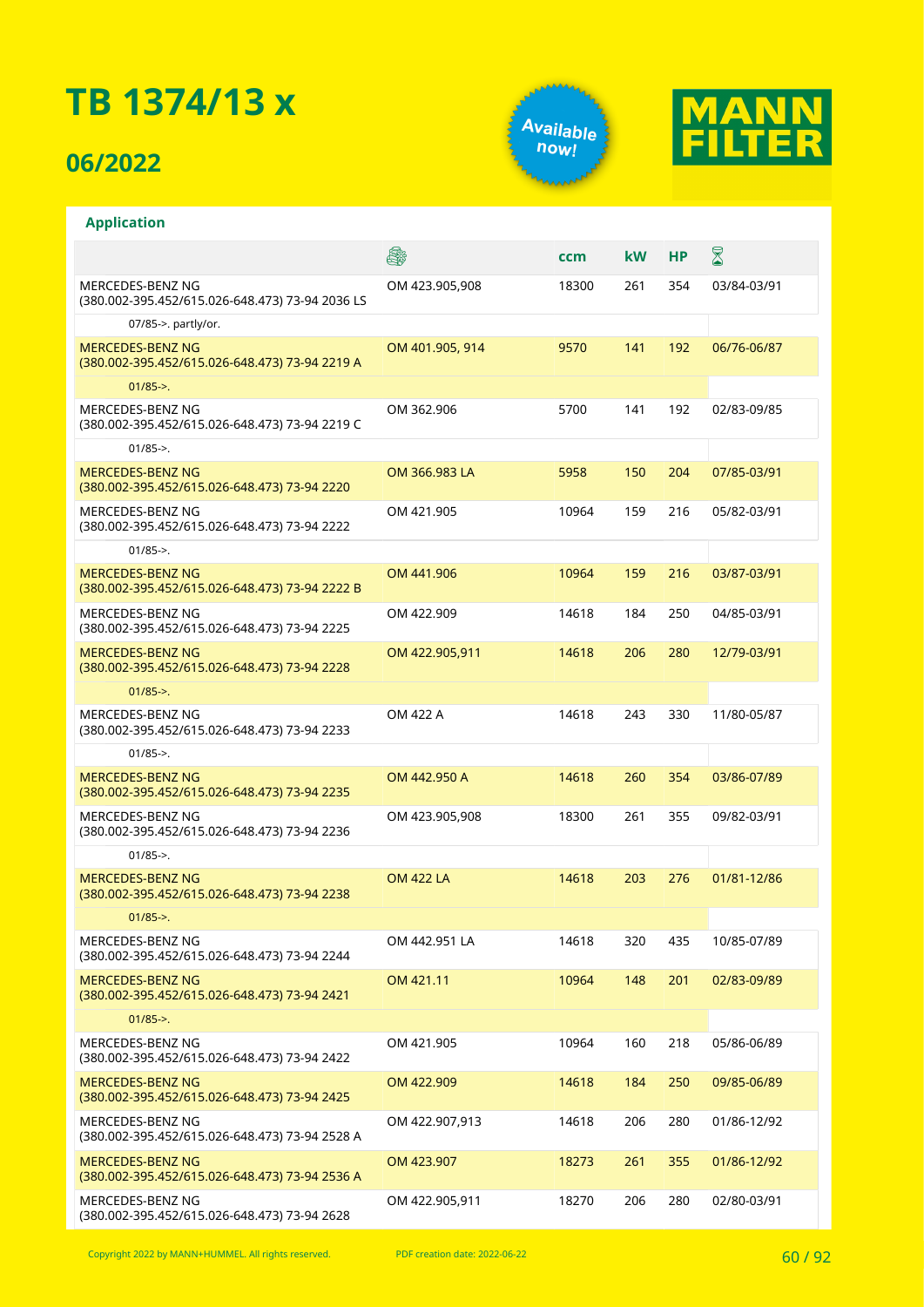### **06/2022**





|                                                                                  | S.               | ccm   | kW  | <b>HP</b> | $\boxtimes$ |
|----------------------------------------------------------------------------------|------------------|-------|-----|-----------|-------------|
| $01/85 -$                                                                        |                  |       |     |           |             |
| <b>MERCEDES-BENZ NG</b><br>(380.002-395.452/615.026-648.473) 73-94 2628          | OM 443.940 A     | 18270 |     |           | 01/90-03/91 |
| MERCEDES-BENZ NG<br>(380.002-395.452/615.026-648.473) 73-94 2633                 | OM 422 A         | 14620 | 243 | 330       | 05/82-05/87 |
| $01/85 -$                                                                        |                  |       |     |           |             |
| <b>MERCEDES-BENZ NG</b><br>(380.002-395.452/615.026-648.473) 73-94 2636          | OM 423.905       | 18273 | 261 | 356       | 11/81-03/91 |
| $01/85 -$                                                                        |                  |       |     |           |             |
| MERCEDES-BENZ NG<br>(380.002-395.452/615.026-648.473) 73-94 2636                 | OM 443.940 A     | 18273 | 261 | 356       | 01/90-03/91 |
| <b>MERCEDES-BENZ NG</b><br>(380.002-395.452/615.026-648.473) 73-94 2638 S        | <b>OM 422 LA</b> | 14600 | 203 | 276       | 01/81-12/86 |
| $01/85 -$                                                                        |                  |       |     |           |             |
| MERCEDES-BENZ NG<br>(380.002-395.452/615.026-648.473) 73-94 3025 B, K            | OM 422.920       | 14618 | 184 | 250       | 12/85-07/87 |
| <b>MERCEDES-BENZ NG</b><br>(380.002-395.452/615.026-648.473) 73-94 3028 B, K     | OM 422.919       | 14618 | 206 | 280       | 12/85-07/87 |
| MERCEDES-BENZ NG<br>(380.002-395.452/615.026-648.473) 73-94 3225 B, K            | OM 422.920       | 14618 | 184 | 250       | 07/87-03/91 |
| MERCEDES-BENZ NG<br>(380.002-395.452/615.026-648.473) 73-94 3228 B, K            | OM 422.919,921   | 14618 | 206 | 280       | 07/87-03/91 |
| MERCEDES-BENZ NG<br>(380.002-395.452/615.026-648.473) 73-94 3250 A               | OM 423 LA        | 18273 | 412 | 560       | 09/85-09/93 |
| MERCEDES-BENZ NG<br>(380.002-395.452/615.026-648.473) 73-94 3328                 | OM 422.914, 919  | 14600 | 206 | 280       | 07/82-07/87 |
| $01/85 -$                                                                        |                  |       |     |           |             |
| MERCEDES-BENZ NG<br>(380.002-395.452/615.026-648.473) 73-94 3333                 | OM 422.954 A     | 14618 | 243 | 330       | 12/82-11/91 |
| $01/85 -$                                                                        |                  |       |     |           |             |
| <b>MERCEDES-BENZ NG</b><br>(380.002-395.452/615.026-648.473) 73-94 3336          | OM 423.905       | 18273 | 261 | 355       | 12/82-11/91 |
| $01/85 -$                                                                        |                  |       |     |           |             |
| MERCEDES-BENZ NG<br>(380.002-395.452/615.026-648.473) 73-94 3528 B, K            | OM 422.919       | 14618 | 206 | 280       | 07/87-09/89 |
| MERCEDES-BENZ NG<br>(380.002-395.452/615.026-648.473) 73-94 3850 A               | OM 423.950 LA    | 18273 | 368 | 500       | 09/85-08/94 |
| MERCEDES-BENZ SK<br>(621.005-625.932/655.005-659.344) 87-06 1729                 | OM 442           |       | 213 | 290       | 07/88-09/96 |
| <b>MERCEDES-BENZ SK</b><br>(621.005-625.932/655.005-659.344) 87-06 1729 K,<br>AK | OM 442.907,926   |       | 213 | 290       | 07/88-09/96 |
| MERCEDES-BENZ SK<br>(621.005-625.932/655.005-659.344) 87-06 1735                 | OM 442 A         | 14618 | 250 | 340       | 07/88-09/93 |
| <b>MERCEDES-BENZ SK</b><br>(621.005-625.932/655.005-659.344) 87-06 1735 K        | OM 440 (442) A   | 14618 | 250 | 340       | 07/91-09/93 |
| MERCEDES-BENZ SK<br>(621.005-625.932/655.005-659.344) 87-06 1748                 | OM 442 LA        | 14618 | 357 | 486       | 09/88-07/92 |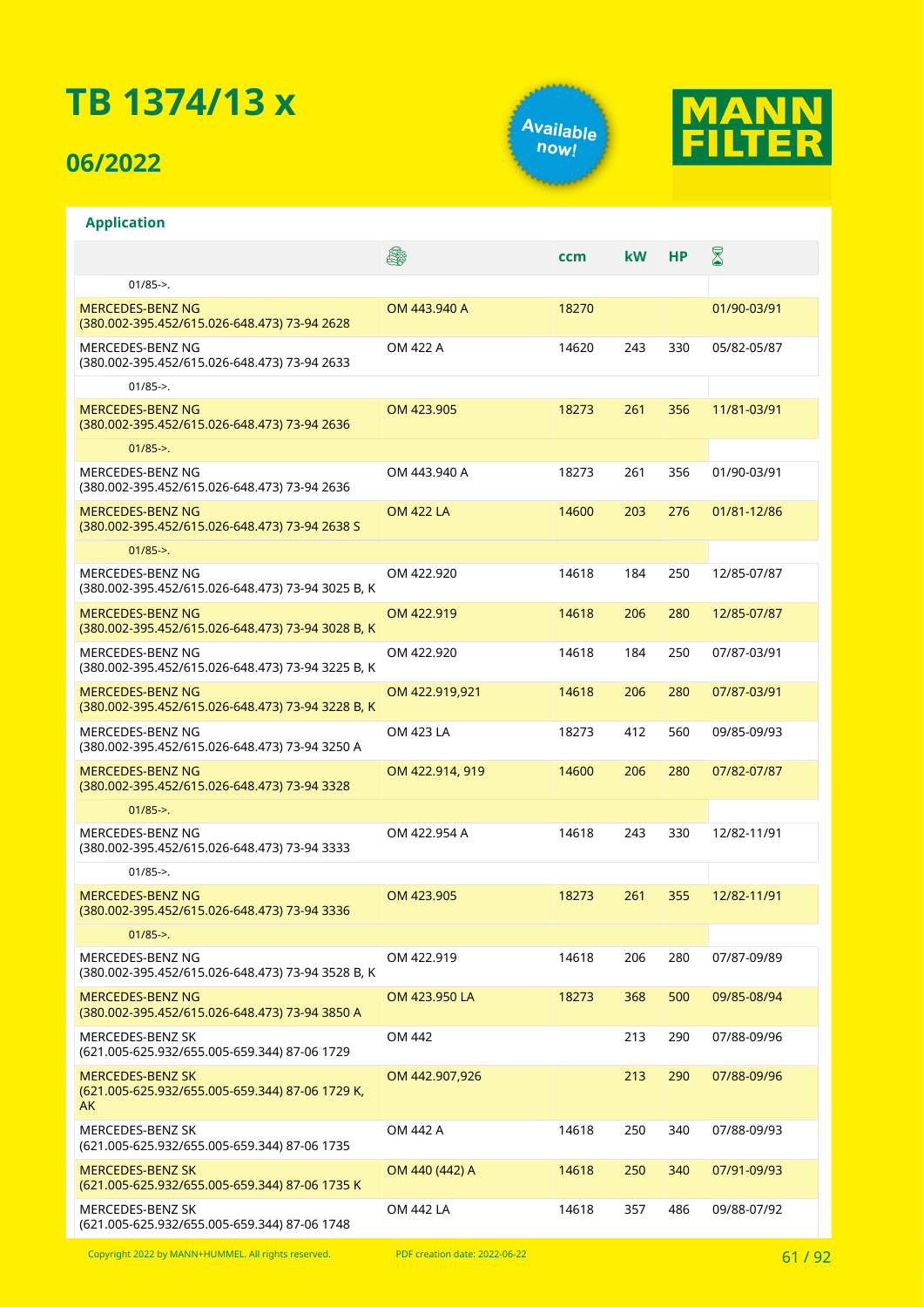## **06/2022**





|                                                                                  | 5                    | ccm   | kW  | НP  | ${\mathbb Z}$ |
|----------------------------------------------------------------------------------|----------------------|-------|-----|-----|---------------|
| <b>MERCEDES-BENZ SK</b><br>(621.005-625.932/655.005-659.344) 87-06 1831 K,<br>AK | OM 401/405 LA        | 9572  | 230 | 313 | 05/91-09/96   |
| MERCEDES-BENZ SK<br>(621.005-625.932/655.005-659.344) 87-06 1838                 | OM 402 LA            | 12763 | 280 | 381 | 12/90-09/96   |
| <b>MERCEDES-BENZ SK</b><br>(621.005-625.932/655.005-659.344) 87-06 1838 L        | OM 446 (442) LA      | 12763 | 280 | 381 | 06/95-09/96   |
| MERCEDES-BENZ SK<br>(621.005-625.932/655.005-659.344) 87-06 1840 LS              | OM 402.971 LA        | 12763 | 280 | 381 | 07/91-07/92   |
| <b>MERCEDES-BENZ SK</b><br>(621.005-625.932/655.005-659.344) 87-06 1844          | OM 440 (442) LA      | 14618 | 320 | 435 | 01/92-09/96   |
| MERCEDES-BENZ SK<br>(621.005-625.932/655.005-659.344) 87-06 1850                 | OM 442.997 LA        | 14618 | 370 | 503 | 01/91-09/96   |
| <b>MERCEDES-BENZ SK</b><br>(621.005-625.932/655.005-659.344) 87-06 1853          | OM 446.920 LA        | 14618 | 390 | 530 | 01/96-09/96   |
| MERCEDES-BENZ SK<br>(621.005-625.932/655.005-659.344) 87-06 1922                 | OM 441.905           | 11310 | 160 | 218 | 05/89-09/93   |
| <b>MERCEDES-BENZ SK</b><br>(621.005-625.932/655.005-659.344) 87-06 1929          | OM 442.925/26/29     |       | 213 | 290 | 07/88-09/96   |
| MERCEDES-BENZ SK<br>(621.005-625.932/655.005-659.344) 87-06 1935                 | OM 442 A             | 14620 | 260 | 354 | 05/89-09/93   |
| <b>MERCEDES-BENZ SK</b><br>(621.005-625.932/655.005-659.344) 87-06 1935 AK       | OM 440 (442A)        | 14618 | 250 | 340 | 12/91-09/96   |
| MERCEDES-BENZ SK<br>(621.005-625.932/655.005-659.344) 87-06 1945 AK              | OM 443.940           | 18270 | 340 | 462 | 09/88-07/92   |
| <b>MERCEDES-BENZ SK</b><br>(621.005-625.932/655.005-659.344) 87-06 1948          | <b>OM 442 LA</b>     | 14618 | 353 | 480 | 09/88-07/92   |
| MERCEDES-BENZ SK<br>(621.005-625.932/655.005-659.344) 87-06 2024                 | OM 401.975 LA        | 9600  | 180 | 245 | 02/93-09/96   |
| <b>MERCEDES-BENZ SK</b><br>(621.005-625.932/655.005-659.344) 87-06 2024 A        | OM 401.984 LA        | 9600  | 180 | 245 | 02/93-09/96   |
| MERCEDES-BENZ SK<br>(621.005-625.932/655.005-659.344) 87-06 2027 AK              | OM 401.989/445.993LA |       | 200 | 272 | 02/93-09/96   |
| <b>MERCEDES-BENZ SK</b><br>(621.005-625.932/655.005-659.344) 87-06 2031          | OM 401/445 LA        | 9572  | 230 | 313 | 03/92-09/96   |
| MERCEDES-BENZ SK<br>(621.005-625.932/655.005-659.344) 87-06 2038                 | OM 402.LA            | 12763 | 280 | 381 | 11/91-09/96   |
| <b>MERCEDES-BENZ SK</b><br>(621.005-625.932/655.005-659.344) 87-06 2038 AS       | OM 402.978 LA        | 12763 | 280 | 381 | 12/92-09/96   |
| MERCEDES-BENZ SK<br>(621.005-625.932/655.005-659.344) 87-06 2044                 | OM 440 (442) LA      | 14618 | 320 | 435 | 01/92-09/96   |
| <b>MERCEDES-BENZ SK</b><br>(621.005-625.932/655.005-659.344) 87-06 2050          | OM 442.997 LA        | 14618 | 370 | 503 | 01/91-09/96   |
| MERCEDES-BENZ SK<br>(621.005-625.932/655.005-659.344) 87-06 2053                 | OM 446.920 LA        | 14618 | 390 | 530 | 01/96-09/96   |
| <b>MERCEDES-BENZ SK</b><br>(621.005-625.932/655.005-659.344) 87-06 2055 AF       | OM 442.997 (442) LA  | 14618 | 370 | 503 | 01/92-09/96   |
| MERCEDES-BENZ SK<br>(621.005-625.932/655.005-659.344) 87-06 2429                 | OM 442               | 15080 | 213 | 290 | 07/88-09/93   |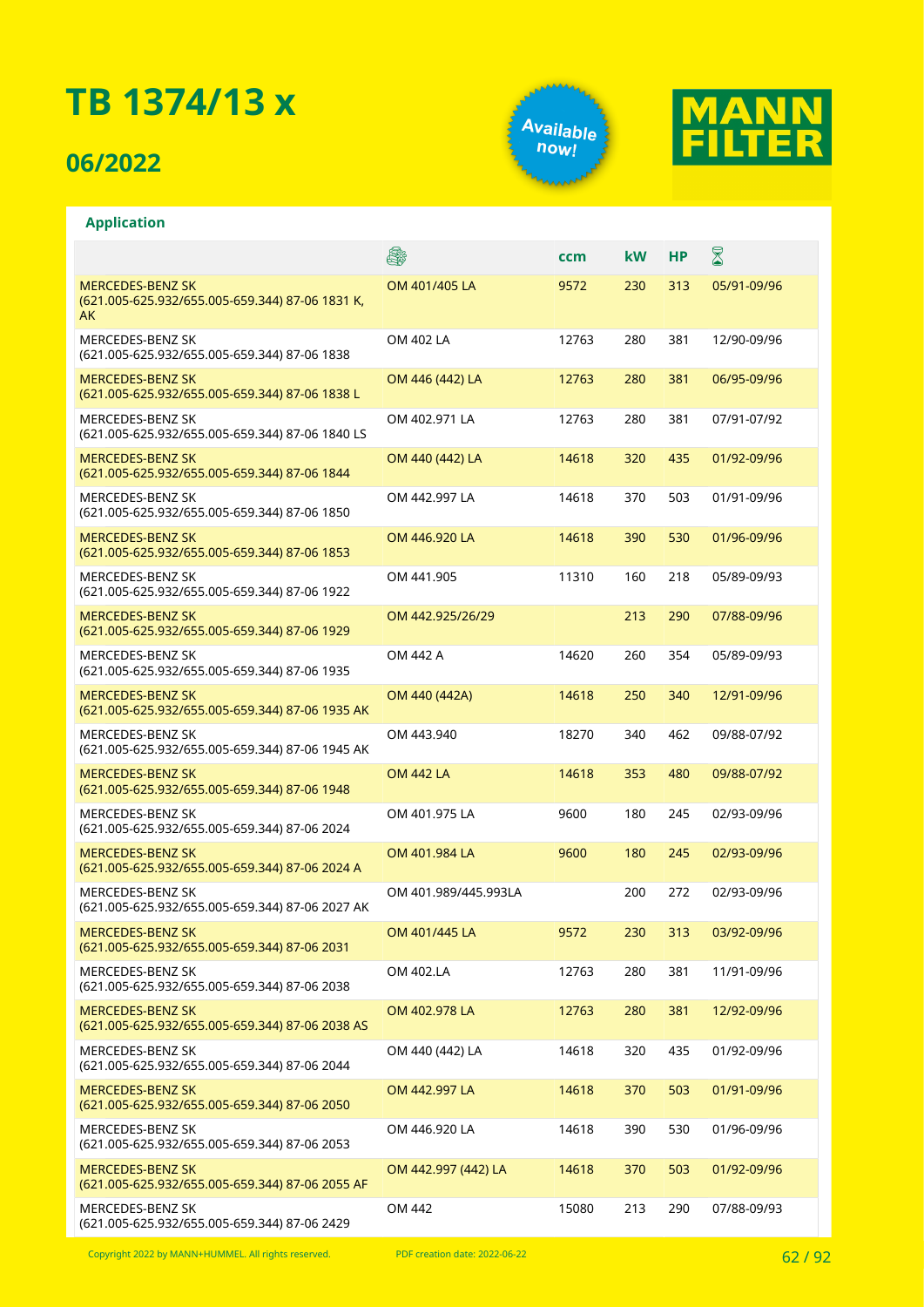## **06/2022**





|                                                                           | 5                    | ccm   | <b>kW</b> | НP  | ${\color{red} \mathbb{Z}}$ |
|---------------------------------------------------------------------------|----------------------|-------|-----------|-----|----------------------------|
| <b>MERCEDES-BENZ SK</b><br>(621.005-625.932/655.005-659.344) 87-06 2434   | OM 441.986/989 LA    | 10984 | 250       | 340 | 07/87-09/96                |
| MERCEDES-BENZ SK<br>(621.005-625.932/655.005-659.344) 87-06 2435          | OM 442 A             | 14618 | 250       | 340 | 07/88-09/93                |
| <b>MERCEDES-BENZ SK</b><br>(621.005-625.932/655.005-659.344) 87-06 2435 K | OM 440 (442) A       | 14618 | 250       | 340 | 07/91-09/96                |
| <b>MERCEDES-BENZ SK</b><br>(621.005-625.932/655.005-659.344) 87-06 2448   | <b>OM 442 LA</b>     | 14618 | 310       | 422 | 07/88-07/92                |
| <b>MERCEDES-BENZ SK</b><br>(621.005-625.932/655.005-659.344) 87-06 2538   | OM 402/440/446 LA    | 14618 | 280       | 381 | 03/91-09/96                |
| MERCEDES-BENZ SK<br>(621.005-625.932/655.005-659.344) 87-06 2544          | OM 440 (442) LA      | 14618 | 320       | 435 | 01/92-09/96                |
| <b>MERCEDES-BENZ SK</b><br>(621.005-625.932/655.005-659.344) 87-06 2550   | OM 442.997 LA        | 14618 | 370       | 503 | 01/91-09/96                |
| MERCEDES-BENZ SK<br>(621.005-625.932/655.005-659.344) 87-06 2553          | OM 446.920 LA        | 14618 | 390       | 530 | 01/96-09/96                |
| <b>MERCEDES-BENZ SK</b><br>(621.005-625.932/655.005-659.344) 87-06 2629   | OM 442.906-929       | 15080 | 213       | 290 | 07/88-09/93                |
| MERCEDES-BENZ SK<br>(621.005-625.932/655.005-659.344) 87-06 2631          | OM 401/445 LA        | 9572  | 230       | 313 | 06/92-09/96                |
| <b>MERCEDES-BENZ SK</b><br>(621.005-625.932/655.005-659.344) 87-06 2634   | OM441 LA (441/445LA) | 10964 | 250       | 340 | 02/92-09/96                |
| MERCEDES-BENZ SK<br>(621.005-625.932/655.005-659.344) 87-06 2635          | OM 442 A             | 14618 | 265       | 360 | 07/88-09/93                |
| <b>MERCEDES-BENZ SK</b><br>(621.005-625.932/655.005-659.344) 87-06 2635   | OM 440 (442) A       | 14618 | 265       | 360 | 07/91-09/96                |
| MERCEDES-BENZ SK<br>(621.005-625.932/655.005-659.344) 87-06 2638          | OM 402 LA (422)      | 12763 | 280       | 381 | 09/91-09/96                |
| <b>MERCEDES-BENZ SK</b><br>(621.005-625.932/655.005-659.344) 87-06 2644   | OM 440 (442) LA      | 14618 | 320       | 435 | 01/92-09/96                |
| MERCEDES-BENZ SK<br>(621.005-625.932/655.005-659.344) 87-06 2648 S        | <b>OM 442 LA</b>     | 14618 | 357       | 486 | 12/88-07/92                |
| <b>MERCEDES-BENZ SK</b><br>(621.005-625.932/655.005-659.344) 87-06 2650   | OM 442.997 LA        | 14618 | 370       | 503 | 07/92-09/96                |
| MERCEDES-BENZ SK<br>(621.005-625.932/655.005-659.344) 87-06 2653          | OM 446. LA           | 14618 | 390       | 530 | 01/96-09/96                |
| <b>MERCEDES-BENZ SK</b><br>(621.005-625.932/655.005-659.344) 87-06 3050   | OM 440 (442) LA      | 14618 | 370       | 503 | 12/93-09/96                |
| MERCEDES-BENZ SK<br>(621.005-625.932/655.005-659.344) 87-06 3229          | OM 442               | 15078 | 213       | 290 | 09/89-09/93                |
| <b>MERCEDES-BENZ SK</b><br>(621.005-625.932/655.005-659.344) 87-06 3233   | <b>OM 441 LA</b>     | 10964 | 249       | 340 | 10/90-07/92                |
| MERCEDES-BENZ SK<br>(621.005-625.932/655.005-659.344) 87-06 3234          | OM 441 LA            | 10964 | 250       | 340 | 02/92-09/96                |
| <b>MERCEDES-BENZ SK</b><br>(621.005-625.932/655.005-659.344) 87-06 3235   | OM 442.959 A         | 14618 | 260       | 354 | 10/88-07/92                |
| MERCEDES-BENZ SK<br>(621.005-625.932/655.005-659.344) 87-06 3238          | OM 402 LA (422/446)  | 12763 | 280       | 381 | 10/90-09/96                |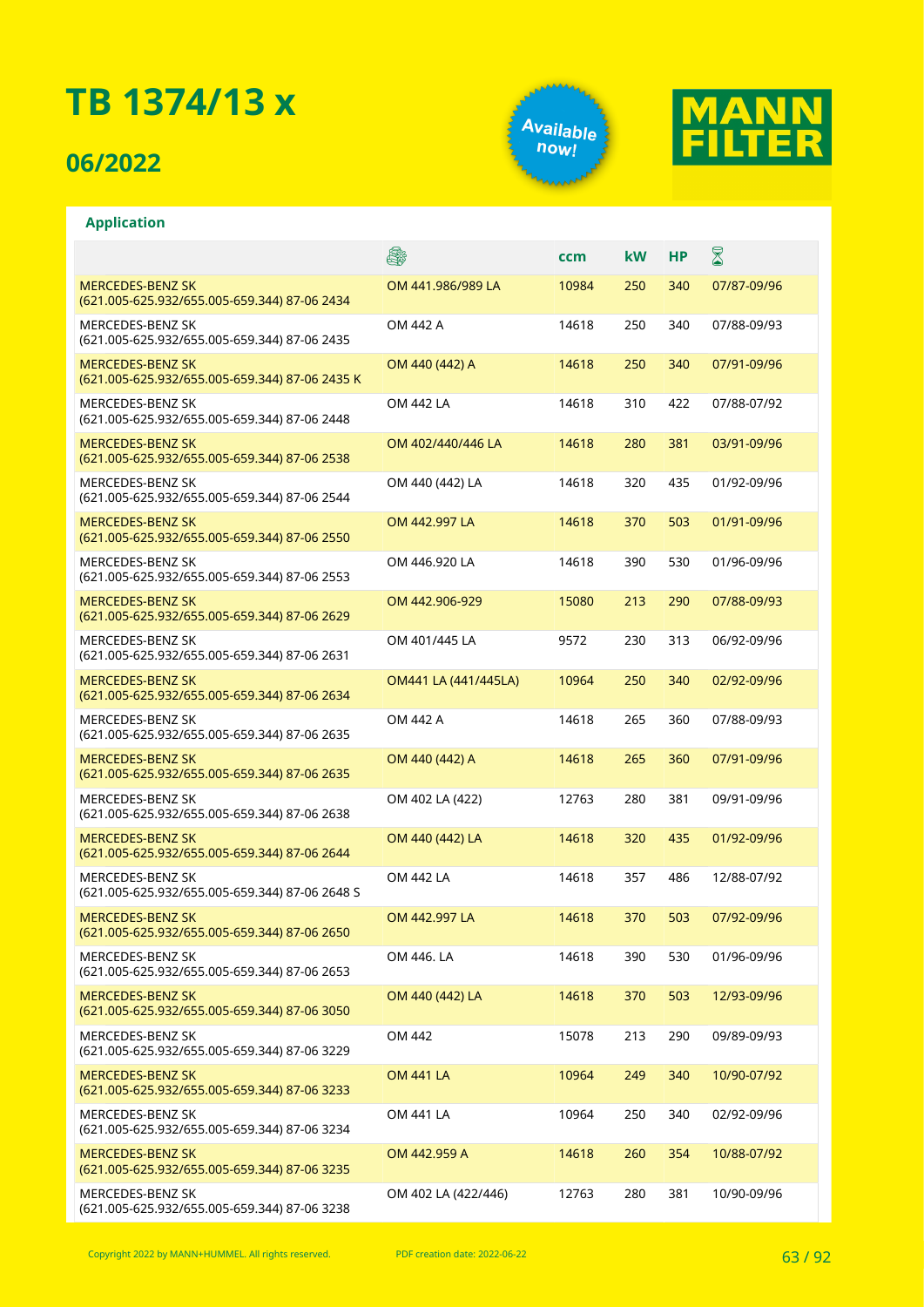## **06/2022**





|                                                                           | S.                  | ccm   | kW  | НP  | $\boxtimes$ |
|---------------------------------------------------------------------------|---------------------|-------|-----|-----|-------------|
| <b>MERCEDES-BENZ SK</b><br>(621.005-625.932/655.005-659.344) 87-06 3250 A | OM 443.980 LA       | 18273 | 412 | 560 | 01/90-09/93 |
| MERCEDES-BENZ SK<br>(621.005-625.932/655.005-659.344) 87-06 3253          | OM 446 LA           | 14618 | 390 | 530 | 01/96-09/96 |
| <b>MERCEDES-BENZ SK</b><br>(621.005-625.932/655.005-659.344) 87-06 3535   | <b>OM 442 A</b>     | 14618 | 260 | 354 | 10/88-09/93 |
| MERCEDES-BENZ SK<br>(621.005-625.932/655.005-659.344) 87-06 3538          | OM 402 LA (440/446) | 12763 | 280 | 381 | 03/91-09/96 |
| <b>MERCEDES-BENZ SK</b><br>(621.005-625.932/655.005-659.344) 87-06 3544 S | OM 440 (442) LA     | 14618 | 320 | 435 | 07/92-09/96 |
| MERCEDES-BENZ SK<br>(621.005-625.932/655.005-659.344) 87-06 3548 S        | OM 440 (442) LA     | 14618 | 370 | 503 | 05/92-07/92 |
| <b>MERCEDES-BENZ SK</b><br>(621.005-625.932/655.005-659.344) 87-06 3550 S | OM 440 (442) LA     | 14618 | 370 | 503 | 05/92-09/96 |
| MERCEDES-BENZ SK<br>(621.005-625.932/655.005-659.344) 87-06 3553          | OM 446.933 LA       | 14618 | 390 | 530 | 01/96-05/06 |
| <b>MERCEDES-BENZ SK</b><br>(621.005-625.932/655.005-659.344) 87-06 4050 A | OM 423.950 LA       | 18273 | 368 | 500 | 07/87-05/06 |
| MERCEDES-BENZ SK<br>(621.005-625.932/655.005-659.344) 87-06 4050 A        | OM 440.975 LA       | 18273 | 370 | 503 | 07/87-05/06 |
| <b>MERCEDES-BENZ SK</b><br>(621.005-625.932/655.005-659.344) 87-06 4435 K | OM 442.959 A        | 14618 | 260 | 354 | 10/89-08/96 |
| MERCEDES-BENZ SK<br>(621.005-625.932/655.005-659.344) 87-06 4850 A        | OM 423.950 LA       | 18273 | 368 | 500 | 07/87-05/06 |
| MERCEDES-BENZ T2/LN1 (667, 668, 669, 670, 672)<br>86-94 507 D             | OM 616.914          | 2399  | 53  | 72  | 04/86-04/89 |
| Series 670.                                                               |                     |       |     |     |             |
| MERCEDES-BENZ T2/LN1 (667, 668, 669, 670, 672)<br>86-94 508 D             | OM 601.941          | 2299  | 58  | 79  | 03/89-12/94 |
| Series 670.                                                               |                     |       |     |     |             |
| MERCEDES-BENZ T2/LN1 (667, 668, 669, 670, 672)<br>86-94 510               | M 102.946           | 2299  | 70  | 95  | 04/86-12/94 |
| Series 670.                                                               |                     |       |     |     |             |
| MERCEDES-BENZ T2/LN1 (667, 668, 669, 670, 672)<br>86-94 609 D             | OM 364.906          | 3972  | 63  | 86  | 04/86-12/94 |
| Series 670.                                                               |                     |       |     |     |             |
| MERCEDES-BENZ T2/LN1 (667, 668, 669, 670, 672)<br>86-94 611 D             | OM 354 (364) LA     | 3972  | 77  | 105 | 06/94-12/94 |
| Series 670.                                                               |                     |       |     |     |             |
| MERCEDES-BENZ T2/LN1 (667, 668, 669, 670, 672)<br>86-94 709 D             | OM 364.906          | 3972  | 63  | 86  | 04/86-12/94 |
| Series 670.                                                               |                     |       |     |     |             |
| MERCEDES-BENZ T2/LN1 (667, 668, 669, 670, 672)<br>86-94 711 D             | OM354 (364) LA      | 3972  | 77  | 105 | 06/94-12/94 |
| Series 670.                                                               |                     |       |     |     |             |
| MERCEDES-BENZ T2/LN1 (667, 668, 669, 670, 672)<br>86-94 711 D             | OM 364 A            | 3972  | 77  | 105 | 04/86-12/94 |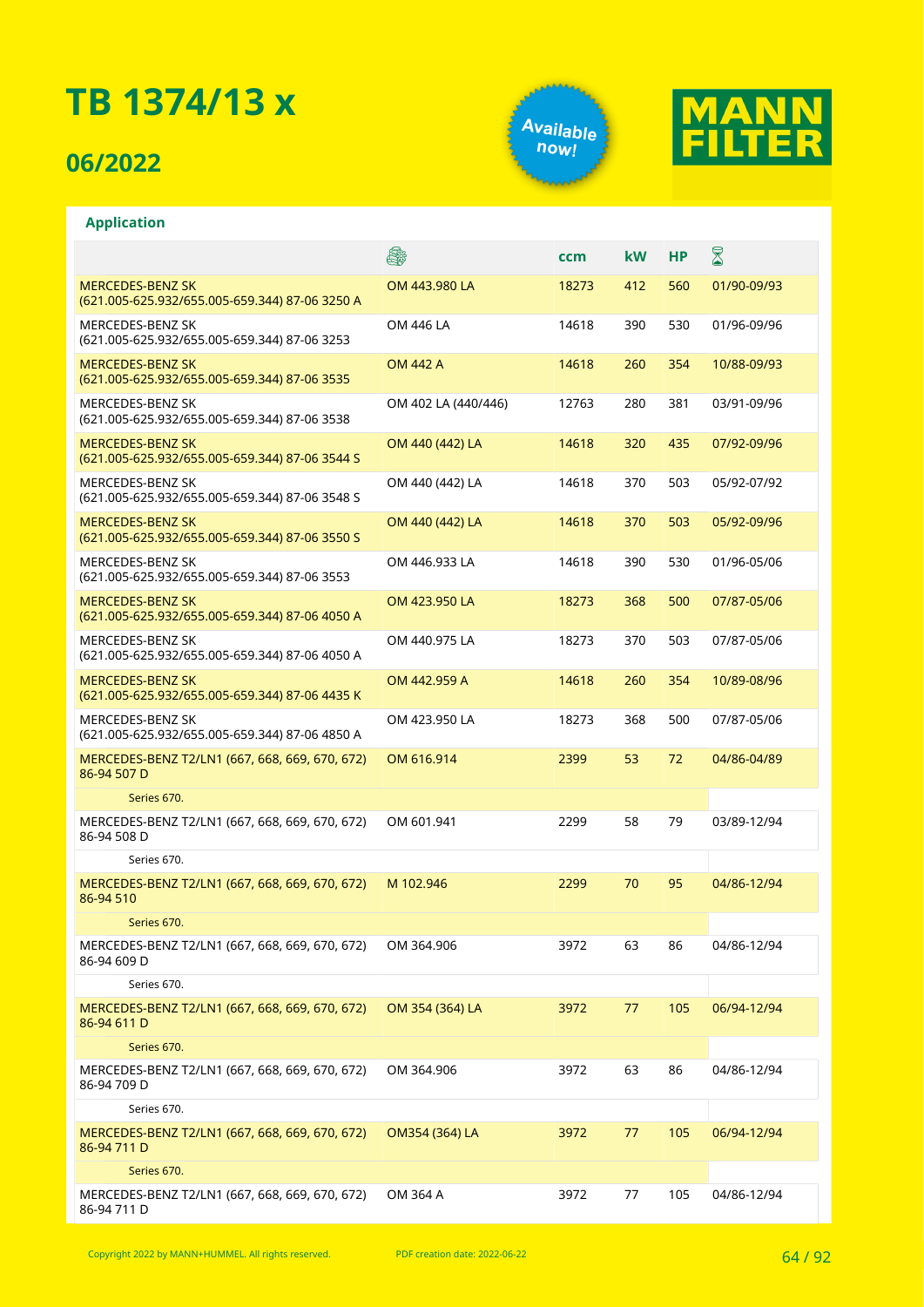### **06/2022**

**Application**





#### **A** X **ccm kW HP** Series 670. MERCEDES-BENZ T2/LN1 (667, 668, 669, 670, 672) OM 354.923 LA 3972 103 140 06/94-12/94 86-94 714 D Series 670. MERCEDES-BENZ T2/LN1 (667, 668, 669, 670, 672) OM 364.906 3972 63 86 04/86-12/94 86-94 809 D Series 670. MERCEDES-BENZ T2/LN1 (667, 668, 669, 670, 672) OM 364.911 3972 63 86 04/86-12/94 86-94 809 DT Series 670. MERCEDES-BENZ T2/LN1 (667, 668, 669, 670, 672) OM 364 A 3972 85 115 04/86-12/94 86-94 811 D Series 670. MERCEDES-BENZ T2/LN1 (667, 668, 669, 670, 672) OM 354 (364) LA 3972 85 115 06/94-12/94 86-94 811 D MERCEDES-BENZ T2/LN1 (667, 668, 669, 670, 672) OM 354 (364) LA 3972 77 105 06/94-12/94 86-94 811 DT MERCEDES-BENZ T2/LN1 (667, 668, 669, 670, 672) OM 354 (364) LA 3972 103 140 06/94-12/94 86-94 814 D MERCEDES-BENZ T2/LN1 (667, 668, 669, 670, 672) OM 364.981 LA 3972 103 140 11/87-12/94 86-94 814 D OM 364.984 LA 3972 103 140 01/91-12/94 MERCEDES-BENZ T2/LN1 (667, 668, 669, 670, 672) 86-94 814 DA MERCEDES-BENZ T2/LN1 (667, 668, 669, 670, 672) OM 354 (364) LA 3972 103 140 06/94-12/94 86-94 814 DA OM 602.984 LA 2900 85 115 10/96-> MERCEDES-BENZ Vario (667, 668, 669, 670) 96- 512 D Series 669 + 670. MERCEDES-BENZ Vario (667, 668, 669, 670) 96- 612 OM 602.984/985 LA 2900 85 115 10/96-> D Series 669 + 670. MERCEDES-BENZ Vario (667, 668, 669, 670) 96- 613 OM 904 LA Euro4/5/EEV 4250 95 129 03/06-> D BlueTec MERCEDES-BENZ Vario (667, 668, 669, 670) 96- 614 OM 904.908 LA 4250 4250 100 136 10/96-> D Series 669 + 670. MERCEDES-BENZ Vario (667, 668, 669, 670) 96- 615 OM 904.923 LA 4250 4250 412 152 10/96->  $\Gamma$ Series 669 + 670. MERCEDES-BENZ Vario (667, 668, 669, 670) 96- 615 OM 904.908 LA 4250 110 150 10/96-> D Series 669 + 670. MERCEDES-BENZ Vario (667, 668, 669, 670) 96- 616 OM 904 LA Euro4/5/EEV 4250 115 156 03/06-> D BlueTec MERCEDES-BENZ Vario (667, 668, 669, 670) 96- 618 OM 904 LA 4250 130 177 11/02->

Copyright 2022 by MANN+HUMMEL. All rights reserved. PDF creation date: 2022-06-22

D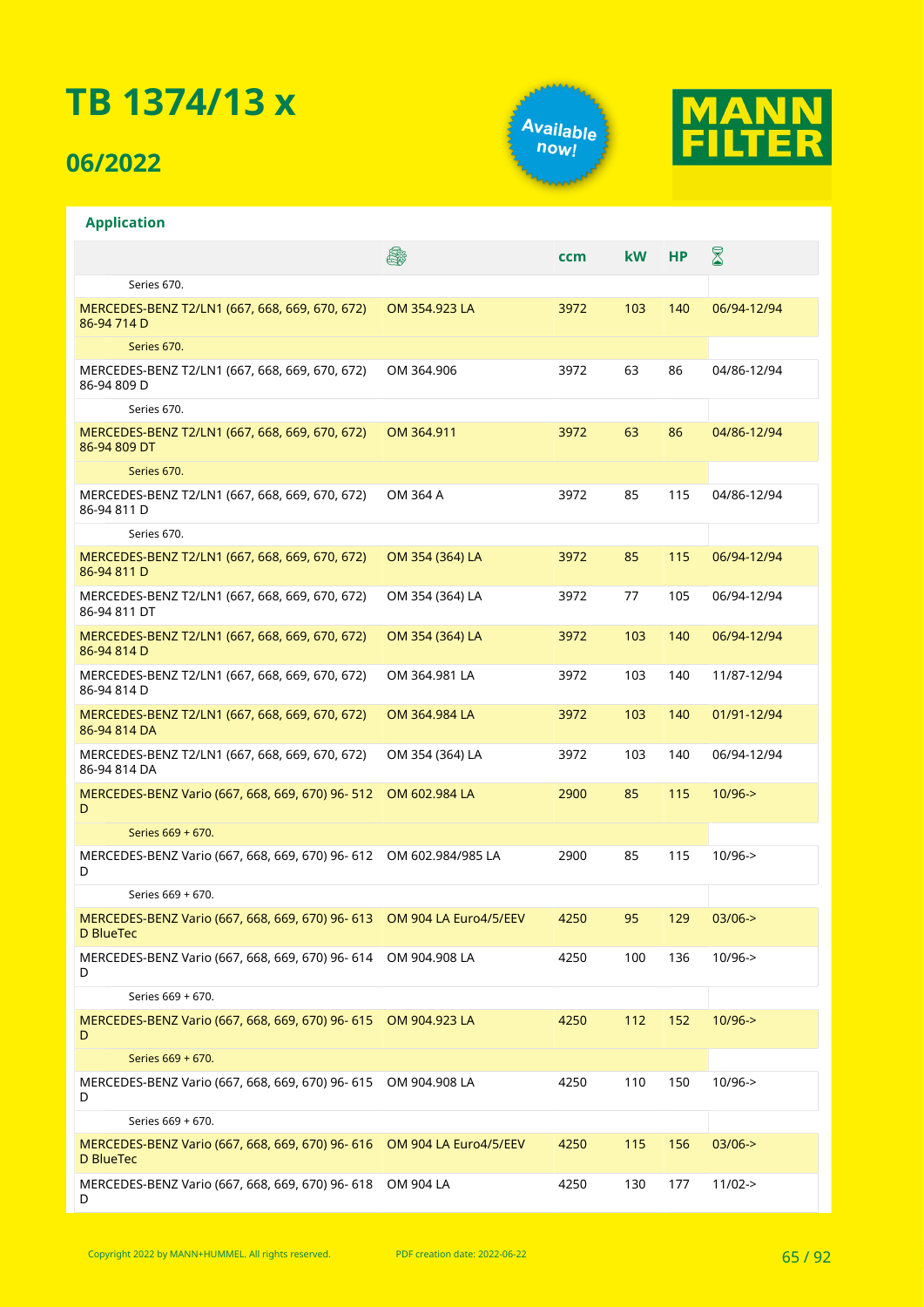## **06/2022**

**Application**





#### ⊠ A **ccm kW HP** MERCEDES-BENZ Vario (667, 668, 669, 670) 96- 618 OM 904 LA Euro4/5/EEV 4250 130 177 03/06-> D BlueTec MERCEDES-BENZ Vario (667, 668, 669, 670) 96- 812 OM 602.984/985 LA 2900 85 115 10/96-> D MERCEDES-BENZ Vario (667, 668, 669, 670) 96- 812 OM 904.961 LA 4250 90 122 10/96-> DT MERCEDES-BENZ Vario (667, 668, 669, 670) 96- 813 OM 904 LA Euro4/5/EEV 4250 95 129 03/06-> D/DA BlueTec MERCEDES-BENZ Vario (667, 668, 669, 670) 96- 814 OM 904.908 LA 4250 100 136 10/96-> D/DA MERCEDES-BENZ Vario (667, 668, 669, 670) 96- 815 OM 904.923 LA 4250 112 152 10/96-> D/DA MERCEDES-BENZ Vario (667, 668, 669, 670) 96- 815 OM 904.908 LA 4250 110 150 10/96-> D/DA MERCEDES-BENZ Vario (667, 668, 669, 670) 96- 816 OM 904 LA Euro4/5/EEV 4250 115 156 03/06-> D/DA BlueTec MERCEDES-BENZ Vario (667, 668, 669, 670) 96- 818 OM 904 LA 4250 130 177 11/02->  $\mathsf{D}$ MERCEDES-BENZ Vario (667, 668, 669, 670) 96- 818 OM 904 LA Euro4/5/EEV 4250 130 177 03/06-> D/DA BlueTec MERCEDES-BENZ Zetros (949.016 - 949.066) 1733 OM 926 LA 7200 240 326 09/08-> MERCEDES-BENZ Zetros (949.016 - 949.066) 1833 OM 926 LA 7200 240 326 05/09-> MERCEDES-BENZ Zetros (949.016 - 949.066) 2633 OM 926 LA 7200 240 326 09/08-> MERCEDES-BENZ Zetros (949.016 - 949.066) 2733 OM 926 LA 7200 240 326 05/09-> MERCEDES-BENZ Zetros (949.016 - 949.066) 2743 OM 457 LA (457.970) 11967 315 428 01/10-> MERCEDES-BENZ Zetros (949.016 - 949.066) 3343 OM 457 LA (457.970) 11967 315 428 09/08-> MERCEDES-BENZ Zetros (949.016 - 949.066) 3643 OM 457 LA (457.970) 11967 315 428 09/08-> MERCEDES-BENZ Zetros (949.016 - 949.066) 4043 OM 457 LA (457.970) 11967 315 428 01/10-> MB OM 906 LA 180 245 01/00-> NEOPLAN (NEOMAN) Centroliner / Centroliner Evolution N 4407 NEOPLAN (NEOMAN) Centroliner / Centroliner D 0826 LOH17 6871 162 220 10/98-> Evolution N 4407 NEOPLAN (NEOMAN) Centroliner / Centroliner D 0836 LOH03 6871 206 280 10/98-> Evolution N 4411 D 0826 LOH17/LUH12 6871 162 220 10/98-> NEOPLAN (NEOMAN) Centroliner / Centroliner Evolution N 4411 D 2866 LUH 11967 191 260 01/99-12/01 NEOPLAN (NEOMAN) Centroliner / Centroliner Evolution N 4416 NEOPLAN (NEOMAN) Centroliner / Centroliner D 2866 LUH20 11967 228 310 01/99-12/01 Evolution N 4416 NEOPLAN (NEOMAN) Centroliner / Centroliner D 0836 LUH13 6871 191 260 01/99-12/01 Evolution N 4416 D 0826 LOH17/LUH12 6871 162 220 10/98-> NEOPLAN (NEOMAN) Centroliner / Centroliner Evolution N 4416 NEOPLAN (NEOMAN) Centroliner / Centroliner D 0836 LOH03 6871 206 280 10/98->Evolution N 4416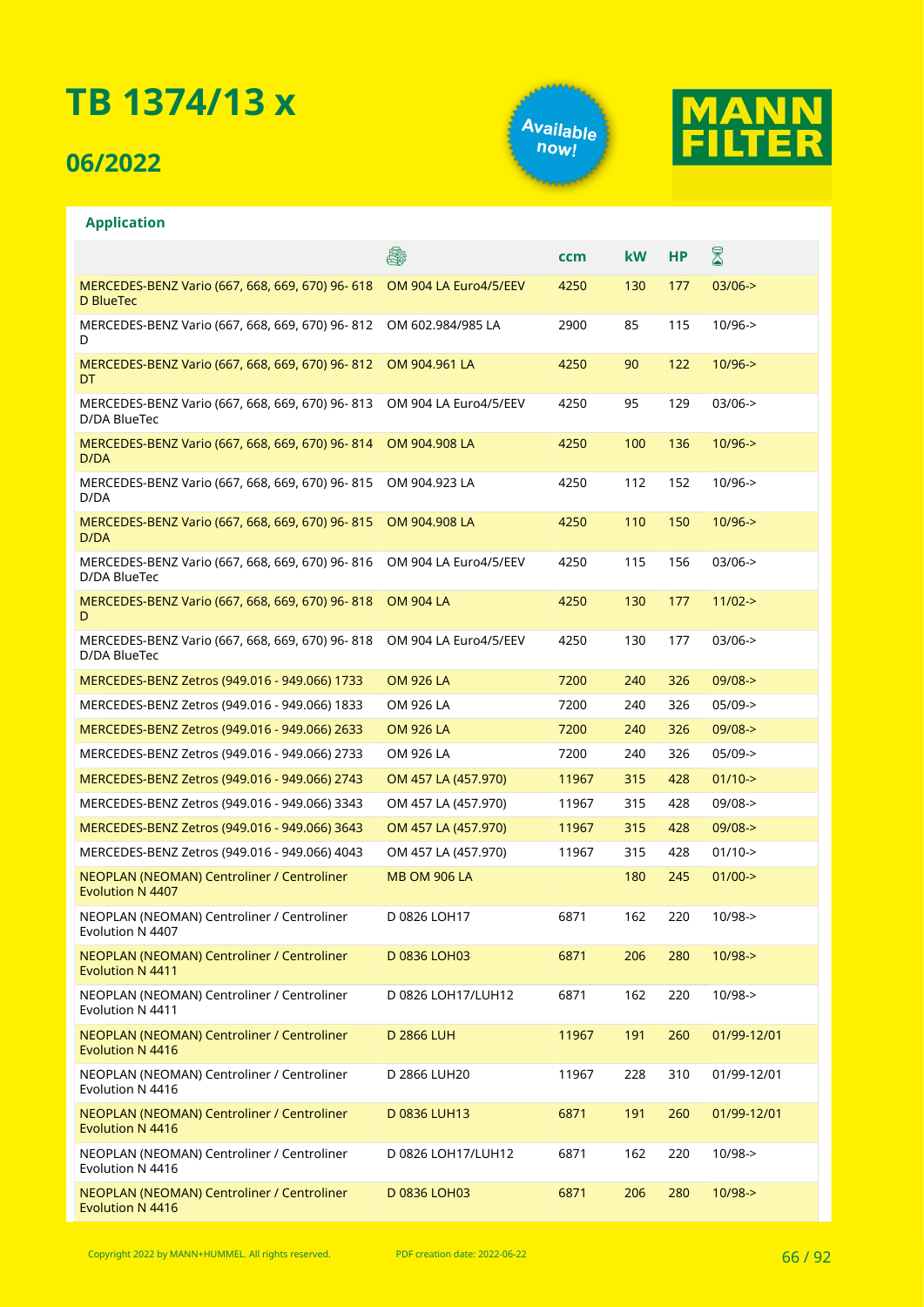## **06/2022**

**Application**





#### E. X **ccm kW HP** NEOPLAN (NEOMAN) Centroliner / Centroliner D 2866 LUH21 11967 257 349 01/99-> Evolution N 4420 NEOPLAN (NEOMAN) Centroliner / Centroliner D 2866 LUH22 11967 191 260 01/99-> Evolution N 4420 NEOPLAN (NEOMAN) Centroliner / Centroliner D 2866 LOH25/LUH20 11967 228 310 01/99-> Evolution N 4420 D 2866 LUH22 11967 191 260 01/99-> NEOPLAN (NEOMAN) Centroliner / Centroliner Evolution N 4421 NEOPLAN (NEOMAN) Centroliner / Centroliner D 2866 LUH21 11967 257 349 01/99-> Evolution N 4421 NEOPLAN (NEOMAN) Centroliner / Centroliner D 2866 LOH25/LUH20 11967 228 310 01/99-> Evolution N 4421 NEOPLAN (NEOMAN) Centroliner / Centroliner D 2866 LOH 11967 265 360 05/02-> Evolution N 4426/3 NEOPLAN (NEOMAN) Centroliner / Centroliner D 2066 LUH33 10518 265 360 08/06-> Evolution N 4516 NEOPLAN (NEOMAN) Centroliner / Centroliner D 2066 LUH22 10518 228 310 08/06-> Evolution N 4516 NEOPLAN (NEOMAN) Centroliner / Centroliner D 2866 LUH24 11967 228 310 03/02-> Evolution N 4516 NEOPLAN (NEOMAN) Centroliner / Centroliner D 2066 LUH21 10518 199 271 08/06-> Evolution N 4516 NEOPLAN (NEOMAN) Centroliner / Centroliner D 2066 LUH47 10518 235 320 08/06-> Evolution N 4516 NEOPLAN (NEOMAN) Centroliner / Centroliner D 2066 LUH46 10518 206 280 08/06-> Evolution N 4516 NEOPLAN (NEOMAN) Centroliner / Centroliner D 2866 LUH25 11967 265 360 03/02-> Evolution N 4521 NEOPLAN (NEOMAN) Centroliner / Centroliner D 2066 LUH23 10518 257 349 08/06-> Evolution N 4522 NEOPLAN (NEOMAN) Centroliner / Centroliner D 2066 LUH33 10518 265 360 08/06-> Evolution N 4522 NEOPLAN (NEOMAN) Centroliner / Centroliner D 2066 LUH22 10518 228 310 08/06-> Evolution N 4522 NEOPLAN (NEOMAN) Centroliner / Centroliner D 2066 LUH47 10518 235 320 08/06-> Evolution N 4522 NEOPLAN (NEOMAN) Euroliner N 316/3 UEL MAN D 2876 LUH01 294 400 01/97-> NEOPLAN (NEOMAN) Euroliner N 3316 K/UE D 2866 LUH30 11967 301 410 09/98-> NEOPLAN (NEOMAN) Euroliner N 3316 KL/UEL D 2866 LUH25 11967 265 360 09/98-> NEOPLAN (NEOMAN) Euroliner N 3318/3 UE D 2866 LUH30 11967 301 410 09/98-> NEOPLAN (NEOMAN) Jetliner Jetliner N 208 MAN D 0826 LOH2 6871 140 190 09/92-> NEOPLAN (NEOMAN) Jetliner Jetliner N 208 MAN D0226 5958 150 204 01/89-> NEOPLAN (NEOMAN) Jetliner Jetliner N 208 MAN D 0826 LOH3/4 6871 169 230 09/90-> NEOPLAN (NEOMAN) Jetliner Jetliner N 208 MB OM 352A 5958 150 204 01/83-> NEOPLAN (NEOMAN) Jetliner Jetliner N 208 MB-OM 366 LA 5958 150 204 01/88-> NEOPLAN (NEOMAN) Jetliner Jetliner N 212, H KHD/MAN/MB 01/81-> 01/81-> 01/81->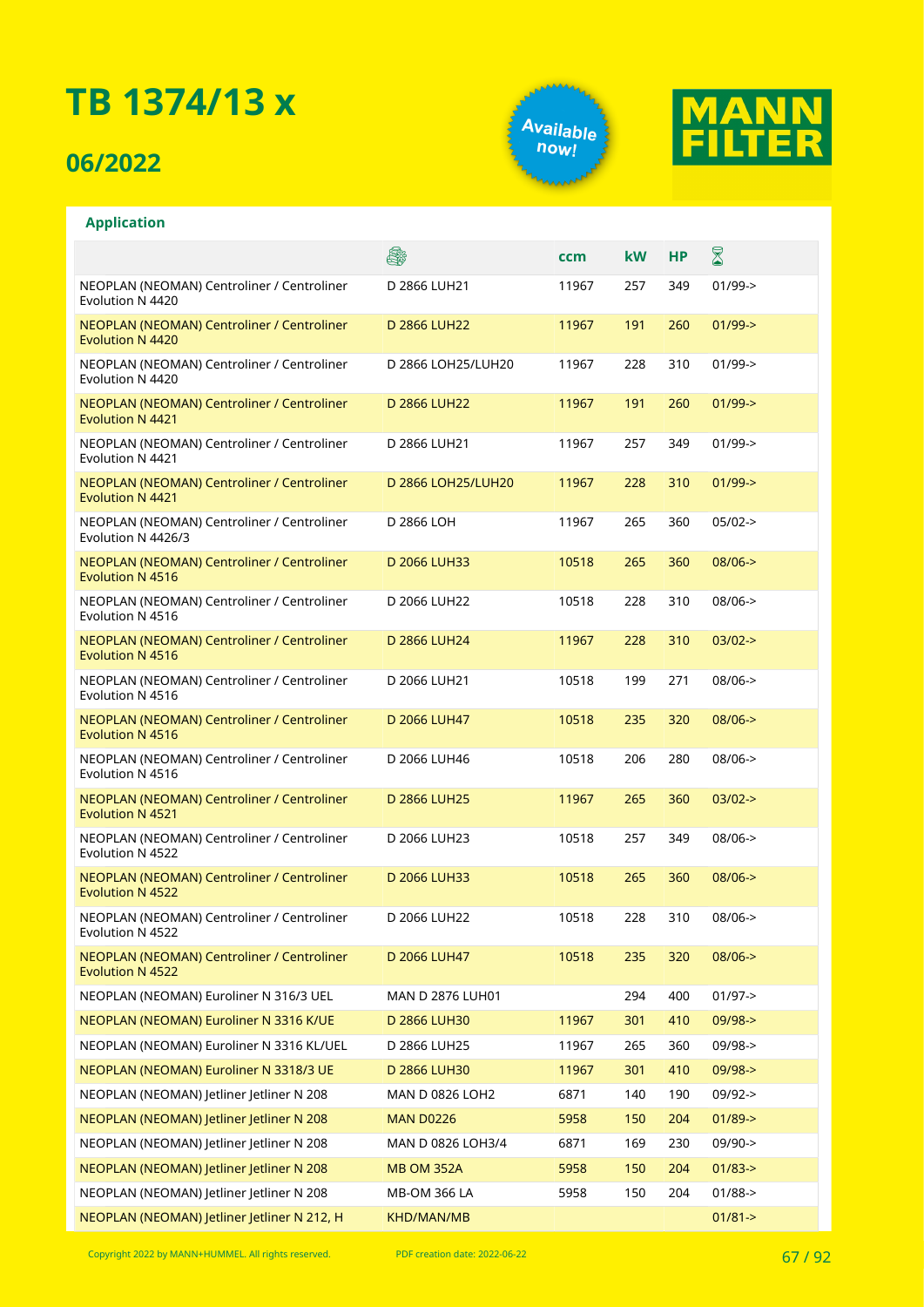## **06/2022**





### **Application**

|                                             | E.                                         | ccm   | kW  | <b>HP</b> | 8           |
|---------------------------------------------|--------------------------------------------|-------|-----|-----------|-------------|
| NEOPLAN (NEOMAN) Jetliner Jetliner N 213, H | Detroit/KHD/MB                             |       |     |           | $01/81 - >$ |
| NEOPLAN (NEOMAN) Jetliner Jetliner N 214, H | DAF-Steyr                                  |       |     |           | $01/81 - >$ |
| NEOPLAN (NEOMAN) letliner letliner N 216    | MB OM 422 LA                               | 14618 | 206 | 280       | $09/90 - >$ |
| NEOPLAN (NEOMAN) Jetliner Jetliner N 216    | MB OM 422.909/912                          | 14618 | 184 | 250       | $09/90 -$   |
| NEOPLAN (NEOMAN) Jetliner Jetliner N 221/3  | DAF-Steyr                                  |       |     |           | $01/88 - >$ |
| NEOPLAN (NEOMAN) Megaliner N128/4           | MB OM442.998                               | 14618 | 370 | 503       | $01/93 - >$ |
| NEOPLAN (NEOMAN) Megashuttle N4032/4        | MAN D 2865 LOH02                           | 9973  | 235 | 320       | $01/94 - >$ |
| NEOPLAN (NEOMAN) N-Series N 416 SL          | DAF DKFL1160                               | 11630 | 191 | 260       | 09/82-12/93 |
| NEOPLAN (NEOMAN) N-Series N 416 SÜ          | Deutz F8L 513                              | 13382 | 177 | 241       | 09/82-12/93 |
| NEOPLAN (NEOMAN) Skyliner Skyliner C, L     | D2876 LOH21                                | 12816 | 390 | 530       | 09/02-06/10 |
| NEOPLAN (NEOMAN) Skyliner Skyliner C, L     | D2676 LOH02                                | 12412 | 353 | 480       | 09/02-06/10 |
| NEOPLAN (NEOMAN) Skyliner Skyliner L        | D2676 LOH28 EEV/Euro 6                     | 12412 | 371 | 505       | 10/11-05/14 |
| NEOPLAN (NEOMAN) Skyliner Skyliner L        | D2676 LOH Euro 6                           | 12419 | 375 | 510       | $03/14 - >$ |
| NEOPLAN (NEOMAN) Skyliner Skyliner N 122    | DAF DS11, DSC11                            |       |     |           | $09/82 - >$ |
| NEOPLAN (NEOMAN) Skyliner Skyliner N 122/3  | MB OM 403.933                              | 15950 | 261 | 355       | $01/79$ ->  |
| NEOPLAN (NEOMAN) Skyliner Skyliner N 122/3  | MB OM 442.979                              | 14618 | 250 | 340       | $09/79 - >$ |
| NEOPLAN (NEOMAN) Skyliner Skyliner N 122/3  | MB OM 422.951/952                          | 14618 | 243 | 330       | $09/90 - >$ |
| NEOPLAN (NEOMAN) Skyliner Skyliner N 122/3  | MAN D2540MT                                | 17426 | 259 | 352       | 01/79-12/89 |
| NEOPLAN (NEOMAN) Skyliner Skyliner N 122/3  | <b>MB OM 442 LA</b>                        | 14618 | 370 | 503       | 09/95-12/04 |
| NEOPLAN (NEOMAN) Sportliner N208            | <b>D0826 LOH15</b>                         | 6871  | 162 | 220       | $01/90 - >$ |
| NEOPLAN (NEOMAN) Starliner I N 516          | MB OM 502 (542) A                          | 15928 | 350 | 476       | 09/96-12/04 |
| NEOPLAN (NEOMAN) Starliner I N 516          | MB OM 501 (541) LA                         | 11950 | 300 | 408       | 09/96-12/04 |
| NEOPLAN (NEOMAN) Starliner I N 516          | MAN D2866 LOH23                            | 11967 | 294 | 401       | 09/96-12/04 |
| NEOPLAN (NEOMAN) Starliner I N 516          | MB OM 501 (541) LA                         | 11950 | 260 | 353       | 09/96-12/04 |
| NEOPLAN (NEOMAN) Starliner I N 516          | MAN D2876 LOH01                            | 12816 | 338 | 461       | 09/96-12/04 |
| NEOPLAN (NEOMAN) Starliner I N 516          | <b>MB OM 442 LA</b>                        | 14618 | 280 | 382       | 09/96-12/04 |
| NEOPLAN (NEOMAN) Starliner I N 516/3        | <b>MAN D2876 LOH01</b>                     | 12816 | 338 | 461       | 09/96-12/04 |
| NEOPLAN (NEOMAN) Starliner I N 516/3        | MB OM 501 (541) LA                         | 11950 | 260 | 353       | 09/96-12/04 |
| NEOPLAN (NEOMAN) Starliner I N 516/3        | MB OM 442 LA                               | 14618 | 280 | 382       | 09/96-12/04 |
| NEOPLAN (NEOMAN) Starliner I N 516/3        | <b>MAN D2866 LOH23</b>                     | 11967 | 294 | 401       | 09/96-12/04 |
| NEOPLAN (NEOMAN) Starliner I N 516/3        | MB OM 501 (541) LA                         | 11950 | 300 | 408       | 09/96-12/04 |
| NEOPLAN (NEOMAN) Starliner I N 516/3        | MB OM 502 (542) A                          | 15928 | 350 | 476       | 09/96-12/04 |
| NEOPLAN (NEOMAN) Starliner I N 516/3        | MAN D2866 LOH 29                           | 11967 | 301 | 410       | 09/02-12/04 |
| NEOPLAN (NEOMAN) Tourliner N 2216 SHD       | MAN D 2866 LOH034                          | 11967 | 301 | 410       | $09/03 - >$ |
| NEOPLAN (NEOMAN) Tourliner N 2216 SHD/SHDL  | D2066 LOH04, D2676<br>LOH26 EEV            |       | 324 | 441       | $06/06$ ->  |
| NEOPLAN (NEOMAN) Tourliner N 2216 SHD/SHDL  | <b>MAN D 2066 LOH03 / CR</b><br><b>EEV</b> | 10518 | 294 | 400       | $06/06$ ->  |
| NEOPLAN (NEOMAN) Tourliner N 2216/3 SHD-L   | MAN D 2876 LOH01/03                        | 12816 | 338 | 460       | $09/03 - >$ |
| NEOPLAN (NEOMAN) Tourliner N 2216/3 SHD-L   | <b>MAN D 2866 LOH034</b>                   | 11967 | 301 | 410       | $09/03 - >$ |

Copyright 2022 by MANN+HUMMEL. All rights reserved. PDF creation date: 2022-06-22 68 / 68 / 92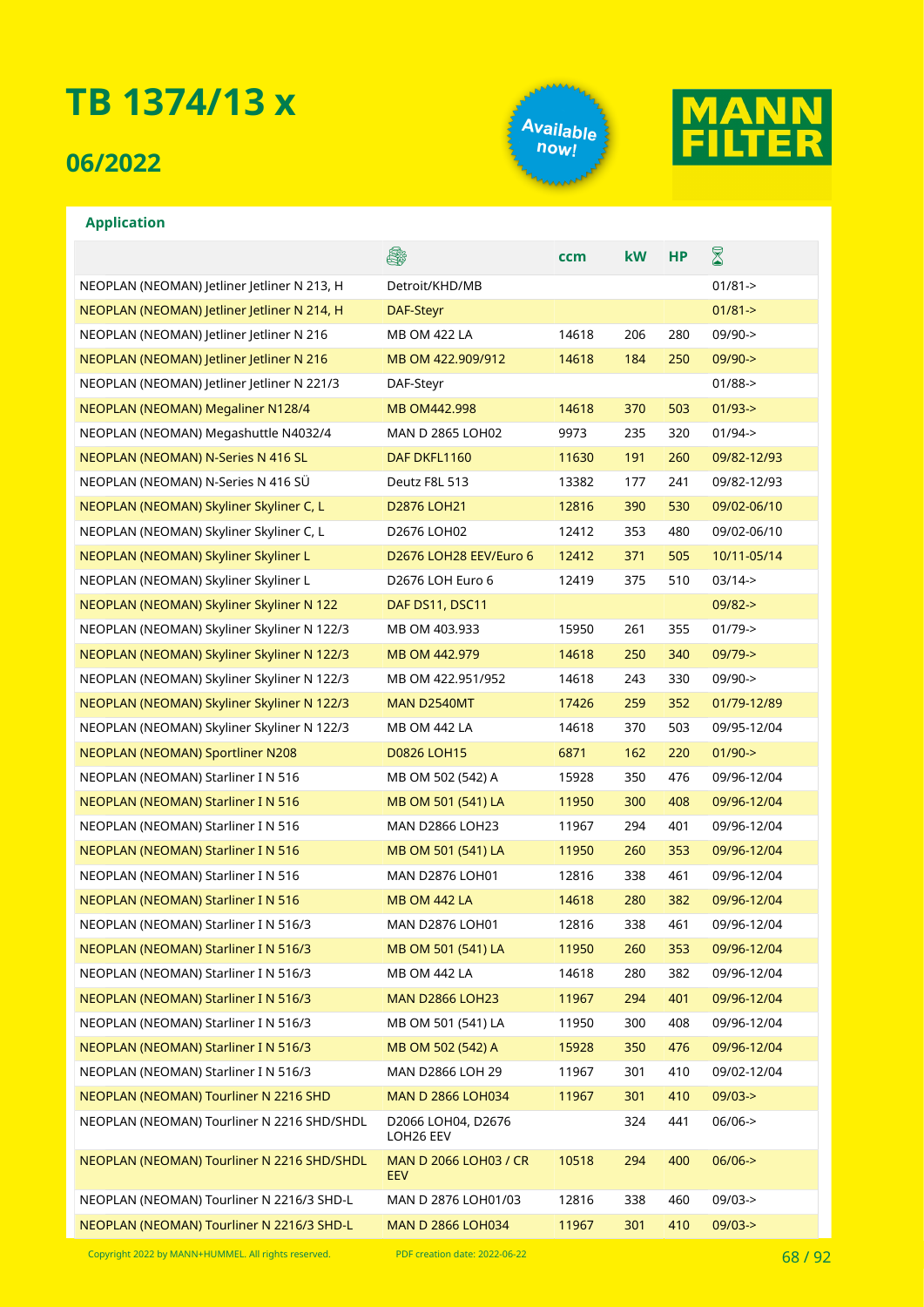## **06/2022**





|                                                               | E#                        | ccm   | <b>kW</b> | <b>HP</b> | ${\color{red} \mathbb{Z}}$ |
|---------------------------------------------------------------|---------------------------|-------|-----------|-----------|----------------------------|
| NEOPLAN (NEOMAN) Transliner Transliner N 316 H                | MB OM 401.905/906         | 9570  | 141       | 192       | $12/88 - >$                |
| NEOPLAN (NEOMAN) Transliner Transliner N 316 H                | <b>MAN D 2866</b>         | 11970 | 199       | 271       | $12/88 - >$                |
| NEOPLAN (NEOMAN) Transliner Transliner N 316 H                | <b>MAN D 2866</b>         | 11970 | 221       | 300       | $12/88 - >$                |
| NEOPLAN (NEOMAN) Transliner Transliner N 316 H                | MB OM 441.997             | 10964 | 230       | 313       | $12/88 - >$                |
| NEOPLAN (NEOMAN) Transliner Transliner N 316 H                | MB OM 442 A               | 14618 | 235       | 320       | $12/88 - >$                |
| NEOPLAN (NEOMAN) Transliner Transliner N 316 H                | <b>DAF-DKV 1160</b>       | 11970 | 247       | 373       | $12/88 - >$                |
| NEOPLAN (NEOMAN) Transliner Transliner N 316 H                | MB OM 441.980             | 10964 | 250       | 340       | $12/88 - >$                |
| NEOPLAN (NEOMAN) Transliner Transliner N 316 H MAN D 2866 LOH |                           | 11970 | 294       | 400       | $12/88 - >$                |
| partly/or.                                                    |                           |       |           |           |                            |
| NEOPLAN (NEOMAN) Trendliner N 3516 UE                         | <b>MAN D 2866 LUH</b>     | 11967 | 301       | 409       | $09/04 - >$                |
| NEOPLAN (NEOMAN) Trendliner N 3516 UE                         | <b>MAN D 2866 LUH</b>     | 11967 | 228       | 310       | $09/04 - >$                |
| NEOPLAN (NEOMAN) Trendliner N 3516 UE                         | <b>MAN D 2866 LUH</b>     | 11967 | 265       | 360       | $09/04 - >$                |
| NEOPLAN (NEOMAN) Trendliner N 3516/3 UE                       | <b>MAN D 2866 LUH</b>     | 11967 | 301       | 409       | $09/04 - >$                |
| NEOPLAN (NEOMAN) Trendliner N 3517 UE                         | <b>MAN D 2066 LUH</b>     | 10520 | 287       | 390       | $07/06 - >$                |
| OTOKAR KENT 290 H,LF                                          | Deutz TCD2013 L6 4V       | 7145  | 213       | 290       | $09/09 - >$                |
| OTOKAR KENT Kent C 280                                        | Cummins ISB6.7E6          | 6700  | 204       | 280       | $09/15 -$                  |
| OTOKAR KENT Kent C 370                                        | DAF MX 11                 | 10800 | 271       | 368       | $09/15 - >$                |
| OTOKAR NAVIGO 140 S, City, Maxi City                          | Cummins ISBe4/5 140B      | 4462  | 103       | 140       | $02/10-$                   |
| OTOKAR NAVIGO 145 S                                           | Deutz BF4M 1013FC         | 4764  | 105       | 143       | $09/02 - >$                |
| OTOKAR NAVIGO 145 S City, 145 SL                              | Deutz BF4M 1013FC         | 4764  | 112       | 152       | $09/02 - >$                |
| OTOKAR NAVIGO 160 S Maxi                                      | Cummins ISBe4/5 160B      | 4462  | 118       | 160       | $02/10-$                   |
| OTOKAR NAVIGO 165 S                                           | Deutz BF4M 1013FC         | 4764  | 121       | 165       | $09/02 -$                  |
| OTOKAR NAVIGO 180 C, T, U Euro 6                              | Cummins ISBe4.5 Euro 6    | 4462  | 132       | 180       | $09/14 - >$                |
| OTOKAR NAVIGO 185 S, SE, SH, LX                               | Cummins ISBe4 185B        | 4462  | 136       | 185       | $09/06 - >$                |
| OTOKAR TERRITO Territo U                                      | <b>Cummins ISB6.7E6</b>   | 6700  | 231       | 310       | $09/15 -$                  |
| OTOKAR TERRITO Territo U                                      | Cummins ISB6.7E6          | 6700  | 213       | 290       | $09/15 - >$                |
| OTOKAR TERRITO Territo U                                      | Deutz TCD2013 L6 4V       | 7145  | 213       | 290       | $09/09 - >$                |
| OTOKAR VECTIO 190 H, S                                        | Deutz TCD2013 L4 4V       | 4764  | 140       | 190       | 04/07->                    |
| OTOKAR VECTIO 215 LE, T                                       | Deutz TCD2013 L4 4V       | 4764  | 158       | 215       | $04/07 - >$                |
| OTOKAR VECTIO 230 DG                                          | Cummins ISBe235           | 5883  | 172       | 234       | $04/07 - >$                |
| OTOKAR VECTIO 250 LE, S, T, U                                 | <b>MAN D0836 LOH65</b>    | 6871  | 184       | 250       | $04/07 - >$                |
| OTOKAR VECTIO 250 T                                           | Cummins ISB6.7E6          | 6700  | 187       | 254       | $09/15 -$                  |
| OTOKAR VECTIO 250 T                                           | <b>MAN D0836 LOH73 E6</b> | 6871  | 184       | 250       | $09/15 -$                  |
| OTOKAR VECTIO 290 T                                           | MAN D0836 LOH72 E6        | 6871  | 210       | 290       | $07/14 - >$                |
| <b>PLAXTON BUS Beaver Beaver</b>                              | Mercedes OM 904.906 LA    | 4249  | 100       | 136       | $01/05 - >$                |
| RENAULT TRUCKS (RVI) C (C 210 - C 340, 82-98) C<br>210        | MIDS 06.20.30             | 9840  | 153       | 208       | 04/83-06/91                |
| partly/or.                                                    |                           |       |           |           |                            |
| RENAULT TRUCKS (RVI) C (C 210 - C 340, 82-98) C<br>230        | MIDR 06.02.26D            | 6180  | 166       | 226       | 05/90-09/92                |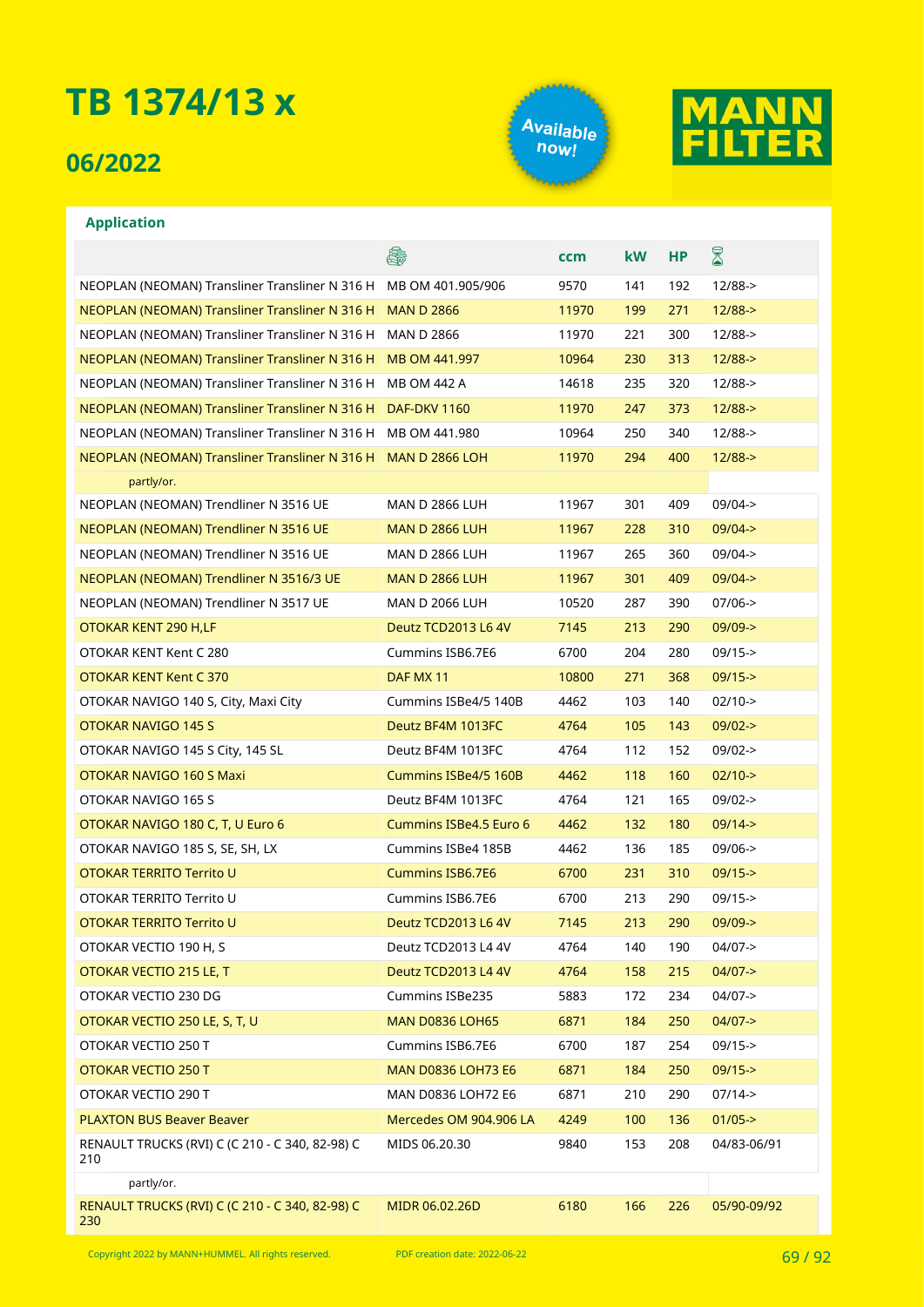## **06/2022**





### **Application**

|                                                              | 8                  | ccm   | <b>kW</b> | <b>HP</b> | ${\color{red} \mathbb{Z}}$ |
|--------------------------------------------------------------|--------------------|-------|-----------|-----------|----------------------------|
| RENAULT TRUCKS (RVI) C (C 210 - C 340, 82-98) C<br>260       | MIDS 06.20.45 B    | 9840  | 192       | 260       | 10/82-10/98                |
| partly/or.                                                   |                    |       |           |           |                            |
| RENAULT TRUCKS (RVI) C (C 210 - C 340, 82-98) C<br>280       | MIDS 06.20.45 B    | 9839  | 202       | 275       | 09/82-10/98                |
| RENAULT TRUCKS (RVI) C (C 210 - C 340, 82-98) C<br>290       | MIDR 06.20.45 D    | 9840  | 214       | 291       | 09/82-10/98                |
| partly/or.                                                   |                    |       |           |           |                            |
| RENAULT TRUCKS (RVI) C (C 210 - C 340, 82-98) C<br>300       | MIDR 06.20.45 D/D3 | 9840  | 222       | 302       | 09/92-10/98                |
| RENAULT TRUCKS (RVI) C (C 210 - C 340, 82-98) C<br>340 ti    | MIDR 06.20.45 E    | 9839  | 249       | 339       | 07/90-10/98                |
| RENAULT TRUCKS (RVI) CBH-Serie CBH 280                       | MIDS 06.35.40 D    | 11941 | 208       | 283       | 04/86-10/92                |
| RENAULT TRUCKS (RVI) CBH-Serie CBH 320                       | MIDR 06.35.40      | 12000 | 236       | 321       | 10/92-12/98                |
| RENAULT TRUCKS (RVI) CBH-Serie CBH 340                       | MIDR 06.35.40 G    | 11941 | 245       | 333       | 02/88-10/91                |
| RENAULT TRUCKS (RVI) CBH-Serie CBH 350                       | MIDR 06.35.40 G    | 11941 | 259       | 352       | 05/90-12/98                |
| RENAULT TRUCKS (RVI) CBH-Serie CBH 380                       | MIDR 06.35.40 H    | 12000 | 275       | 374       | 01/90-10/92                |
| RENAULT TRUCKS (RVI) CBH-Serie CBH 385                       | MIDR 06.35.40      | 12000 | 283       | 385       | 10/92-12/98                |
| <b>RENAULT TRUCKS (RVI) CCH-Serie CCH 300</b>                | MIDR 06.20.45 D    | 9800  | 188       | 256       | 09/90-12/98                |
| RENAULT TRUCKS (RVI) CLM-Serie CLM 280                       | MIDS 06.35.40 D    | 12000 | 208       | 283       | 04/86-10/92                |
| RENAULT TRUCKS (RVI) CLM-Serie CLM 320 T                     | MIDR 06.35.40      | 12000 | 236       | 321       | 10/92-12/98                |
| RENAULT TRUCKS (RVI) CLM-Serie CLM 340                       | MIDR 06.35.40 G    | 12000 | 247       | 336       | 02/88-10/91                |
| RENAULT TRUCKS (RVI) CLM-Serie CLM 350 T                     | MIDR 06.35.40 G    | 12000 | 259       | 352       | 04/91-10/92                |
| RENAULT TRUCKS (RVI) CLM-Serie CLM 380 T                     | MIDR 06.35.40 H    | 12000 | 275       | 374       | 05/91-10/92                |
| RENAULT TRUCKS (RVI) CLM-Serie CLM 385 T                     | MIDR 06.35.40      | 12000 | 283       | 385       | 10/92-12/98                |
| RENAULT TRUCKS (RVI) Major (R340-R420) R 340 ti              | MIDR 06.20.45      | 12024 | 249       | 339       | 05/91-10/96                |
| RENAULT TRUCKS (RVI) Major (R340-R420) R 350                 | MIDR 06.35.40 G    | 12024 | 259       | 352       | 01/90-12/92                |
| RENAULT TRUCKS (RVI) Major (R340-R420) R 380                 | MIDR 06.35.40 H    |       | 275       | 374       | 01/90-12/92                |
| RENAULT TRUCKS (RVI) Major (R340-R420) R 385 ti              | MIDR 06.35.40      |       | 283       | 385       | 05/91-12/96                |
| RENAULT TRUCKS (RVI) Major (R340-R420) R 420 ti              | MIDR 06.35.40      | 12024 | 305       | 415       | 04/92-10/96                |
| RENAULT TRUCKS (RVI) Manager (G200-G340) G<br>200 Manager    | MIDR 06.02.26 H/Q  |       |           |           | 06/91-04/93                |
| RENAULT TRUCKS (RVI) Manager (G200-G340) G<br>210 Manager    | MIDR 06.02.26 W    |       |           |           | 05/92-10/96                |
| RENAULT TRUCKS (RVI) Manager (G200-G340) G<br>230 ti Manager | MIDR 06.02.26 X    |       |           |           | 05/92-10/96                |
| RENAULT TRUCKS (RVI) Manager (G200-G340) G<br>270 Manager    | MIDR 06.20.45      |       |           |           | 11/92-10/96                |
| RENAULT TRUCKS (RVI) Manager (G200-G340) G<br>280 Manager    | MIDS 06.20.45 B    |       |           |           | 01/90-03/93                |
| RENAULT TRUCKS (RVI) Manager (G200-G340) G<br>300 Manager    | MIDR 06.20.45      |       |           |           | 01/90-09/96                |
| RENAULT TRUCKS (RVI) Manager (G200-G340) G<br>330 Manager    | MIDR 06.20.45 H    |       |           |           | 02/90-03/93                |

Copyright 2022 by MANN+HUMMEL. All rights reserved. PDF creation date: 2022-06-22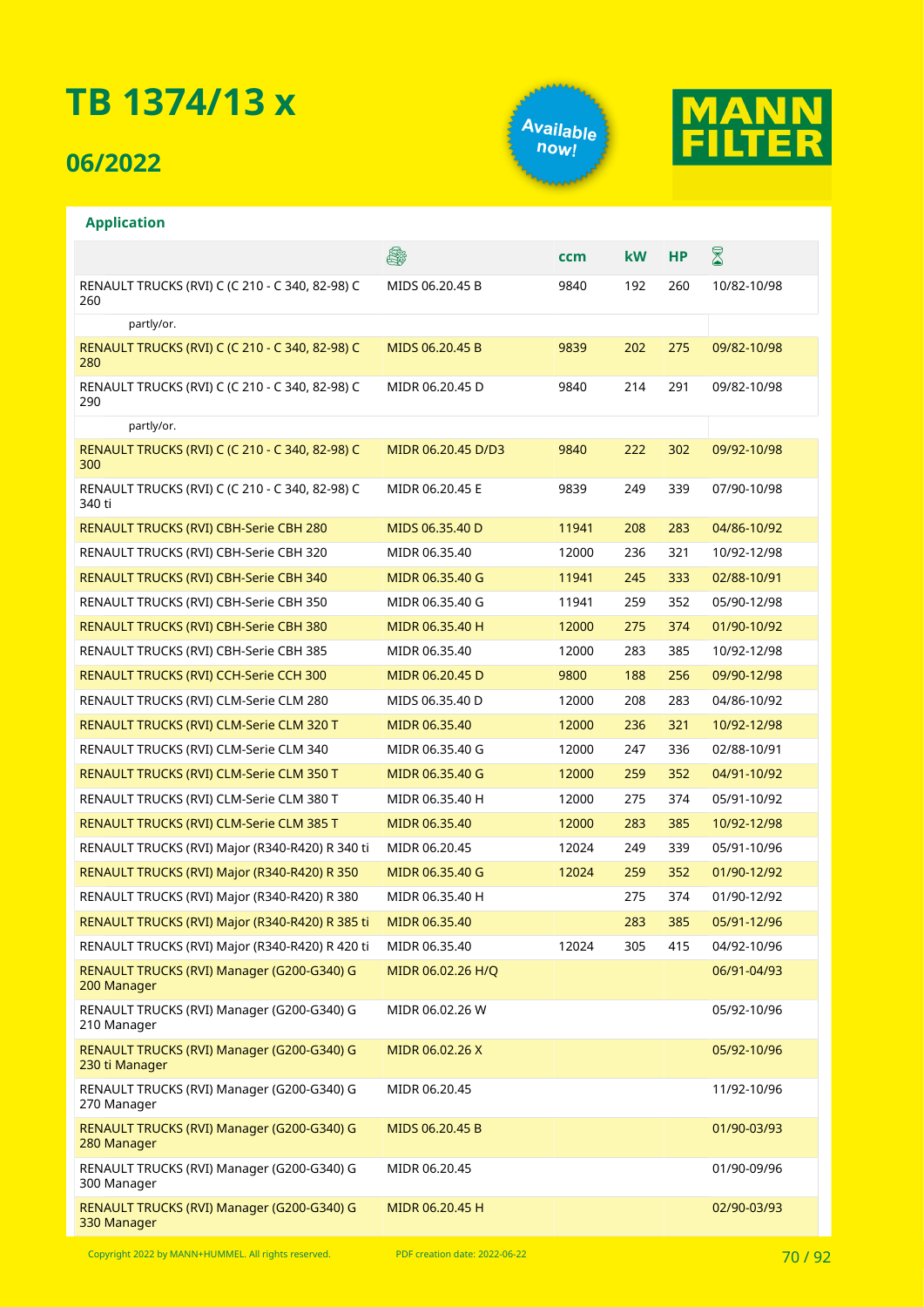## **06/2022**





|                                                                 | S.                | ccm  | <b>kW</b> | <b>HP</b> | 8           |
|-----------------------------------------------------------------|-------------------|------|-----------|-----------|-------------|
| RENAULT TRUCKS (RVI) Manager (G200-G340) G<br>340 ti Manager    | MIDR 06.20.45     |      |           |           | 10/91-10/92 |
| RENAULT TRUCKS (RVI) Maxter (G230-G340) G 230<br>ti             | MIDR 06.02.45     | 6180 | 166       | 226       | 10/92-07/95 |
| RENAULT TRUCKS (RVI) Maxter (G230-G340) G 260                   | MIDS 06.20.45     | 9839 | 188       | 256       | 10/92-10/96 |
| RENAULT TRUCKS (RVI) Maxter (G230-G340) G 270                   | MIDR 06.20.45     | 9839 | 195       | 265       | 10/92-10/96 |
| RENAULT TRUCKS (RVI) Maxter (G230-G340) G 280                   | MIDS 06.20.45     | 9839 | 202       | 275       | 10/92-10/96 |
| RENAULT TRUCKS (RVI) Maxter (G230-G340) G 300                   | MIDR 06.20.45     | 9800 | 222       | 302       | 10/92-10/96 |
| RENAULT TRUCKS (RVI) Maxter (G230-G340) G 300                   | MIDR 06.20.45     | 9839 | 219       | 298       | 02/96-07/97 |
| RENAULT TRUCKS (RVI) Maxter (G230-G340) G 340<br>ti             | MIDR 06.20.45     | 9839 | 249       | 339       | 10/92-07/97 |
| RENAULT TRUCKS (RVI) Midliner M M 140 Midliner                  | MIDS 06.02.12 C   |      |           |           | 06/89-03/93 |
| RENAULT TRUCKS (RVI) Midliner M M 150 Midliner                  | MIDR 06.02.26 U   |      |           |           | 11/92-05/00 |
| RENAULT TRUCKS (RVI) Midliner M M 160 Midliner                  | MIDS 06.02.12 B   |      |           |           | 06/89-03/93 |
| RENAULT TRUCKS (RVI) Midliner M M 180 Midliner                  | MIDR 06.02.26 V   |      |           |           | 11/92-05/00 |
| RENAULT TRUCKS (RVI) Midliner M M 200 Midliner                  | MIDR 06.02.26 H   |      |           |           | 06/89-03/93 |
| RENAULT TRUCKS (RVI) Midliner M M 210 Midliner                  | MIDR 06.02.26 W   |      |           |           | 05/92-05/00 |
| RENAULT TRUCKS (RVI) Midliner M M 230 Midliner                  | MIDR 06.02.26     |      |           |           | 06/89-05/00 |
| RENAULT TRUCKS (RVI) Midliner M M 250 Midliner                  | MIDR 06.02.26     |      |           |           | 03/93-05/00 |
| RENAULT TRUCKS (RVI) Midliner M ME 160 Midliner                 | MIDS 06.02.12 B   |      |           |           | 01/90-05/00 |
| RENAULT TRUCKS (RVI) Midliner M ME 180 Midliner                 | MIDR 06.02.12 D   |      |           |           | 01/90-05/00 |
| RENAULT TRUCKS (RVI) Midliner S S 08.130 Midliner R 797         |                   |      |           |           | $07/87$ ->  |
| RENAULT TRUCKS (RVI) Midliner S S 08.150 Midliner MIDS 06.02.12 |                   |      |           |           | $07/87 - >$ |
| RENAULT TRUCKS (RVI) Midliner S S 100 Midliner                  | Perkins-T4.38     |      |           |           | 01/86-09/90 |
| RENAULT TRUCKS (RVI) Midliner S S 105 R, RA, RAX,<br><b>RX</b>  | <b>MAN-D 0846</b> |      |           |           | 01/83-12/94 |
| RENAULT TRUCKS (RVI) Midliner S S 110 Midliner                  | 797-21            |      |           |           | 06/85-09/90 |
| RENAULT TRUCKS (RVI) Midliner S S 12.150 Midliner MIDS 06.02.12 |                   |      |           |           | $07/87 - >$ |
| RENAULT TRUCKS (RVI) Midliner S S 120 Midliner                  | Perk. Phas.110T   |      |           |           | 09/90-06/93 |
| RENAULT TRUCKS (RVI) Midliner S S 130 Midliner                  | <b>797 NFA</b>    |      |           |           | 11/89-06/91 |
| RENAULT TRUCKS (RVI) Midliner S S 135 Midliner                  | Perk.Phas.110TI   |      |           |           | 02/94-01/96 |
| RENAULT TRUCKS (RVI) Midliner S S 135.08 Midliner MIDR 04.02.26 |                   |      | 100       | 136       | $02/96 - >$ |
| RENAULT TRUCKS (RVI) Midliner S S 140 Midliner                  | MIDS 06.02.12 C   |      |           |           | 02/90-09/93 |
| RENAULT TRUCKS (RVI) Midliner S S 150 Midliner                  | MIDR 06.02.12/26  |      |           |           | 01/94-05/96 |
| RENAULT TRUCKS (RVI) Midliner S S 150 Midliner                  | 798-10            |      |           |           | 05/83-07/86 |
| RENAULT TRUCKS (RVI) Midliner S S 150 TI Midliner               | MIDS 06.02.12 B   |      |           |           | 05/86-09/90 |
| RENAULT TRUCKS (RVI) Midliner S S 150.08 Midliner MIDR 04.02.26 |                   |      | 110       | 150       | $02/96 - >$ |
| RENAULT TRUCKS (RVI) Midliner S S 150.09 Midliner MIDR 04.02.26 |                   |      | 110       | 150       | $02/96 - >$ |
| RENAULT TRUCKS (RVI) Midliner S S 160 Midliner                  | MIDS 06.02.12 B   |      |           |           | 02/90-04/93 |
| RENAULT TRUCKS (RVI) Midliner S S 170 Midliner                  | MIDR 06.02.12 D   |      |           |           | 10/82-03/93 |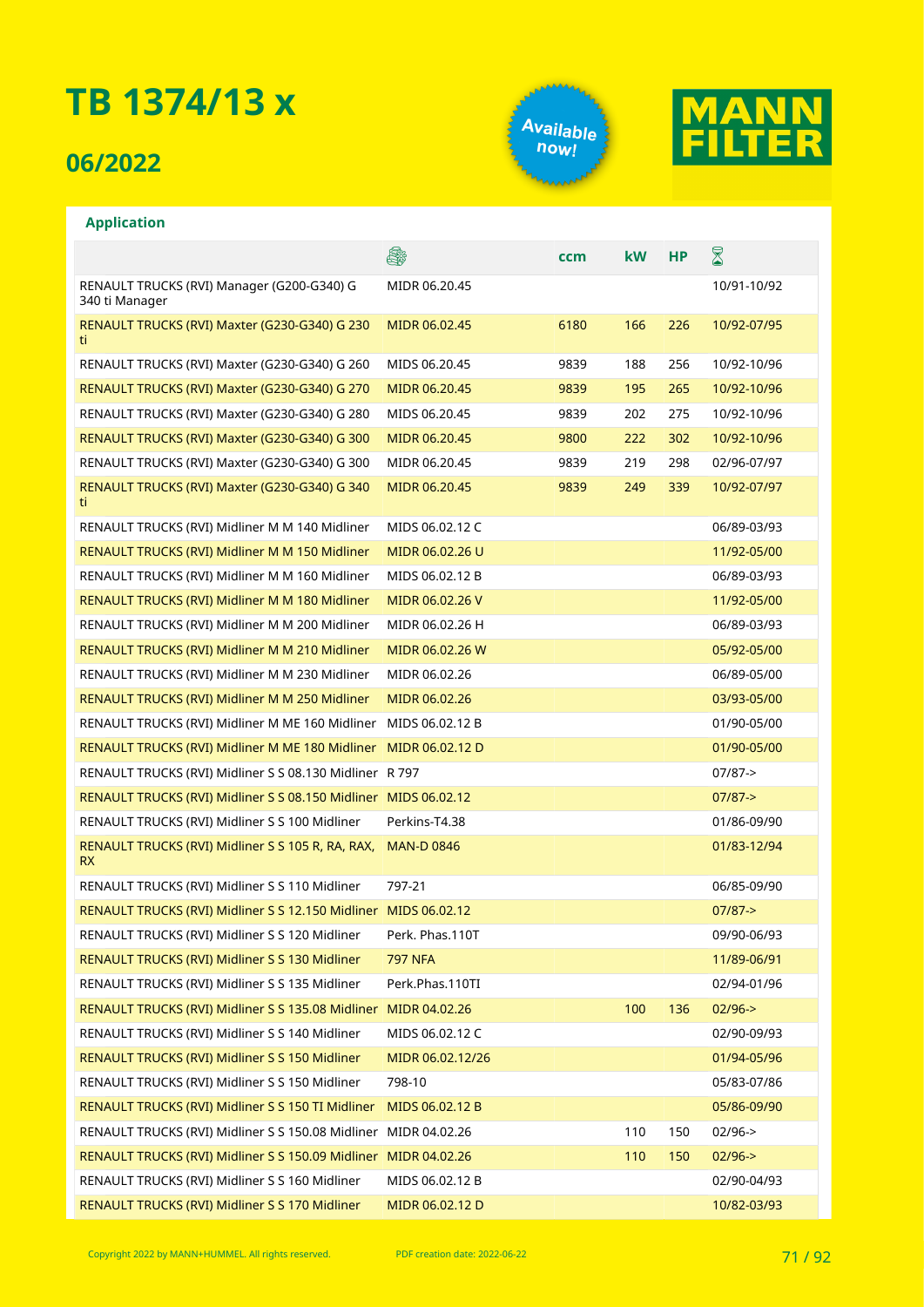## **06/2022**





|                                                                | St              | ccm  | <b>kW</b> | <b>HP</b> | ${\color{red} \mathbb{Z}}$ |
|----------------------------------------------------------------|-----------------|------|-----------|-----------|----------------------------|
| RENAULT TRUCKS (RVI) Midliner S S 180 Midliner                 | MIDR 06.02.26 V |      |           |           | $11/92 - >$                |
| RENAULT TRUCKS (RVI) Midliner S S 180.08/09<br><b>Midliner</b> | MIDR 06.02.26   |      | 132       | 180       | $02/96 - >$                |
| RENAULT TRUCKS (RVI) Midliner S S 210.08/09<br>Midliner        | MIDR 06.02.26   |      |           |           | $11/92 - >$                |
| RENAULT TRUCKS (RVI) Midliner S S 220 TI Midliner              | MIDR 06.02.26 D |      |           |           | 09/87-09/90                |
| RENAULT TRUCKS (RVI) Midliner S S 90                           | 720             |      |           |           | 05/84-12/94                |
| RENAULT TRUCKS (RVI) Midlum I 135.07                           | MIDR 04.02.26   | 4000 | 100       | 136       | 02/00-12/01                |
| partly/or. Thread size M39 x 1.5.                              |                 |      |           |           |                            |
| RENAULT TRUCKS (RVI) Midlum I 135.08                           | MIDR 04.02.26   | 4000 | 100       | 136       | 02/00-12/01                |
| partly/or. Thread size M39 x 1.5.                              |                 |      |           |           |                            |
| RENAULT TRUCKS (RVI) Midlum I 135.09                           | MIDR 04.02.26   | 4000 | 100       | 136       | 02/00-12/01                |
| partly/or. Thread size M39 x 1.5.                              |                 |      |           |           |                            |
| RENAULT TRUCKS (RVI) Midlum I 135.10                           | MIDR 04.02.26   | 4000 | 100       | 136       | 02/00-12/01                |
| partly/or. Thread size M39 x 1.5.                              |                 |      |           |           |                            |
| RENAULT TRUCKS (RVI) Midlum I 150.08                           | MIDR 04.02.26   | 4000 | 110       | 150       | 02/00-12/01                |
| partly/or. Thread size M39 x 1.5.                              |                 |      |           |           |                            |
| RENAULT TRUCKS (RVI) Midlum I 150.08 dCi                       | dCi4-150        | 4000 | 112       | 152       | 11/01-05/06                |
| partly/or. Thread size M39 x 1.5.                              |                 |      |           |           |                            |
| RENAULT TRUCKS (RVI) Midlum I 150.09                           | MIDR 04.02.26   | 4000 | 110       | 150       | 02/00-12/01                |
| partly/or. Thread size M39 x 1.5.                              |                 |      |           |           |                            |
| RENAULT TRUCKS (RVI) Midlum I 150.10 dCi                       | dCi4-150        | 4000 | 112       | 152       | 11/01-04/06                |
| partly/or. Thread size M39 x 1.5.                              |                 |      |           |           |                            |
| RENAULT TRUCKS (RVI) Midlum I 150.12                           | MIDR 04.02.26   | 4000 | 110       | 150       | 02/00-12/01                |
| partly/or. Thread size M39 x 1.5.                              |                 |      |           |           |                            |
| RENAULT TRUCKS (RVI) Midlum I 150.12 dCi                       | dCi4-150        | 4000 | 112       | 152       | 11/01-05/06                |
| partly/or. Thread size M39 x 1.5.                              |                 |      |           |           |                            |
| RENAULT TRUCKS (RVI) Midlum I 180.08                           | MIDR 04.02.26   | 4000 | 132       | 180       | 02/00-12/01                |
| partly/or. Thread size M39 x 1.5.                              |                 |      |           |           |                            |
| RENAULT TRUCKS (RVI) Midlum I 180.08 dCi                       | dCi4-180        | 4000 | 128       | 174       | 11/01-05/06                |
| partly/or. Thread size M39 x 1.5.                              |                 |      |           |           |                            |
| RENAULT TRUCKS (RVI) Midlum I 180.10                           | MIDR 06.02.26   | 6200 | 132       | 180       | 02/00-12/01                |
| partly/or. Thread size M39 x 1.5.                              |                 |      |           |           |                            |
| RENAULT TRUCKS (RVI) Midlum I 180.10 dCi                       | dCi4-180        | 4000 | 128       | 174       | 11/01-05/06                |
| partly/or. Thread size M39 x 1.5.                              |                 |      |           |           |                            |
| RENAULT TRUCKS (RVI) Midlum I 180.12                           | MIDR 06.02.26   | 6200 | 132       | 180       | 02/00-12/01                |
| partly/or. Thread size M39 x 1.5.                              |                 |      |           |           |                            |
| RENAULT TRUCKS (RVI) Midlum I 180.12 dCi                       | dCi4-180        | 4000 | 128       | 174       | 11/01-05/06                |
| partly/or. Thread size M39 x 1.5.                              |                 |      |           |           |                            |
| RENAULT TRUCKS (RVI) Midlum I 210.08                           | MIDR 06.02.26   | 6200 | 154       | 210       | 02/00-12/01                |
| partly/or. Thread size M39 x 1.5.                              |                 |      |           |           |                            |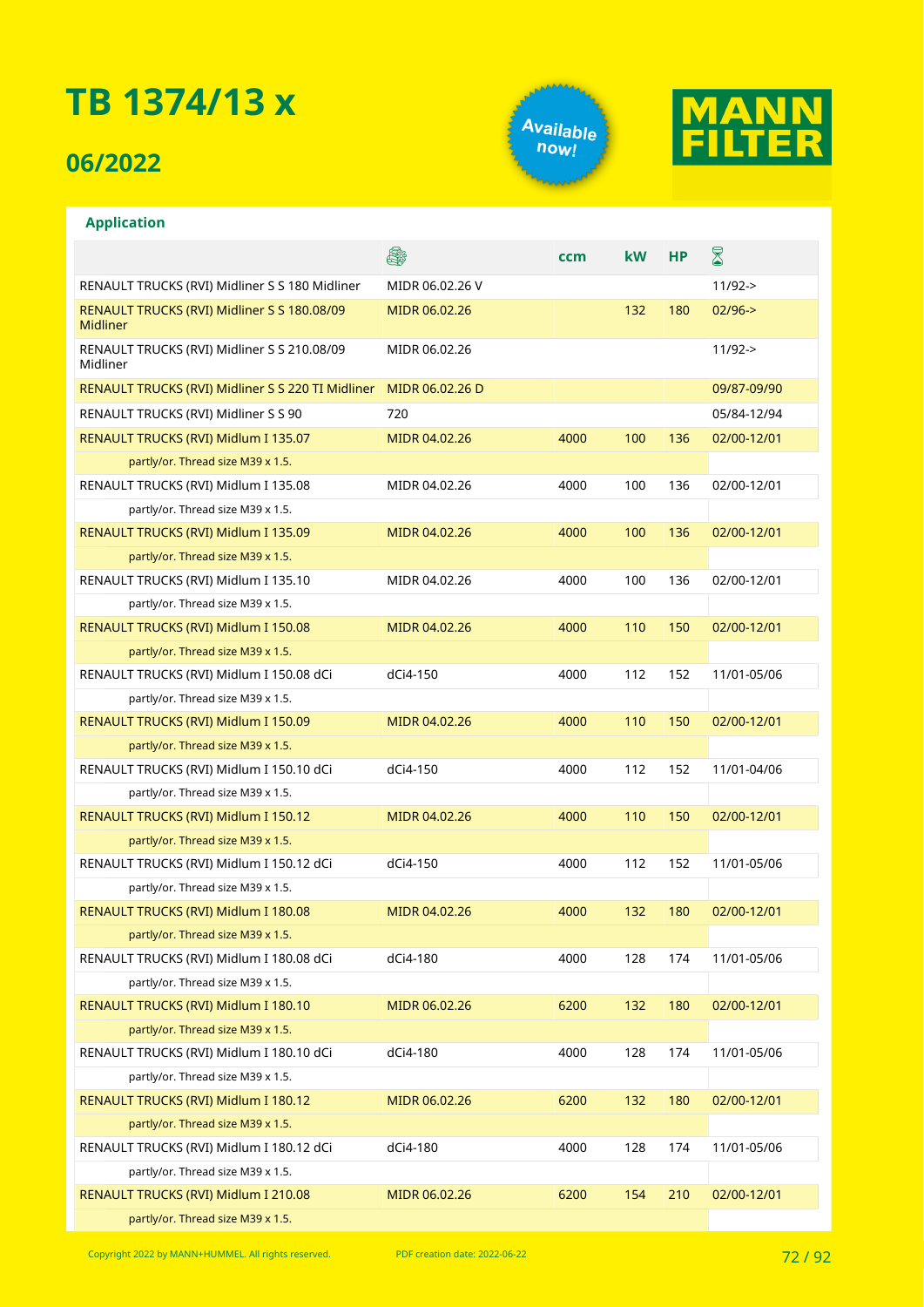## **06/2022**

**Application**





#### & ⊠ **ccm kW HP** RENAULT TRUCKS (RVI) Midlum I 210.09 MIDR 06.02.26 6200 154 210 02/00-12/01 partly/or. Thread size M39 x 1.5. RENAULT TRUCKS (RVI) Midlum I 210.10 MIDR 06.02.26 6200 154 210 02/00-12/01 partly/or. Thread size M39 x 1.5. RENAULT TRUCKS (RVI) Midlum I 210.12 MIDR 06.02.26 6200 154 210 02/00-12/01 partly/or. Thread size M39 x 1.5. RENAULT TRUCKS (RVI) Midlum I 210.13 MIDR 06.02.26 6200 154 210 02/00-12/01 partly/or. Thread size M39 x 1.5. RENAULT TRUCKS (RVI) Midlum I 210.14 MIDR 06.02.26 6200 154 210 02/00-12/01 partly/or. Thread size M39 x 1.5. RENAULT TRUCKS (RVI) Midlum I 210.15 MIDR 06.02.26 6200 154 210 02/00-12/01 partly/or. Thread size M39 x 1.5. RENAULT TRUCKS (RVI) Midlum I 210.16 MIDR 06.02.26 6200 154 210 02/00-12/01 partly/or. Thread size M39 x 1.5. RENAULT TRUCKS (RVI) Midlum I 220.08 dCi dCi6-220 6200 158 215 11/01-05/06 partly/or. Thread size M39 x 1.5. RENAULT TRUCKS (RVI) Midlum I 220.10 dCi dCi6-220 6200 158 215 11/01-05/06 partly/or. Thread size M39 x 1.5. RENAULT TRUCKS (RVI) Midlum I 220.12 dCi dCi6-220 6200 158 215 11/01-05/06 partly/or. Thread size M39 x 1.5. RENAULT TRUCKS (RVI) Midlum I 220.13 dCi dCi6-220 6200 158 215 11/01-05/06 partly/or. Thread size M39 x 1.5. RENAULT TRUCKS (RVI) Midlum I 220.14 dCi dCi6-220 6200 158 215 11/01-05/06 partly/or. Thread size M39 x 1.5. RENAULT TRUCKS (RVI) Midlum I 220.16 dCi dCi6-220 6200 158 215 11/01-05/06 partly/or. Thread size M39 x 1.5. RENAULT TRUCKS (RVI) Midlum I 220.18 dCi dCi6-220 6200 158 215 11/01-05/06 partly/or. Thread size M39 x 1.5. RENAULT TRUCKS (RVI) Midlum I 250.12 MIDR 06.02.26 6200 184 250 02/00-12/01 partly/or. Thread size M39 x 1.5. RENAULT TRUCKS (RVI) Midlum I 250.13 MIDR 06.02.26 6200 184 250 02/00-12/01 partly/or. Thread size M39 x 1.5. RENAULT TRUCKS (RVI) Midlum I 250.14 MIDR 06.02.26 6200 184 250 02/00-12/01 partly/or. Thread size M39 x 1.5. RENAULT TRUCKS (RVI) Midlum I 250.15 MIDR 06.02.26 6200 184 250 02/00-12/01 partly/or. Thread size M39 x 1.5. RENAULT TRUCKS (RVI) Midlum I 250.16 MIDR 06.02.26 6200 184 250 02/00-12/01 partly/or. Thread size M39 x 1.5.

RENAULT TRUCKS (RVI) Midlum I 270.12 dCi dCi6-270 6200 195 265 11/01-05/06 partly/or. Thread size M39 x 1.5.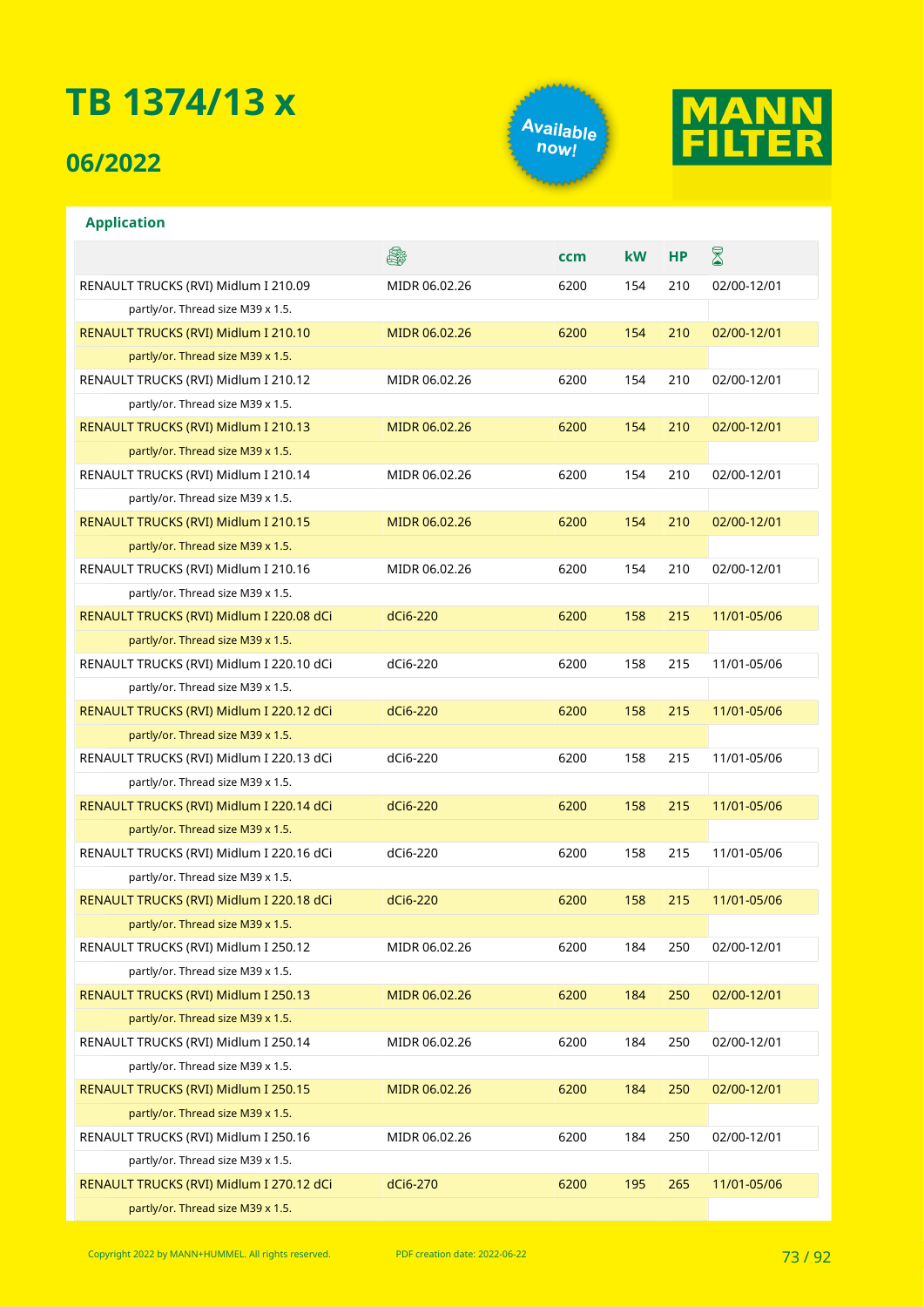## **06/2022**

**Application**





### **A** ⊠ **ccm kW HP** RENAULT TRUCKS (RVI) Midlum I 270.13 dCi dCi6-270 6200 195 265 11/01-05/06 partly/or. Thread size M39 x 1.5. RENAULT TRUCKS (RVI) Midlum I 270.14 dCi dCi6-270 6200 195 265 11/01-05/06 partly/or. Thread size M39 x 1.5. RENAULT TRUCKS (RVI) Midlum I 270.16 dCi dCi6-270 6200 195 265 11/01-05/06 partly/or. Thread size M39 x 1.5. RENAULT TRUCKS (RVI) Midlum I 270.18 dCi dCi6-270 6200 195 265 11/01-05/06 partly/or. Thread size M39 x 1.5. RENAULT TRUCKS (RVI) R-Serie R 310, Turboliner MIDR 06.35.40 C 10/80-03/89 partly/or. RENAULT TRUCKS (RVI) R-Serie R 330 MIDR 06.20.45 E 05/88-05/91 partly/or. RENAULT TRUCKS (RVI) R-Serie R 340, Turboliner MIDR 06.35.40 G 03/86-01/90 partly/or. RENAULT TRUCKS (RVI) R-Serie R 350 MIDR 06.35.40 G 01/90-12/91 01/90-12/91 RENAULT TRUCKS (RVI) R-Serie R 357 MIDR 06.35.40 H 01/86-01/90 partly/or. RENAULT TRUCKS (RVI) R-Serie R 360 MIVS 08.35.30 10/80-06/84 partly/or. RENAULT TRUCKS (RVI) R-Serie R 365, Turboliner MIDR 06.35.40 H 10/87-05/90 partly/or. RENAULT TRUCKS (RVI) R-Serie R 370 MIVS 08.35.30 F 10/83-07/85 partly/or. RENAULT TRUCKS (RVI) R-Serie R 380 MIDR 06.35.40 H 01/90-12/91 RENAULT TRUCKS (RVI) R-Serie R 390, Turboleader MIVR 08.35.30 C 07/85-03/89 07/85-03/89 partly/or. RENAULT TRUCKS (RVI) R-Serie R 420, Turboleader MIVR 08.35.30 G 10/88-10/91 partly/or. ROMAN S.A. (DAC) 16t-Serie 16.230 F/FL/FK AB D2156 MTN 171 233 01/90-> ROMAN S.A. (DAC) 16t-Serie 16.240 FA Deutz BF6M 1013EC 174 237 01/98-> ROMAN S.A. (DAC) 16t-Serie 16.245 F MAN D0836 LFL05 6870 180 245 02/05-> ROMAN S.A. (DAC) 18t-Serie 18.245 FL MAN D0836 LFL05 6870 180 245 02/05-> ROMAN S.A. (DAC) 18t-Serie 18.280 FL MAN D0836 LFL03 6870 206 280 02/05-> ROMAN S.A. (DAC) 18t-Serie 18.310 FL MAN D2866 LF23 11967 228 310 02/05-> ROMAN S.A. (DAC) 18t-Serie 18.360 FL MAN D2866 LF24 11967 265 360 02/05-> ROMAN S.A. (DAC) 19t-Serie 19.215 AB D2156 HMN 154 210 01/83-12/95 ROMAN S.A. (DAC) 19t-Serie 19.256 **AB D2156 MTN8** 187 2187 255 01/81-12/95 ROMAN S.A. (DAC) 19t-Serie 19.265 FS AB D2156 MTN 195 265 01/95-> ROMAN S.A. (DAC) 19t-Serie 19.280 AB D2156 MTN8R 205 205 280 01/80-12/95 ROMAN S.A. (DAC) 19t-Serie 19.380 FS/FLS Renault MIDR06.23.56 280 382 01/98->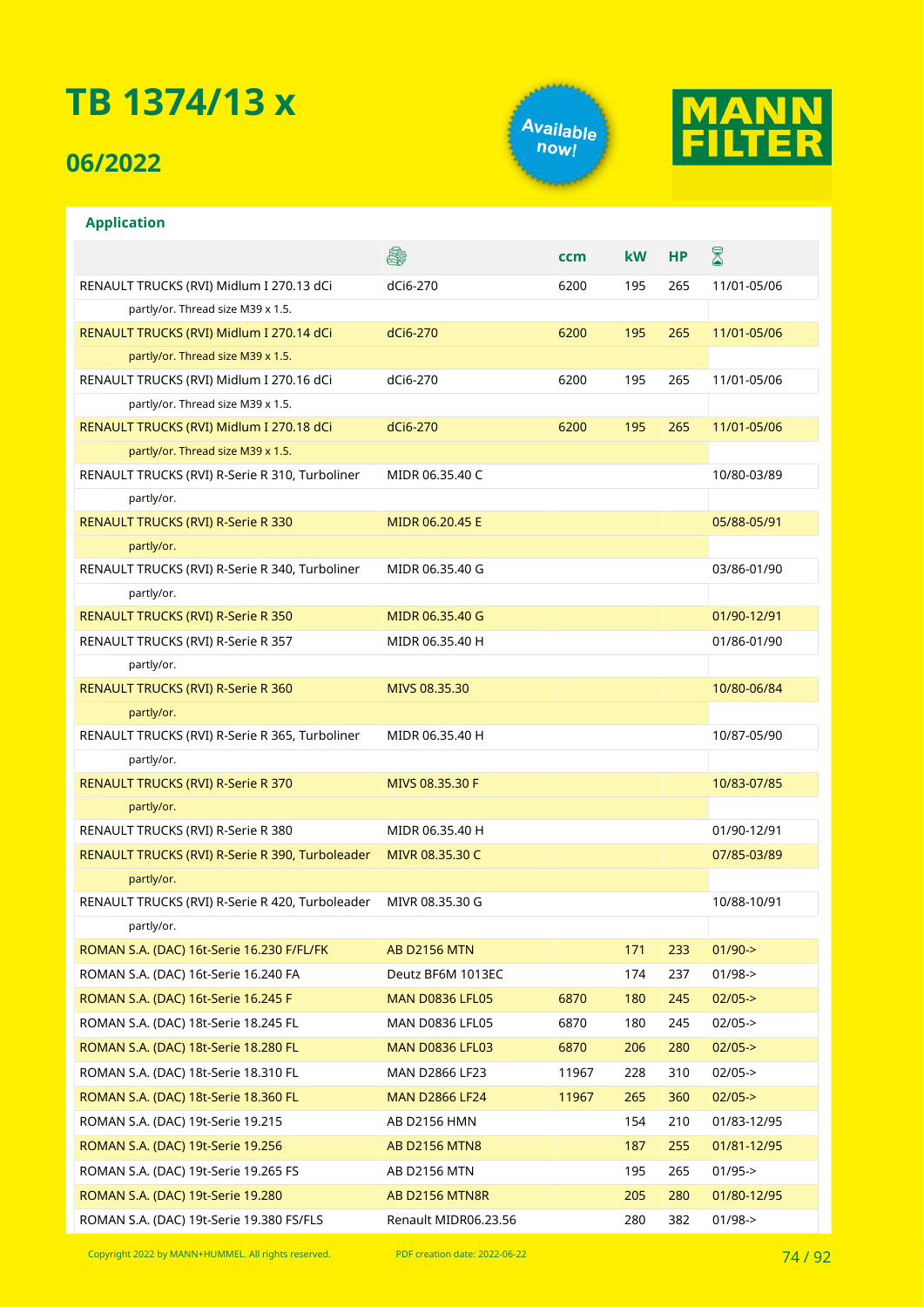### **06/2022**





#### **Application**

|                                                             | e.                        | ccm   | <b>kW</b> | <b>HP</b> | ${\color{red} \mathbb{Z}}$ |
|-------------------------------------------------------------|---------------------------|-------|-----------|-----------|----------------------------|
| ROMAN S.A. (DAC) 19t-Serie 19.410 FLS                       | Cat C12 ATAAC             |       | 306       | 410       | $01/00 - >$                |
| ROMAN S.A. (DAC) 21t-Serie 21.410 VFAEG                     | Deutz BF6M 1015C          |       | 300       | 409       | $01/96$ ->                 |
| ROMAN S.A. (DAC) 22t-Serie 22.225 DHAE                      | Cat. 3306BDIT             |       | 168       | 229       | $01/00$ ->                 |
| ROMAN S.A. (DAC) 22t-Serie 22.230 DF/DFA/DFS                | AB D2156 MTN              |       | 171       | 233       | $01/90 - >$                |
| ROMAN S.A. (DAC) 22t-Serie 22.380 DFA                       | Cat C12 ATAAC             |       | 283       | 386       | $01/00 - >$                |
| ROMAN S.A. (DAC) 22t-Serie 22.380 DFA                       | Renault MIDR06.23.56      |       | 280       | 382       | $01/98 - >$                |
| ROMAN S.A. (DAC) 26t-Serie 26.230 DF/DFA/DFK/<br><b>DFS</b> | <b>AB D2156 MTN</b>       |       | 171       | 233       | $01/90$ ->                 |
| ROMAN S.A. (DAC) 26t-Serie 26.265 DF/DFA/DFK/<br>DFS        | AB D2156 MTN              |       | 195       | 265       | $01/90 - >$                |
| ROMAN S.A. (DAC) 26t-Serie 26.280 DFAE                      | MAN D0836 LFL             |       | 206       | 281       | $01/99 - >$                |
| ROMAN S.A. (DAC) 26t-Serie 26.300 DFK                       | Cat. 3306C                |       | 223       | 300       | $01/00 - >$                |
| ROMAN S.A. (DAC) 26t-Serie 26.320 DFA                       | <b>MAN D2866 LF34</b>     |       | 220       | 300       | $01/99$ ->                 |
| ROMAN S.A. (DAC) 26t-Serie 26.360 DFAE                      | <b>MAN D2866 LF35</b>     |       | 265       | 360       | $01/99$ ->                 |
| ROMAN S.A. (DAC) 26t-Serie 26.380 DF/DFK/DFS                | Renault MIDR06.23.56      |       | 280       | 382       | $01/98 - >$                |
| ROMAN S.A. (DAC) 26t-Serie 26.380 DFAR/DFAER                | Cat C12 ATAAC             |       | 283       | 386       | $01/00$ ->                 |
| ROMAN S.A. (DAC) 26t-Serie 26.410 DFS                       | Cat C12 ATAAC             |       | 306       | 410       | $01/00$ ->                 |
| ROMAN S.A. (DAC) 32t-Serie 32.265 VKF                       | AB D2156 MTN              |       | 195       | 265       | $01/90$ ->                 |
| ROMAN S.A. (DAC) 32t-Serie 32.280                           | <b>AB D2156 MTN8R</b>     |       | 205       | 280       | 01/80-12/95                |
| ROMAN S.A. (DAC) 32t-Serie 32.300 DFK                       | Cat. 3306C                |       | 223       | 300       | $01/00 - >$                |
| ROMAN S.A. (DAC) 32t-Serie 32.300 VF/VFK                    | Cat. 3306C                |       | 223       | 300       | $01/00$ ->                 |
| ROMAN S.A. (DAC) 32t-Serie 32.360 DFAS                      | <b>MAN D2866 LF35</b>     |       | 265       | 360       | $01/99$ ->                 |
| ROMAN S.A. (DAC) 32t-Serie 32.380 DFAR                      | Renault MIDR06.23.56      |       | 280       | 382       | $01/98 - >$                |
| ROMAN S.A. (DAC) 33t-Serie 33.360 DFA                       | Deutz BF6M 1015C          |       | 264       | 360       | $01/98 - >$                |
| ROMAN S.A. (DAC) 38t-Serie 38.380 VF/VFK                    | Cat C12 ATAAC             |       | 283       | 386       | $01/00$ ->                 |
| ROMAN S.A. (DAC) 40t-Serie 40.300 VF                        | Cat. 3306BDITA            |       | 224       | 300       | $01/00$ ->                 |
| ROMAN S.A. (DAC) 72t-Serie 72.600 MFEG                      | Cat. 3306BDITA            |       | 440       | 600       | $01/00 - >$                |
| SOLARIS BUS Urbino U 9                                      | MAN D 0824 LOH05          | 4580  | 114       | 155       | $01/99 - >$                |
| SOLARIS BUS Urbino U 10                                     | <b>Cummins ISBe4</b>      | 6700  | 165       | 224       | $06/02 - >$                |
| SOLARIS BUS Urbino U 10                                     | Cummins ISBe6-280B        | 6700  | 206       | 280       | $01/12$ ->                 |
| SOLARIS BUS Urbino U 10                                     | <b>Cummins ISBe4-250B</b> | 9200  | 184       | 250       | $09/07 - >$                |
| SOLARIS BUS Urbino U 12                                     | DAF MX11                  | 10840 | 210       | 286       | $01/12$ ->                 |
| SOLARIS BUS Urbino U 12                                     | DAF MX11                  | 10840 | 271       | 368       | $01/12$ ->                 |
| SOLARIS BUS Urbino U 12                                     | DAF MX11                  | 10840 | 240       | 326       | $01/12 -$                  |
| <b>SOLARIS BUS Urbino U 12</b>                              | <b>MAN D 0824 LOH17</b>   | 4580  | 162       | 221       | $01/99 - >$                |
| SOLARIS BUS Urbino U 12                                     | Cummins ISBe6-280B        | 6700  | 206       | 280       | $01/12$ ->                 |
| SOLARIS BUS Urbino U 12                                     | <b>MAN D 0826 LOH18</b>   | 6871  | 191       | 260       | $01/99$ ->                 |
| SOLARIS BUS Urbino U 12                                     | Cummins ISBe4             | 6700  | 165       | 224       | $06/02 -$                  |
| <b>SOLARIS BUS Urbino U 12 CNG</b>                          | FPT F2B (Cursor 8) CNG    | 7790  | 200       | 272       | $02/08$ ->                 |
| SOLARIS BUS Urbino U 12 Hybrid                              | Cummins ISBe5/EEV         | 6700  | 165       | 224       | $03/10-$                   |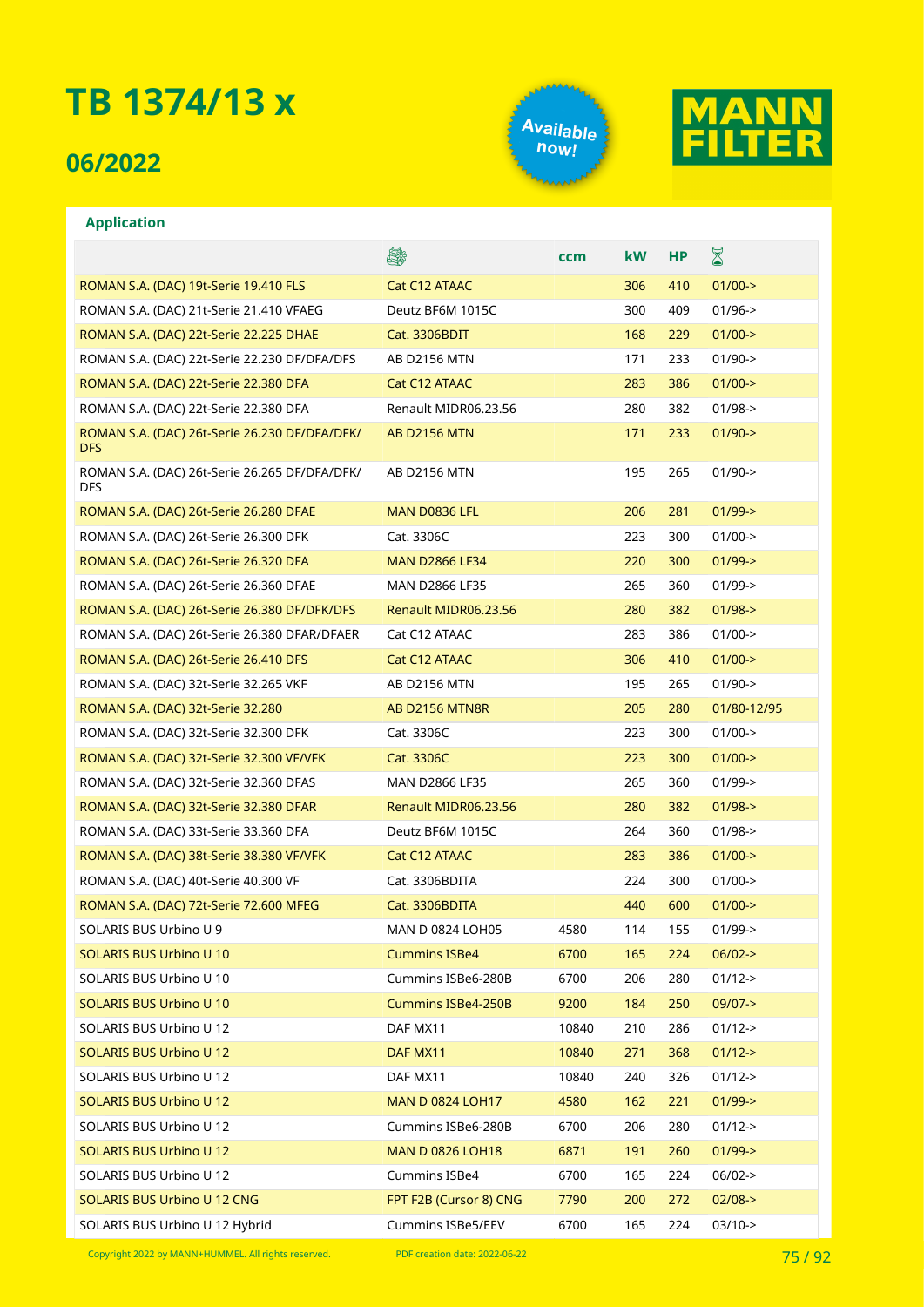## **06/2022**





### **Application** E. ⊠ **ccm kW HP** SOLARIS BUS Urbino U 12 LE DAF PR 183 Euro5-EEV 9200 184 250 09/06-> SOLARIS BUS Urbino U 12 LE CNG Cummins ISLG 8900 235 320 01/05-> System Wabco. SOLARIS BUS Urbino U 12 LE III **DAF PE 183C** 9200 188 255 01/03-> SOLARIS BUS Urbino U 15 MAN D 0826 LOH18 191 260 01/99-> SOLARIS BUS Urbino U 15 CNG FPT F2B (Cursor 8) CNG 7790 200 272 02/08-> SOLARIS BUS Urbino U 15 LE CNG Cummins ISLG 8900 235 320 01/05-> System Wabco. SOLARIS BUS Urbino U 15, 18 DAF PR228S Euro4 9200 228 310 10/06-> SOLARIS BUS Urbino U 15, 18 DAF PR265S Euro4 9200 265 360 10/06-> SOLARIS BUS Urbino U 15, 18 DAF PR250S Euro4 9200 250 340 10/06-> SOLARIS BUS Urbino U 15, 18 **DAF MX11** 10840 240 326 01/12-> SOLARIS BUS Urbino U 15, 18 **DAF MX11** DAF MX11 10840 271 368 01/12-> SOLARIS BUS Urbino U 15, 18 **DAF MX11** 10840 210 286 01/12-> SOLARIS BUS Urbino U 18 0 0 18 0 10840 10840 200 10840 10840 10840 10/14-> SOLARIS BUS Urbino U 18 0 0 0 0 0 0 0 0 0 0 0 0 0 0 0 0 0 10/14-> 10840 210 286 10/14-> SOLARIS BUS Urbino U 18 MAN D 2866 LOH25 11967 228 310 01/99-> SOLARIS BUS Urbino U 18 DAF PF 235 M 9200 235 320 01/99-> SOLARIS BUS Urbino U 18 MAN D 0824 LOH25 191 191 260 01/99-> SOLARIS BUS Urbino U 18 **DAF MX11** 10840 271 368 10/14-> SOLARIS BUS Urbino U 18 MAN D 2866 LOH26 11967 257 349 01/99-> SOLARIS BUS Urbino U 18 CNG FPT F2B (Cursor 8) CNG 7790 220 299 02/08-> SOLARIS BUS Urbino U 18 Hybrid Cummins ISLe4-340 8849 250 340 02/08-> SOLARIS BUS Urbino U 18 Hybrid Cummins ISLe4-250 8849 184 250 02/08-> SOLARIS BUS Urbino U 18 Hybrid Cummins ISBe5/EEV-250B 6700 184 250 09/09-> SOLARIS BUS Urbino U 18 LE CNG Cummins ISLG 8900 235 320 01/05-> System Wabco. SOLARIS BUS Vacanza 12, 13 DAF XE250C 12580 250 340 01/02-> SOLARIS BUS Vacanza 12, 13 DAF XE280C 12580 280 380 01/02-> SOLARIS BUS Vacanza 12, 13 **DAF MX300 Euro4** 12900 300 408 10/06-> SOLARIS BUS Vacanza 12, 13 DAF XE315C 12580 315 428 01/02->

partly/or.

STAR TRUCKS 12t-Serie 12.155 **DO824 LFL09** 2014 114 155 11/98-> STAR TRUCKS 12t-Serie 12.157 **D0824 LFL09** 114 155 01/01-> STAR TRUCKS 12t-Serie 12.227 D0826 LFL10 162 221 01/01-> STAR TRUCKS 1400-Serie 1466 162 201 221 221 01/98->

STAR TRUCKS 15t-Serie 15.227 D0826 LFL10 162 221 01/01-> STEYR (MAN-STEYR AG) 10 S 10 S 14 MAN D 0834 4580 103 140 05/01-> STEYR (MAN-STEYR AG) 10 S 10 S 14 WD 612.61 6595 100 136 06/86-12/00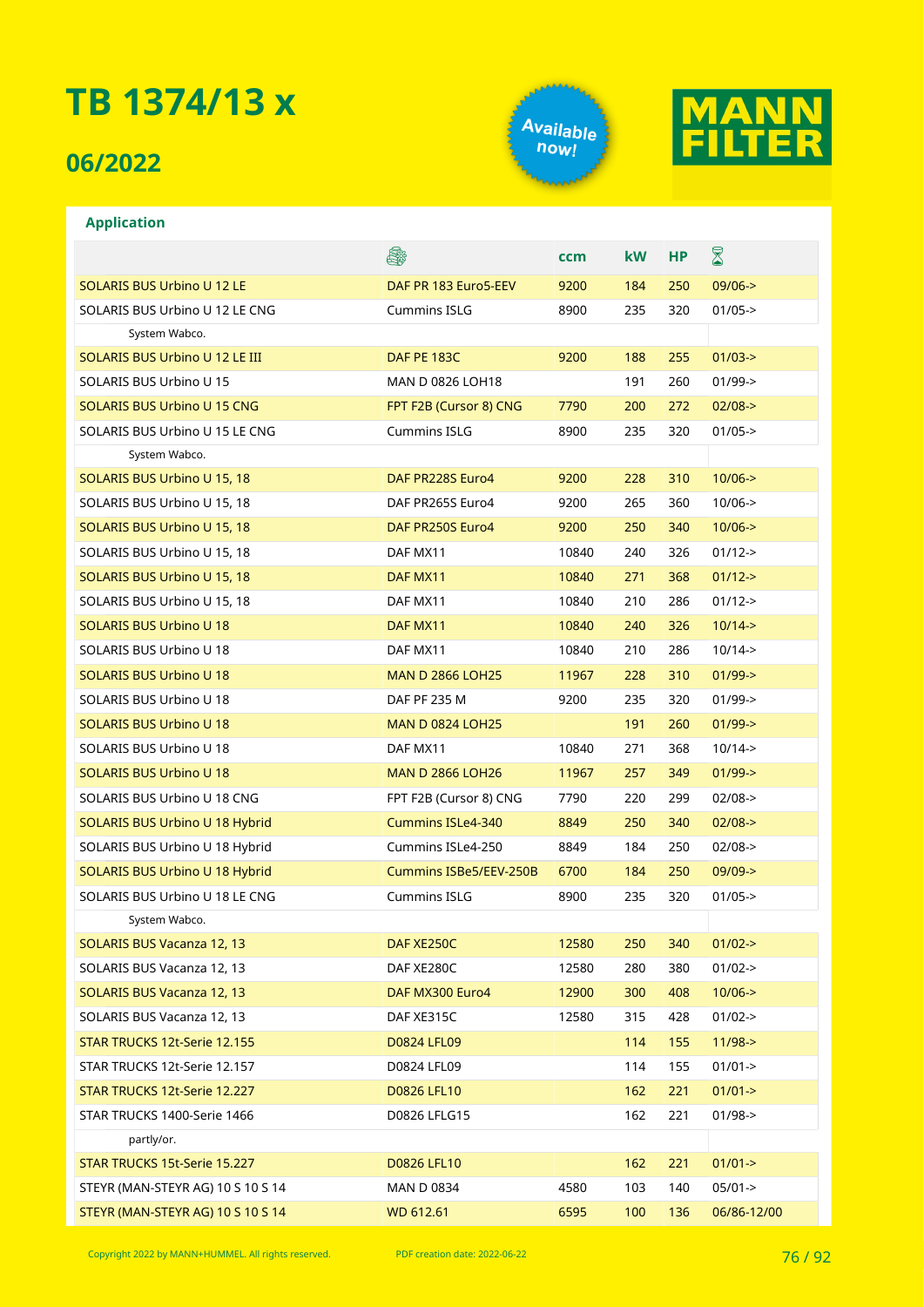## **06/2022**

**Application**





### **A** ⊠ **ccm kW HP** STEYR (MAN-STEYR AG) 10 S 10 S 16 MAN D 0824 4580 114 155 09/91-> partly/or. STEYR (MAN-STEYR AG) 10 S 10 S 18 WD 612.63,73 6595 130 177 04/86-12/00 partly/or. STEYR (MAN-STEYR AG) 10 S 10 S 18 MAN D 0834 4580 132 180 05/01-> STEYR (MAN-STEYR AG) 10 S 10 S 22 MAN 0826 6871 162 220 05/94-> STEYR (MAN-STEYR AG) 11 S 11 S 14 WD 612.61 6595 100 136 07/89-12/00 STEYR (MAN-STEYR AG) 11 S 11 S 18 WD 612.63 6595 130 177 07/89-12/00 STEYR (MAN-STEYR AG) 12 M 12 M 18 WD 612.74 6595 130 177 09/86-12/00 STEYR (MAN-STEYR AG) 12 M 12 M 21 WD 612.76 01/90-12/00 STEYR (MAN-STEYR AG) 12 S 12 S 14 MAN D 0834 4580 103 140 05/01-> STEYR (MAN-STEYR AG) 12 S 12 S 14 WD 612.61 6595 100 136 06/86-12/00 partly/or. STEYR (MAN-STEYR AG) 12 S 12 S 16 MAN D 0824 4580 114 155 09/91-> partly/or. STEYR (MAN-STEYR AG) 12 S 12 S 18 MAN D 0834 4580 132 180 05/01-> STEYR (MAN-STEYR AG) 12 S 12 S 18 WD 612.63,73 6595 130 177 04/86-12/00 partly/or. STEYR (MAN-STEYR AG) 12 S 12 S 21 WD 612.65,75 6595 154 210 04/86-12/00 partly/or. STEYR (MAN-STEYR AG) 12 S 12 S 22 MAN 0826 6871 162 220 05/94-> STEYR (MAN-STEYR AG) 12 S 12 S 25 MAN D 0836 6871 180 245 05/01-> STEYR (MAN-STEYR AG) 12 S 12 S 28 MAN D 0836 6871 206 280 11/98-> STEYR (MAN-STEYR AG) 13 S 13 S 14 WD 612.61 6595 100 136 09/88-12/00 partly/or. STEYR (MAN-STEYR AG) 13 S 13 S 18 WD 612.63 6595 130 177 09/88-12/00 partly/or. STEYR (MAN-STEYR AG) 13 S 13 S 21 WD 612.65,75 6595 154 210 07/89-12/00 partly/or. STEYR (MAN-STEYR AG) 13 S 13 S 23 WD 612.66 6595 171 233 07/89-12/00 partly/or. STEYR (MAN-STEYR AG) 14 S 14 S 14 WD 612.61 6595 100 136 06/86-12/00 partly/or. STEYR (MAN-STEYR AG) 14 S 14 S 16 MAN D 0824 4580 114 155 09/91-> STEYR (MAN-STEYR AG) 14 S 14 S 18 WD 612.63,73 6595 130 177 04/86-12/00 partly/or. STEYR (MAN-STEYR AG) 14 S 14 S 18 MAN D 0834 4580 132 180 05/01-> STEYR (MAN-STEYR AG) 14 S 14 S 21 WD 612.65,75 6595 154 210 04/86-12/00 partly/or. STEYR (MAN-STEYR AG) 14 S 14 S 22 MAN D 0826 6871 162 220 08/95->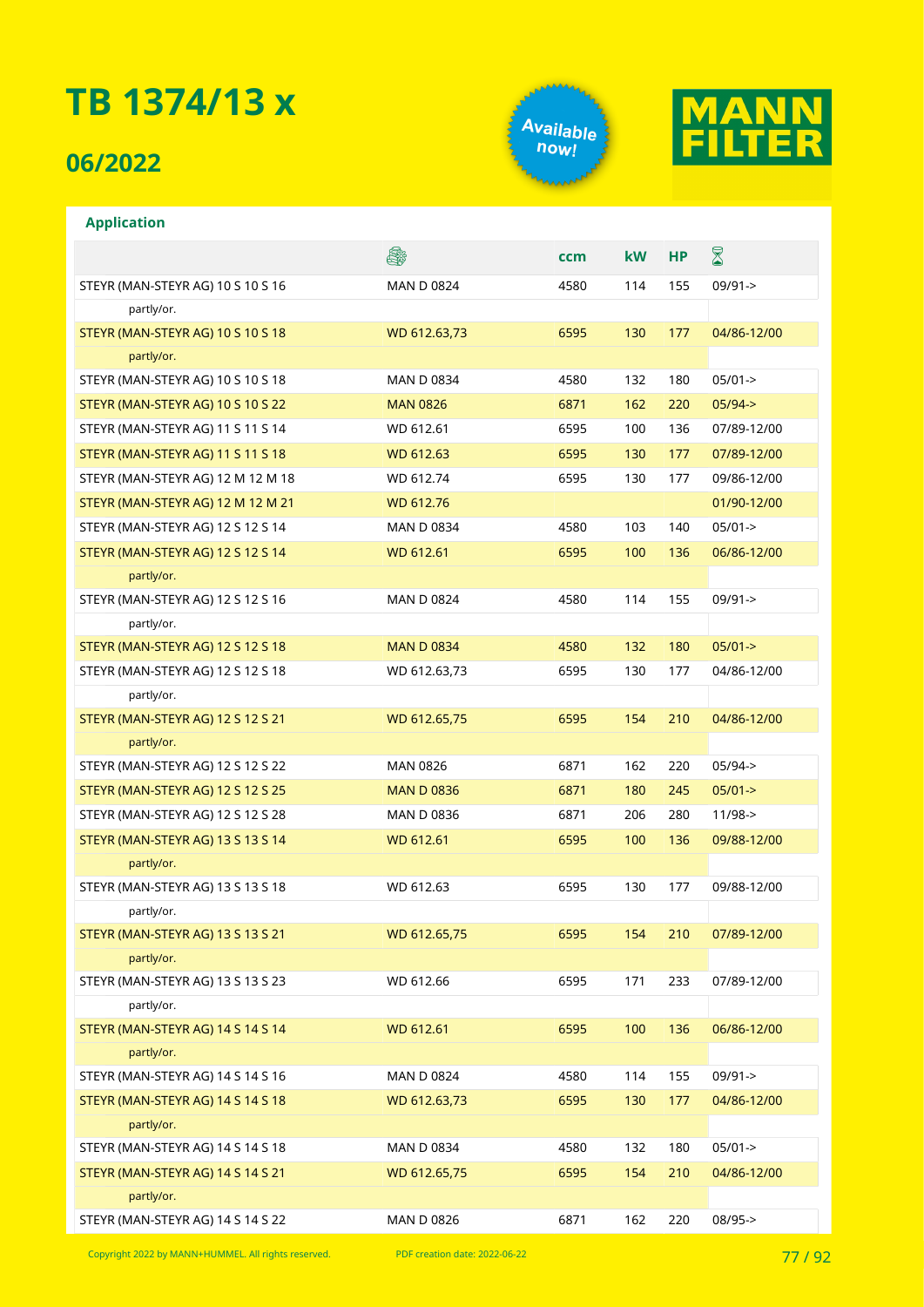### **06/2022**

**Application**





### **A** ⊠ **ccm kW HP** STEYR (MAN-STEYR AG) 14 S 14 S 25 MAN D 0836 6871 180 245 05/01-> STEYR (MAN-STEYR AG) 14 S 14 S 26 MAN D 0826 6871 191 260 08/95-> STEYR (MAN-STEYR AG) 14 S 14 S 28 MAN D 0836 6871 206 280 11/98-> STEYR (MAN-STEYR AG) 15 S 15 S 14 WD 612.92 6595 100 136 04/86-12/00 partly/or. STEYR (MAN-STEYR AG) 15 S 15 S 16 MAN D 0824 4580 114 155 09/91-> STEYR (MAN-STEYR AG) 15 S 15 S 18 WD 612.63 6595 130 177 04/86-12/00 partly/or. STEYR (MAN-STEYR AG) 15 S 15 S 18 MAN D 0834 4580 132 180 05/01-> STEYR (MAN-STEYR AG) 15 S 15 S 21 WD 612.65,75 6595 154 210 04/86-12/00 partly/or. STEYR (MAN-STEYR AG) 15 S 15 S 22 MAN D 0826 6871 162 220 05/94-> STEYR (MAN-STEYR AG) 15 S 15 S 23 WD 612.66 6596 170 230 04/86-12/00 STEYR (MAN-STEYR AG) 15 S 15 S 25 MAN D 0836 6871 180 245 05/01-> STEYR (MAN-STEYR AG) 15 S 15 S 26 MAN D 0826 6871 191 260 08/95-> STEYR (MAN-STEYR AG) 15 S 15 S 28 MAN D 0836 6871 206 280 11/98-> STEYR (MAN-STEYR AG) 16 S 16 S 18 WD 612.63 6595 130 177 04/86-12/00 partly/or. STEYR (MAN-STEYR AG) 16 S 16 S 21 WD 612.65 6595 158 215 04/86-12/00 partly/or. STEYR (MAN-STEYR AG) 16 S 16 S 23 WD 612.93 6595 171 233 04/86-12/00 partly/or. STEYR (MAN-STEYR AG) 17 S 17 S 18 WD 612.63 6595 130 177 09/88-12/00 partly/or. STEYR (MAN-STEYR AG) 17 S 17 S 21 WD 612.65 6595 154 215 09/88-12/00 partly/or. STEYR (MAN-STEYR AG) 17 S 17 S 23 WD 612.66 6595 171 230 09/88-12/00 partly/or. STEYR (MAN-STEYR AG) 18 S 18 S 22 MAN D 0826 6871 162 220 05/94-> STEYR (MAN-STEYR AG) 18 S 18 S 25 MAN D 0836 6871 180 245 05/01-> STEYR (MAN-STEYR AG) 18 S 18 S 28 MAN D 0836 6871 206 280 11/98-> STEYR (MAN-STEYR AG) 19 S 19 S 22 MAN D 0826 6871 162 220 05/94-> STEYR (MAN-STEYR AG) 19 S 19 S 24 WD 615.64 9726 175 238 01/88-12/97 STEYR (MAN-STEYR AG) 19 S 19 S 25 MAN D 0836 6871 180 245 05/01-> STEYR (MAN-STEYR AG) 19 S 19 S 28 MAN D 0836 6871 206 280 11/98-> STEYR (MAN-STEYR AG) 19 S 19 S 28 WD 615.63 9726 204 278 01/88-12/97 STEYR (MAN-STEYR AG) 19 S 19 S 31 WD 615.68,98 9726 226 306 10/87-12/97 STEYR (MAN-STEYR AG) 19 S 19 S 34 WD 815.64,79 11964 250 340 10/87-06/96 STEYR (MAN-STEYR AG) 19 S 19 S 37 WD 815.66,76 11964 270 367 10/87-06/96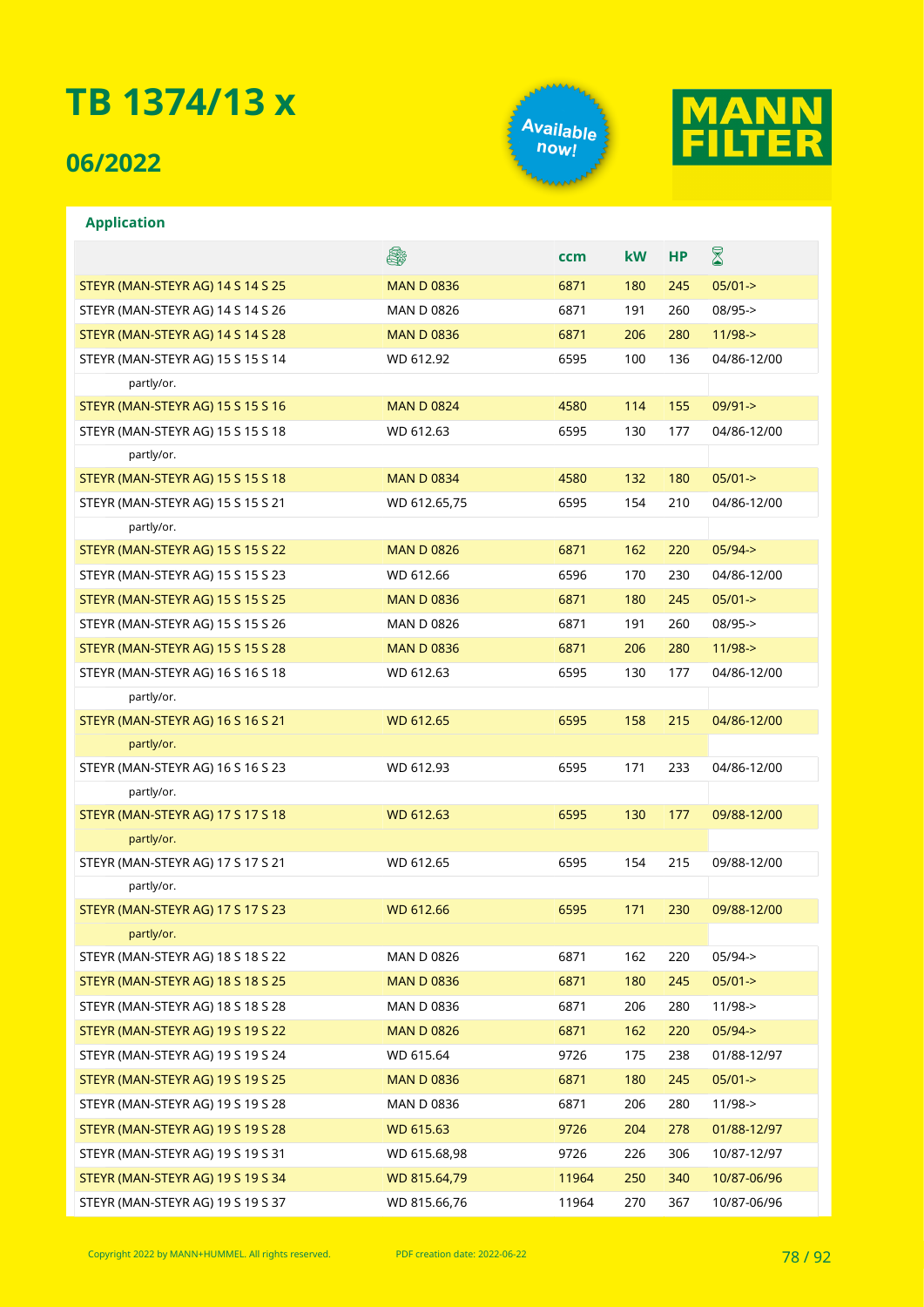### **06/2022**





#### **Application**

|                                           | es:                         | ccm   | kW  | НP  | $\boxtimes$ |
|-------------------------------------------|-----------------------------|-------|-----|-----|-------------|
| STEYR (MAN-STEYR AG) 19 S 19 S 39         | <b>WD 815.66</b>            | 11964 | 284 | 386 | 05/90-06/96 |
| STEYR (MAN-STEYR AG) 19 S (F2000) 19 S 23 | <b>MAN E 2866 (CNG/Gas)</b> |       | 170 | 232 | $09/96 - >$ |
| STEYR (MAN-STEYR AG) 19 S (F2000) 19 S 31 | <b>MAN D 2866</b>           | 11967 | 228 | 310 | $09/98 - >$ |
| STEYR (MAN-STEYR AG) 19 S (F2000) 19 S 36 | <b>MAN D 2866</b>           | 11967 | 265 | 360 | 09/98->     |
| STEYR (MAN-STEYR AG) 19 S (F2000) 19 S 37 | <b>MAN D 2866 LF21</b>      | 11967 | 272 | 370 | 01/94-12/95 |
| STEYR (MAN-STEYR AG) 19 S (F2000) 19 S 40 | MAN D 2866 LF20             | 11967 | 294 | 400 | $01/94 - >$ |
| STEYR (MAN-STEYR AG) 19 S (F2000) 19 S 41 | <b>MAN D 2866 LF1</b>       | 11967 | 301 | 410 | $09/98 - >$ |
| STEYR (MAN-STEYR AG) 19 S (F2000) 19 S 42 | <b>MAN D 2866 LF22</b>      | 11967 | 309 | 420 | 01/94-12/95 |
| STEYR (MAN-STEYR AG) 19 S (F2000) 19 S 46 | <b>MAN D 2876 LF06</b>      | 12816 | 338 | 460 | $09/98 - >$ |
| STEYR (MAN-STEYR AG) 19 S (F2000) 19 S 46 | MAN D 2876 LF02             | 11967 | 338 | 460 | 01/94-12/01 |
| STEYR (MAN-STEYR AG) 19 S (F2000) 19 S 60 | <b>MAN D 2840 LF21</b>      | 18273 | 441 | 601 | $07/99 - >$ |
| STEYR (MAN-STEYR AG) 20 S 20 S 22         | <b>MAN D 0826</b>           | 6871  | 162 | 220 | $05/94 - >$ |
| STEYR (MAN-STEYR AG) 20 S 20 S 25         | <b>MAN D 0836</b>           | 6871  | 180 | 245 | $05/01 - >$ |
| STEYR (MAN-STEYR AG) 20 S 20 S 28         | <b>MAN D 0836</b>           | 6871  | 206 | 280 | $11/98$ ->  |
| STEYR (MAN-STEYR AG) 22 S 22 S 28         | WD 615.63                   | 9726  | 204 | 278 | 01/88-12/97 |
| STEYR (MAN-STEYR AG) 22 S 22 S 31         | WD 615.68                   | 9726  | 226 | 306 | 10/87-12/97 |
| STEYR (MAN-STEYR AG) 22 S 22 S 34         | <b>WD 815.64</b>            | 11964 | 250 | 340 | 10/87-06/96 |
| STEYR (MAN-STEYR AG) 22 S 22 S 37         | WD 815.66                   | 11964 | 270 | 367 | 10/87-06/96 |
| STEYR (MAN-STEYR AG) 23 S 23 S 31         | <b>MAN D 2866</b>           | 11967 | 228 | 310 | $09/98 - >$ |
| STEYR (MAN-STEYR AG) 23 S 23 S 36         | <b>MAN D 2866</b>           | 11967 | 265 | 360 | $09/98 - >$ |
| STEYR (MAN-STEYR AG) 23 S 23 S 41         | <b>MAN D 2866 LF1</b>       | 11967 | 301 | 410 | $09/98 - >$ |
| STEYR (MAN-STEYR AG) 23 S 23 S 46         | MAN D 2876 LF02/06          | 11967 | 338 | 460 | $01/94 - >$ |
| STEYR (MAN-STEYR AG) 24 S 24 S 31         | <b>MAN D 2866</b>           | 11967 | 228 | 310 | $09/98 - >$ |
| STEYR (MAN-STEYR AG) 24 S 24 S 36         | <b>MAN D 2866</b>           | 11967 | 265 | 360 | $09/98 - >$ |
| STEYR (MAN-STEYR AG) 24 S 24 S 41         | <b>MAN D 2866 LF1</b>       | 11967 | 301 | 410 | $09/98 - >$ |
| STEYR (MAN-STEYR AG) 24 S 24 S 46         | MAN D 2876 LF02/06          | 11967 | 338 | 460 | $01/94 - >$ |
| STEYR (MAN-STEYR AG) 25 S 25 S 22         | <b>MAN D 0826</b>           | 6871  | 162 | 220 | $05/94 - >$ |
| STEYR (MAN-STEYR AG) 25 S 25 S 25         | MAN D 0836                  | 6871  | 180 | 245 | $05/01 -$   |
| STEYR (MAN-STEYR AG) 25 S 25 S 28         | <b>MAN D 0836</b>           | 6871  | 206 | 280 | $11/98 - >$ |
| STEYR (MAN-STEYR AG) 26 S 26 S 22         | <b>MAN D 0826</b>           | 6871  | 162 | 220 | 05/94->     |
| STEYR (MAN-STEYR AG) 26 S 26 S 25         | <b>MAN D 0836</b>           | 6871  | 180 | 245 | $05/01 - >$ |
| STEYR (MAN-STEYR AG) 26 S 26 S 28         | <b>MAN D 0836</b>           | 6871  | 206 | 280 | $11/98$ ->  |
| STEYR (MAN-STEYR AG) 26 S 26 S 28         | WD 615.63                   | 9726  | 204 | 278 | 01/88-12/97 |
| STEYR (MAN-STEYR AG) 26 S 26 S 31         | WD 615.68                   | 9726  | 225 | 306 | 10/87-12/97 |
| STEYR (MAN-STEYR AG) 26 S 26 S 34         | WD 815.64                   | 11964 | 250 | 340 | 10/87-06/96 |
| STEYR (MAN-STEYR AG) 26 S 26 S 37         | WD 815.66,76                | 11964 | 270 | 367 | 10/87-06/96 |
| STEYR (MAN-STEYR AG) 26 S (F2000) 26 S 23 | <b>MAN E 2866 (CNG/Gas)</b> |       | 170 | 232 | $09/96 - >$ |
| STEYR (MAN-STEYR AG) 26 S (F2000) 26 S 31 | <b>MAN D 2866</b>           | 11967 | 228 | 310 | 09/98->     |
| STEYR (MAN-STEYR AG) 26 S (F2000) 26 S 36 | <b>MAN D 2866</b>           | 11967 | 265 | 360 | $09/98 - >$ |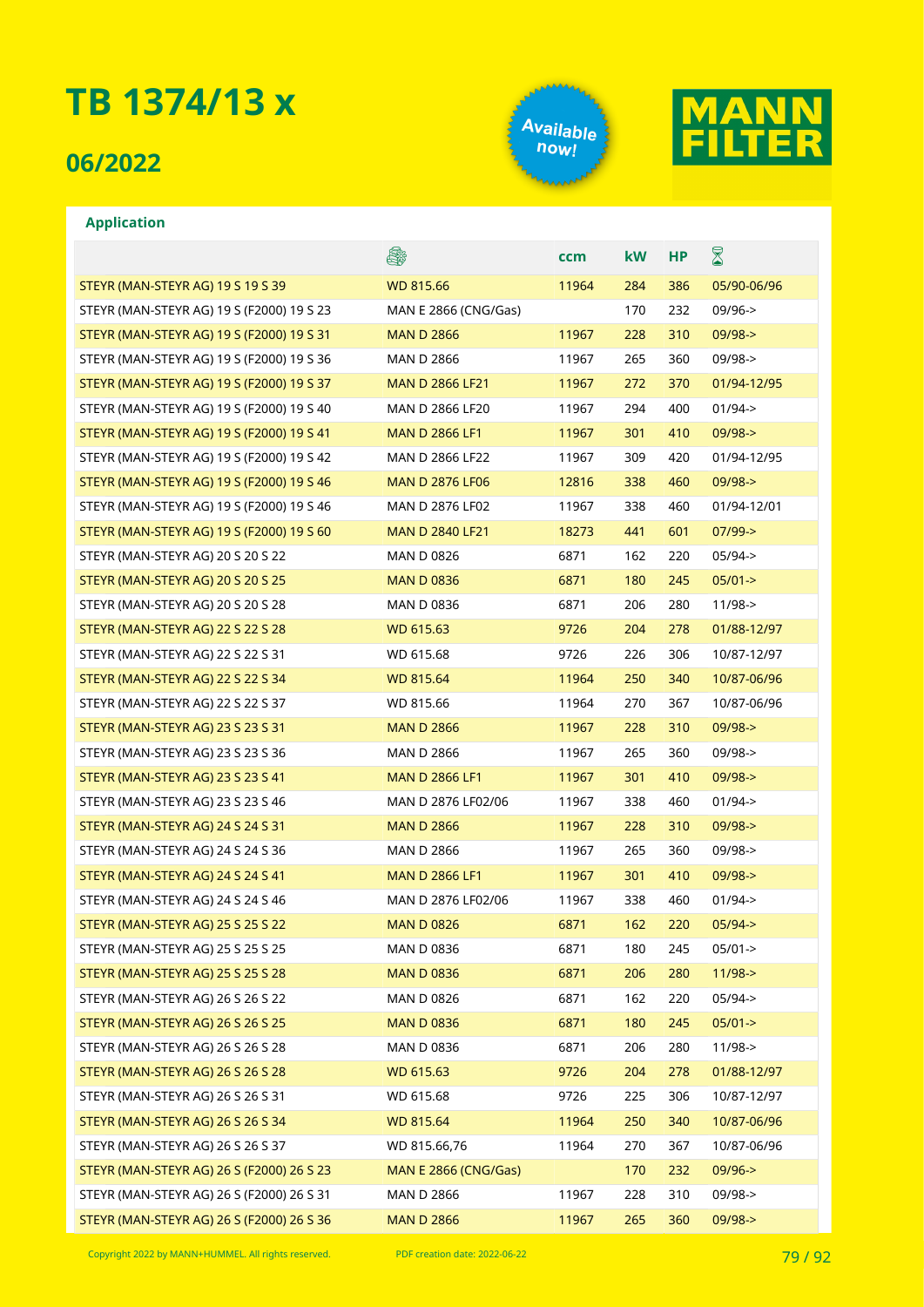### **06/2022**





|                                             | E.                          | ccm   | kW  | HP  | $\boxtimes$     |
|---------------------------------------------|-----------------------------|-------|-----|-----|-----------------|
| STEYR (MAN-STEYR AG) 26 S (F2000) 26 S 41   | MAN D 2866 LF1              | 11967 | 301 | 410 | $09/98 - >$     |
| STEYR (MAN-STEYR AG) 26 S (F2000) 26 S 46   | MAN D 2876 LF02/06          | 11967 | 338 | 460 | $01/94 - >$     |
| STEYR (MAN-STEYR AG) 26 S (F2000) 26 S 60   | MAN D 2840 LF21             | 18273 | 441 | 601 | $07/99 - >$     |
| STEYR (MAN-STEYR AG) 27 S 27 S 31           | <b>MAN D 2866</b>           | 11967 | 228 | 310 | 09/98->         |
| STEYR (MAN-STEYR AG) 27 S 27 S 36           | <b>MAN D 2866</b>           | 11967 | 265 | 360 | $09/98 - >$     |
| STEYR (MAN-STEYR AG) 27 S 27 S 37           | <b>MAN D 2866 LF21</b>      | 11967 | 272 | 370 | 01/94-12/95     |
| STEYR (MAN-STEYR AG) 27 S 27 S 41           | MAN D 2866 LF1              | 11967 | 301 | 410 | $09/98 - >$     |
| STEYR (MAN-STEYR AG) 27 S 27 S 42           | <b>MAN D 2866 LF22</b>      | 11967 | 309 | 420 | 01/94-12/95     |
| STEYR (MAN-STEYR AG) 27 S 27 S 46           | MAN D 2876 LF02/06          | 11967 | 338 | 460 | $01/94 - >$     |
| STEYR (MAN-STEYR AG) 27 S 27 S 60           | <b>MAN D 2840 LF21</b>      | 18273 | 441 | 601 | $07/99 - >$     |
| STEYR (MAN-STEYR AG) 28 S (E2000) 28 S 23   | <b>MAN E 2866 (CNG/Gas)</b> |       | 170 | 232 | $09/96 - >$     |
| STEYR (MAN-STEYR AG) 28 S (E2000) 28 S 31   | <b>MAN D 2866</b>           | 11967 | 228 | 310 | $09/98 - >$     |
| STEYR (MAN-STEYR AG) 28 S (E2000) 28 S 36   | <b>MAN D 2866</b>           | 11967 | 265 | 360 | $09/98 - >$     |
| STEYR (MAN-STEYR AG) 28 S (E2000) 28 S 41   | <b>MAN D 2866 LF1</b>       | 11967 | 301 | 410 | $09/98 - >$     |
| STEYR (MAN-STEYR AG) 28 S (E2000) 28 S 46   | MAN D 2876 LF02/06          | 11967 | 338 | 460 | $01/94 - >$     |
| STEYR (MAN-STEYR AG) 29 S 29 S 41           | <b>MAN D 2866 LF1</b>       | 11967 | 301 | 410 | $09/98 - >$     |
| STEYR (MAN-STEYR AG) 29 S 29 S 46           | MAN D 2876 LF02/06          | 11967 | 338 | 460 | $01/94 - >$     |
| STEYR (MAN-STEYR AG) 30 S 30 S 31           | <b>MAN D 2866</b>           | 11967 | 228 | 310 | $09/98 - >$     |
| STEYR (MAN-STEYR AG) 30 S 30 S 36           | <b>MAN D 2866</b>           | 11967 | 265 | 360 | $09/98 - >$     |
| STEYR (MAN-STEYR AG) 30 S 30 S 41           | <b>MAN D 2866 LF1</b>       | 11967 | 301 | 410 | 09/98->         |
| STEYR (MAN-STEYR AG) 30 S 30 S 46           | MAN D 2876 LF02/06          | 11967 | 338 | 460 | $01/94 - >$     |
| STEYR (MAN-STEYR AG) 32 S 32 S 28           | <b>WD 615.63</b>            | 9726  | 204 | 278 | 01/88-12/97     |
| STEYR (MAN-STEYR AG) 32 S 32 S 31           | WD 615.68                   | 9726  | 226 | 306 | 10/87-12/97     |
| STEYR (MAN-STEYR AG) 32 S 32 S 34           | WD 815.64,79                | 11964 | 250 | 340 | 10/87-06/96     |
| STEYR (MAN-STEYR AG) 32 S 32 S 37           | WD 815.66,76                | 11964 | 270 | 367 | 10/87-06/96     |
| STEYR (MAN-STEYR AG) 32 S (E/F2000) 32 S 31 | <b>MAN D 2866</b>           | 11967 | 228 | 310 | 09/98->         |
| STEYR (MAN-STEYR AG) 32 S (E/F2000) 32 S 36 | <b>MAN D 2866</b>           | 11967 | 265 | 360 | $09/98 - >$     |
| STEYR (MAN-STEYR AG) 32 S (E/F2000) 32 S 41 | <b>MAN D 2866 LF1</b>       | 11967 |     |     | 301 410 09/98-> |
| STEYR (MAN-STEYR AG) 32 S (E/F2000) 32 S 46 | MAN D 2876 LF02/06          | 11967 | 338 | 460 | $01/94 - >$     |
| STEYR (MAN-STEYR AG) 33 S 33 S 31           | <b>WD 615.68</b>            | 9726  | 226 | 306 | 10/87-12/96     |
| STEYR (MAN-STEYR AG) 33 S 33 S 34           | WD 815.67                   | 11964 | 250 | 340 | 10/87-12/96     |
| STEYR (MAN-STEYR AG) 33 S (E/F2000) 33 S 36 | <b>MAN D 2866</b>           | 11967 | 265 | 360 | 09/98->         |
| STEYR (MAN-STEYR AG) 33 S (E/F2000) 33 S 37 | MAN D 2866 LF21             | 11967 | 272 | 370 | 01/94-12/95     |
| STEYR (MAN-STEYR AG) 33 S (E/F2000) 33 S 41 | <b>MAN D 2866 LF1</b>       | 11967 | 301 | 410 | $09/98 - > 0$   |
| STEYR (MAN-STEYR AG) 33 S (E/F2000) 33 S 42 | <b>MAN D 2866 LF22</b>      | 11967 | 309 | 420 | 01/94-12/95     |
| STEYR (MAN-STEYR AG) 33 S (E/F2000) 33 S 46 | MAN D 2876 LF02/06          | 11967 | 338 | 460 | $01/94 - >$     |
| STEYR (MAN-STEYR AG) 33 S (E/F2000) 33 S 60 | MAN D 2840 LF21             | 18273 | 441 | 601 | 07/99->         |
| STEYR (MAN-STEYR AG) 35 S 35 S 31           | <b>MAN D 2866</b>           | 11967 | 228 | 310 | 09/98->         |
| STEYR (MAN-STEYR AG) 35 S 35 S 36           | <b>MAN D 2866</b>           | 11967 | 265 | 360 | 09/98->         |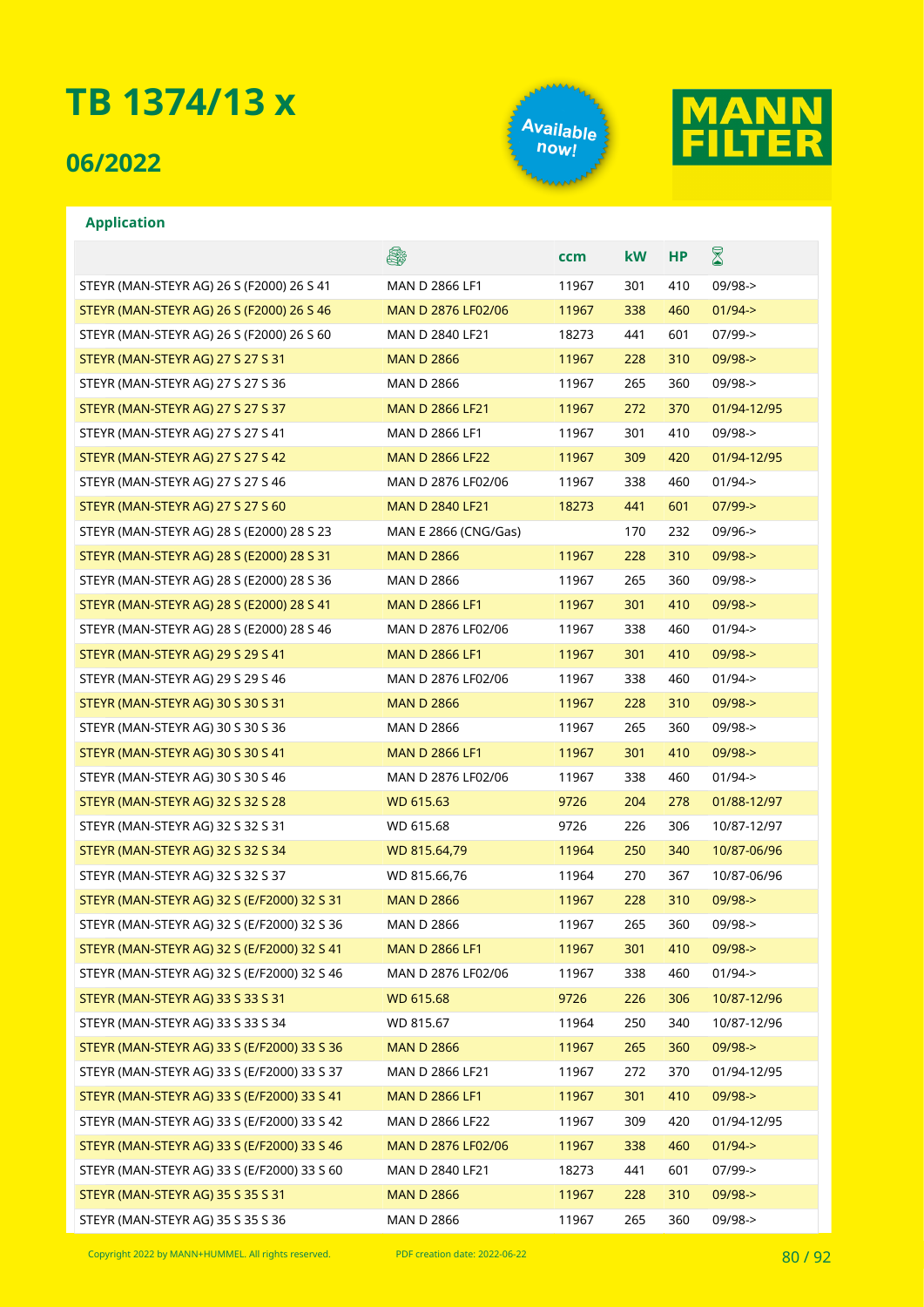### **06/2022**





|                                             | E.                     | ccm   | kW  | HP  | $\boxtimes$ |
|---------------------------------------------|------------------------|-------|-----|-----|-------------|
| STEYR (MAN-STEYR AG) 35 S 35 S 37           | <b>MAN D 2866 LF21</b> | 11967 | 272 | 370 | 01/94-12/95 |
| STEYR (MAN-STEYR AG) 35 S 35 S 41           | MAN D 2866 LF1         | 11967 | 301 | 410 | $09/98 - >$ |
| STEYR (MAN-STEYR AG) 35 S 35 S 42           | <b>MAN D 2866 LF22</b> | 11967 | 309 | 420 | 01/94-12/95 |
| STEYR (MAN-STEYR AG) 35 S 35 S 46           | MAN D 2876 LF02/06     | 11967 | 338 | 460 | $01/94 - >$ |
| STEYR (MAN-STEYR AG) 40 S 40 S 31           | WD 615.68              | 9726  | 166 | 226 | 01/88-12/96 |
| STEYR (MAN-STEYR AG) 40 S 40 S 34           | WD 815.67              | 11964 | 184 | 250 | 01/88-12/96 |
| STEYR (MAN-STEYR AG) 40 S 40 S 37           | <b>WD 815.66</b>       | 11964 | 199 | 270 | 01/88-12/96 |
| STEYR (MAN-STEYR AG) 40 S (E/F2000) 40 S 37 | MAN D 2866 LF21        | 11967 | 272 | 370 | 01/94-12/95 |
| STEYR (MAN-STEYR AG) 40 S (E/F2000) 40 S 41 | <b>MAN D 2866 LF1</b>  | 11967 | 301 | 410 | $09/98 - >$ |
| STEYR (MAN-STEYR AG) 40 S (E/F2000) 40 S 42 | <b>MAN D 2866 LF22</b> | 11967 | 309 | 420 | 01/94-12/95 |
| STEYR (MAN-STEYR AG) 40 S (E/F2000) 40 S 46 | MAN D 2876 LF02/06     | 11967 | 338 | 460 | $01/94 - >$ |
| STEYR (MAN-STEYR AG) 40 S (E/F2000) 40 S 60 | MAN D 2840 LF21        | 18273 | 441 | 601 | 07/99->     |
| STEYR (MAN-STEYR AG) 41 S (E/F2000) 41 S 36 | <b>MAN D 2866</b>      | 11967 | 265 | 360 | $09/98 - >$ |
| STEYR (MAN-STEYR AG) 41 S (E/F2000) 41 S 37 | MAN D 2866 LF21        | 11967 | 272 | 370 | 01/94-12/95 |
| STEYR (MAN-STEYR AG) 41 S (E/F2000) 41 S 41 | <b>MAN D 2866 LF1</b>  | 11967 | 301 | 410 | $09/98 - >$ |
| STEYR (MAN-STEYR AG) 41 S (E/F2000) 41 S 42 | MAN D 2866 LF22        | 11967 | 309 | 420 | 01/94-12/95 |
| STEYR (MAN-STEYR AG) 41 S (E/F2000) 41 S 46 | MAN D 2876 LF02/06     | 11967 | 338 | 460 | $01/94$ ->  |
| STEYR (MAN-STEYR AG) 41 S (E/F2000) 41 S 60 | MAN D 2840 LF21        | 18273 | 441 | 601 | $07/99 - >$ |
| STEYR (MAN-STEYR AG) 42 S 42 S 41           | <b>MAN D 2866 LF1</b>  | 11967 | 301 | 410 | $09/98 - >$ |
| STEYR (MAN-STEYR AG) 42 S 42 S 46           | MAN D 2876 LF02/06     | 11967 | 338 | 460 | 09/98->     |
| STEYR (MAN-STEYR AG) 50 S 50 S 41           | <b>MAN D 2866 LF1</b>  | 11967 | 301 | 410 | $09/98 - >$ |
| STEYR (MAN-STEYR AG) 50 S 50 S 46           | MAN D 2876 LF02/06     | 11967 | 338 | 460 | $09/98 - >$ |
| STEYR (MAN-STEYR AG) 50 S 50 S 60           | <b>MAN D 2840 LF21</b> | 18273 | 441 | 601 | $07/99$ ->  |
| STEYR (MAN-STEYR AG) 8 S 8 S 10             | <b>MAN D 0824</b>      | 4580  | 75  | 102 | $09/91 - >$ |
| STEYR (MAN-STEYR AG) 8 S 8 S 11             | <b>MAN D 0824</b>      | 4580  | 81  | 110 | $08/95 -$   |
| STEYR (MAN-STEYR AG) 8 S 8 S 14             | <b>MAN D 0834</b>      | 4580  | 103 | 140 | $05/01 -$   |
| STEYR (MAN-STEYR AG) 8 S 8 S 14             | WD 612.61              | 6595  | 100 | 136 | 05/89-12/00 |
| STEYR (MAN-STEYR AG) 8 S 8 S 16             | <b>MAN D 0824</b>      | 4580  | 114 | 155 | 09/91->     |
| partly/or.                                  |                        |       |     |     |             |
| STEYR (MAN-STEYR AG) 8 S 8 S 18             | <b>MAN D 0834</b>      | 4580  | 132 | 180 | $05/01 - >$ |
| STEYR (MAN-STEYR AG) 8 S 8 S 18             | WD 612.63              | 6595  | 130 | 177 | 05/89-12/00 |
| partly/or.                                  |                        |       |     |     |             |
| STEYR (MAN-STEYR AG) 8 S 8 S 22             | <b>MAN 0826</b>        | 6871  | 162 | 220 | $05/94 - >$ |
| STEYR (MAN-STEYR AG) 9 S 9 S 14             | <b>MAN D 0834</b>      | 4580  | 103 | 140 | $05/01 - >$ |
| STEYR (MAN-STEYR AG) 9 S 9 S 14             | WD 612.61              | 6595  | 100 | 136 | 06/86-12/00 |
| partly/or.                                  |                        |       |     |     |             |
| STEYR (MAN-STEYR AG) 9 S 9 S 16             | <b>MAN D 0824</b>      | 4580  | 114 | 155 | 09/91->     |
| partly/or.                                  |                        |       |     |     |             |
| STEYR (MAN-STEYR AG) 9 S 9 S 18             | WD 612.63,73           | 6595  | 130 | 177 | 04/86-12/00 |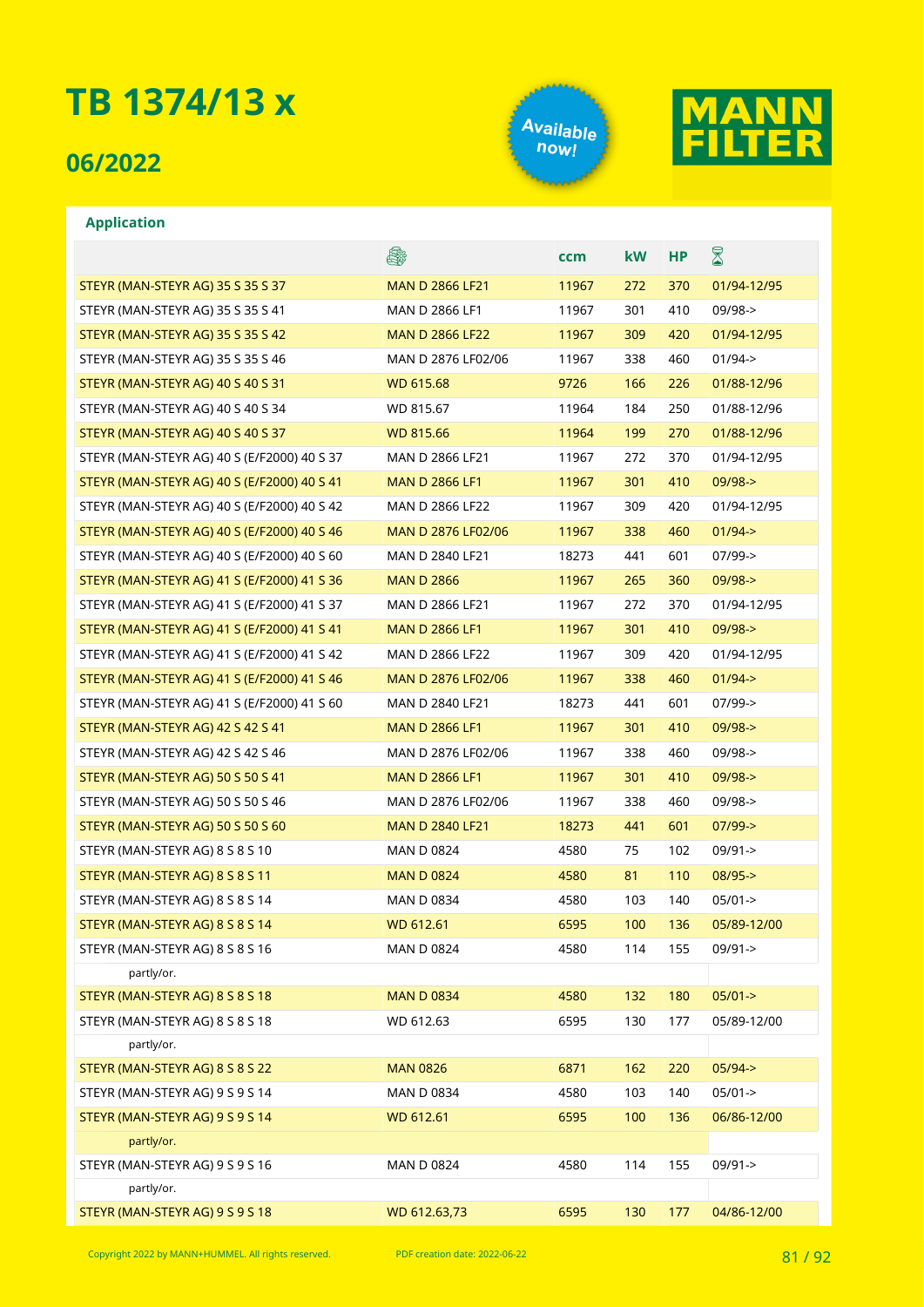## **06/2022**





|                                                            | E.                     | ccm   | kW  | <b>HP</b> | ${\color{red} \mathbb{Z}}$ |
|------------------------------------------------------------|------------------------|-------|-----|-----------|----------------------------|
| partly/or.                                                 |                        |       |     |           |                            |
| STEYR (MAN-STEYR AG) 9 S 9 S 18                            | <b>MAN D 0834</b>      | 4580  | 132 | 180       | $05/01 -$                  |
| STEYR (MAN-STEYR AG) 9 S 9 S 22                            | <b>MAN 0826</b>        | 6871  | 162 | 220       | $05/94 - >$                |
| STEYR (MAN-STEYR AG) S Serie (Busse) SFL 11 HUA<br>280     | 9 FUA                  | 11045 | 206 | 280       | $10/87 - >$                |
| STEYR (MAN-STEYR AG) S Serie (Busse) SG 18 HUA<br>280      | 9 FUA                  | 11045 | 206 | 280       | $07/87 - >$                |
| STEYR (MAN-STEYR AG) S Serie (Busse) SL 11 HU<br>250       | 9 FUA                  | 11045 | 184 | 250       | $01/84 - >$                |
| STEYR (MAN-STEYR AG) S Serie (Busse) SL 11 HUA<br>280      | 9 FUA                  | 11045 | 206 | 280       | $12/86 - >$                |
| STEYR (MAN-STEYR AG) S Serie (Busse) SS 11 HU<br>200       | 9 FUA                  | 11045 | 147 | 200       | $06/84 -$                  |
| partly/or.                                                 |                        |       |     |           |                            |
| STEYR (MAN-STEYR AG) S Serie (Busse) SS 11 HUA<br>280      | 9 FUA                  | 11045 | 206 | 280       | $06/84 - >$                |
| partly/or.                                                 |                        |       |     |           |                            |
| TATRA JAMAL 270                                            | T3B 928-40, T3C 928-81 | 12667 | 270 | 367       | $01/98 - >$                |
| <b>TATRA JAMAL 280</b>                                     | T3D 928-20             | 12667 | 280 | 381       | $01/06$ ->                 |
| TATRA JAMAL 300                                            | T3B 928-70, T3C 928-90 | 12667 | 300 | 408       | $01/98 - >$                |
| <b>TATRA JAMAL 320</b>                                     | T3D 928-30             | 12667 | 320 | 435       | $01/06$ ->                 |
| TATRA JAMAL 325                                            | T3D 928-30             | 12667 | 325 | 442       | $01/08 - >$                |
| TATRA T815 / T815-2 / T815-7 T 815 NT, NTH, P, TP,<br>v    | T3-930-30,-53          | 19000 | 235 | 320       | 03/83-12/89                |
| $01/89$ ->.                                                |                        |       |     |           |                            |
| TATRA T815 / T815-2 / T815-7 T 815 PJ                      | T3-928-32              | 12667 | 230 | 313       | 03/83-12/89                |
| $01/89$ ->.                                                |                        |       |     |           |                            |
| TATRA T815 / T815-2 / T815-7 T 815 S, P, PJ, PR, RN,<br>VS | T3-929-00/11/30        | 15825 | 208 | 280       | 03/83-12/89                |
| $01/89$ ->.                                                |                        |       |     |           |                            |
| TATRA T815 / T815-2 / T815-7 T 815-2                       | T3D 928-30             | 12667 | 320 | 435       | $01/06 - >$                |
| TATRA T815 / T815-2 / T815-7 T 815-2                       | T3B 928-10/50          | 12667 | 230 | 313       | $01/89 - >$                |
| $01/89$ ->.                                                |                        |       |     |           |                            |
| TATRA T815 / T815-2 / T815-7 T 815-2                       | T3D 928-30             | 12667 | 325 | 442       | $01/08 - >$                |
| TATRA T815 / T815-2 / T815-7 T 815-2                       | T3D 928-20             | 12667 | 280 | 381       | $01/06$ ->                 |
| TATRA T815 / T815-2 / T815-7 T 815-2                       | T3B 928-70, T3C 928-90 | 12667 | 300 | 408       | $01/89$ ->                 |
| $01/89$ ->.                                                |                        |       |     |           |                            |
| TATRA T815 / T815-2 / T815-7 T 815-2                       | T3B 928-40, T3C 928-81 | 12667 | 270 | 367       | $01/89$ ->                 |
| $01/89 - >$ .                                              |                        |       |     |           |                            |
| TATRA T815 / T815-2 / T815-7 T 815-2                       | T3B 928-60             | 12667 | 255 | 347       | $01/89$ ->                 |
| $01/89$ ->.                                                |                        |       |     |           |                            |
| TATRA T815 / T815-2 / T815-7 T 815-2 NT 4x4                | Deutz BF8L 513 LC      | 12763 | 243 | 330       | $01/92 - >$                |
| TATRA T815 / T815-2 / T815-7 T 815-7                       | T3D 928-30             | 12667 | 325 | 442       | $01/13$ ->                 |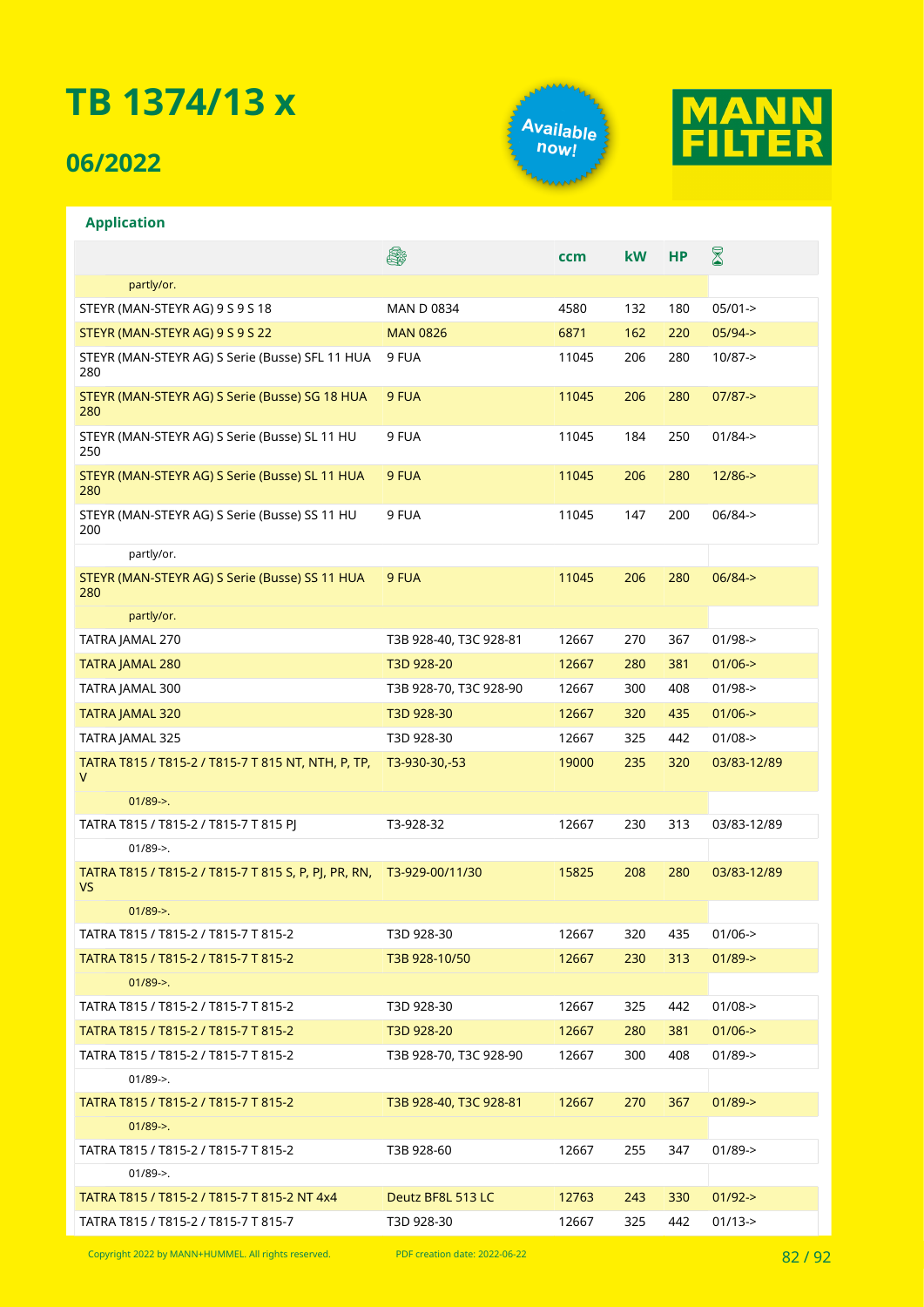### **06/2022**

**Application**





### E. ⊠ **ccm kW HP** TATRA TERRNO1 270 TATRA 1980 TO THE SERVE TO THE SERVE THE SERVE TO THE SERVE THE SERVE TO THE SERVE THE SERVE TATRA TERRNo1 280 T3D 928-20 12667 280 381 01/06-> TATRA TERRNO1 300 TATRIS 200 T3B 928-70, T3C 928-90 12667 300 408 01/97-> TATRA TERRNo1 320 T3D 928-30 12667 320 435 01/06-> TATRA TERRNo1 325 T3D 928-30 12667 325 442 01/08-> TEMSA BUS Safari HD/IC/RD/STD 10 M MAN D 2866 LOH28 11967 265 361 01/01-> TEMSA BUS Safari HD/IC/RD/STD 12 M MAN D 2866 LOH28 11967 265 361 01/01-> TEMSA BUS Safari HD/IC/RD/STD HD 12, 13 DAF MX 300 12900 300 410 10/06-> TEMSA BUS Safari HD/IC/RD/STD HD12, 13 DAF MX 11 10800 320 435 01/16-> TEMSA BUS Safari HD/IC/RD/STD RD 12 ,13 DAF PR 265 9200 265 360 10/06-> TEMSA BUS Samba Samba MAN D 0834 LFL03 4580 132 180 01/01-> VAN HOOL A500 A500 MAN D0826 LOH04 6596 160 218 01/85-> partly/or. VAN HOOL A500 A500 MAN D0826 LOH217 6871 169 230 03/96-> VAN HOOL EOS 100 MAN D2866 LOH 07 11967 272 370 01/92-> VAN HOOL EOS 200, 200L MAN D2866 LOH 07 11967 272 370 01/97-> VAN HOOL EOS 233 MAN D2866 LOH 23 11967 294 370 01/98-> VAN HOOL EOS 90, 90L MAN D2866 LOH 07 11967 272 370 01/92-> VAN HOOL T8, TD8, TG8 T809 Alizee D 0826 OH02 6871 97 132 10/78-12/96 01/88->. VAN HOOL T8, TD8, TG8 T809 Alizee D 0826 LOH 6871 140 190 09/90-12/98 VAN HOOL T8, TD8, TG8 T812 Alizee D 2865 LOH01 9973 198 269 10/78-12/98 01/88->. VAN HOOL T8, TD8, TG8 T815 Acron, Alicron, Alizee Volvo THD101GD 11600 201 273 10/78-12/98 01/88->. Air-brake system: WABCO. VAN HOOL T8, TD8, TG8 T815 Acron, Alicron, Alizee OM 422/442 A 14620 243 330 10/78-12/98 01/88->. VAN HOOL T8, TD8, TG8 T815 Acron, Alicron, Alizee Scania DSC 11.34 11018 201 273 10/78-12/98 01/88->. VAN HOOL T8, TD8, TG8 T815 Acron, Alicron, Alizee DAF DKX/DKZ 1160ATI 11600 274 370 10/78-12/98 01/88->. Air-brake system: WABCO. VAN HOOL T8, TD8, TG8 T815 Acron, Alicron, Alizee D 2866 LOH 11967 274 370 10/78-12/98 01/88->. VAN HOOL T8, TD8, TG8 T815 Acron, Alicron, Alizee D 2866 TOH 11967 193 262 10/78-12/96 01/88->. VAN HOOL T8, TD8, TG8 T816 Altano D 2866 LOH07 11967 274 373 10/78-12/98  $01/88 - >$ VAN HOOL T8, TD8, TG8 T818 Altano D 2866 LOH07 11967 274 373 10/78-12/98  $01/88 - >$ VAN HOOL T8, TD8, TG8 TD816 Altano D 2866 LOH07 11967 274 373 10/78-12/98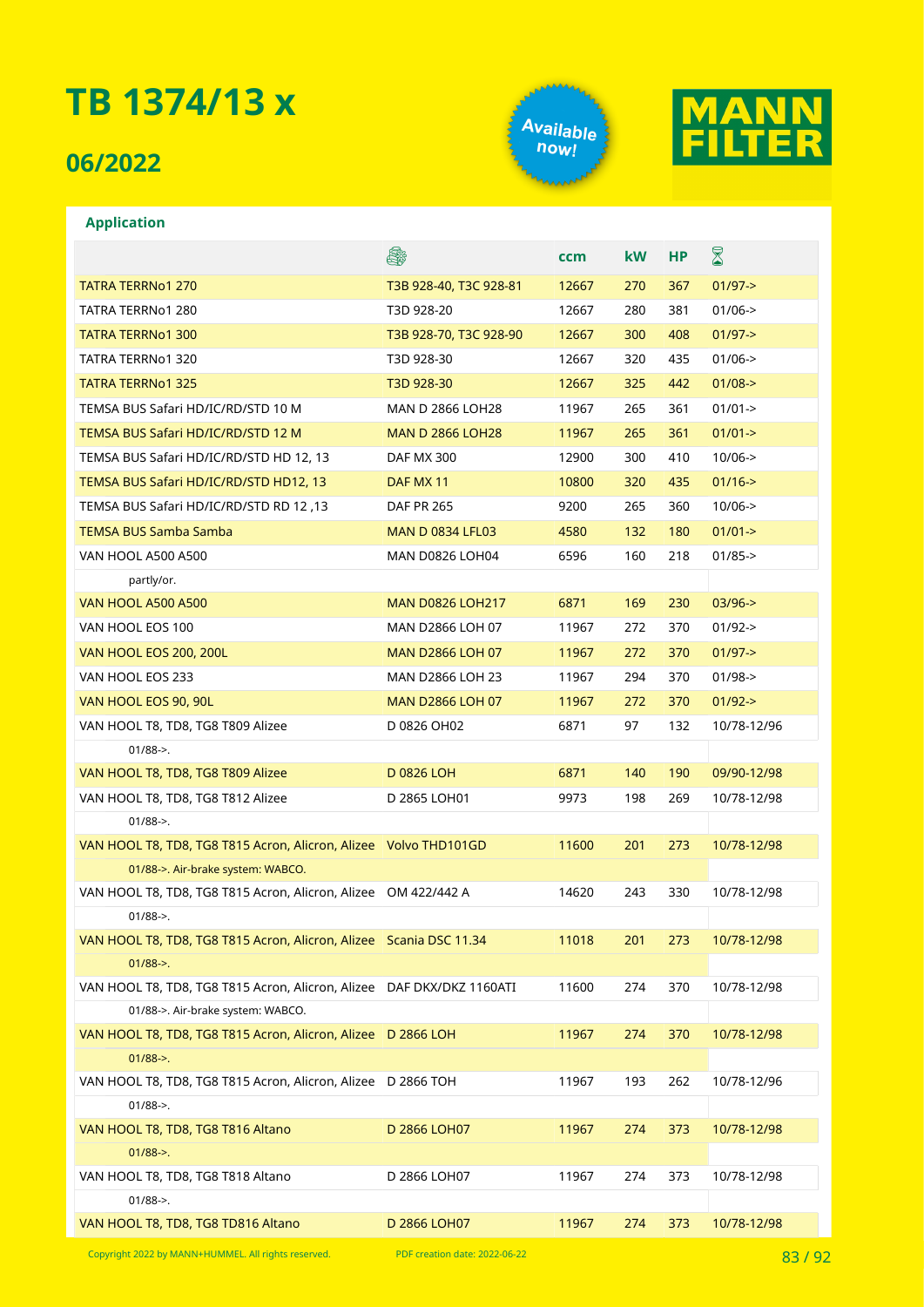### **06/2022**

**Application**





#### **A** ⊠ **ccm kW HP** 01/88->. VAN HOOL T8, TD8, TG8 TD824 Astromega OM 422/442 A 14620 243 330 10/78-12/98 01/88->. VAN HOOL T8, TD8, TG8 TD824 Astromega D 2866 LOH07 11967 274 373 10/78-12/98 01/88->. VAN HOOL T8, TD8, TG8 TG821 Acron D 2866 LF06 11967 309 420 10/78-12/98 01/88->. VAN HOOL T8, TD8, TG8 TG822 Altano D 2866 LF06 11967 309 420 10/78-12/98 01/88->. VAN HOOL T9, TD9, TL9 T911 MAN D2066 LF27 10518 265 360 09/05-> Air-brake system: WABCO. VAN HOOL T9, TD9, TL9 T911 DAF PR 265 S 9200 265 360 09/06-> Air-brake system: WABCO. VAN HOOL T9, TD9, TL9 T915 Atlino, Atlon DAF PR 265 9200 265 360 10/11-> Air-brake system: WABCO. VAN HOOL T9, TD9, TL9 T915 Atlino, Atlon MAN D2066 LOH28 10518 294 400 10/11-> Air-brake system: WABCO. VAN HOOL T9, TD9, TL9 T915, TL915 MAN D2866 LOH24 11970 230 313 09/96-> VAN HOOL T9, TD9, TL9 T915, TL915 MAN D2866 LOH07 11970 274 373 09/96-> VAN HOOL T9, TD9, TL9 T915, TL915 MAN D2866 LOH06 11970 309 420 09/96-> VAN HOOL T9, TD9, TL9 T915, TL915 MAN D2066 LOH28 10518 294 400 09/05-> Air-brake system: WABCO. VAN HOOL T9, TD9, TL9 T915, TL915 DAF MX 340 12900 340 462 09/05-> Air-brake system: WABCO. VAN HOOL T9, TD9, TL9 T916 Atlino, Atlon DAF PR 265 9200 265 360 10/11-> Air-brake system: WABCO. VAN HOOL T9, TD9, TL9 T916 Atlino, Atlon MAN D2066 LOH28 10518 294 400 10/11-> Air-brake system: WABCO. VAN HOOL T9, TD9, TL9 T916, TL916 DAF XE 355 C 12580 355 483 09/04-> Air-brake system: WABCO. VAN HOOL T9, TD9, TL9 T916, TL916 MAN D2066 LOH28 10518 294 400 09/05-> Air-brake system: WABCO. VAN HOOL T9, TD9, TL9 T916, TL916 **DAF MX 340** 12900 340 462 09/05-> Air-brake system: WABCO. VAN HOOL T9, TD9, TL9 T916, TL916 DAF MX 300 S 12900 300 410 09/08-> Air-brake system: WABCO. VAN HOOL T9, TD9, TL9 T916, TL916 MAN D2066 LOH07 10520 294 400 09/08-> Air-brake system: WABCO. VAN HOOL T9, TD9, TL9 T916, TL916 MAN D2676 LOH27 12412 353 480 09/08-> Air-brake system: WABCO.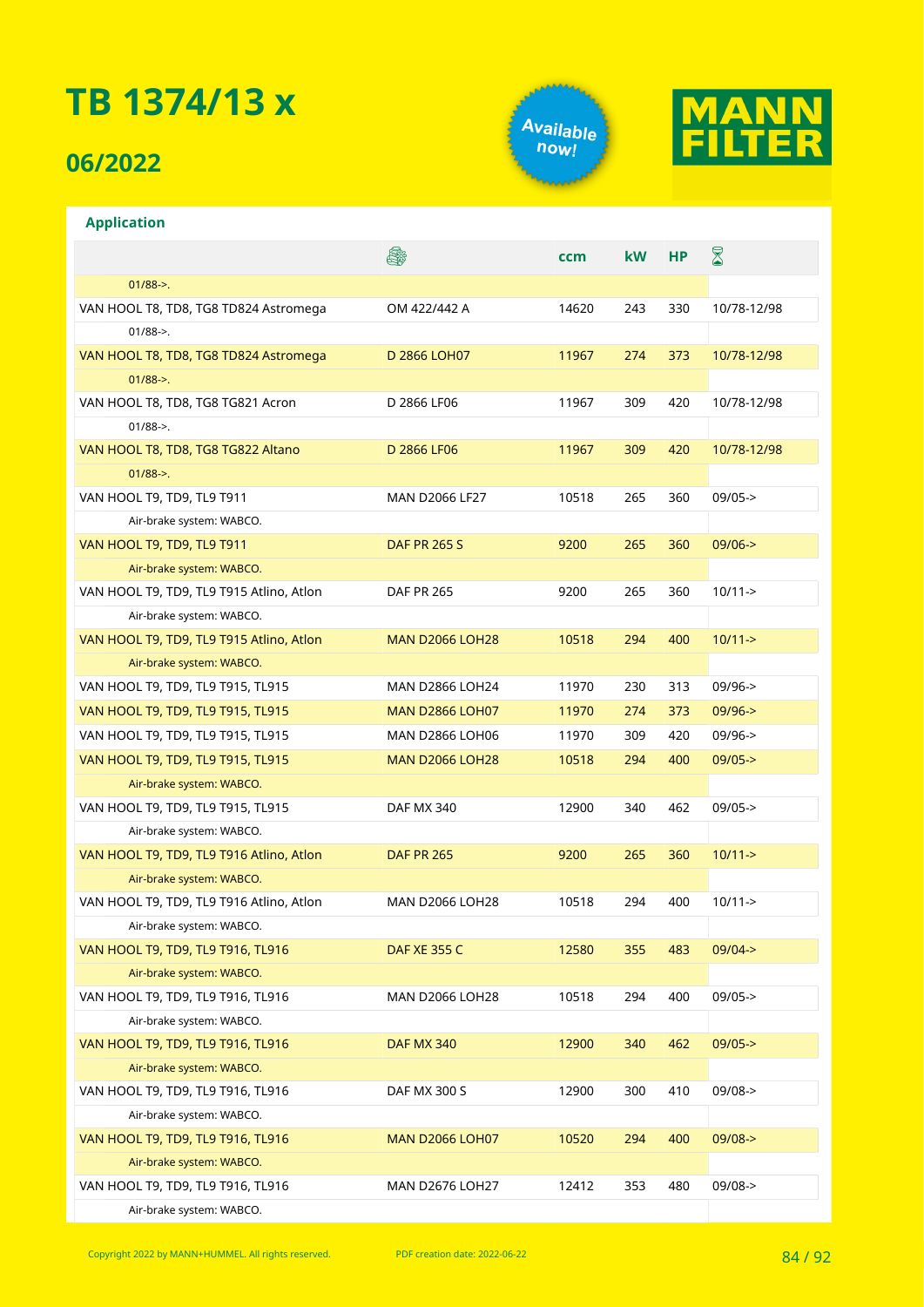### **06/2022**

**Application**





#### **A** ⊠ **ccm kW HP** VAN HOOL T9, TD9, TL9 T917 NAN D2866 LOH 29 11967 301 410 09/04-> Air-brake system: WABCO. VAN HOOL T9, TD9, TL9 T917 MAN D2876 LOH02 11967 338 460 09/04-> Air-brake system: WABCO. VAN HOOL T9, TD9, TL9 T917 MAN D2676 LOH26 12412 324 441 09/08-> Air-brake system: WABCO. VAN HOOL T9, TD9, TL9 T917 MAN D2676 LOH27 12412 353 480 09/08-> Air-brake system: WABCO. VAN HOOL T9, TD9, TL9 T918 MAN D2676 LOH27 12412 353 480 09/08-> Air-brake system: WABCO. VAN HOOL T9, TD9, TL9 T919 MAN D2676 LOH27 12412 353 480 09/08-> Air-brake system: WABCO. VAN HOOL T9, TD9, TL9 TD924 MAN D2876 LOH02 11967 338 460 09/04-> Air-brake system: WABCO. VAN HOOL T9, TD9, TL9 TD925 DAF MX 375 S 12900 375 510 09/08-> Air-brake system: WABCO. VAN HOOL T9, TD9, TL9 TD925 DAF MX 340 12900 340 462 09/08-> Air-brake system: WABCO. VAN HOOL T9, TD9, TL9 TD925 MAN D2676 LOH27 12412 353 480 09/08-> Air-brake system: WABCO. VAN HOOL T9, TD9, TL9 TD927 DAF XE 355 C 12580 355 483 09/04-> Air-brake system: WABCO. VAN HOOL T9, TD9, TL9 TD927 MAN D2676 LOH27 12412 353 480 09/08-> Air-brake system: WABCO. VDL BUS + COACH Bova Futura / VDL Futura DAF MX13 (Euro 6) 12900 375 510 09/14-> FDD2-130 Thread size M39 x 1.5. Air-brake system: WABCO. VDL BUS + COACH Bova Futura / VDL Futura DAF MX13 (Euro 6) 12900 375 510 09/14-> FDD2-141 Thread size M39 x 1.5. Air-brake system: WABCO. VDL BUS + COACH Bova Futura / VDL Futura FHD DAF-RS 200 L 8650 200 272 01/97-12/00 10-200 Thread size M39 x 1.5. Air-brake system: WABCO. VDL BUS + COACH Bova Futura / VDL Futura FHD DAF-DKV AT 11600 212 288 01/82-12/96 10-290 Thread size M39 x 1.5. Air-brake system: WABCO. VDL BUS + COACH Bova Futura / VDL Futura FHD DAF-RS 222 L 8650 222 300 01/97-12/00 10-300 Thread size M39 x 1.5. Air-brake system: WABCO. VDL BUS + COACH Bova Futura / VDL Futura FHD DAF-WS 222G 11600 222 300 01/82-12/96 10-300 VDL BUS + COACH Bova Futura / VDL Futura FHD DAF XE 250 C1 12580 250 340 01/01-> 10-340XE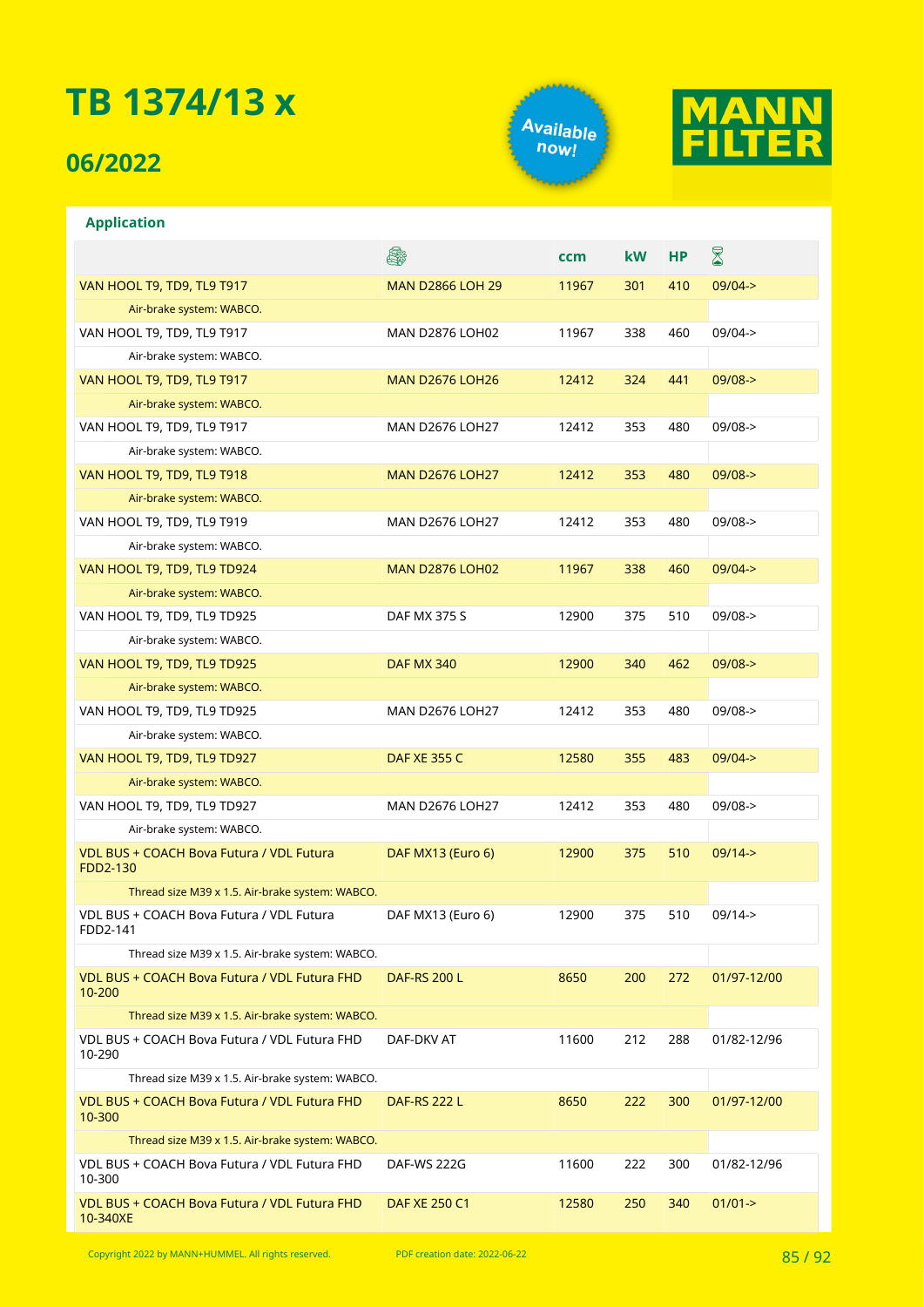## **06/2022**





|                                                             | ê.                     | ccm   | <b>kW</b> | НP  | $\boxtimes$         |
|-------------------------------------------------------------|------------------------|-------|-----------|-----|---------------------|
| VDL BUS + COACH Bova Futura / VDL Futura FHD<br>104-365     | DAF PR 265 S Euro4     | 9200  | 265       | 360 | $09/06 -$           |
| Thread size M39 x 1.5. Air-brake system: WABCO.             |                        |       |           |     |                     |
| VDL BUS + COACH Bova Futura / VDL Futura FHD<br>12-290      | DAF-DKV AT             | 11600 | 212       | 288 | 01/82-12/96         |
| Thread size M39 x 1.5. Air-brake system: WABCO.             |                        |       |           |     |                     |
| VDL BUS + COACH Bova Futura / VDL Futura FHD<br>12-340XE    | DAF XE 250 C1          | 12580 | 250       | 340 | $01/01 -$           |
| VDL BUS + COACH Bova Futura / VDL Futura FHD<br>12-360      | DAF-DKX ATI            | 11600 | 260       | 354 | 01/82-12/96         |
| VDL BUS + COACH Bova Futura / VDL Futura FHD<br>12-370      | <b>DAF-WS 268G</b>     | 11600 | 268       | 370 | 01/82-12/96         |
| VDL BUS + COACH Bova Futura / VDL Futura FHD<br>12-380XE    | DAF XE 280 C1          | 12580 | 280       | 381 | $01/01 - >$         |
| VDL BUS + COACH Bova Futura / VDL Futura FHD<br>120-365     | DAF PR 265 S Euro4     | 9200  | 265       | 360 | $09/06 -$           |
| Thread size M39 x 1.5. Air-brake system: WABCO.             |                        |       |           |     |                     |
| VDL BUS + COACH Bova Futura / VDL Futura FHD<br>127-365     | DAF PR 265 S Euro4     | 9200  | 265       | 360 | $09/06 - >$         |
| Thread size M39 x 1.5. Air-brake system: WABCO.             |                        |       |           |     |                     |
| VDL BUS + COACH Bova Futura / VDL Futura FHD<br>13-340XE    | DAF XE 250 C1          | 12580 | 250       | 340 | $01/01 - >$         |
| VDL BUS + COACH Bova Futura / VDL Futura FHD<br>13-380XE    | DAF XE 280 C1          | 12580 | 280       | 381 | $01/01 - >$         |
| VDL BUS + COACH Bova Futura / VDL Futura FHD<br>14-430XE    | DAF XE 315 C           | 12580 | 315       | 430 | $01/01 -$           |
| VDL BUS + COACH Bova Futura / VDL Futura FHD<br>15-430XE    | <b>DAF XE 315 C</b>    | 12580 | 315       | 430 | $01/01 - >$         |
| VDL BUS + COACH Bova Futura / VDL Futura<br>FHD2-106        | DAF MX11 (Euro 6)      | 10840 | 320       | 435 | $09/16 - >$         |
| Thread size M39 x 1.5. Air-brake system: WABCO.             |                        |       |           |     |                     |
| VDL BUS + COACH Bova Futura / VDL Futura<br><b>FHD2-122</b> | DAF MX300 Euro5/EEV    | 12900 | 300       | 410 | $11/10 \rightarrow$ |
| Thread size M39 x 1.5. Air-brake system: WABCO.             |                        |       |           |     |                     |
| VDL BUS + COACH Bova Futura / VDL Futura<br>FHD2-122        | DAF PR 265 S Euro5/EEV | 9200  | 265       | 361 | $11/10$ ->          |
| Thread size M39 x 1.5. Air-brake system: WABCO.             |                        |       |           |     |                     |
| VDL BUS + COACH Bova Futura / VDL Futura<br><b>FHD2-122</b> | DAF MX11 (Euro 6)      | 10840 | 271       | 370 | $09/14 - >$         |
| Thread size M39 x 1.5. Air-brake system: WABCO.             |                        |       |           |     |                     |
| VDL BUS + COACH Bova Futura / VDL Futura<br>FHD2-129        | DAF MX11 (Euro 6)      | 10840 | 271       | 370 | $09/14 -$           |
| Thread size M39 x 1.5. Air-brake system: WABCO.             |                        |       |           |     |                     |
| VDL BUS + COACH Bova Futura / VDL Futura<br><b>FHD2-129</b> | DAF PR 265 S Euro5/EEV | 9200  | 265       | 361 | $11/10$ ->          |
| Thread size M39 x 1.5. Air-brake system: WABCO.             |                        |       |           |     |                     |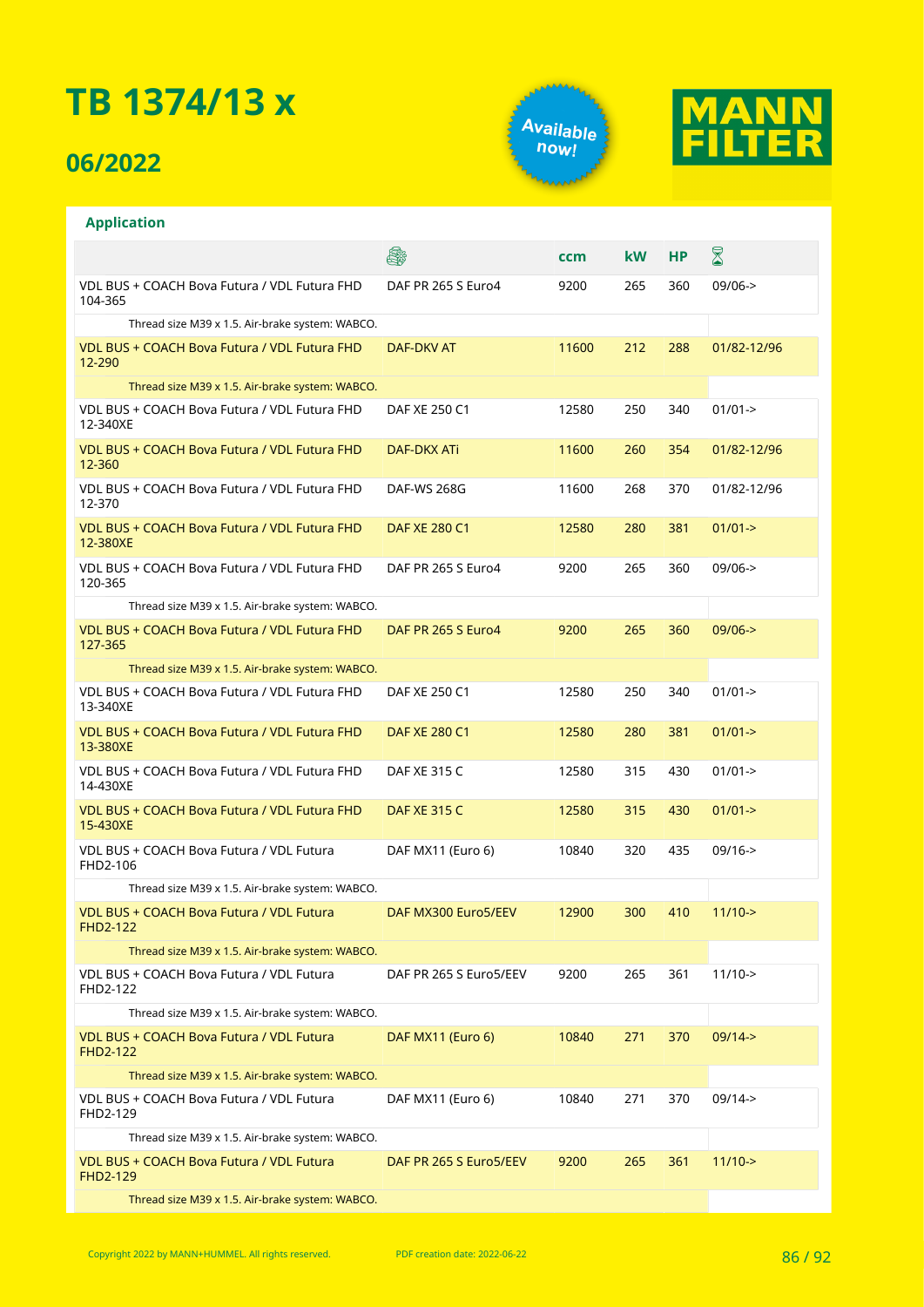## **06/2022**

**Application**





#### **A** X **ccm kW HP** VDL BUS + COACH Bova Futura / VDL Futura DAF MX300 Euro5/EEV 12900 300 410 11/10-> FHD2-129 Thread size M39 x 1.5. Air-brake system: WABCO. VDL BUS + COACH Bova Futura / VDL Futura DAF MX11 (Euro 6) 10840 320 440 09/14-> FHD2-131 Thread size M39 x 1.5. Air-brake system: WABCO. VDL BUS + COACH Bova Futura / VDL Futura DAF MX300 Euro5/EEV 12900 300 410 11/10-> FHD2-131 Thread size M39 x 1.5. Air-brake system: WABCO. VDL BUS + COACH Bova Futura / VDL Futura DAF MX340 Euro5/EEV 12900 338 460 11/10-> FHD2-131 Thread size M39 x 1.5. Air-brake system: WABCO. VDL BUS + COACH Bova Futura / VDL Futura DAF MX11 (Euro 6) 10840 271 370 07/17-> FHD2-135 Thread size M39 x 1.5. Air-brake system: WABCO. VDL BUS + COACH Bova Futura / VDL Futura DAF MX11 (Euro 6) 10840 320 440 07/17-> FHD2-135 Thread size M39 x 1.5. Air-brake system: WABCO. VDL BUS + COACH Bova Futura / VDL Futura DAF MX11 (Euro 6) 10840 320 440 09/14-> FHD2-139 Thread size M39 x 1.5. Air-brake system: WABCO. VDL BUS + COACH Bova Futura / VDL Futura DAF MX300 Euro5/EEV 12900 300 410 11/10-> FHD2-139 Thread size M39 x 1.5. Air-brake system: WABCO. VDL BUS + COACH Bova Futura / VDL Futura DAF MX340 Euro5/EEV 12900 338 460 11/10-> FHD2-139 Thread size M39 x 1.5. Air-brake system: WABCO. VDL BUS + COACH Bova Futura / VDL Futura DAF MX300 Euro5/EEV 12900 300 410 11/10-> FHD2-148 Thread size M39 x 1.5. Air-brake system: WABCO. VDL BUS + COACH Bova Futura / VDL Futura DAF MX340 Euro5/EEV 12900 338 460 11/10-> FHD2-148 Thread size M39 x 1.5. Air-brake system: WABCO. VDL BUS + COACH Bova Futura / VDL Futura DAF MX13 (Euro 6) 12900 340 460 09/14-> FHD2-148 Thread size M39 x 1.5. Air-brake system: WABCO. VDL BUS + COACH Bova Futura / VDL Futura FHM MB-OM 442 15100 213 290 01/82-12/96 12-290 VDL BUS + COACH Bova Futura / VDL Futura FHM MB-OM 442A 14600 260 354 01/82-12/96 12-360 VDL BUS + COACH Bova Futura / VDL Futura FLD DAF PR 228 S Euro4 9200 228 310 09/07-> 104-310 Thread size M39 x 1.5. Air-brake system: WABCO. VDL BUS + COACH Bova Futura / VDL Futura FLD DAF PR 265 S Euro4 9200 265 360 09/07-> 104-365

Thread size M39 x 1.5. Air-brake system: WABCO.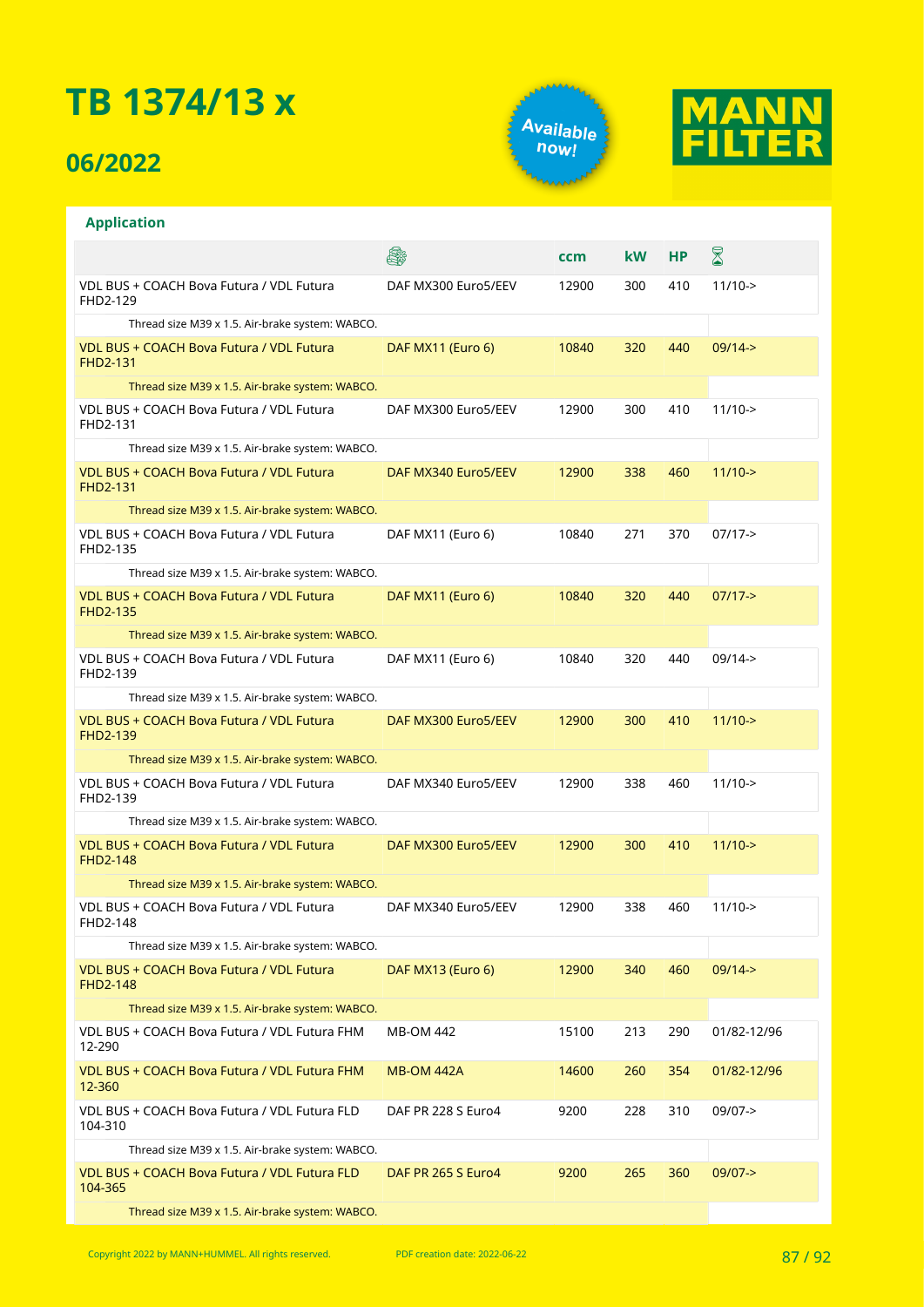## **06/2022**

**Application**





#### **A** X **ccm kW HP** VDL BUS + COACH Bova Futura / VDL Futura FLD DAF XE 250 C1 12580 250 340 01/01-> 12-340XE VDL BUS + COACH Bova Futura / VDL Futura FLD DAF PR 228 S Euro4 9200 228 310 09/07-> 120-310 Thread size M39 x 1.5. Air-brake system: WABCO. VDL BUS + COACH Bova Futura / VDL Futura FLD DAF PR 265 S Euro4 9200 265 360 09/07-> 120-365 Thread size M39 x 1.5. Air-brake system: WABCO. VDL BUS + COACH Bova Futura / VDL Futura FLD DAF PR 228 S Euro4 9200 228 310 09/07-> 127-310 Thread size M39 x 1.5. Air-brake system: WABCO. VDL BUS + COACH Bova Futura / VDL Futura FLD DAF PR 265 S Euro4 9200 265 360 09/07-> 127-365 Thread size M39 x 1.5. Air-brake system: WABCO. VDL BUS + COACH Bova Futura / VDL Futura FLD DAF XE 250 C1 12580 250 340 01/01-> 13-340XE VDL BUS + COACH Bova Futura / VDL Futura FLD DAF XE 280 C1 12580 280 381 01/01-> 13-380XE VDL BUS + COACH Bova Futura / VDL Futura FLD DAF XE 280 C1 12580 280 381 01/01-> 15-380XE VDL BUS + COACH Bova Futura / VDL Futura DAF MX11 (Euro 6) 10840 271 370 09/14-> FMD2-122 Thread size M39 x 1.5. Air-brake system: WABCO. VDL BUS + COACH Bova Futura / VDL Futura DAF MX11 (Euro 6) 10840 271 370 09/14-> FMD2-129 Thread size M39 x 1.5. Air-brake system: WABCO. VDL BUS + COACH Bova Futura / VDL Futura DAF MX11 (Euro 6) 10840 271 370 09/14-> FMD2-135 Thread size M39 x 1.5. Air-brake system: WABCO. VDL BUS + COACH Bova Futura / VDL Futura DAF MX11 (Euro 6) 10840 320 435 06/16-> FMD2-148 Thread size M39 x 1.5. Air-brake system: WABCO. VDL BUS + COACH Bova Futura / VDL Futura FVD DAF-NS 156G 6200 156 212 01/82-12/96 12-220 VDL BUS + COACH Bova Futura / VDL Futura FVD DAF-HS 200G 8250 200 272 01/82-12/96 12-270 Thread size M39 x 1.5. Air-brake system: WABCO. VW (VOLKSWAGEN) L 80 4.3 TDI AGF (MWM 4.10) 4300 103 140 07/95-12/00 **OFF-HIGHWAY APPLICATIONS**  $\mathbb{R}$  $\sum_{i=1}^{n}$ **Agricultural machinery** CHALLENGER (AGCO) Terra-Gator 2244 SISU 8.4 CTA Tier 3 8400 221 301 partly/or. CLAAS Arion (Traktoren / Tractors) 620 HEXA Stage John Deere DPS 6788 110 150

V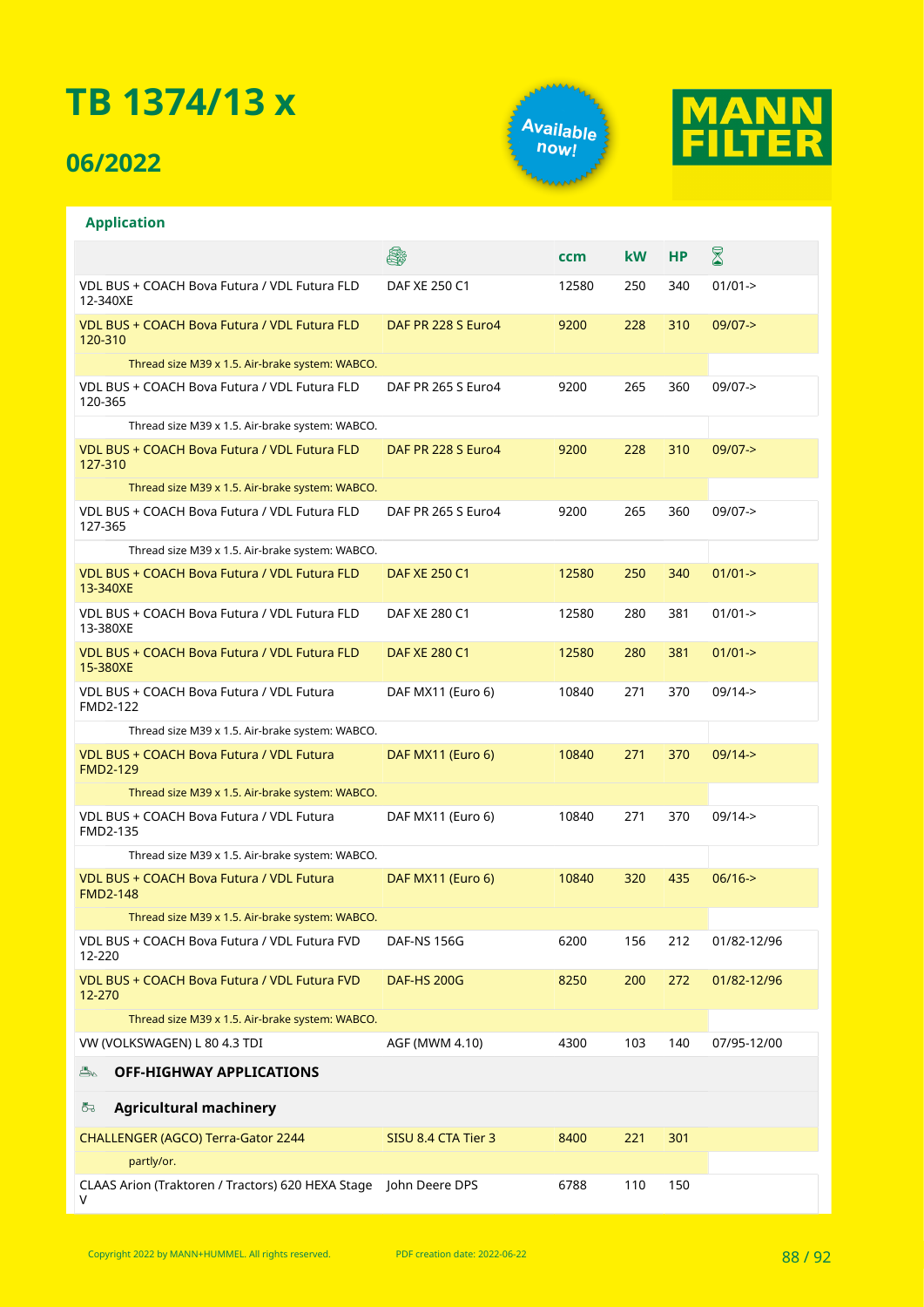## **06/2022**





#### **Application**

|                                                                              | E.                                          | ccm  | kW  | <b>HP</b> | ${\color{red} \mathbb{Z}}$ |
|------------------------------------------------------------------------------|---------------------------------------------|------|-----|-----------|----------------------------|
| CLAAS Arion (Traktoren / Tractors) 630 HEXA Stage<br>v                       | John Deere DPS                              | 6788 | 117 | 159       |                            |
| CLAAS Arion (Traktoren / Tractors) 640 HEXA Stage<br>V                       | John Deere DPS                              | 6788 | 124 | 169       |                            |
| CLAAS Arion (Traktoren / Tractors) 650 HEXA Stage<br>V                       | John Deere DPS                              | 6788 | 129 | 175       |                            |
| DEUTZ-FAHR (SAME DEUTZ-FAHR) Agrotron 6-Serie Deutz TCD 6.1 L06 T4i<br>6150P |                                             |      | 110 | 150       | 2012-2013                  |
| FENDT (AGCO) Favorit 800 / 800 Vario-Serie 824<br><b>Vario SCR</b>           |                                             | 6057 | 176 | 239       |                            |
| <b>HOLMER TERRA DOS TERRA DOS T2</b>                                         | MAN D2876 LE103                             |      | 460 | 625       | 2005-2006                  |
| JOHN DEERE 6030-Serie 6630                                                   | PowerTech 6068T2V-CR                        | 6788 | 96  | 130       | 2006-2012                  |
| JOHN DEERE 6030-Serie 6630 Premium                                           | PowerTech 6068T4V-CR                        | 6788 | 92  | 125       | 2006-2011                  |
| JOHN DEERE 6030-Serie 6830                                                   | PowerTech 6068HL-281/V2<br>CR <sub>T3</sub> | 6788 | 103 | 140       | 2006-2008                  |
| JOHN DEERE 6030-Serie 6830 Premium                                           | PowerTech-Plus<br>6068HL-480 V4CR           | 6788 | 118 | 160       | 2006-2011                  |
| JOHN DEERE 6R-Serie 6215R                                                    | John Deere PSSTier4                         |      | 188 | 256       | $2014 -$                   |
| use for OE no. AL204884.                                                     |                                             |      |     |           |                            |
| JOHN DEERE 7R-Serie 7210R                                                    |                                             |      |     |           |                            |
| JOHN DEERE 7R-Serie 7230R                                                    | John Deere PowerTech PVX                    | 6800 | 169 | 230       | $2011 - >$                 |
| JOHN DEERE 7R-Serie 7250R                                                    |                                             |      |     |           |                            |
| JOHN DEERE 7R-Serie 7270R                                                    |                                             |      |     |           |                            |
| JOHN DEERE 7R-Serie 7290R                                                    |                                             | 9000 | 213 | 290       |                            |
| JOHN DEERE 8R-Serie 8345R                                                    | PowerTech PSS 9.0 T4F                       | 9000 | 183 | 245       | 2014-2019                  |
| LANDINI (ARGO) 6C-Serie 6-120 C                                              | NEF 4 CYL CR TAA Tier4i                     | 4500 | 84  | 114       | 2014-2019                  |
| LANDINI (ARGO) 6C-Serie 6-120 CLS                                            | NEF 4 CYL CR TAA Tier4i                     | 4500 | 84  | 114       | 2014-2019                  |
| LANDINI (ARGO) 6C-Serie 6-130 C                                              | NEF 4 CYL CR TAA Tier4i                     | 4500 | 89  | 121       | 2014-2019                  |
| LANDINI (ARGO) 6C-Serie 6-130 CLS                                            | NEF 4 CYL CR TAA Tier4i                     | 4500 | 89  | 121       | 2014-2019                  |
| LANDINI (ARGO) 6C-Serie 6-140 C                                              | NEF 4 CYL CR TAA Tier4i                     | 4500 | 96  | 130       | 2014-2019                  |
| LANDINI (ARGO) 6C-Serie 6-140 CLS                                            | NEF 4 CYL CR TAA Tier4i                     | 4500 | 96  | 130       | 2014-2019                  |
| LANDINI (ARGO) 6C-T4i - Serie 6-120C V-Shift                                 | NEF 4 CYL CR TAA                            | 4500 | 82  | 111       | 2016-2018                  |
| LANDINI (ARGO) 6C-T4i - Serie 6-130C V-Shift                                 | <b>NEF 4 CYL CR TAA</b>                     | 4500 | 89  | 121       | 2016-2018                  |
| LANDINI (ARGO) 6C-T4i - Serie 6-140C V-Shift                                 | NEF 4 CYL CR TAA                            | 4500 | 96  | 130       | 2016-2018                  |
| LANDINI (ARGO) 6L T4i - Serie 6-145 L                                        | FPT BetaPower 4 CYL Tier4F 4485             |      | 96  | 131       | 2014-2016                  |
| LANDINI (ARGO) 6L T4i - Serie 6-160 L                                        | FPT BetaPower 4 CYL Tier4F 4485             |      | 118 | 160       | 2014-2016                  |
| LANDINI (ARGO) 6L T4i - Serie 6-175 L                                        | FPT BetaPower 4 CYL Tier4F 4485             |      | 129 | 170       | 2014-2016                  |
| LANDINI (ARGO) 7 V-Shift Stage V - Serie 7-210                               | FPT Beta Power StageV                       | 6728 | 147 | 200       | $2020 - >$                 |
| LANDINI (ARGO) 7 V-Shift Stage V - Serie 7-230                               | FPT Beta Power StageV                       | 6728 | 158 | 215       | $2020 - >$                 |
| LANDINI (ARGO) 7 V-Shift Stage V - Serie 7-240                               | FPT Beta Power StageV                       | 6728 | 169 | 230       | $2020 - >$                 |
| LANDINI (ARGO) 7 V-Shift Tier 4f - Serie 7-145 VS                            | <b>NEF CR-TAA Tier 4F</b>                   | 4500 | 111 | 150       | $2018 - >$                 |
| LANDINI (ARGO) 7 V-Shift Tier 4f - Serie 7-165 VS                            | NEF CR-TAA Tier 4F                          | 4500 | 122 | 165       | 2018->                     |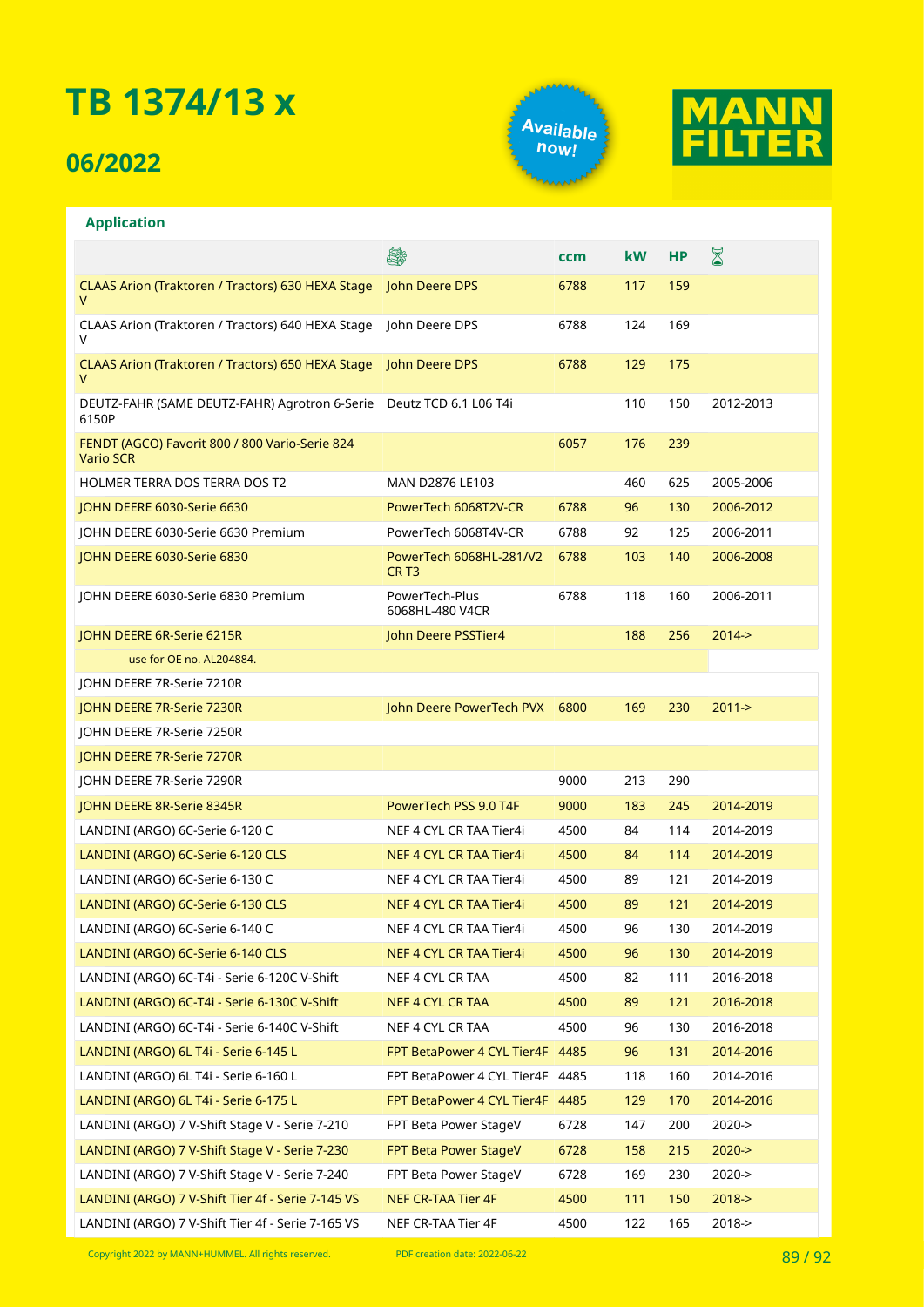### **06/2022**





|                                                                         | 8                                      | ccm  | kW  | <b>HP</b> | $\boxtimes$ |
|-------------------------------------------------------------------------|----------------------------------------|------|-----|-----------|-------------|
| LANDINI (ARGO) 7 V-Shift Tier 4f - Serie 7-175                          | FPT NEF CR TAA 4 Cyl.                  | 6728 | 129 | 175       | $2018 - >$  |
| LANDINI (ARGO) 7 V-Shift Tier 4f - Serie 7-175 VS                       | NEF CR-TAA Tier 4F                     | 4500 | 129 | 176       | $2018 - >$  |
| LANDINI (ARGO) 7 V-Shift Tier 4f - Serie 7-190                          | FPT NEF CR TAA 4 Cyl.                  | 6728 | 140 | 191       | $2018 - >$  |
| LANDINI (ARGO) 7 V-Shift Tier 4i - Serie 7-175 VS                       | FPT NEF CR TAA 4 Cyl. Tier<br>4i       | 4500 | 129 | 170       | 2015-2018   |
| LANDINI (ARGO) 7 V-Shift Tier 4i - Serie 7-190 VS                       | FPT NEF CR TAA 4 Cyl. Tier<br>4i       | 4500 | 140 | 190       | 2015-2018   |
| LANDINI (ARGO) 7-T4f - Serie 7-160                                      | FPT NEF CR TAA Tier4F                  | 6728 | 122 | 166       | $2017 - >$  |
| LANDINI (ARGO) 7-T4f - Serie 7-180                                      | FPT NEF CR TAA Tier4F                  | 6728 | 133 | 181       | $2017 - >$  |
| LANDINI (ARGO) 7-T4f - Serie 7-200                                      | FPT NEF CR TAA Tier4F                  | 6728 | 142 | 192       | $2017 - >$  |
| LANDINI (ARGO) 7-T4f - Serie 7-220                                      | FPT NEF CR TAA Tier4F                  | 6728 | 155 | 211       | $2017 - >$  |
| LANDINI (ARGO) 7-T4f - Serie 7-230                                      | FPT NEF CR TAA Tier4F                  | 6728 | 166 | 225       | $2017 - >$  |
| LANDINI (ARGO) 7-T4i - Serie 7-160                                      | FPT NEF CR TAA 6 Cyl Tier 4i           | 6728 | 129 | 175       | 2013-2019   |
| LANDINI (ARGO) 7-T4i - Serie 7-175                                      | FPT NEF CR TAA 6 Cyl Tier 4i           | 6728 | 129 | 175       | 2013-2019   |
| LANDINI (ARGO) 7-T4i - Serie 7-190                                      | FPT NEF CR TAA 6 Cyl Tier 4i 6728      |      | 138 | 188       | 2013-2019   |
| LANDINI (ARGO) 7-T4i - Serie 7-215                                      | FPT NEF CR TAA 6 Cyl Tier 4i 6728      |      | 151 | 205       | 2013-2019   |
| LANDINI (ARGO) Landpower 125 Techno                                     | FPT NEF 2V Tier3                       | 6728 | 86  | 117       | 2007-2014   |
| LANDINI (ARGO) Landpower 135 Techno                                     | FPT NEF2V Tier3                        | 6728 | 98  | 133       | 2007-2014   |
| LANDINI (ARGO) Landpower 145 Techno                                     | FPT NEF2V Tier3                        | 6728 | 104 | 141       | 2007-2014   |
| LANDINI (ARGO) Landpower 180 Techno                                     | NEF2V Tier3                            | 6728 | 125 | 170       | 2007-2012   |
| MERCEDES-BENZ Unimog-Serie U 110                                        | OM 364.955 A                           | 5670 | 81  | 110       | 1992->      |
| MERCEDES-BENZ Unimog-Serie U 140                                        | OM 364.982 LA                          | 3972 | 98  | 133       | 1992->      |
| MERCEDES-BENZ Unimog-Serie U 500, U 500 A                               | <b>OM 906 LA</b>                       | 6370 | 205 | 280       | $2000 - >$  |
| MERCEDES-BENZ Unimog-Serie U 500, U 500 A                               | OM 906 LA                              | 6370 | 170 | 230       | $2000 - >$  |
| MERCEDES-BENZ Zetros-Serie 1833                                         | <b>OM 926LA</b>                        | 7200 | 240 | 326       | $2009 - >$  |
| MERCEDES-BENZ Zetros-Serie 2733                                         | <b>OM 926LA</b>                        | 7200 | 240 | 326       | $2009 - >$  |
| VALTRA / VALMET (AGCO) G-Serie G 105                                    | AGCO Power 44MBTN-D5<br>Tier 4F        | 4400 | 78  | 105       | $2020 - >$  |
| VALTRA / VALMET (AGCO) G-Serie G 115                                    | AGCO Power 44MBTN-D5<br>Tier 4F        | 4400 | 85  | 115       | 2020->      |
| VALTRA / VALMET (AGCO) G-Serie G 125                                    | <b>AGCO Power 44MBTN-D5</b><br>Tier 4F | 4400 | 93  | 125       | $2020 - >$  |
| VALTRA / VALMET (AGCO) G-Serie G 135                                    | AGCO Power 44MBTN-D5<br>Tier 4F        | 4400 | 100 | 135       | $2020 - >$  |
| <b>WERNER WF TRAC WF trac-Serie 1100</b>                                | <b>MB OM 364 A</b>                     |      | 77  | 105       | 1992->      |
| <b>Construction and mining</b><br>a.                                    |                                        |      |     |           |             |
| BELL EQUIPMENT ADT (Knickgel. Muldenkipper /<br>Artic. Dump Truck) B25C | MERCEDES-BENZ OM 366<br>LA             |      |     |           |             |
| <b>BOMAG BW-Serie 24 RH</b>                                             | Deutz BF4M 2012                        |      | 75  | 102       |             |
| BOMAG BW-Serie 27 RH                                                    | Deutz TCD 2012 L04                     |      |     |           |             |
| FAUN (TADANO FAUN) ATF-Serie 100-5                                      | <b>MB OM 502 LA</b>                    |      | 350 | 477       | $2000 - >$  |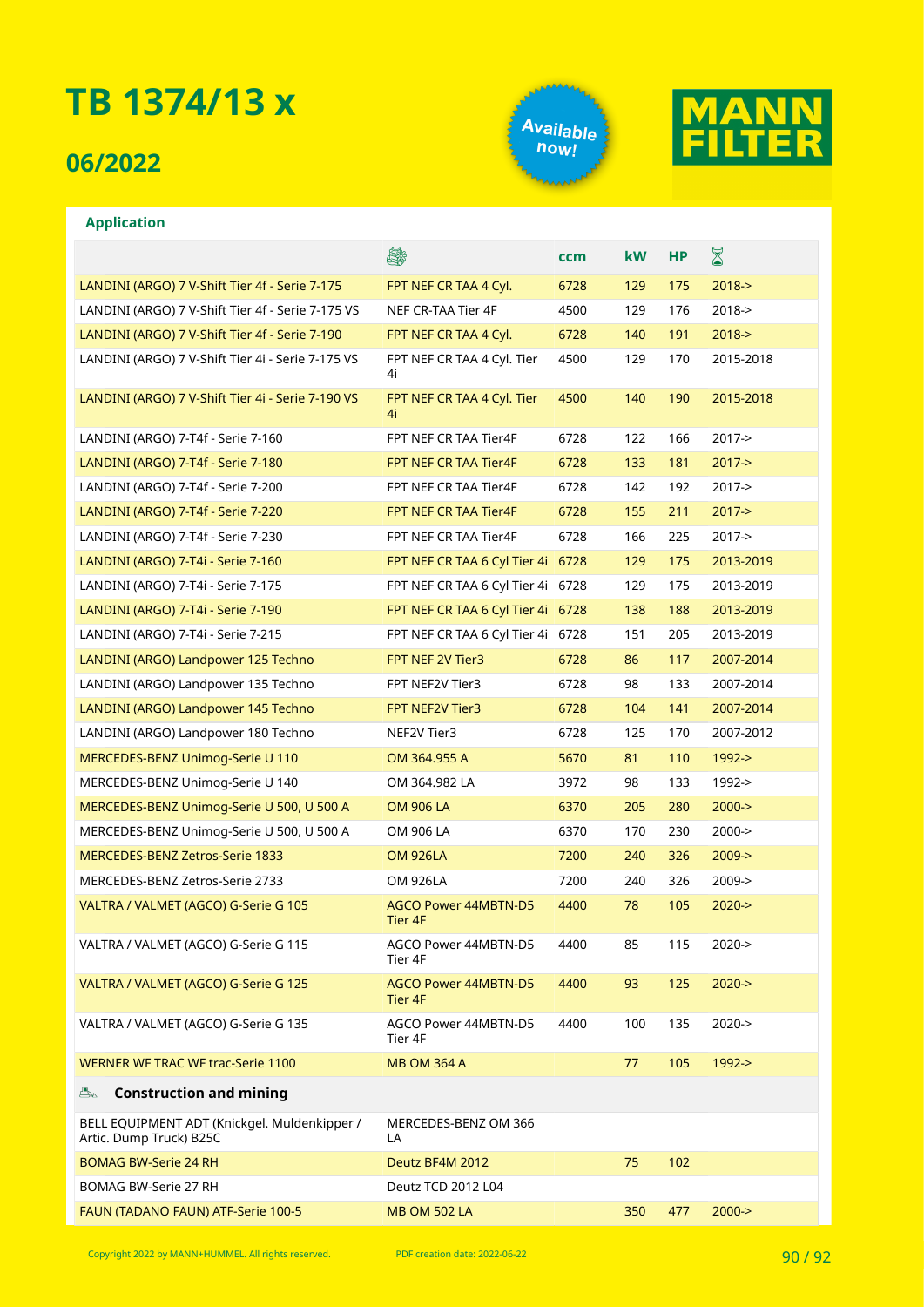### **06/2022**





#### **Application**

|                                            | es:                 | ccm | <b>kW</b> | <b>HP</b> | $\boxtimes$ |
|--------------------------------------------|---------------------|-----|-----------|-----------|-------------|
| FAUN (TADANO FAUN) ATF-Serie 120-5         | <b>MB OM 442 LA</b> |     | 370       | 505       | 1999->      |
| FAUN (TADANO FAUN) ATF-Serie 200-6         | <b>MB OM 502 LA</b> |     | 448       | 611       | $2001 - >$  |
| FAUN (TADANO FAUN) ATF-Serie 30-2L         | MB OM 906 LA        |     | 205       | 280       | $2000 - >$  |
| FAUN (TADANO FAUN) ATF-Serie 45-3          | <b>MB OM 906 LA</b> |     | 240       | 327       | $2001 - >$  |
| FAUN (TADANO FAUN) ATF-Serie 50-3          | <b>MB OM 441 LA</b> |     | 250       | 341       | 1999->      |
| FAUN (TADANO FAUN) ATF-Serie 60-4          | <b>MB OM 501 LA</b> |     | 260       | 355       | $1999 - >$  |
| FAUN (TADANO FAUN) ATF-Serie 80-4          | MB OM 501 LA        |     | 315       | 430       | $2001 - >$  |
| FAUN (TADANO FAUN) BKF-Serie 35-4          | <b>MB OM 501 LA</b> |     | 290       | 395       | $2001 - >$  |
| GROVE G-Serie GMK 2035                     | MB OM 906 LA        |     | 205       | 280       | 1998->      |
| <b>GROVE G-Serie GMK 3050</b>              | <b>MB OM 501 LA</b> |     | 260       | 355       | $1998 - >$  |
| GROVE G-Serie GMK 4070-1                   | <b>OM442A</b>       |     |           |           | $2011 - >$  |
| <b>GROVE G-Serie GMK 4075</b>              | <b>MB OM 501 LA</b> |     | 315       | 430       | $2001 - >$  |
| GROVE G-Serie GMK 4080                     | <b>OM442A</b>       |     |           |           | $2011 - >$  |
| <b>GROVE G-Serie GMK 5100</b>              | <b>MB OM 502 LA</b> |     | 350       | 477       | $2001 - >$  |
| GROVE G-Serie GMK 5180                     | <b>MB OM 502 LA</b> |     | 420       | 573       | 1999->      |
| <b>GROVE G-Serie GMK 5200</b>              | <b>MB OM 502 LA</b> |     | 420       | 573       | $2001 - >$  |
| GROVE G-Serie GMK 6220                     | <b>MB OM 502 LA</b> |     | 420       | 573       | $2001 - >$  |
| <b>GROVE G-Serie GMK 6300</b>              | <b>MB OM 502 LA</b> |     | 420       | 573       | $1998 - >$  |
| HAMM (WIRTGEN GROUP) HD-Serie HD 150 TT    | Deutz BF4M 2012C    |     | 98        | 133       | 2004-2012   |
| LIEBHERR-MOBILKRANE LG-Serie LG 1550       | D 9408 TI-E         |     | 420       | 573       | $1993 - >$  |
| LIEBHERR-MOBILKRANE LTL-Serie LTL 1160     | D 9408 TI-E         |     | 420       | 573       | 1995->      |
| LIEBHERR-MOBILKRANE LTM-Serie LTM 1030/2   | <b>DC OM 906 LA</b> |     | 205       | 278       | 1998->      |
| LIEBHERR-MOBILKRANE LTM-Serie LTM 1040/1   | Liebherr D926 TI    |     | 230       | 314       | 1996->      |
| LIEBHERR-MOBILKRANE LTM-Serie LTM 1050/1   | Liebherr D926 TI-E  |     | 230       | 314       | $1995 - >$  |
| LIEBHERR-MOBILKRANE LTM-Serie LTM 1055/1   | D 926 TI-EA5        |     | 270       | 368       | $2000 - >$  |
| LIEBHERR-MOBILKRANE LTM-Serie LTM 1060/2   | D 926 TI-EA4        |     | 270       | 368       | 1998->      |
| LIEBHERR-MOBILKRANE LTM-Serie LTM 1080/1   | D 9406 TI-E         |     | 320       | 436       | 1998->      |
| LIEBHERR-MOBILKRANE LTM-Serie LTM 1090/2   | D 9406 TI-E         |     | 300       | 409       | 1997->      |
| LIEBHERR-MOBILKRANE LTM-Serie LTM 1100/2   | D 9408 TI-E         |     | 400       | 545       | 1996->      |
| LIEBHERR-MOBILKRANE LTM-Serie LTM 1120/1   | D 9408 TI-E         |     | 400       | 545       | $1996 - >$  |
| LIEBHERR-MOBILKRANE LTM-Serie LTM 1150/1   | D 9408 TI           |     | 400       | 545       | 1997->      |
| LIEBHERR-MOBILKRANE LTM-Serie LTM 1160-5.2 |                     |     | 400       | 544       |             |
| LIEBHERR-MOBILKRANE LTM-Serie LTM 1160/2   | D 9408 TI-E         |     | 400       | 545       | 1996->      |
| LIEBHERR-MOBILKRANE LTM-Serie LTM 1200/1   | D 9408 TI-E         |     | 400       | 545       | $1997 - >$  |
| LIEBHERR-MOBILKRANE LTM-Serie LTM 1220-5.2 |                     |     | 370       | 503       |             |
| LIEBHERR-MOBILKRANE LTM-Serie LTM 1250/1   | D 9408 TI-E         |     | 440       | 600       | $2001 - >$  |
| LIEBHERR-MOBILKRANE LTM-Serie LTM 1300-6.2 |                     |     | 450       | 612       |             |
| LIEBHERR-MOBILKRANE LTM-Serie LTM 1300/1   | D 9408 TI-E         |     | 440       | 600       | $1995 - >$  |
| LIEBHERR-MOBILKRANE LTM-Serie LTM 1500     | D 9408 TI-EA4       |     | 440       | 600       | 1992->      |